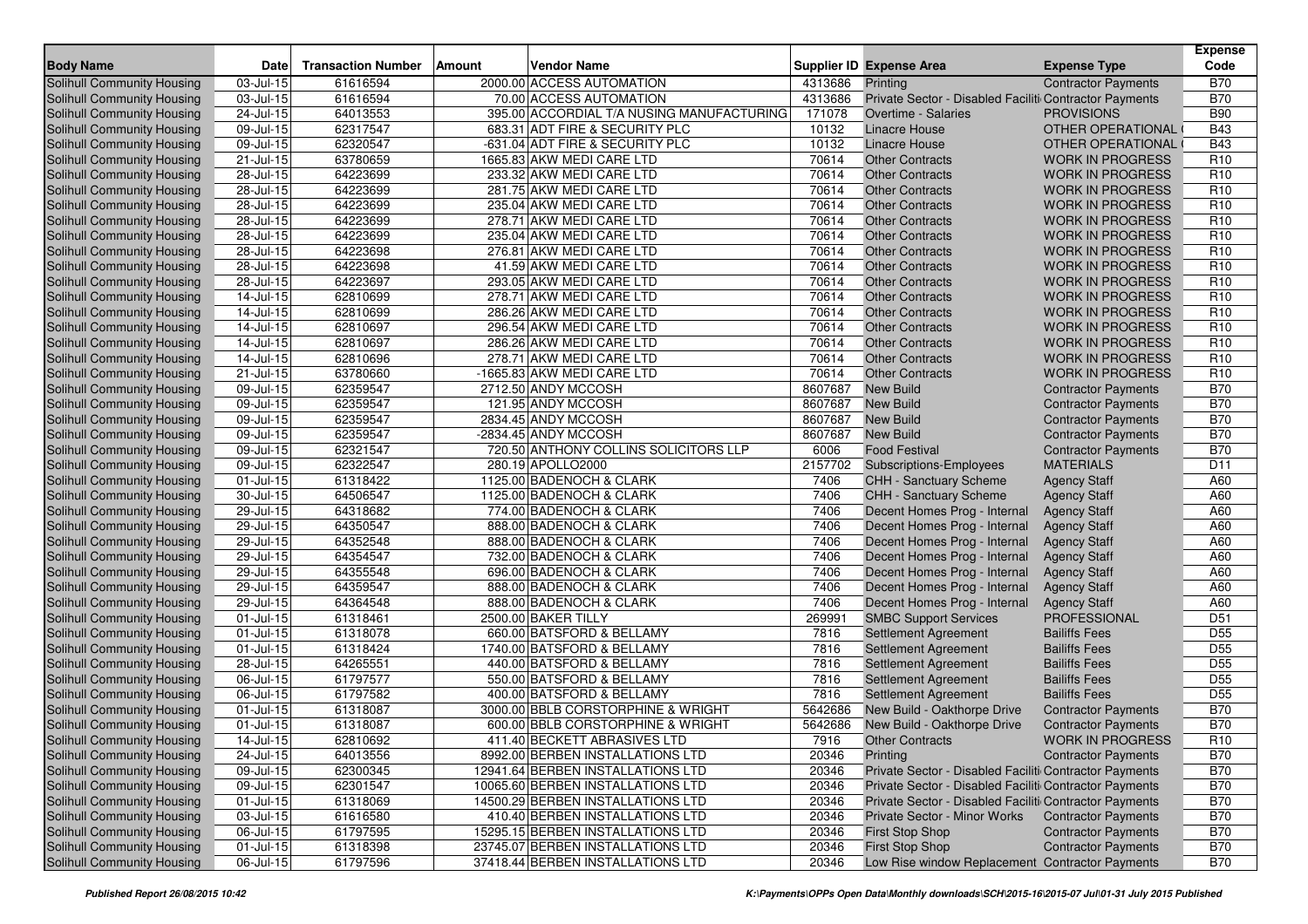| <b>Solihull Community Housing</b><br>28-Jul-15<br>64266348<br>57391.87 BERBEN INSTALLATIONS LTD<br>Low Rise window Replacement Contractor Payments<br><b>B70</b><br>20346<br><b>B27</b><br>17-Jul-15<br>63326557<br>2208.73 BERBEN INSTALLATIONS LTD<br>20346<br>Solihull Community Housing<br>Strategic Director - Developmen Insurances<br>10-Jul-15<br>62253192<br>20346<br><b>B38</b><br>Solihull Community Housing<br>571.13 BERBEN INSTALLATIONS LTD<br><b>OPERATOR - Admin Fee</b><br>Voids<br>62253189<br>1846.61 BERBEN INSTALLATIONS LTD<br>20346<br><b>OPERATOR - Admin Fee</b><br><b>B38</b><br>Solihull Community Housing<br>10-Jul-15<br>Voids<br>20346<br><b>B38</b><br>Solihull Community Housing<br>24-Jul-15<br>64044557<br>494.49 BERBEN INSTALLATIONS LTD<br><b>OPERATOR - Admin Fee</b><br>Voids<br>17-Jul-15<br>63326555<br>20346<br>Voids<br><b>B38</b><br>Solihull Community Housing<br>1201.23 BERBEN INSTALLATIONS LTD<br><b>OPERATOR - Admin Fee</b><br>736.48 BERBEN INSTALLATIONS LTD<br>20346<br><b>BUILDINGS</b><br><b>B31</b><br>Solihull Community Housing<br>24-Jul-15<br>64044556<br><b>Adaptations Major</b><br>62253188<br>20346<br><b>BUILDINGS</b><br><b>B31</b><br>Solihull Community Housing<br>10-Jul-15<br>541.25 BERBEN INSTALLATIONS LTD<br>CHH - Sanctuary Scheme<br>$10 -$ Jul-15<br>62253196<br>20346<br><b>BUILDINGS</b><br><b>B31</b><br>Solihull Community Housing<br>571.13 BERBEN INSTALLATIONS LTD<br><b>BID Development</b><br>20346<br><b>B33</b><br>Solihull Community Housing<br>10-Jul-15<br>62253193<br>571.13 BERBEN INSTALLATIONS LTD<br>CHH - Sanctuary Scheme<br><b>External Structures</b><br>10-Jul-15<br>62253190<br>641.39 BERBEN INSTALLATIONS LTD<br>20346<br><b>External Structures</b><br><b>B33</b><br>Solihull Community Housing<br>CHH - Sanctuary Scheme<br>10-Jul-15<br>62253187<br>571.13 BERBEN INSTALLATIONS LTD<br>20346<br><b>B33</b><br>Solihull Community Housing<br>CHH - Sanctuary Scheme<br><b>External Structures</b><br>20346<br><b>B33</b><br>Solihull Community Housing<br>10-Jul-15<br>62253186<br>461.25 BERBEN INSTALLATIONS LTD<br>CHH - Sanctuary Scheme<br><b>External Structures</b><br><b>B33</b><br>Solihull Community Housing<br>30-Jul-15<br>64490547<br>768.63 BERBEN INSTALLATIONS LTD<br>20346<br><b>CHH - Sanctuary Scheme</b><br><b>External Structures</b><br>64492547<br>1571.94 BERBEN INSTALLATIONS LTD<br>20346<br><b>B33</b><br>Solihull Community Housing<br>30-Jul-15<br>CHH - Sanctuary Scheme<br><b>External Structures</b><br>62253195<br>20346<br><b>B92</b><br>Solihull Community Housing<br>10-Jul-15<br>765.64 BERBEN INSTALLATIONS LTD<br><b>Direct-Fire Precaution Works</b><br><b>M&amp;E Costs</b><br><b>B92</b><br>Solihull Community Housing<br>10-Jul-15<br>62253194<br>765.64 BERBEN INSTALLATIONS LTD<br>20346<br><b>Direct-Fire Precaution Works</b><br><b>M&amp;E Costs</b><br><b>B92</b><br>Solihull Community Housing<br>10-Jul-15<br>62253191<br>765.64 BERBEN INSTALLATIONS LTD<br>20346<br><b>M&amp;E Costs</b><br><b>Direct-Fire Precaution Works</b><br>24-Jul-15<br>64044558<br>20346<br><b>B92</b><br>Solihull Community Housing<br>765.64 BERBEN INSTALLATIONS LTD<br><b>Direct-Fire Precaution Works</b><br><b>M&amp;E Costs</b><br><b>B92</b><br>24-Jul-15<br>64044555<br>20346<br><b>M&amp;E Costs</b><br>Solihull Community Housing<br>765.64 BERBEN INSTALLATIONS LTD<br>Direct-Fire Precaution Works<br>20346<br><b>B92</b><br>Solihull Community Housing<br>24-Jul-15<br>64044554<br>765.64 BERBEN INSTALLATIONS LTD<br><b>Direct-Fire Precaution Works</b><br><b>M&amp;E Costs</b><br><b>B92</b><br>Solihull Community Housing<br>17-Jul-15<br>63326554<br>765.64 BERBEN INSTALLATIONS LTD<br>20346<br><b>M&amp;E Costs</b><br><b>Direct-Fire Precaution Works</b><br>30-Jul-15<br>64491547<br>-768.63 BERBEN INSTALLATIONS LTD<br>20346<br><b>B33</b><br>Solihull Community Housing<br>CHH - Sanctuary Scheme<br><b>External Structures</b><br>20346<br><b>B33</b><br>Solihull Community Housing<br>30-Jul-15<br>64493547<br>-1571.94 BERBEN INSTALLATIONS LTD<br><b>CHH - Sanctuary Scheme</b><br><b>External Structures</b><br>21-Jul-15<br>63685547<br>8811687<br>D <sub>50</sub><br>Solihull Community Housing<br>30855.00 BRITISH GAS NEW HEATING<br><b>Biomass System</b><br><b>FOSTER PARENTS</b><br>D <sub>50</sub><br>$21 -$ Jul-15<br>63688547<br>27885.00 BRITISH GAS NEW HEATING<br>8811687<br>Solihull Community Housing<br><b>Biomass System</b><br><b>FOSTER PARENTS</b><br>Solihull Community Housing<br>$21 -$ Jul-15<br>63689548<br>35535.00 BRITISH GAS NEW HEATING<br><b>FOSTER PARENTS</b><br>D <sub>50</sub><br>8811687<br><b>Biomass System</b><br>28-Jul-15<br>64266337<br>76.74 BRITISH GAS TRADING LTD<br>9637<br><b>B11</b><br>Solihull Community Housing<br>45 Chiswick Walk - 3 bed flat<br>Bangor/Keele/Wham/Ww<br>28-Jul-15<br>64266337<br>14.00 BRITISH GAS TRADING LTD<br>9637<br><b>B11</b><br>Solihull Community Housing<br>45 Chiswick Walk - 3 bed flat<br>Bangor/Keele/Wham/Ww<br><b>B11</b><br>63662547<br>9637<br>Solihull Community Housing<br>21-Jul-15<br>596.75 BRITISH GAS TRADING LTD<br>Private Sector Leasing (Former) Bangor/Keele/Wham/Ww<br><b>B11</b><br>21-Jul-15<br>63662547<br>-12.00 BRITISH GAS TRADING LTD<br>Private Sector Leasing (Former) Bangor/Keele/Wham/Ww<br>Solihull Community Housing<br>9637<br><b>B11</b><br>63662547<br>36.00 BRITISH GAS TRADING LTD<br>9637<br>Solihull Community Housing<br>21-Jul-15<br>Private Sector Leasing (Former) Bangor/Keele/Wham/Ww<br>64266337<br>256.74 BRITISH GAS TRADING LTD<br><b>B10</b><br>Solihull Community Housing<br>28-Jul-15<br>9637<br>45 Chiswick Walk - 3 bed flat<br>Newham<br>$21$ -Jul-15<br>63690547<br>9643<br>A80<br>Solihull Community Housing<br>265.00 BRITISH RED CROSS SOCIETY<br>Training<br>Training<br><b>B70</b><br>$16$ -Jul-15<br>167258<br>Solihull Community Housing<br>63141547<br>225.00 BROPHY RIAZ AND PARTNERS CHARTERED<br>Printing<br><b>Contractor Payments</b><br>63125547<br>16-Jul-15<br>167258<br><b>B70</b><br>Solihull Community Housing<br>270.00 BROPHY RIAZ AND PARTNERS CHARTERED<br>Private Sector - Disabled Faciliti Contractor Payments<br><b>B70</b><br>16-Jul-15<br>63132547<br>167258<br>Solihull Community Housing<br>426.75 BROPHY RIAZ AND PARTNERS CHARTERED<br>Printing<br><b>Contractor Payments</b><br>167258<br><b>B70</b><br>Solihull Community Housing<br>16-Jul-15<br>63134548<br>426.75 BROPHY RIAZ AND PARTNERS CHARTERED<br>Printing<br><b>Contractor Payments</b><br>63137549<br>167258<br><b>B70</b><br>1550.00 BROPHY RIAZ AND PARTNERS CHARTERED<br>Solihull Community Housing<br>16-Jul-15<br>Printing<br><b>Contractor Payments</b><br><b>B70</b><br>$16$ -Jul-15<br>63138547<br>1515.00 BROPHY RIAZ AND PARTNERS CHARTERED<br>167258<br>Solihull Community Housing<br>Printing<br><b>Contractor Payments</b><br>63127547<br>167258<br>Private Sector - Disabled Faciliti Contractor Payments<br><b>B70</b><br>Solihull Community Housing<br>16-Jul-15<br>270.00 BROPHY RIAZ AND PARTNERS CHARTERED<br><b>B70</b><br>63126547<br>167258<br>Solihull Community Housing<br>16-Jul-15<br>270.00 BROPHY RIAZ AND PARTNERS CHARTERED<br>Private Sector - Disabled Faciliti Contractor Payments<br><b>B70</b><br>Solihull Community Housing<br>63129547<br>270.00 BROPHY RIAZ AND PARTNERS CHARTERED<br>167258<br>Private Sector - Disabled Faciliti Contractor Payments<br>16-Jul-15<br>$16$ -Jul-15<br>167258<br><b>B70</b><br>Solihull Community Housing<br>63131548<br>Private Sector - Disabled Faciliti Contractor Payments<br>532.20 BROPHY RIAZ AND PARTNERS CHARTERED<br>R <sub>10</sub><br>Solihull Community Housing<br>14-Jul-15<br>62810687<br>99.54 BUILDBASE<br><b>WORK IN PROGRESS</b><br>56468<br><b>Other Contracts</b><br>Solihull Community Housing<br>14-Jul-15<br>62810687<br>29.25 BUILDBASE<br>56468<br><b>Other Contracts</b><br><b>WORK IN PROGRESS</b><br>R <sub>10</sub><br>Solihull Community Housing<br>99.90 BUILDBASE<br>14-Jul-15<br>62810687<br>56468<br><b>Other Contracts</b><br><b>WORK IN PROGRESS</b><br>R <sub>10</sub><br>Solihull Community Housing<br>14-Jul-15<br>62810687<br>195.02 BUILDBASE<br>R <sub>10</sub><br>56468<br><b>Other Contracts</b><br><b>WORK IN PROGRESS</b><br>Solihull Community Housing<br>14-Jul-15<br>62810687<br>65.00 BUILDBASE<br>56468<br><b>Other Contracts</b><br><b>WORK IN PROGRESS</b><br>R <sub>10</sub><br>$14$ -Jul-15<br>62810687<br>49.20 BUILDBASE<br>R <sub>10</sub><br>Solihull Community Housing<br>56468<br><b>Other Contracts</b><br><b>WORK IN PROGRESS</b><br>Solihull Community Housing<br>$14$ -Jul-15<br>62810687<br>79.00 BUILDBASE<br>56468<br>R <sub>10</sub><br><b>Other Contracts</b><br><b>WORK IN PROGRESS</b><br>Solihull Community Housing<br>$14$ -Jul-15<br>62810687<br>425.00 BUILDBASE<br>R <sub>10</sub><br>56468<br><b>Other Contracts</b><br>WORK IN PROGRESS | <b>Body Name</b> | <b>Date</b> | <b>Transaction Number</b> | <b>Vendor Name</b><br><b>Amount</b> | Supplier ID Expense Area | <b>Expense Type</b> | <b>Expense</b><br>Code |
|--------------------------------------------------------------------------------------------------------------------------------------------------------------------------------------------------------------------------------------------------------------------------------------------------------------------------------------------------------------------------------------------------------------------------------------------------------------------------------------------------------------------------------------------------------------------------------------------------------------------------------------------------------------------------------------------------------------------------------------------------------------------------------------------------------------------------------------------------------------------------------------------------------------------------------------------------------------------------------------------------------------------------------------------------------------------------------------------------------------------------------------------------------------------------------------------------------------------------------------------------------------------------------------------------------------------------------------------------------------------------------------------------------------------------------------------------------------------------------------------------------------------------------------------------------------------------------------------------------------------------------------------------------------------------------------------------------------------------------------------------------------------------------------------------------------------------------------------------------------------------------------------------------------------------------------------------------------------------------------------------------------------------------------------------------------------------------------------------------------------------------------------------------------------------------------------------------------------------------------------------------------------------------------------------------------------------------------------------------------------------------------------------------------------------------------------------------------------------------------------------------------------------------------------------------------------------------------------------------------------------------------------------------------------------------------------------------------------------------------------------------------------------------------------------------------------------------------------------------------------------------------------------------------------------------------------------------------------------------------------------------------------------------------------------------------------------------------------------------------------------------------------------------------------------------------------------------------------------------------------------------------------------------------------------------------------------------------------------------------------------------------------------------------------------------------------------------------------------------------------------------------------------------------------------------------------------------------------------------------------------------------------------------------------------------------------------------------------------------------------------------------------------------------------------------------------------------------------------------------------------------------------------------------------------------------------------------------------------------------------------------------------------------------------------------------------------------------------------------------------------------------------------------------------------------------------------------------------------------------------------------------------------------------------------------------------------------------------------------------------------------------------------------------------------------------------------------------------------------------------------------------------------------------------------------------------------------------------------------------------------------------------------------------------------------------------------------------------------------------------------------------------------------------------------------------------------------------------------------------------------------------------------------------------------------------------------------------------------------------------------------------------------------------------------------------------------------------------------------------------------------------------------------------------------------------------------------------------------------------------------------------------------------------------------------------------------------------------------------------------------------------------------------------------------------------------------------------------------------------------------------------------------------------------------------------------------------------------------------------------------------------------------------------------------------------------------------------------------------------------------------------------------------------------------------------------------------------------------------------------------------------------------------------------------------------------------------------------------------------------------------------------------------------------------------------------------------------------------------------------------------------------------------------------------------------------------------------------------------------------------------------------------------------------------------------------------------------------------------------------------------------------------------------------------------------------------------------------------------------------------------------------------------------------------------------------------------------------------------------------------------------------------------------------------------------------------------------------------------------------------------------------------------------------------------------------------------------------------------------------------------------------------------------------------------------------------------------------------------------------------------------------------------------------------------------------------------------------------------------------------------------------------------------------------------------------------------------------------------------------------------------------------------------------------------------------------------------------------------------------------------------------------------------------------------------------------------------------------------------------------------------------------------------------------------------------------------------------------------------------------------------------------------------------------------------------------------------------------------------------------------------------------------------------------------------------------------------------------------------------------------------------------------------------------------------------------------------------------------------------------------------------------------------------------------------------------------------------------------------------------------------------------------------------------------------------------------------------------------------------------------------------------------------------------------------------------------------------------------------------------------------------------------------------------------------------------------------------------------------------------------------------------------------------------------------------------------------------------------------------------------------------------------------------------------------------------------------------------------------------------------------------------------------------------------------------------------------------------------------------------------------------------------------------------------------------------------------------------------------------------------------------|------------------|-------------|---------------------------|-------------------------------------|--------------------------|---------------------|------------------------|
|                                                                                                                                                                                                                                                                                                                                                                                                                                                                                                                                                                                                                                                                                                                                                                                                                                                                                                                                                                                                                                                                                                                                                                                                                                                                                                                                                                                                                                                                                                                                                                                                                                                                                                                                                                                                                                                                                                                                                                                                                                                                                                                                                                                                                                                                                                                                                                                                                                                                                                                                                                                                                                                                                                                                                                                                                                                                                                                                                                                                                                                                                                                                                                                                                                                                                                                                                                                                                                                                                                                                                                                                                                                                                                                                                                                                                                                                                                                                                                                                                                                                                                                                                                                                                                                                                                                                                                                                                                                                                                                                                                                                                                                                                                                                                                                                                                                                                                                                                                                                                                                                                                                                                                                                                                                                                                                                                                                                                                                                                                                                                                                                                                                                                                                                                                                                                                                                                                                                                                                                                                                                                                                                                                                                                                                                                                                                                                                                                                                                                                                                                                                                                                                                                                                                                                                                                                                                                                                                                                                                                                                                                                                                                                                                                                                                                                                                                                                                                                                                                                                                                                                                                                                                                                                                                                                                                                                                                                                                                                                                                                                                                                                                                                                                                                                                                                                                                                                                                                                                                                                                                                                                                                                                                                                                                                                                                                                                                                                                                                                                                    |                  |             |                           |                                     |                          |                     |                        |
|                                                                                                                                                                                                                                                                                                                                                                                                                                                                                                                                                                                                                                                                                                                                                                                                                                                                                                                                                                                                                                                                                                                                                                                                                                                                                                                                                                                                                                                                                                                                                                                                                                                                                                                                                                                                                                                                                                                                                                                                                                                                                                                                                                                                                                                                                                                                                                                                                                                                                                                                                                                                                                                                                                                                                                                                                                                                                                                                                                                                                                                                                                                                                                                                                                                                                                                                                                                                                                                                                                                                                                                                                                                                                                                                                                                                                                                                                                                                                                                                                                                                                                                                                                                                                                                                                                                                                                                                                                                                                                                                                                                                                                                                                                                                                                                                                                                                                                                                                                                                                                                                                                                                                                                                                                                                                                                                                                                                                                                                                                                                                                                                                                                                                                                                                                                                                                                                                                                                                                                                                                                                                                                                                                                                                                                                                                                                                                                                                                                                                                                                                                                                                                                                                                                                                                                                                                                                                                                                                                                                                                                                                                                                                                                                                                                                                                                                                                                                                                                                                                                                                                                                                                                                                                                                                                                                                                                                                                                                                                                                                                                                                                                                                                                                                                                                                                                                                                                                                                                                                                                                                                                                                                                                                                                                                                                                                                                                                                                                                                                                                    |                  |             |                           |                                     |                          |                     |                        |
|                                                                                                                                                                                                                                                                                                                                                                                                                                                                                                                                                                                                                                                                                                                                                                                                                                                                                                                                                                                                                                                                                                                                                                                                                                                                                                                                                                                                                                                                                                                                                                                                                                                                                                                                                                                                                                                                                                                                                                                                                                                                                                                                                                                                                                                                                                                                                                                                                                                                                                                                                                                                                                                                                                                                                                                                                                                                                                                                                                                                                                                                                                                                                                                                                                                                                                                                                                                                                                                                                                                                                                                                                                                                                                                                                                                                                                                                                                                                                                                                                                                                                                                                                                                                                                                                                                                                                                                                                                                                                                                                                                                                                                                                                                                                                                                                                                                                                                                                                                                                                                                                                                                                                                                                                                                                                                                                                                                                                                                                                                                                                                                                                                                                                                                                                                                                                                                                                                                                                                                                                                                                                                                                                                                                                                                                                                                                                                                                                                                                                                                                                                                                                                                                                                                                                                                                                                                                                                                                                                                                                                                                                                                                                                                                                                                                                                                                                                                                                                                                                                                                                                                                                                                                                                                                                                                                                                                                                                                                                                                                                                                                                                                                                                                                                                                                                                                                                                                                                                                                                                                                                                                                                                                                                                                                                                                                                                                                                                                                                                                                                    |                  |             |                           |                                     |                          |                     |                        |
|                                                                                                                                                                                                                                                                                                                                                                                                                                                                                                                                                                                                                                                                                                                                                                                                                                                                                                                                                                                                                                                                                                                                                                                                                                                                                                                                                                                                                                                                                                                                                                                                                                                                                                                                                                                                                                                                                                                                                                                                                                                                                                                                                                                                                                                                                                                                                                                                                                                                                                                                                                                                                                                                                                                                                                                                                                                                                                                                                                                                                                                                                                                                                                                                                                                                                                                                                                                                                                                                                                                                                                                                                                                                                                                                                                                                                                                                                                                                                                                                                                                                                                                                                                                                                                                                                                                                                                                                                                                                                                                                                                                                                                                                                                                                                                                                                                                                                                                                                                                                                                                                                                                                                                                                                                                                                                                                                                                                                                                                                                                                                                                                                                                                                                                                                                                                                                                                                                                                                                                                                                                                                                                                                                                                                                                                                                                                                                                                                                                                                                                                                                                                                                                                                                                                                                                                                                                                                                                                                                                                                                                                                                                                                                                                                                                                                                                                                                                                                                                                                                                                                                                                                                                                                                                                                                                                                                                                                                                                                                                                                                                                                                                                                                                                                                                                                                                                                                                                                                                                                                                                                                                                                                                                                                                                                                                                                                                                                                                                                                                                                    |                  |             |                           |                                     |                          |                     |                        |
|                                                                                                                                                                                                                                                                                                                                                                                                                                                                                                                                                                                                                                                                                                                                                                                                                                                                                                                                                                                                                                                                                                                                                                                                                                                                                                                                                                                                                                                                                                                                                                                                                                                                                                                                                                                                                                                                                                                                                                                                                                                                                                                                                                                                                                                                                                                                                                                                                                                                                                                                                                                                                                                                                                                                                                                                                                                                                                                                                                                                                                                                                                                                                                                                                                                                                                                                                                                                                                                                                                                                                                                                                                                                                                                                                                                                                                                                                                                                                                                                                                                                                                                                                                                                                                                                                                                                                                                                                                                                                                                                                                                                                                                                                                                                                                                                                                                                                                                                                                                                                                                                                                                                                                                                                                                                                                                                                                                                                                                                                                                                                                                                                                                                                                                                                                                                                                                                                                                                                                                                                                                                                                                                                                                                                                                                                                                                                                                                                                                                                                                                                                                                                                                                                                                                                                                                                                                                                                                                                                                                                                                                                                                                                                                                                                                                                                                                                                                                                                                                                                                                                                                                                                                                                                                                                                                                                                                                                                                                                                                                                                                                                                                                                                                                                                                                                                                                                                                                                                                                                                                                                                                                                                                                                                                                                                                                                                                                                                                                                                                                                    |                  |             |                           |                                     |                          |                     |                        |
|                                                                                                                                                                                                                                                                                                                                                                                                                                                                                                                                                                                                                                                                                                                                                                                                                                                                                                                                                                                                                                                                                                                                                                                                                                                                                                                                                                                                                                                                                                                                                                                                                                                                                                                                                                                                                                                                                                                                                                                                                                                                                                                                                                                                                                                                                                                                                                                                                                                                                                                                                                                                                                                                                                                                                                                                                                                                                                                                                                                                                                                                                                                                                                                                                                                                                                                                                                                                                                                                                                                                                                                                                                                                                                                                                                                                                                                                                                                                                                                                                                                                                                                                                                                                                                                                                                                                                                                                                                                                                                                                                                                                                                                                                                                                                                                                                                                                                                                                                                                                                                                                                                                                                                                                                                                                                                                                                                                                                                                                                                                                                                                                                                                                                                                                                                                                                                                                                                                                                                                                                                                                                                                                                                                                                                                                                                                                                                                                                                                                                                                                                                                                                                                                                                                                                                                                                                                                                                                                                                                                                                                                                                                                                                                                                                                                                                                                                                                                                                                                                                                                                                                                                                                                                                                                                                                                                                                                                                                                                                                                                                                                                                                                                                                                                                                                                                                                                                                                                                                                                                                                                                                                                                                                                                                                                                                                                                                                                                                                                                                                                    |                  |             |                           |                                     |                          |                     |                        |
|                                                                                                                                                                                                                                                                                                                                                                                                                                                                                                                                                                                                                                                                                                                                                                                                                                                                                                                                                                                                                                                                                                                                                                                                                                                                                                                                                                                                                                                                                                                                                                                                                                                                                                                                                                                                                                                                                                                                                                                                                                                                                                                                                                                                                                                                                                                                                                                                                                                                                                                                                                                                                                                                                                                                                                                                                                                                                                                                                                                                                                                                                                                                                                                                                                                                                                                                                                                                                                                                                                                                                                                                                                                                                                                                                                                                                                                                                                                                                                                                                                                                                                                                                                                                                                                                                                                                                                                                                                                                                                                                                                                                                                                                                                                                                                                                                                                                                                                                                                                                                                                                                                                                                                                                                                                                                                                                                                                                                                                                                                                                                                                                                                                                                                                                                                                                                                                                                                                                                                                                                                                                                                                                                                                                                                                                                                                                                                                                                                                                                                                                                                                                                                                                                                                                                                                                                                                                                                                                                                                                                                                                                                                                                                                                                                                                                                                                                                                                                                                                                                                                                                                                                                                                                                                                                                                                                                                                                                                                                                                                                                                                                                                                                                                                                                                                                                                                                                                                                                                                                                                                                                                                                                                                                                                                                                                                                                                                                                                                                                                                                    |                  |             |                           |                                     |                          |                     |                        |
|                                                                                                                                                                                                                                                                                                                                                                                                                                                                                                                                                                                                                                                                                                                                                                                                                                                                                                                                                                                                                                                                                                                                                                                                                                                                                                                                                                                                                                                                                                                                                                                                                                                                                                                                                                                                                                                                                                                                                                                                                                                                                                                                                                                                                                                                                                                                                                                                                                                                                                                                                                                                                                                                                                                                                                                                                                                                                                                                                                                                                                                                                                                                                                                                                                                                                                                                                                                                                                                                                                                                                                                                                                                                                                                                                                                                                                                                                                                                                                                                                                                                                                                                                                                                                                                                                                                                                                                                                                                                                                                                                                                                                                                                                                                                                                                                                                                                                                                                                                                                                                                                                                                                                                                                                                                                                                                                                                                                                                                                                                                                                                                                                                                                                                                                                                                                                                                                                                                                                                                                                                                                                                                                                                                                                                                                                                                                                                                                                                                                                                                                                                                                                                                                                                                                                                                                                                                                                                                                                                                                                                                                                                                                                                                                                                                                                                                                                                                                                                                                                                                                                                                                                                                                                                                                                                                                                                                                                                                                                                                                                                                                                                                                                                                                                                                                                                                                                                                                                                                                                                                                                                                                                                                                                                                                                                                                                                                                                                                                                                                                                    |                  |             |                           |                                     |                          |                     |                        |
|                                                                                                                                                                                                                                                                                                                                                                                                                                                                                                                                                                                                                                                                                                                                                                                                                                                                                                                                                                                                                                                                                                                                                                                                                                                                                                                                                                                                                                                                                                                                                                                                                                                                                                                                                                                                                                                                                                                                                                                                                                                                                                                                                                                                                                                                                                                                                                                                                                                                                                                                                                                                                                                                                                                                                                                                                                                                                                                                                                                                                                                                                                                                                                                                                                                                                                                                                                                                                                                                                                                                                                                                                                                                                                                                                                                                                                                                                                                                                                                                                                                                                                                                                                                                                                                                                                                                                                                                                                                                                                                                                                                                                                                                                                                                                                                                                                                                                                                                                                                                                                                                                                                                                                                                                                                                                                                                                                                                                                                                                                                                                                                                                                                                                                                                                                                                                                                                                                                                                                                                                                                                                                                                                                                                                                                                                                                                                                                                                                                                                                                                                                                                                                                                                                                                                                                                                                                                                                                                                                                                                                                                                                                                                                                                                                                                                                                                                                                                                                                                                                                                                                                                                                                                                                                                                                                                                                                                                                                                                                                                                                                                                                                                                                                                                                                                                                                                                                                                                                                                                                                                                                                                                                                                                                                                                                                                                                                                                                                                                                                                                    |                  |             |                           |                                     |                          |                     |                        |
|                                                                                                                                                                                                                                                                                                                                                                                                                                                                                                                                                                                                                                                                                                                                                                                                                                                                                                                                                                                                                                                                                                                                                                                                                                                                                                                                                                                                                                                                                                                                                                                                                                                                                                                                                                                                                                                                                                                                                                                                                                                                                                                                                                                                                                                                                                                                                                                                                                                                                                                                                                                                                                                                                                                                                                                                                                                                                                                                                                                                                                                                                                                                                                                                                                                                                                                                                                                                                                                                                                                                                                                                                                                                                                                                                                                                                                                                                                                                                                                                                                                                                                                                                                                                                                                                                                                                                                                                                                                                                                                                                                                                                                                                                                                                                                                                                                                                                                                                                                                                                                                                                                                                                                                                                                                                                                                                                                                                                                                                                                                                                                                                                                                                                                                                                                                                                                                                                                                                                                                                                                                                                                                                                                                                                                                                                                                                                                                                                                                                                                                                                                                                                                                                                                                                                                                                                                                                                                                                                                                                                                                                                                                                                                                                                                                                                                                                                                                                                                                                                                                                                                                                                                                                                                                                                                                                                                                                                                                                                                                                                                                                                                                                                                                                                                                                                                                                                                                                                                                                                                                                                                                                                                                                                                                                                                                                                                                                                                                                                                                                                    |                  |             |                           |                                     |                          |                     |                        |
|                                                                                                                                                                                                                                                                                                                                                                                                                                                                                                                                                                                                                                                                                                                                                                                                                                                                                                                                                                                                                                                                                                                                                                                                                                                                                                                                                                                                                                                                                                                                                                                                                                                                                                                                                                                                                                                                                                                                                                                                                                                                                                                                                                                                                                                                                                                                                                                                                                                                                                                                                                                                                                                                                                                                                                                                                                                                                                                                                                                                                                                                                                                                                                                                                                                                                                                                                                                                                                                                                                                                                                                                                                                                                                                                                                                                                                                                                                                                                                                                                                                                                                                                                                                                                                                                                                                                                                                                                                                                                                                                                                                                                                                                                                                                                                                                                                                                                                                                                                                                                                                                                                                                                                                                                                                                                                                                                                                                                                                                                                                                                                                                                                                                                                                                                                                                                                                                                                                                                                                                                                                                                                                                                                                                                                                                                                                                                                                                                                                                                                                                                                                                                                                                                                                                                                                                                                                                                                                                                                                                                                                                                                                                                                                                                                                                                                                                                                                                                                                                                                                                                                                                                                                                                                                                                                                                                                                                                                                                                                                                                                                                                                                                                                                                                                                                                                                                                                                                                                                                                                                                                                                                                                                                                                                                                                                                                                                                                                                                                                                                                    |                  |             |                           |                                     |                          |                     |                        |
|                                                                                                                                                                                                                                                                                                                                                                                                                                                                                                                                                                                                                                                                                                                                                                                                                                                                                                                                                                                                                                                                                                                                                                                                                                                                                                                                                                                                                                                                                                                                                                                                                                                                                                                                                                                                                                                                                                                                                                                                                                                                                                                                                                                                                                                                                                                                                                                                                                                                                                                                                                                                                                                                                                                                                                                                                                                                                                                                                                                                                                                                                                                                                                                                                                                                                                                                                                                                                                                                                                                                                                                                                                                                                                                                                                                                                                                                                                                                                                                                                                                                                                                                                                                                                                                                                                                                                                                                                                                                                                                                                                                                                                                                                                                                                                                                                                                                                                                                                                                                                                                                                                                                                                                                                                                                                                                                                                                                                                                                                                                                                                                                                                                                                                                                                                                                                                                                                                                                                                                                                                                                                                                                                                                                                                                                                                                                                                                                                                                                                                                                                                                                                                                                                                                                                                                                                                                                                                                                                                                                                                                                                                                                                                                                                                                                                                                                                                                                                                                                                                                                                                                                                                                                                                                                                                                                                                                                                                                                                                                                                                                                                                                                                                                                                                                                                                                                                                                                                                                                                                                                                                                                                                                                                                                                                                                                                                                                                                                                                                                                                    |                  |             |                           |                                     |                          |                     |                        |
|                                                                                                                                                                                                                                                                                                                                                                                                                                                                                                                                                                                                                                                                                                                                                                                                                                                                                                                                                                                                                                                                                                                                                                                                                                                                                                                                                                                                                                                                                                                                                                                                                                                                                                                                                                                                                                                                                                                                                                                                                                                                                                                                                                                                                                                                                                                                                                                                                                                                                                                                                                                                                                                                                                                                                                                                                                                                                                                                                                                                                                                                                                                                                                                                                                                                                                                                                                                                                                                                                                                                                                                                                                                                                                                                                                                                                                                                                                                                                                                                                                                                                                                                                                                                                                                                                                                                                                                                                                                                                                                                                                                                                                                                                                                                                                                                                                                                                                                                                                                                                                                                                                                                                                                                                                                                                                                                                                                                                                                                                                                                                                                                                                                                                                                                                                                                                                                                                                                                                                                                                                                                                                                                                                                                                                                                                                                                                                                                                                                                                                                                                                                                                                                                                                                                                                                                                                                                                                                                                                                                                                                                                                                                                                                                                                                                                                                                                                                                                                                                                                                                                                                                                                                                                                                                                                                                                                                                                                                                                                                                                                                                                                                                                                                                                                                                                                                                                                                                                                                                                                                                                                                                                                                                                                                                                                                                                                                                                                                                                                                                                    |                  |             |                           |                                     |                          |                     |                        |
|                                                                                                                                                                                                                                                                                                                                                                                                                                                                                                                                                                                                                                                                                                                                                                                                                                                                                                                                                                                                                                                                                                                                                                                                                                                                                                                                                                                                                                                                                                                                                                                                                                                                                                                                                                                                                                                                                                                                                                                                                                                                                                                                                                                                                                                                                                                                                                                                                                                                                                                                                                                                                                                                                                                                                                                                                                                                                                                                                                                                                                                                                                                                                                                                                                                                                                                                                                                                                                                                                                                                                                                                                                                                                                                                                                                                                                                                                                                                                                                                                                                                                                                                                                                                                                                                                                                                                                                                                                                                                                                                                                                                                                                                                                                                                                                                                                                                                                                                                                                                                                                                                                                                                                                                                                                                                                                                                                                                                                                                                                                                                                                                                                                                                                                                                                                                                                                                                                                                                                                                                                                                                                                                                                                                                                                                                                                                                                                                                                                                                                                                                                                                                                                                                                                                                                                                                                                                                                                                                                                                                                                                                                                                                                                                                                                                                                                                                                                                                                                                                                                                                                                                                                                                                                                                                                                                                                                                                                                                                                                                                                                                                                                                                                                                                                                                                                                                                                                                                                                                                                                                                                                                                                                                                                                                                                                                                                                                                                                                                                                                                    |                  |             |                           |                                     |                          |                     |                        |
|                                                                                                                                                                                                                                                                                                                                                                                                                                                                                                                                                                                                                                                                                                                                                                                                                                                                                                                                                                                                                                                                                                                                                                                                                                                                                                                                                                                                                                                                                                                                                                                                                                                                                                                                                                                                                                                                                                                                                                                                                                                                                                                                                                                                                                                                                                                                                                                                                                                                                                                                                                                                                                                                                                                                                                                                                                                                                                                                                                                                                                                                                                                                                                                                                                                                                                                                                                                                                                                                                                                                                                                                                                                                                                                                                                                                                                                                                                                                                                                                                                                                                                                                                                                                                                                                                                                                                                                                                                                                                                                                                                                                                                                                                                                                                                                                                                                                                                                                                                                                                                                                                                                                                                                                                                                                                                                                                                                                                                                                                                                                                                                                                                                                                                                                                                                                                                                                                                                                                                                                                                                                                                                                                                                                                                                                                                                                                                                                                                                                                                                                                                                                                                                                                                                                                                                                                                                                                                                                                                                                                                                                                                                                                                                                                                                                                                                                                                                                                                                                                                                                                                                                                                                                                                                                                                                                                                                                                                                                                                                                                                                                                                                                                                                                                                                                                                                                                                                                                                                                                                                                                                                                                                                                                                                                                                                                                                                                                                                                                                                                                    |                  |             |                           |                                     |                          |                     |                        |
|                                                                                                                                                                                                                                                                                                                                                                                                                                                                                                                                                                                                                                                                                                                                                                                                                                                                                                                                                                                                                                                                                                                                                                                                                                                                                                                                                                                                                                                                                                                                                                                                                                                                                                                                                                                                                                                                                                                                                                                                                                                                                                                                                                                                                                                                                                                                                                                                                                                                                                                                                                                                                                                                                                                                                                                                                                                                                                                                                                                                                                                                                                                                                                                                                                                                                                                                                                                                                                                                                                                                                                                                                                                                                                                                                                                                                                                                                                                                                                                                                                                                                                                                                                                                                                                                                                                                                                                                                                                                                                                                                                                                                                                                                                                                                                                                                                                                                                                                                                                                                                                                                                                                                                                                                                                                                                                                                                                                                                                                                                                                                                                                                                                                                                                                                                                                                                                                                                                                                                                                                                                                                                                                                                                                                                                                                                                                                                                                                                                                                                                                                                                                                                                                                                                                                                                                                                                                                                                                                                                                                                                                                                                                                                                                                                                                                                                                                                                                                                                                                                                                                                                                                                                                                                                                                                                                                                                                                                                                                                                                                                                                                                                                                                                                                                                                                                                                                                                                                                                                                                                                                                                                                                                                                                                                                                                                                                                                                                                                                                                                                    |                  |             |                           |                                     |                          |                     |                        |
|                                                                                                                                                                                                                                                                                                                                                                                                                                                                                                                                                                                                                                                                                                                                                                                                                                                                                                                                                                                                                                                                                                                                                                                                                                                                                                                                                                                                                                                                                                                                                                                                                                                                                                                                                                                                                                                                                                                                                                                                                                                                                                                                                                                                                                                                                                                                                                                                                                                                                                                                                                                                                                                                                                                                                                                                                                                                                                                                                                                                                                                                                                                                                                                                                                                                                                                                                                                                                                                                                                                                                                                                                                                                                                                                                                                                                                                                                                                                                                                                                                                                                                                                                                                                                                                                                                                                                                                                                                                                                                                                                                                                                                                                                                                                                                                                                                                                                                                                                                                                                                                                                                                                                                                                                                                                                                                                                                                                                                                                                                                                                                                                                                                                                                                                                                                                                                                                                                                                                                                                                                                                                                                                                                                                                                                                                                                                                                                                                                                                                                                                                                                                                                                                                                                                                                                                                                                                                                                                                                                                                                                                                                                                                                                                                                                                                                                                                                                                                                                                                                                                                                                                                                                                                                                                                                                                                                                                                                                                                                                                                                                                                                                                                                                                                                                                                                                                                                                                                                                                                                                                                                                                                                                                                                                                                                                                                                                                                                                                                                                                                    |                  |             |                           |                                     |                          |                     |                        |
|                                                                                                                                                                                                                                                                                                                                                                                                                                                                                                                                                                                                                                                                                                                                                                                                                                                                                                                                                                                                                                                                                                                                                                                                                                                                                                                                                                                                                                                                                                                                                                                                                                                                                                                                                                                                                                                                                                                                                                                                                                                                                                                                                                                                                                                                                                                                                                                                                                                                                                                                                                                                                                                                                                                                                                                                                                                                                                                                                                                                                                                                                                                                                                                                                                                                                                                                                                                                                                                                                                                                                                                                                                                                                                                                                                                                                                                                                                                                                                                                                                                                                                                                                                                                                                                                                                                                                                                                                                                                                                                                                                                                                                                                                                                                                                                                                                                                                                                                                                                                                                                                                                                                                                                                                                                                                                                                                                                                                                                                                                                                                                                                                                                                                                                                                                                                                                                                                                                                                                                                                                                                                                                                                                                                                                                                                                                                                                                                                                                                                                                                                                                                                                                                                                                                                                                                                                                                                                                                                                                                                                                                                                                                                                                                                                                                                                                                                                                                                                                                                                                                                                                                                                                                                                                                                                                                                                                                                                                                                                                                                                                                                                                                                                                                                                                                                                                                                                                                                                                                                                                                                                                                                                                                                                                                                                                                                                                                                                                                                                                                                    |                  |             |                           |                                     |                          |                     |                        |
|                                                                                                                                                                                                                                                                                                                                                                                                                                                                                                                                                                                                                                                                                                                                                                                                                                                                                                                                                                                                                                                                                                                                                                                                                                                                                                                                                                                                                                                                                                                                                                                                                                                                                                                                                                                                                                                                                                                                                                                                                                                                                                                                                                                                                                                                                                                                                                                                                                                                                                                                                                                                                                                                                                                                                                                                                                                                                                                                                                                                                                                                                                                                                                                                                                                                                                                                                                                                                                                                                                                                                                                                                                                                                                                                                                                                                                                                                                                                                                                                                                                                                                                                                                                                                                                                                                                                                                                                                                                                                                                                                                                                                                                                                                                                                                                                                                                                                                                                                                                                                                                                                                                                                                                                                                                                                                                                                                                                                                                                                                                                                                                                                                                                                                                                                                                                                                                                                                                                                                                                                                                                                                                                                                                                                                                                                                                                                                                                                                                                                                                                                                                                                                                                                                                                                                                                                                                                                                                                                                                                                                                                                                                                                                                                                                                                                                                                                                                                                                                                                                                                                                                                                                                                                                                                                                                                                                                                                                                                                                                                                                                                                                                                                                                                                                                                                                                                                                                                                                                                                                                                                                                                                                                                                                                                                                                                                                                                                                                                                                                                                    |                  |             |                           |                                     |                          |                     |                        |
|                                                                                                                                                                                                                                                                                                                                                                                                                                                                                                                                                                                                                                                                                                                                                                                                                                                                                                                                                                                                                                                                                                                                                                                                                                                                                                                                                                                                                                                                                                                                                                                                                                                                                                                                                                                                                                                                                                                                                                                                                                                                                                                                                                                                                                                                                                                                                                                                                                                                                                                                                                                                                                                                                                                                                                                                                                                                                                                                                                                                                                                                                                                                                                                                                                                                                                                                                                                                                                                                                                                                                                                                                                                                                                                                                                                                                                                                                                                                                                                                                                                                                                                                                                                                                                                                                                                                                                                                                                                                                                                                                                                                                                                                                                                                                                                                                                                                                                                                                                                                                                                                                                                                                                                                                                                                                                                                                                                                                                                                                                                                                                                                                                                                                                                                                                                                                                                                                                                                                                                                                                                                                                                                                                                                                                                                                                                                                                                                                                                                                                                                                                                                                                                                                                                                                                                                                                                                                                                                                                                                                                                                                                                                                                                                                                                                                                                                                                                                                                                                                                                                                                                                                                                                                                                                                                                                                                                                                                                                                                                                                                                                                                                                                                                                                                                                                                                                                                                                                                                                                                                                                                                                                                                                                                                                                                                                                                                                                                                                                                                                                    |                  |             |                           |                                     |                          |                     |                        |
|                                                                                                                                                                                                                                                                                                                                                                                                                                                                                                                                                                                                                                                                                                                                                                                                                                                                                                                                                                                                                                                                                                                                                                                                                                                                                                                                                                                                                                                                                                                                                                                                                                                                                                                                                                                                                                                                                                                                                                                                                                                                                                                                                                                                                                                                                                                                                                                                                                                                                                                                                                                                                                                                                                                                                                                                                                                                                                                                                                                                                                                                                                                                                                                                                                                                                                                                                                                                                                                                                                                                                                                                                                                                                                                                                                                                                                                                                                                                                                                                                                                                                                                                                                                                                                                                                                                                                                                                                                                                                                                                                                                                                                                                                                                                                                                                                                                                                                                                                                                                                                                                                                                                                                                                                                                                                                                                                                                                                                                                                                                                                                                                                                                                                                                                                                                                                                                                                                                                                                                                                                                                                                                                                                                                                                                                                                                                                                                                                                                                                                                                                                                                                                                                                                                                                                                                                                                                                                                                                                                                                                                                                                                                                                                                                                                                                                                                                                                                                                                                                                                                                                                                                                                                                                                                                                                                                                                                                                                                                                                                                                                                                                                                                                                                                                                                                                                                                                                                                                                                                                                                                                                                                                                                                                                                                                                                                                                                                                                                                                                                                    |                  |             |                           |                                     |                          |                     |                        |
|                                                                                                                                                                                                                                                                                                                                                                                                                                                                                                                                                                                                                                                                                                                                                                                                                                                                                                                                                                                                                                                                                                                                                                                                                                                                                                                                                                                                                                                                                                                                                                                                                                                                                                                                                                                                                                                                                                                                                                                                                                                                                                                                                                                                                                                                                                                                                                                                                                                                                                                                                                                                                                                                                                                                                                                                                                                                                                                                                                                                                                                                                                                                                                                                                                                                                                                                                                                                                                                                                                                                                                                                                                                                                                                                                                                                                                                                                                                                                                                                                                                                                                                                                                                                                                                                                                                                                                                                                                                                                                                                                                                                                                                                                                                                                                                                                                                                                                                                                                                                                                                                                                                                                                                                                                                                                                                                                                                                                                                                                                                                                                                                                                                                                                                                                                                                                                                                                                                                                                                                                                                                                                                                                                                                                                                                                                                                                                                                                                                                                                                                                                                                                                                                                                                                                                                                                                                                                                                                                                                                                                                                                                                                                                                                                                                                                                                                                                                                                                                                                                                                                                                                                                                                                                                                                                                                                                                                                                                                                                                                                                                                                                                                                                                                                                                                                                                                                                                                                                                                                                                                                                                                                                                                                                                                                                                                                                                                                                                                                                                                                    |                  |             |                           |                                     |                          |                     |                        |
|                                                                                                                                                                                                                                                                                                                                                                                                                                                                                                                                                                                                                                                                                                                                                                                                                                                                                                                                                                                                                                                                                                                                                                                                                                                                                                                                                                                                                                                                                                                                                                                                                                                                                                                                                                                                                                                                                                                                                                                                                                                                                                                                                                                                                                                                                                                                                                                                                                                                                                                                                                                                                                                                                                                                                                                                                                                                                                                                                                                                                                                                                                                                                                                                                                                                                                                                                                                                                                                                                                                                                                                                                                                                                                                                                                                                                                                                                                                                                                                                                                                                                                                                                                                                                                                                                                                                                                                                                                                                                                                                                                                                                                                                                                                                                                                                                                                                                                                                                                                                                                                                                                                                                                                                                                                                                                                                                                                                                                                                                                                                                                                                                                                                                                                                                                                                                                                                                                                                                                                                                                                                                                                                                                                                                                                                                                                                                                                                                                                                                                                                                                                                                                                                                                                                                                                                                                                                                                                                                                                                                                                                                                                                                                                                                                                                                                                                                                                                                                                                                                                                                                                                                                                                                                                                                                                                                                                                                                                                                                                                                                                                                                                                                                                                                                                                                                                                                                                                                                                                                                                                                                                                                                                                                                                                                                                                                                                                                                                                                                                                                    |                  |             |                           |                                     |                          |                     |                        |
|                                                                                                                                                                                                                                                                                                                                                                                                                                                                                                                                                                                                                                                                                                                                                                                                                                                                                                                                                                                                                                                                                                                                                                                                                                                                                                                                                                                                                                                                                                                                                                                                                                                                                                                                                                                                                                                                                                                                                                                                                                                                                                                                                                                                                                                                                                                                                                                                                                                                                                                                                                                                                                                                                                                                                                                                                                                                                                                                                                                                                                                                                                                                                                                                                                                                                                                                                                                                                                                                                                                                                                                                                                                                                                                                                                                                                                                                                                                                                                                                                                                                                                                                                                                                                                                                                                                                                                                                                                                                                                                                                                                                                                                                                                                                                                                                                                                                                                                                                                                                                                                                                                                                                                                                                                                                                                                                                                                                                                                                                                                                                                                                                                                                                                                                                                                                                                                                                                                                                                                                                                                                                                                                                                                                                                                                                                                                                                                                                                                                                                                                                                                                                                                                                                                                                                                                                                                                                                                                                                                                                                                                                                                                                                                                                                                                                                                                                                                                                                                                                                                                                                                                                                                                                                                                                                                                                                                                                                                                                                                                                                                                                                                                                                                                                                                                                                                                                                                                                                                                                                                                                                                                                                                                                                                                                                                                                                                                                                                                                                                                                    |                  |             |                           |                                     |                          |                     |                        |
|                                                                                                                                                                                                                                                                                                                                                                                                                                                                                                                                                                                                                                                                                                                                                                                                                                                                                                                                                                                                                                                                                                                                                                                                                                                                                                                                                                                                                                                                                                                                                                                                                                                                                                                                                                                                                                                                                                                                                                                                                                                                                                                                                                                                                                                                                                                                                                                                                                                                                                                                                                                                                                                                                                                                                                                                                                                                                                                                                                                                                                                                                                                                                                                                                                                                                                                                                                                                                                                                                                                                                                                                                                                                                                                                                                                                                                                                                                                                                                                                                                                                                                                                                                                                                                                                                                                                                                                                                                                                                                                                                                                                                                                                                                                                                                                                                                                                                                                                                                                                                                                                                                                                                                                                                                                                                                                                                                                                                                                                                                                                                                                                                                                                                                                                                                                                                                                                                                                                                                                                                                                                                                                                                                                                                                                                                                                                                                                                                                                                                                                                                                                                                                                                                                                                                                                                                                                                                                                                                                                                                                                                                                                                                                                                                                                                                                                                                                                                                                                                                                                                                                                                                                                                                                                                                                                                                                                                                                                                                                                                                                                                                                                                                                                                                                                                                                                                                                                                                                                                                                                                                                                                                                                                                                                                                                                                                                                                                                                                                                                                                    |                  |             |                           |                                     |                          |                     |                        |
|                                                                                                                                                                                                                                                                                                                                                                                                                                                                                                                                                                                                                                                                                                                                                                                                                                                                                                                                                                                                                                                                                                                                                                                                                                                                                                                                                                                                                                                                                                                                                                                                                                                                                                                                                                                                                                                                                                                                                                                                                                                                                                                                                                                                                                                                                                                                                                                                                                                                                                                                                                                                                                                                                                                                                                                                                                                                                                                                                                                                                                                                                                                                                                                                                                                                                                                                                                                                                                                                                                                                                                                                                                                                                                                                                                                                                                                                                                                                                                                                                                                                                                                                                                                                                                                                                                                                                                                                                                                                                                                                                                                                                                                                                                                                                                                                                                                                                                                                                                                                                                                                                                                                                                                                                                                                                                                                                                                                                                                                                                                                                                                                                                                                                                                                                                                                                                                                                                                                                                                                                                                                                                                                                                                                                                                                                                                                                                                                                                                                                                                                                                                                                                                                                                                                                                                                                                                                                                                                                                                                                                                                                                                                                                                                                                                                                                                                                                                                                                                                                                                                                                                                                                                                                                                                                                                                                                                                                                                                                                                                                                                                                                                                                                                                                                                                                                                                                                                                                                                                                                                                                                                                                                                                                                                                                                                                                                                                                                                                                                                                                    |                  |             |                           |                                     |                          |                     |                        |
|                                                                                                                                                                                                                                                                                                                                                                                                                                                                                                                                                                                                                                                                                                                                                                                                                                                                                                                                                                                                                                                                                                                                                                                                                                                                                                                                                                                                                                                                                                                                                                                                                                                                                                                                                                                                                                                                                                                                                                                                                                                                                                                                                                                                                                                                                                                                                                                                                                                                                                                                                                                                                                                                                                                                                                                                                                                                                                                                                                                                                                                                                                                                                                                                                                                                                                                                                                                                                                                                                                                                                                                                                                                                                                                                                                                                                                                                                                                                                                                                                                                                                                                                                                                                                                                                                                                                                                                                                                                                                                                                                                                                                                                                                                                                                                                                                                                                                                                                                                                                                                                                                                                                                                                                                                                                                                                                                                                                                                                                                                                                                                                                                                                                                                                                                                                                                                                                                                                                                                                                                                                                                                                                                                                                                                                                                                                                                                                                                                                                                                                                                                                                                                                                                                                                                                                                                                                                                                                                                                                                                                                                                                                                                                                                                                                                                                                                                                                                                                                                                                                                                                                                                                                                                                                                                                                                                                                                                                                                                                                                                                                                                                                                                                                                                                                                                                                                                                                                                                                                                                                                                                                                                                                                                                                                                                                                                                                                                                                                                                                                                    |                  |             |                           |                                     |                          |                     |                        |
|                                                                                                                                                                                                                                                                                                                                                                                                                                                                                                                                                                                                                                                                                                                                                                                                                                                                                                                                                                                                                                                                                                                                                                                                                                                                                                                                                                                                                                                                                                                                                                                                                                                                                                                                                                                                                                                                                                                                                                                                                                                                                                                                                                                                                                                                                                                                                                                                                                                                                                                                                                                                                                                                                                                                                                                                                                                                                                                                                                                                                                                                                                                                                                                                                                                                                                                                                                                                                                                                                                                                                                                                                                                                                                                                                                                                                                                                                                                                                                                                                                                                                                                                                                                                                                                                                                                                                                                                                                                                                                                                                                                                                                                                                                                                                                                                                                                                                                                                                                                                                                                                                                                                                                                                                                                                                                                                                                                                                                                                                                                                                                                                                                                                                                                                                                                                                                                                                                                                                                                                                                                                                                                                                                                                                                                                                                                                                                                                                                                                                                                                                                                                                                                                                                                                                                                                                                                                                                                                                                                                                                                                                                                                                                                                                                                                                                                                                                                                                                                                                                                                                                                                                                                                                                                                                                                                                                                                                                                                                                                                                                                                                                                                                                                                                                                                                                                                                                                                                                                                                                                                                                                                                                                                                                                                                                                                                                                                                                                                                                                                                    |                  |             |                           |                                     |                          |                     |                        |
|                                                                                                                                                                                                                                                                                                                                                                                                                                                                                                                                                                                                                                                                                                                                                                                                                                                                                                                                                                                                                                                                                                                                                                                                                                                                                                                                                                                                                                                                                                                                                                                                                                                                                                                                                                                                                                                                                                                                                                                                                                                                                                                                                                                                                                                                                                                                                                                                                                                                                                                                                                                                                                                                                                                                                                                                                                                                                                                                                                                                                                                                                                                                                                                                                                                                                                                                                                                                                                                                                                                                                                                                                                                                                                                                                                                                                                                                                                                                                                                                                                                                                                                                                                                                                                                                                                                                                                                                                                                                                                                                                                                                                                                                                                                                                                                                                                                                                                                                                                                                                                                                                                                                                                                                                                                                                                                                                                                                                                                                                                                                                                                                                                                                                                                                                                                                                                                                                                                                                                                                                                                                                                                                                                                                                                                                                                                                                                                                                                                                                                                                                                                                                                                                                                                                                                                                                                                                                                                                                                                                                                                                                                                                                                                                                                                                                                                                                                                                                                                                                                                                                                                                                                                                                                                                                                                                                                                                                                                                                                                                                                                                                                                                                                                                                                                                                                                                                                                                                                                                                                                                                                                                                                                                                                                                                                                                                                                                                                                                                                                                                    |                  |             |                           |                                     |                          |                     |                        |
|                                                                                                                                                                                                                                                                                                                                                                                                                                                                                                                                                                                                                                                                                                                                                                                                                                                                                                                                                                                                                                                                                                                                                                                                                                                                                                                                                                                                                                                                                                                                                                                                                                                                                                                                                                                                                                                                                                                                                                                                                                                                                                                                                                                                                                                                                                                                                                                                                                                                                                                                                                                                                                                                                                                                                                                                                                                                                                                                                                                                                                                                                                                                                                                                                                                                                                                                                                                                                                                                                                                                                                                                                                                                                                                                                                                                                                                                                                                                                                                                                                                                                                                                                                                                                                                                                                                                                                                                                                                                                                                                                                                                                                                                                                                                                                                                                                                                                                                                                                                                                                                                                                                                                                                                                                                                                                                                                                                                                                                                                                                                                                                                                                                                                                                                                                                                                                                                                                                                                                                                                                                                                                                                                                                                                                                                                                                                                                                                                                                                                                                                                                                                                                                                                                                                                                                                                                                                                                                                                                                                                                                                                                                                                                                                                                                                                                                                                                                                                                                                                                                                                                                                                                                                                                                                                                                                                                                                                                                                                                                                                                                                                                                                                                                                                                                                                                                                                                                                                                                                                                                                                                                                                                                                                                                                                                                                                                                                                                                                                                                                                    |                  |             |                           |                                     |                          |                     |                        |
|                                                                                                                                                                                                                                                                                                                                                                                                                                                                                                                                                                                                                                                                                                                                                                                                                                                                                                                                                                                                                                                                                                                                                                                                                                                                                                                                                                                                                                                                                                                                                                                                                                                                                                                                                                                                                                                                                                                                                                                                                                                                                                                                                                                                                                                                                                                                                                                                                                                                                                                                                                                                                                                                                                                                                                                                                                                                                                                                                                                                                                                                                                                                                                                                                                                                                                                                                                                                                                                                                                                                                                                                                                                                                                                                                                                                                                                                                                                                                                                                                                                                                                                                                                                                                                                                                                                                                                                                                                                                                                                                                                                                                                                                                                                                                                                                                                                                                                                                                                                                                                                                                                                                                                                                                                                                                                                                                                                                                                                                                                                                                                                                                                                                                                                                                                                                                                                                                                                                                                                                                                                                                                                                                                                                                                                                                                                                                                                                                                                                                                                                                                                                                                                                                                                                                                                                                                                                                                                                                                                                                                                                                                                                                                                                                                                                                                                                                                                                                                                                                                                                                                                                                                                                                                                                                                                                                                                                                                                                                                                                                                                                                                                                                                                                                                                                                                                                                                                                                                                                                                                                                                                                                                                                                                                                                                                                                                                                                                                                                                                                                    |                  |             |                           |                                     |                          |                     |                        |
|                                                                                                                                                                                                                                                                                                                                                                                                                                                                                                                                                                                                                                                                                                                                                                                                                                                                                                                                                                                                                                                                                                                                                                                                                                                                                                                                                                                                                                                                                                                                                                                                                                                                                                                                                                                                                                                                                                                                                                                                                                                                                                                                                                                                                                                                                                                                                                                                                                                                                                                                                                                                                                                                                                                                                                                                                                                                                                                                                                                                                                                                                                                                                                                                                                                                                                                                                                                                                                                                                                                                                                                                                                                                                                                                                                                                                                                                                                                                                                                                                                                                                                                                                                                                                                                                                                                                                                                                                                                                                                                                                                                                                                                                                                                                                                                                                                                                                                                                                                                                                                                                                                                                                                                                                                                                                                                                                                                                                                                                                                                                                                                                                                                                                                                                                                                                                                                                                                                                                                                                                                                                                                                                                                                                                                                                                                                                                                                                                                                                                                                                                                                                                                                                                                                                                                                                                                                                                                                                                                                                                                                                                                                                                                                                                                                                                                                                                                                                                                                                                                                                                                                                                                                                                                                                                                                                                                                                                                                                                                                                                                                                                                                                                                                                                                                                                                                                                                                                                                                                                                                                                                                                                                                                                                                                                                                                                                                                                                                                                                                                                    |                  |             |                           |                                     |                          |                     |                        |
|                                                                                                                                                                                                                                                                                                                                                                                                                                                                                                                                                                                                                                                                                                                                                                                                                                                                                                                                                                                                                                                                                                                                                                                                                                                                                                                                                                                                                                                                                                                                                                                                                                                                                                                                                                                                                                                                                                                                                                                                                                                                                                                                                                                                                                                                                                                                                                                                                                                                                                                                                                                                                                                                                                                                                                                                                                                                                                                                                                                                                                                                                                                                                                                                                                                                                                                                                                                                                                                                                                                                                                                                                                                                                                                                                                                                                                                                                                                                                                                                                                                                                                                                                                                                                                                                                                                                                                                                                                                                                                                                                                                                                                                                                                                                                                                                                                                                                                                                                                                                                                                                                                                                                                                                                                                                                                                                                                                                                                                                                                                                                                                                                                                                                                                                                                                                                                                                                                                                                                                                                                                                                                                                                                                                                                                                                                                                                                                                                                                                                                                                                                                                                                                                                                                                                                                                                                                                                                                                                                                                                                                                                                                                                                                                                                                                                                                                                                                                                                                                                                                                                                                                                                                                                                                                                                                                                                                                                                                                                                                                                                                                                                                                                                                                                                                                                                                                                                                                                                                                                                                                                                                                                                                                                                                                                                                                                                                                                                                                                                                                                    |                  |             |                           |                                     |                          |                     |                        |
|                                                                                                                                                                                                                                                                                                                                                                                                                                                                                                                                                                                                                                                                                                                                                                                                                                                                                                                                                                                                                                                                                                                                                                                                                                                                                                                                                                                                                                                                                                                                                                                                                                                                                                                                                                                                                                                                                                                                                                                                                                                                                                                                                                                                                                                                                                                                                                                                                                                                                                                                                                                                                                                                                                                                                                                                                                                                                                                                                                                                                                                                                                                                                                                                                                                                                                                                                                                                                                                                                                                                                                                                                                                                                                                                                                                                                                                                                                                                                                                                                                                                                                                                                                                                                                                                                                                                                                                                                                                                                                                                                                                                                                                                                                                                                                                                                                                                                                                                                                                                                                                                                                                                                                                                                                                                                                                                                                                                                                                                                                                                                                                                                                                                                                                                                                                                                                                                                                                                                                                                                                                                                                                                                                                                                                                                                                                                                                                                                                                                                                                                                                                                                                                                                                                                                                                                                                                                                                                                                                                                                                                                                                                                                                                                                                                                                                                                                                                                                                                                                                                                                                                                                                                                                                                                                                                                                                                                                                                                                                                                                                                                                                                                                                                                                                                                                                                                                                                                                                                                                                                                                                                                                                                                                                                                                                                                                                                                                                                                                                                                                    |                  |             |                           |                                     |                          |                     |                        |
|                                                                                                                                                                                                                                                                                                                                                                                                                                                                                                                                                                                                                                                                                                                                                                                                                                                                                                                                                                                                                                                                                                                                                                                                                                                                                                                                                                                                                                                                                                                                                                                                                                                                                                                                                                                                                                                                                                                                                                                                                                                                                                                                                                                                                                                                                                                                                                                                                                                                                                                                                                                                                                                                                                                                                                                                                                                                                                                                                                                                                                                                                                                                                                                                                                                                                                                                                                                                                                                                                                                                                                                                                                                                                                                                                                                                                                                                                                                                                                                                                                                                                                                                                                                                                                                                                                                                                                                                                                                                                                                                                                                                                                                                                                                                                                                                                                                                                                                                                                                                                                                                                                                                                                                                                                                                                                                                                                                                                                                                                                                                                                                                                                                                                                                                                                                                                                                                                                                                                                                                                                                                                                                                                                                                                                                                                                                                                                                                                                                                                                                                                                                                                                                                                                                                                                                                                                                                                                                                                                                                                                                                                                                                                                                                                                                                                                                                                                                                                                                                                                                                                                                                                                                                                                                                                                                                                                                                                                                                                                                                                                                                                                                                                                                                                                                                                                                                                                                                                                                                                                                                                                                                                                                                                                                                                                                                                                                                                                                                                                                                                    |                  |             |                           |                                     |                          |                     |                        |
|                                                                                                                                                                                                                                                                                                                                                                                                                                                                                                                                                                                                                                                                                                                                                                                                                                                                                                                                                                                                                                                                                                                                                                                                                                                                                                                                                                                                                                                                                                                                                                                                                                                                                                                                                                                                                                                                                                                                                                                                                                                                                                                                                                                                                                                                                                                                                                                                                                                                                                                                                                                                                                                                                                                                                                                                                                                                                                                                                                                                                                                                                                                                                                                                                                                                                                                                                                                                                                                                                                                                                                                                                                                                                                                                                                                                                                                                                                                                                                                                                                                                                                                                                                                                                                                                                                                                                                                                                                                                                                                                                                                                                                                                                                                                                                                                                                                                                                                                                                                                                                                                                                                                                                                                                                                                                                                                                                                                                                                                                                                                                                                                                                                                                                                                                                                                                                                                                                                                                                                                                                                                                                                                                                                                                                                                                                                                                                                                                                                                                                                                                                                                                                                                                                                                                                                                                                                                                                                                                                                                                                                                                                                                                                                                                                                                                                                                                                                                                                                                                                                                                                                                                                                                                                                                                                                                                                                                                                                                                                                                                                                                                                                                                                                                                                                                                                                                                                                                                                                                                                                                                                                                                                                                                                                                                                                                                                                                                                                                                                                                                    |                  |             |                           |                                     |                          |                     |                        |
|                                                                                                                                                                                                                                                                                                                                                                                                                                                                                                                                                                                                                                                                                                                                                                                                                                                                                                                                                                                                                                                                                                                                                                                                                                                                                                                                                                                                                                                                                                                                                                                                                                                                                                                                                                                                                                                                                                                                                                                                                                                                                                                                                                                                                                                                                                                                                                                                                                                                                                                                                                                                                                                                                                                                                                                                                                                                                                                                                                                                                                                                                                                                                                                                                                                                                                                                                                                                                                                                                                                                                                                                                                                                                                                                                                                                                                                                                                                                                                                                                                                                                                                                                                                                                                                                                                                                                                                                                                                                                                                                                                                                                                                                                                                                                                                                                                                                                                                                                                                                                                                                                                                                                                                                                                                                                                                                                                                                                                                                                                                                                                                                                                                                                                                                                                                                                                                                                                                                                                                                                                                                                                                                                                                                                                                                                                                                                                                                                                                                                                                                                                                                                                                                                                                                                                                                                                                                                                                                                                                                                                                                                                                                                                                                                                                                                                                                                                                                                                                                                                                                                                                                                                                                                                                                                                                                                                                                                                                                                                                                                                                                                                                                                                                                                                                                                                                                                                                                                                                                                                                                                                                                                                                                                                                                                                                                                                                                                                                                                                                                                    |                  |             |                           |                                     |                          |                     |                        |
|                                                                                                                                                                                                                                                                                                                                                                                                                                                                                                                                                                                                                                                                                                                                                                                                                                                                                                                                                                                                                                                                                                                                                                                                                                                                                                                                                                                                                                                                                                                                                                                                                                                                                                                                                                                                                                                                                                                                                                                                                                                                                                                                                                                                                                                                                                                                                                                                                                                                                                                                                                                                                                                                                                                                                                                                                                                                                                                                                                                                                                                                                                                                                                                                                                                                                                                                                                                                                                                                                                                                                                                                                                                                                                                                                                                                                                                                                                                                                                                                                                                                                                                                                                                                                                                                                                                                                                                                                                                                                                                                                                                                                                                                                                                                                                                                                                                                                                                                                                                                                                                                                                                                                                                                                                                                                                                                                                                                                                                                                                                                                                                                                                                                                                                                                                                                                                                                                                                                                                                                                                                                                                                                                                                                                                                                                                                                                                                                                                                                                                                                                                                                                                                                                                                                                                                                                                                                                                                                                                                                                                                                                                                                                                                                                                                                                                                                                                                                                                                                                                                                                                                                                                                                                                                                                                                                                                                                                                                                                                                                                                                                                                                                                                                                                                                                                                                                                                                                                                                                                                                                                                                                                                                                                                                                                                                                                                                                                                                                                                                                                    |                  |             |                           |                                     |                          |                     |                        |
|                                                                                                                                                                                                                                                                                                                                                                                                                                                                                                                                                                                                                                                                                                                                                                                                                                                                                                                                                                                                                                                                                                                                                                                                                                                                                                                                                                                                                                                                                                                                                                                                                                                                                                                                                                                                                                                                                                                                                                                                                                                                                                                                                                                                                                                                                                                                                                                                                                                                                                                                                                                                                                                                                                                                                                                                                                                                                                                                                                                                                                                                                                                                                                                                                                                                                                                                                                                                                                                                                                                                                                                                                                                                                                                                                                                                                                                                                                                                                                                                                                                                                                                                                                                                                                                                                                                                                                                                                                                                                                                                                                                                                                                                                                                                                                                                                                                                                                                                                                                                                                                                                                                                                                                                                                                                                                                                                                                                                                                                                                                                                                                                                                                                                                                                                                                                                                                                                                                                                                                                                                                                                                                                                                                                                                                                                                                                                                                                                                                                                                                                                                                                                                                                                                                                                                                                                                                                                                                                                                                                                                                                                                                                                                                                                                                                                                                                                                                                                                                                                                                                                                                                                                                                                                                                                                                                                                                                                                                                                                                                                                                                                                                                                                                                                                                                                                                                                                                                                                                                                                                                                                                                                                                                                                                                                                                                                                                                                                                                                                                                                    |                  |             |                           |                                     |                          |                     |                        |
|                                                                                                                                                                                                                                                                                                                                                                                                                                                                                                                                                                                                                                                                                                                                                                                                                                                                                                                                                                                                                                                                                                                                                                                                                                                                                                                                                                                                                                                                                                                                                                                                                                                                                                                                                                                                                                                                                                                                                                                                                                                                                                                                                                                                                                                                                                                                                                                                                                                                                                                                                                                                                                                                                                                                                                                                                                                                                                                                                                                                                                                                                                                                                                                                                                                                                                                                                                                                                                                                                                                                                                                                                                                                                                                                                                                                                                                                                                                                                                                                                                                                                                                                                                                                                                                                                                                                                                                                                                                                                                                                                                                                                                                                                                                                                                                                                                                                                                                                                                                                                                                                                                                                                                                                                                                                                                                                                                                                                                                                                                                                                                                                                                                                                                                                                                                                                                                                                                                                                                                                                                                                                                                                                                                                                                                                                                                                                                                                                                                                                                                                                                                                                                                                                                                                                                                                                                                                                                                                                                                                                                                                                                                                                                                                                                                                                                                                                                                                                                                                                                                                                                                                                                                                                                                                                                                                                                                                                                                                                                                                                                                                                                                                                                                                                                                                                                                                                                                                                                                                                                                                                                                                                                                                                                                                                                                                                                                                                                                                                                                                                    |                  |             |                           |                                     |                          |                     |                        |
|                                                                                                                                                                                                                                                                                                                                                                                                                                                                                                                                                                                                                                                                                                                                                                                                                                                                                                                                                                                                                                                                                                                                                                                                                                                                                                                                                                                                                                                                                                                                                                                                                                                                                                                                                                                                                                                                                                                                                                                                                                                                                                                                                                                                                                                                                                                                                                                                                                                                                                                                                                                                                                                                                                                                                                                                                                                                                                                                                                                                                                                                                                                                                                                                                                                                                                                                                                                                                                                                                                                                                                                                                                                                                                                                                                                                                                                                                                                                                                                                                                                                                                                                                                                                                                                                                                                                                                                                                                                                                                                                                                                                                                                                                                                                                                                                                                                                                                                                                                                                                                                                                                                                                                                                                                                                                                                                                                                                                                                                                                                                                                                                                                                                                                                                                                                                                                                                                                                                                                                                                                                                                                                                                                                                                                                                                                                                                                                                                                                                                                                                                                                                                                                                                                                                                                                                                                                                                                                                                                                                                                                                                                                                                                                                                                                                                                                                                                                                                                                                                                                                                                                                                                                                                                                                                                                                                                                                                                                                                                                                                                                                                                                                                                                                                                                                                                                                                                                                                                                                                                                                                                                                                                                                                                                                                                                                                                                                                                                                                                                                                    |                  |             |                           |                                     |                          |                     |                        |
|                                                                                                                                                                                                                                                                                                                                                                                                                                                                                                                                                                                                                                                                                                                                                                                                                                                                                                                                                                                                                                                                                                                                                                                                                                                                                                                                                                                                                                                                                                                                                                                                                                                                                                                                                                                                                                                                                                                                                                                                                                                                                                                                                                                                                                                                                                                                                                                                                                                                                                                                                                                                                                                                                                                                                                                                                                                                                                                                                                                                                                                                                                                                                                                                                                                                                                                                                                                                                                                                                                                                                                                                                                                                                                                                                                                                                                                                                                                                                                                                                                                                                                                                                                                                                                                                                                                                                                                                                                                                                                                                                                                                                                                                                                                                                                                                                                                                                                                                                                                                                                                                                                                                                                                                                                                                                                                                                                                                                                                                                                                                                                                                                                                                                                                                                                                                                                                                                                                                                                                                                                                                                                                                                                                                                                                                                                                                                                                                                                                                                                                                                                                                                                                                                                                                                                                                                                                                                                                                                                                                                                                                                                                                                                                                                                                                                                                                                                                                                                                                                                                                                                                                                                                                                                                                                                                                                                                                                                                                                                                                                                                                                                                                                                                                                                                                                                                                                                                                                                                                                                                                                                                                                                                                                                                                                                                                                                                                                                                                                                                                                    |                  |             |                           |                                     |                          |                     |                        |
|                                                                                                                                                                                                                                                                                                                                                                                                                                                                                                                                                                                                                                                                                                                                                                                                                                                                                                                                                                                                                                                                                                                                                                                                                                                                                                                                                                                                                                                                                                                                                                                                                                                                                                                                                                                                                                                                                                                                                                                                                                                                                                                                                                                                                                                                                                                                                                                                                                                                                                                                                                                                                                                                                                                                                                                                                                                                                                                                                                                                                                                                                                                                                                                                                                                                                                                                                                                                                                                                                                                                                                                                                                                                                                                                                                                                                                                                                                                                                                                                                                                                                                                                                                                                                                                                                                                                                                                                                                                                                                                                                                                                                                                                                                                                                                                                                                                                                                                                                                                                                                                                                                                                                                                                                                                                                                                                                                                                                                                                                                                                                                                                                                                                                                                                                                                                                                                                                                                                                                                                                                                                                                                                                                                                                                                                                                                                                                                                                                                                                                                                                                                                                                                                                                                                                                                                                                                                                                                                                                                                                                                                                                                                                                                                                                                                                                                                                                                                                                                                                                                                                                                                                                                                                                                                                                                                                                                                                                                                                                                                                                                                                                                                                                                                                                                                                                                                                                                                                                                                                                                                                                                                                                                                                                                                                                                                                                                                                                                                                                                                                    |                  |             |                           |                                     |                          |                     |                        |
|                                                                                                                                                                                                                                                                                                                                                                                                                                                                                                                                                                                                                                                                                                                                                                                                                                                                                                                                                                                                                                                                                                                                                                                                                                                                                                                                                                                                                                                                                                                                                                                                                                                                                                                                                                                                                                                                                                                                                                                                                                                                                                                                                                                                                                                                                                                                                                                                                                                                                                                                                                                                                                                                                                                                                                                                                                                                                                                                                                                                                                                                                                                                                                                                                                                                                                                                                                                                                                                                                                                                                                                                                                                                                                                                                                                                                                                                                                                                                                                                                                                                                                                                                                                                                                                                                                                                                                                                                                                                                                                                                                                                                                                                                                                                                                                                                                                                                                                                                                                                                                                                                                                                                                                                                                                                                                                                                                                                                                                                                                                                                                                                                                                                                                                                                                                                                                                                                                                                                                                                                                                                                                                                                                                                                                                                                                                                                                                                                                                                                                                                                                                                                                                                                                                                                                                                                                                                                                                                                                                                                                                                                                                                                                                                                                                                                                                                                                                                                                                                                                                                                                                                                                                                                                                                                                                                                                                                                                                                                                                                                                                                                                                                                                                                                                                                                                                                                                                                                                                                                                                                                                                                                                                                                                                                                                                                                                                                                                                                                                                                                    |                  |             |                           |                                     |                          |                     |                        |
|                                                                                                                                                                                                                                                                                                                                                                                                                                                                                                                                                                                                                                                                                                                                                                                                                                                                                                                                                                                                                                                                                                                                                                                                                                                                                                                                                                                                                                                                                                                                                                                                                                                                                                                                                                                                                                                                                                                                                                                                                                                                                                                                                                                                                                                                                                                                                                                                                                                                                                                                                                                                                                                                                                                                                                                                                                                                                                                                                                                                                                                                                                                                                                                                                                                                                                                                                                                                                                                                                                                                                                                                                                                                                                                                                                                                                                                                                                                                                                                                                                                                                                                                                                                                                                                                                                                                                                                                                                                                                                                                                                                                                                                                                                                                                                                                                                                                                                                                                                                                                                                                                                                                                                                                                                                                                                                                                                                                                                                                                                                                                                                                                                                                                                                                                                                                                                                                                                                                                                                                                                                                                                                                                                                                                                                                                                                                                                                                                                                                                                                                                                                                                                                                                                                                                                                                                                                                                                                                                                                                                                                                                                                                                                                                                                                                                                                                                                                                                                                                                                                                                                                                                                                                                                                                                                                                                                                                                                                                                                                                                                                                                                                                                                                                                                                                                                                                                                                                                                                                                                                                                                                                                                                                                                                                                                                                                                                                                                                                                                                                                    |                  |             |                           |                                     |                          |                     |                        |
|                                                                                                                                                                                                                                                                                                                                                                                                                                                                                                                                                                                                                                                                                                                                                                                                                                                                                                                                                                                                                                                                                                                                                                                                                                                                                                                                                                                                                                                                                                                                                                                                                                                                                                                                                                                                                                                                                                                                                                                                                                                                                                                                                                                                                                                                                                                                                                                                                                                                                                                                                                                                                                                                                                                                                                                                                                                                                                                                                                                                                                                                                                                                                                                                                                                                                                                                                                                                                                                                                                                                                                                                                                                                                                                                                                                                                                                                                                                                                                                                                                                                                                                                                                                                                                                                                                                                                                                                                                                                                                                                                                                                                                                                                                                                                                                                                                                                                                                                                                                                                                                                                                                                                                                                                                                                                                                                                                                                                                                                                                                                                                                                                                                                                                                                                                                                                                                                                                                                                                                                                                                                                                                                                                                                                                                                                                                                                                                                                                                                                                                                                                                                                                                                                                                                                                                                                                                                                                                                                                                                                                                                                                                                                                                                                                                                                                                                                                                                                                                                                                                                                                                                                                                                                                                                                                                                                                                                                                                                                                                                                                                                                                                                                                                                                                                                                                                                                                                                                                                                                                                                                                                                                                                                                                                                                                                                                                                                                                                                                                                                                    |                  |             |                           |                                     |                          |                     |                        |
|                                                                                                                                                                                                                                                                                                                                                                                                                                                                                                                                                                                                                                                                                                                                                                                                                                                                                                                                                                                                                                                                                                                                                                                                                                                                                                                                                                                                                                                                                                                                                                                                                                                                                                                                                                                                                                                                                                                                                                                                                                                                                                                                                                                                                                                                                                                                                                                                                                                                                                                                                                                                                                                                                                                                                                                                                                                                                                                                                                                                                                                                                                                                                                                                                                                                                                                                                                                                                                                                                                                                                                                                                                                                                                                                                                                                                                                                                                                                                                                                                                                                                                                                                                                                                                                                                                                                                                                                                                                                                                                                                                                                                                                                                                                                                                                                                                                                                                                                                                                                                                                                                                                                                                                                                                                                                                                                                                                                                                                                                                                                                                                                                                                                                                                                                                                                                                                                                                                                                                                                                                                                                                                                                                                                                                                                                                                                                                                                                                                                                                                                                                                                                                                                                                                                                                                                                                                                                                                                                                                                                                                                                                                                                                                                                                                                                                                                                                                                                                                                                                                                                                                                                                                                                                                                                                                                                                                                                                                                                                                                                                                                                                                                                                                                                                                                                                                                                                                                                                                                                                                                                                                                                                                                                                                                                                                                                                                                                                                                                                                                                    |                  |             |                           |                                     |                          |                     |                        |
|                                                                                                                                                                                                                                                                                                                                                                                                                                                                                                                                                                                                                                                                                                                                                                                                                                                                                                                                                                                                                                                                                                                                                                                                                                                                                                                                                                                                                                                                                                                                                                                                                                                                                                                                                                                                                                                                                                                                                                                                                                                                                                                                                                                                                                                                                                                                                                                                                                                                                                                                                                                                                                                                                                                                                                                                                                                                                                                                                                                                                                                                                                                                                                                                                                                                                                                                                                                                                                                                                                                                                                                                                                                                                                                                                                                                                                                                                                                                                                                                                                                                                                                                                                                                                                                                                                                                                                                                                                                                                                                                                                                                                                                                                                                                                                                                                                                                                                                                                                                                                                                                                                                                                                                                                                                                                                                                                                                                                                                                                                                                                                                                                                                                                                                                                                                                                                                                                                                                                                                                                                                                                                                                                                                                                                                                                                                                                                                                                                                                                                                                                                                                                                                                                                                                                                                                                                                                                                                                                                                                                                                                                                                                                                                                                                                                                                                                                                                                                                                                                                                                                                                                                                                                                                                                                                                                                                                                                                                                                                                                                                                                                                                                                                                                                                                                                                                                                                                                                                                                                                                                                                                                                                                                                                                                                                                                                                                                                                                                                                                                                    |                  |             |                           |                                     |                          |                     |                        |
|                                                                                                                                                                                                                                                                                                                                                                                                                                                                                                                                                                                                                                                                                                                                                                                                                                                                                                                                                                                                                                                                                                                                                                                                                                                                                                                                                                                                                                                                                                                                                                                                                                                                                                                                                                                                                                                                                                                                                                                                                                                                                                                                                                                                                                                                                                                                                                                                                                                                                                                                                                                                                                                                                                                                                                                                                                                                                                                                                                                                                                                                                                                                                                                                                                                                                                                                                                                                                                                                                                                                                                                                                                                                                                                                                                                                                                                                                                                                                                                                                                                                                                                                                                                                                                                                                                                                                                                                                                                                                                                                                                                                                                                                                                                                                                                                                                                                                                                                                                                                                                                                                                                                                                                                                                                                                                                                                                                                                                                                                                                                                                                                                                                                                                                                                                                                                                                                                                                                                                                                                                                                                                                                                                                                                                                                                                                                                                                                                                                                                                                                                                                                                                                                                                                                                                                                                                                                                                                                                                                                                                                                                                                                                                                                                                                                                                                                                                                                                                                                                                                                                                                                                                                                                                                                                                                                                                                                                                                                                                                                                                                                                                                                                                                                                                                                                                                                                                                                                                                                                                                                                                                                                                                                                                                                                                                                                                                                                                                                                                                                                    |                  |             |                           |                                     |                          |                     |                        |
|                                                                                                                                                                                                                                                                                                                                                                                                                                                                                                                                                                                                                                                                                                                                                                                                                                                                                                                                                                                                                                                                                                                                                                                                                                                                                                                                                                                                                                                                                                                                                                                                                                                                                                                                                                                                                                                                                                                                                                                                                                                                                                                                                                                                                                                                                                                                                                                                                                                                                                                                                                                                                                                                                                                                                                                                                                                                                                                                                                                                                                                                                                                                                                                                                                                                                                                                                                                                                                                                                                                                                                                                                                                                                                                                                                                                                                                                                                                                                                                                                                                                                                                                                                                                                                                                                                                                                                                                                                                                                                                                                                                                                                                                                                                                                                                                                                                                                                                                                                                                                                                                                                                                                                                                                                                                                                                                                                                                                                                                                                                                                                                                                                                                                                                                                                                                                                                                                                                                                                                                                                                                                                                                                                                                                                                                                                                                                                                                                                                                                                                                                                                                                                                                                                                                                                                                                                                                                                                                                                                                                                                                                                                                                                                                                                                                                                                                                                                                                                                                                                                                                                                                                                                                                                                                                                                                                                                                                                                                                                                                                                                                                                                                                                                                                                                                                                                                                                                                                                                                                                                                                                                                                                                                                                                                                                                                                                                                                                                                                                                                                    |                  |             |                           |                                     |                          |                     |                        |
|                                                                                                                                                                                                                                                                                                                                                                                                                                                                                                                                                                                                                                                                                                                                                                                                                                                                                                                                                                                                                                                                                                                                                                                                                                                                                                                                                                                                                                                                                                                                                                                                                                                                                                                                                                                                                                                                                                                                                                                                                                                                                                                                                                                                                                                                                                                                                                                                                                                                                                                                                                                                                                                                                                                                                                                                                                                                                                                                                                                                                                                                                                                                                                                                                                                                                                                                                                                                                                                                                                                                                                                                                                                                                                                                                                                                                                                                                                                                                                                                                                                                                                                                                                                                                                                                                                                                                                                                                                                                                                                                                                                                                                                                                                                                                                                                                                                                                                                                                                                                                                                                                                                                                                                                                                                                                                                                                                                                                                                                                                                                                                                                                                                                                                                                                                                                                                                                                                                                                                                                                                                                                                                                                                                                                                                                                                                                                                                                                                                                                                                                                                                                                                                                                                                                                                                                                                                                                                                                                                                                                                                                                                                                                                                                                                                                                                                                                                                                                                                                                                                                                                                                                                                                                                                                                                                                                                                                                                                                                                                                                                                                                                                                                                                                                                                                                                                                                                                                                                                                                                                                                                                                                                                                                                                                                                                                                                                                                                                                                                                                                    |                  |             |                           |                                     |                          |                     |                        |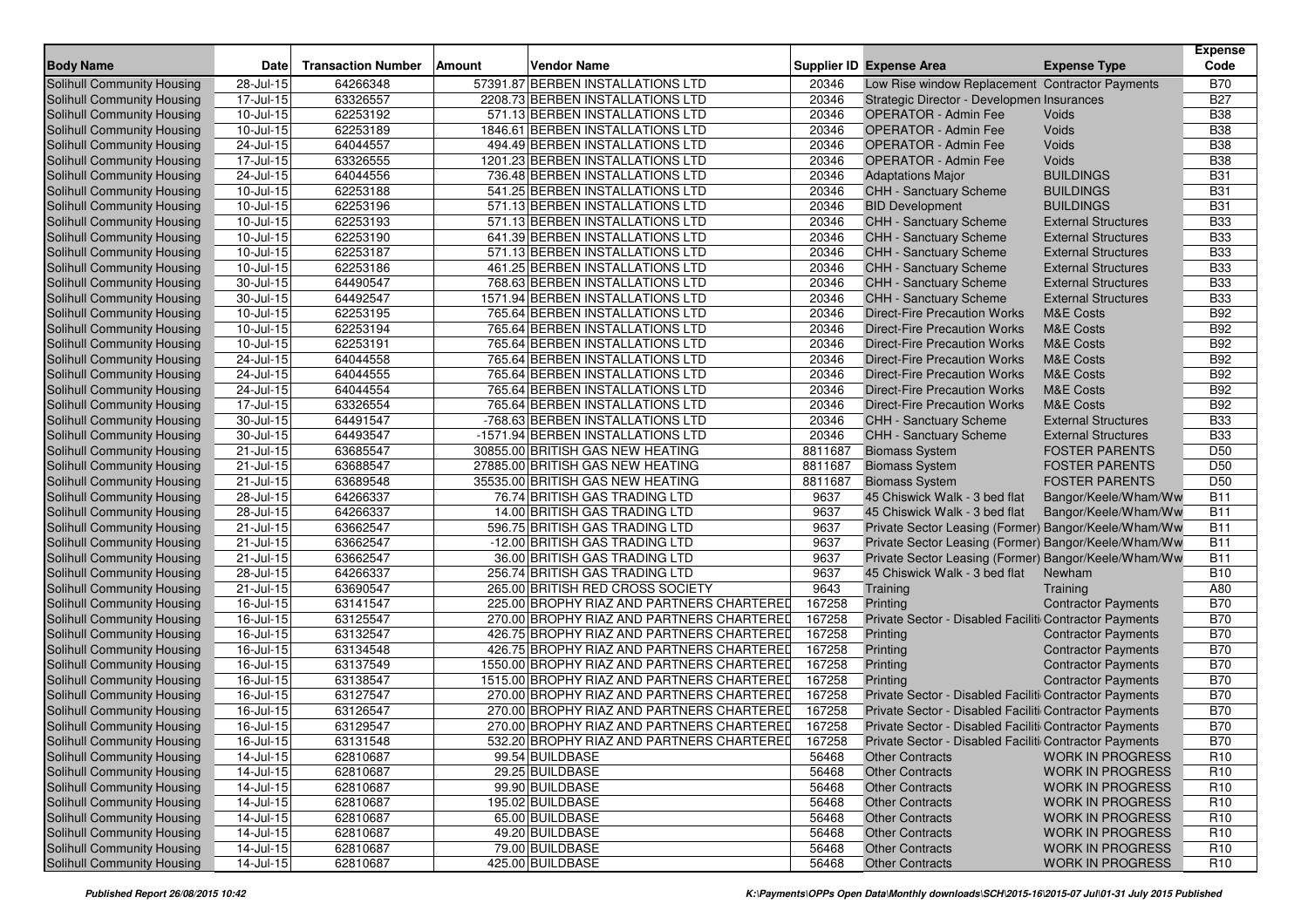| <b>Body Name</b>                                                | Date                    | <b>Transaction Number</b> | <b>Vendor Name</b><br>Amount             |                | <b>Supplier ID Expense Area</b>                     | <b>Expense Type</b>                 | <b>Expense</b><br>Code |
|-----------------------------------------------------------------|-------------------------|---------------------------|------------------------------------------|----------------|-----------------------------------------------------|-------------------------------------|------------------------|
| Solihull Community Housing                                      | 14-Jul-15               | 62810687                  | 142.50 BUILDBASE                         | 56468          | <b>Other Contracts</b>                              | <b>WORK IN PROGRESS</b>             | R <sub>10</sub>        |
| Solihull Community Housing                                      | 14-Jul-15               | 62810687                  | 57.50 BUILDBASE                          | 56468          | <b>Other Contracts</b>                              | <b>WORK IN PROGRESS</b>             | R <sub>10</sub>        |
| Solihull Community Housing                                      | 28-Jul-15               | 64223692                  | 205.21 BUILDBASE                         | 56468          | <b>Other Contracts</b>                              | <b>WORK IN PROGRESS</b>             | R <sub>10</sub>        |
| <b>Solihull Community Housing</b>                               | 28-Jul-15               | 64223692                  | 58.80 BUILDBASE                          | 56468          | <b>Other Contracts</b>                              | <b>WORK IN PROGRESS</b>             | R <sub>10</sub>        |
| Solihull Community Housing                                      | 28-Jul-15               | 64223692                  | 66.36 BUILDBASE                          | 56468          | <b>Other Contracts</b>                              | <b>WORK IN PROGRESS</b>             | R <sub>10</sub>        |
| <b>Solihull Community Housing</b>                               | 28-Jul-15               | 64223692                  | 425.00 BUILDBASE                         | 56468          | <b>Other Contracts</b>                              | <b>WORK IN PROGRESS</b>             | R <sub>10</sub>        |
| Solihull Community Housing                                      | 28-Jul-15               | 64223691                  | 79.92 BUILDBASE                          | 56468          | <b>Other Contracts</b>                              | <b>WORK IN PROGRESS</b>             | R <sub>10</sub>        |
| Solihull Community Housing                                      | $28 -$ Jul-15           | 64223691                  | 96.39 BUILDBASE                          | 56468          | <b>Other Contracts</b>                              | <b>WORK IN PROGRESS</b>             | R <sub>10</sub>        |
| Solihull Community Housing                                      | 28-Jul-15               | 64223691                  | 285.01 BUILDBASE                         | 56468          | <b>Other Contracts</b>                              | <b>WORK IN PROGRESS</b>             | R <sub>10</sub>        |
| <b>Solihull Community Housing</b>                               | 28-Jul-15               | 64223691                  | 285.01 BUILDBASE                         | 56468          | <b>Other Contracts</b>                              | <b>WORK IN PROGRESS</b>             | R <sub>10</sub>        |
| <b>Solihull Community Housing</b>                               | 28-Jul-15               | 64223691                  | 115.00 BUILDBASE                         | 56468          | <b>Other Contracts</b>                              | <b>WORK IN PROGRESS</b>             | R <sub>10</sub>        |
| Solihull Community Housing                                      | $14$ -Jul-15            | 62810687                  | 123.33 BUILDBASE                         | 56468          | <b>Other Contracts</b>                              | <b>WORK IN PROGRESS</b>             | R <sub>10</sub>        |
|                                                                 | $\overline{14}$ -Jul-15 | 62810687                  | 46.20 BUILDBASE                          | 56468          | <b>Other Contracts</b>                              | <b>WORK IN PROGRESS</b>             | R <sub>10</sub>        |
| Solihull Community Housing                                      |                         | 62810687                  |                                          |                | <b>Other Contracts</b>                              | <b>WORK IN PROGRESS</b>             | R <sub>10</sub>        |
| Solihull Community Housing<br><b>Solihull Community Housing</b> | 14-Jul-15               |                           | 54.18 BUILDBASE                          | 56468<br>56468 | <b>Other Contracts</b>                              |                                     | R <sub>10</sub>        |
|                                                                 | 14-Jul-15               | 62810687                  | 154.80 BUILDBASE                         |                |                                                     | <b>WORK IN PROGRESS</b>             | <b>B70</b>             |
| Solihull Community Housing                                      | 14-Jul-15               | 62820752                  | 8845.50 BURROWS HOME COMFORTS LTD        | 273054         | <b>Fire Protection Works</b>                        | <b>Contractor Payments</b>          |                        |
| Solihull Community Housing                                      | $31 -$ Jul-15           | 64576598                  | 238.44 C & C FLOORING                    | 164498         | Decent Homes Prog - Internal                        | <b>Contractor Payments</b>          | <b>B70</b>             |
| <b>Solihull Community Housing</b>                               | 10-Jul-15               | 62253176                  | 338.97 C & C FLOORING                    | 164498         | <b>OPERATOR - Admin Fee</b>                         | Voids                               | <b>B38</b>             |
| Solihull Community Housing                                      | 10-Jul-15               | 62253174                  | 298.05 C & C FLOORING                    | 164498         | <b>OPERATOR - Admin Fee</b>                         | Voids                               | <b>B38</b>             |
| Solihull Community Housing                                      | 10-Jul-15               | 62253173                  | 1200.00 C & C FLOORING                   | 164498         | <b>OPERATOR - Admin Fee</b>                         | Voids                               | <b>B38</b>             |
| Solihull Community Housing                                      | 10-Jul-15               | 62253172                  | 238.44 C & C FLOORING                    | 164498         | <b>OPERATOR - Admin Fee</b>                         | Voids                               | <b>B38</b>             |
| Solihull Community Housing                                      | $01$ -Jul-15            | 61379554                  | 253.83 C & C FLOORING                    | 164498         | <b>OPERATOR - Admin Fee</b>                         | Voids                               | <b>B38</b>             |
| Solihull Community Housing                                      | 01-Jul-15               | 61379548                  | 583.02 C & C FLOORING                    | 164498         | <b>OPERATOR - Admin Fee</b>                         | Voids                               | <b>B38</b>             |
| Solihull Community Housing                                      | 01-Jul-15               | 61379547                  | 251.49 C & C FLOORING                    | 164498         | <b>OPERATOR - Admin Fee</b>                         | Voids                               | <b>B38</b>             |
| Solihull Community Housing                                      | 03-Jul-15               | 61616560                  | 223.06 C & C FLOORING                    | 164498         | <b>OPERATOR - Admin Fee</b>                         | Voids                               | <b>B38</b>             |
| Solihull Community Housing                                      | $13 -$ Jul-15           | 62632557                  | 297.90 C & C FLOORING                    | 164498         | <b>OPERATOR - Admin Fee</b>                         | Voids                               | <b>B38</b>             |
| Solihull Community Housing                                      | 17-Jul-15               | 63326547                  | 223.06 C & C FLOORING                    | 164498         | <b>OPERATOR - Admin Fee</b>                         | Voids                               | <b>B38</b>             |
| Solihull Community Housing                                      | 10-Jul-15               | 62253182                  | 213.80 C & C FLOORING                    | 164498         | <b>Adaptations Major</b>                            | <b>BUILDINGS</b>                    | <b>B31</b>             |
| <b>Solihull Community Housing</b>                               | 24-Jul-15               | 64044549                  | 232.24 C & C FLOORING                    | 164498         | <b>Adaptations Major</b>                            | <b>BUILDINGS</b>                    | <b>B31</b>             |
| Solihull Community Housing                                      | 24-Jul-15               | 64044548                  | 213.80 C & C FLOORING                    | 164498         | <b>Adaptations Major</b>                            | <b>BUILDINGS</b>                    | <b>B31</b>             |
| Solihull Community Housing                                      | 03-Jul-15               | 61616552                  | 224.36 C & C FLOORING                    | 164498         | <b>Direct - MST Decent Homes</b>                    | <b>BUILDINGS</b>                    | <b>B31</b>             |
| Solihull Community Housing                                      | 10-Jul-15               | 62253179                  | 224.03 C & C FLOORING                    | 164498         | CHH - Sanctuary Scheme                              | <b>BUILDINGS</b>                    | <b>B31</b>             |
| Solihull Community Housing                                      | $10$ -Jul- $15$         | 62253178                  | 250.00 C & C FLOORING                    | 164498         | CHH - Sanctuary Scheme                              | <b>BUILDINGS</b>                    | <b>B31</b>             |
| Solihull Community Housing                                      | 10-Jul-15               | 62253175                  | 462.47 C & C FLOORING                    | 164498         | CHH - Sanctuary Scheme                              | <b>BUILDINGS</b>                    | <b>B31</b>             |
| <b>Solihull Community Housing</b>                               | 24-Jul-15               | 64044547                  | 410.40 C & C FLOORING                    | 164498         | CHH - Sanctuary Scheme                              | <b>BUILDINGS</b>                    | <b>B31</b>             |
| Solihull Community Housing                                      | 17-Jul-15               | 63326550                  | 340.00 C & C FLOORING                    | 164498         | CHH - Sanctuary Scheme                              | <b>BUILDINGS</b>                    | <b>B31</b>             |
| <b>Solihull Community Housing</b>                               | $03$ -Jul-15            | 61616561                  | $-297.90$ C & C FLOORING                 | 164498         | <b>OPERATOR - Admin Fee</b>                         | Voids                               | <b>B38</b>             |
| Solihull Community Housing                                      | 03-Jul-15               | 61616562                  | $-223.06$ C & C FLOORING                 | 164498         | <b>OPERATOR - Admin Fee</b>                         | Voids                               | <b>B38</b>             |
| <b>Solihull Community Housing</b>                               | 03-Jul-15               | 61616555                  | $-224.36$ C & C FLOORING                 | 164498         | Direct - MST Decent Homes                           | <b>BUILDINGS</b>                    | <b>B31</b>             |
| Solihull Community Housing                                      | 28-Jul-15               | 64266349                  | 2000.00 CAPITA BUSINESS SERVICES LTD.    | 99513          | <b>IT Strategy</b>                                  | <b>ICT Services &amp; Consultan</b> | D38                    |
| Solihull Community Housing                                      | 30-Jul-15               | 64507547                  | 874.20 CAPITA BUSINESS SERVICES LTD.     | 99513          | <b>IT Strategy</b>                                  | <b>TELEPHONES</b>                   | D30                    |
| Solihull Community Housing                                      | 30-Jul-15               | 64507547                  | 201.60 CAPITA BUSINESS SERVICES LTD.     | 99513          | <b>IT Strategy</b>                                  | <b>TELEPHONES</b>                   | D <sub>30</sub>        |
| Solihull Community Housing                                      | $21 -$ Jul-15           | 63704548                  | -234.76 CARETECH (UK) LTD                |                | 1610610 Housing - Efficiency Savings                | Adaptations                         | <b>B83</b>             |
| Solihull Community Housing                                      | $21$ -Jul-15            | 63691547                  | 2483.71 CARETECH (UK) LTD                | 1610610 Gas    |                                                     | Adaptations                         | <b>B83</b>             |
| <b>Solihull Community Housing</b>                               | $21 -$ Jul-15           | 63703547                  | 937.00 CARETECH (UK) LTD                 | 1610610 Gas    |                                                     | Adaptations                         | <b>B83</b>             |
| <b>Solihull Community Housing</b>                               | $\overline{21}$ -Jul-15 | 63704548                  | 234.76 CARETECH (UK) LTD                 |                | 1610610 Housing - Efficiency Savings                | Adaptations                         | <b>B83</b>             |
| Solihull Community Housing                                      | 21-Jul-15               | 63704548                  | 236.76 CARETECH (UK) LTD                 | 1610610        | Housing - Efficiency Savings                        | Adaptations                         | <b>B83</b>             |
| <b>Solihull Community Housing</b>                               | 14-Jul-15               | 62820753                  | 888.00 CAVERSHAM ENTERPRISES LTD         | 8261687        | <b>CHH - Sanctuary Scheme</b>                       | <b>Agency Staff</b>                 | A60                    |
| <b>Solihull Community Housing</b>                               | $\overline{1}$ 4-Jul-15 | 62820756                  | 888.00 CAVERSHAM ENTERPRISES LTD         | 8261687        | <b>CHH - Sanctuary Scheme</b>                       | <b>Agency Staff</b>                 | A60                    |
| Solihull Community Housing                                      | $14 -$ Jul-15           | 62820765                  | 700.00 CDC TECHNICAL SERVICES LTD        | 2212688        | <b>SRB</b>                                          | <b>Contractor Payments</b>          | <b>B70</b>             |
| <b>Solihull Community Housing</b>                               | $17 -$ Jul-15           | 63326564                  | 51.00 CENTRAL ENVIRONMENTAL SERVICES LTD | 236452         | Gas Warm Air/B'boiler/Storage I Contractor Payments |                                     | <b>B70</b>             |
| Solihull Community Housing                                      | 17-Jul-15               | 63326564                  | 12.00 CENTRAL ENVIRONMENTAL SERVICES LTD | 236452         | Gas Warm Air/B'boiler/Storage I Contractor Payments |                                     | <b>B70</b>             |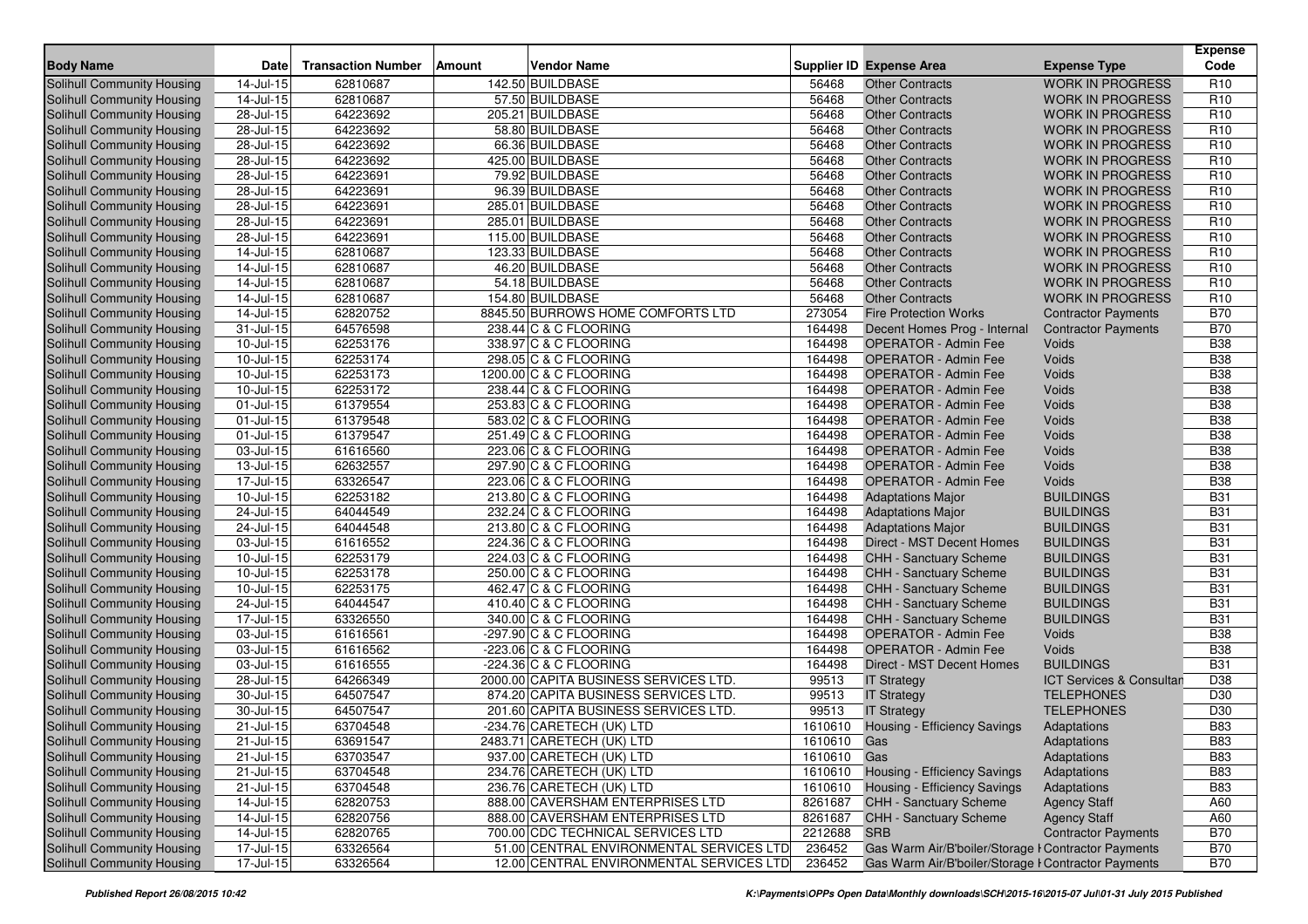| <b>Body Name</b>                  | Date          | <b>Transaction Number</b> | Vendor Name<br>Amount                      |        | Supplier ID Expense Area                            | <b>Expense Type</b>        | <b>Expense</b><br>Code |
|-----------------------------------|---------------|---------------------------|--------------------------------------------|--------|-----------------------------------------------------|----------------------------|------------------------|
| Solihull Community Housing        | 17-Jul-15     | 63326565                  | 110.00 CENTRAL ENVIRONMENTAL SERVICES LTD  | 236452 | Gas Warm Air/B'boiler/Storage I Contractor Payments |                            | <b>B70</b>             |
| Solihull Community Housing        | 17-Jul-15     | 63326564                  | 270.00 CENTRAL ENVIRONMENTAL SERVICES LTD  | 236452 | Gas Warm Air/B'boiler/Storage I Contractor Payments |                            | <b>B70</b>             |
| Solihull Community Housing        | 17-Jul-15     | 63326564                  | 3.00 CENTRAL ENVIRONMENTAL SERVICES LTD    | 236452 | Gas Warm Air/B'boiler/Storage I Contractor Payments |                            | <b>B70</b>             |
| Solihull Community Housing        | 17-Jul-15     | 63326564                  | 13.50 CENTRAL ENVIRONMENTAL SERVICES LTD   | 236452 | Gas Warm Air/B'boiler/Storage I Contractor Payments |                            | <b>B70</b>             |
| Solihull Community Housing        | 01-Jul-15     | 61379568                  | 969.00 CENTRAL ENVIRONMENTAL SERVICES LTD  | 236452 | Gas Warm Air/B'boiler/Storage I Contractor Payments |                            | <b>B70</b>             |
| Solihull Community Housing        | 01-Jul-15     | 61379568                  | 24.00 CENTRAL ENVIRONMENTAL SERVICES LTD   | 236452 | Gas Warm Air/B'boiler/Storage I Contractor Payments |                            | <b>B70</b>             |
| Solihull Community Housing        | 01-Jul-15     | 61379568                  | 15.00 CENTRAL ENVIRONMENTAL SERVICES LTD   | 236452 | Pitched Re-roofing                                  | <b>Contractor Payments</b> | <b>B70</b>             |
| <b>Solihull Community Housing</b> | 01-Jul-15     | 61379568                  | 15.00 CENTRAL ENVIRONMENTAL SERVICES LTD   | 236452 | <b>Pitched Re-roofing</b>                           | <b>Contractor Payments</b> | <b>B70</b>             |
| Solihull Community Housing        | $01$ -Jul-15  | 61379568                  | 15.00 CENTRAL ENVIRONMENTAL SERVICES LTD   | 236452 | Pitched Re-roofing                                  | <b>Contractor Payments</b> | <b>B70</b>             |
| Solihull Community Housing        | 01-Jul-15     | 61379568                  | 32.00 CENTRAL ENVIRONMENTAL SERVICES LTD   | 236452 | <b>Pitched Re-roofing</b>                           | <b>Contractor Payments</b> | <b>B70</b>             |
| <b>Solihull Community Housing</b> | 01-Jul-15     | 61379568                  | 32.00 CENTRAL ENVIRONMENTAL SERVICES LTD   | 236452 | <b>Pitched Re-roofing</b>                           | <b>Contractor Payments</b> | <b>B70</b>             |
| Solihull Community Housing        | 01-Jul-15     | 61379568                  | 18.00 CENTRAL ENVIRONMENTAL SERVICES LTD   | 236452 | <b>Pitched Re-roofing</b>                           | <b>Contractor Payments</b> | <b>B70</b>             |
| Solihull Community Housing        | 01-Jul-15     | 61379568                  | 18.00 CENTRAL ENVIRONMENTAL SERVICES LTD   | 236452 | Pitched Re-roofing                                  | <b>Contractor Payments</b> | <b>B70</b>             |
| Solihull Community Housing        | 01-Jul-15     | 61379568                  | 32.00 CENTRAL ENVIRONMENTAL SERVICES LTD   | 236452 | Pitched Re-roofing                                  | <b>Contractor Payments</b> | <b>B70</b>             |
| Solihull Community Housing        | 01-Jul-15     | 61379568                  | 32.00 CENTRAL ENVIRONMENTAL SERVICES LTD   | 236452 | <b>Pitched Re-roofing</b>                           | <b>Contractor Payments</b> | <b>B70</b>             |
| Solihull Community Housing        | 01-Jul-15     | 61379568                  | 32.00 CENTRAL ENVIRONMENTAL SERVICES LTD   | 236452 | Pitched Re-roofing                                  | <b>Contractor Payments</b> | <b>B70</b>             |
| Solihull Community Housing        | 17-Jul-15     | 63326564                  | 63.00 CENTRAL ENVIRONMENTAL SERVICES LTD   | 236452 | Printing                                            | <b>Contractor Payments</b> | <b>B70</b>             |
| Solihull Community Housing        | 01-Jul-15     | 61379568                  | 4400.33 CENTRAL ENVIRONMENTAL SERVICES LTD | 236452 | CL - Stowe Pool                                     | <b>Contractor Payments</b> | <b>B70</b>             |
| Solihull Community Housing        | 01-Jul-15     | 61379568                  | 3329.53 CENTRAL ENVIRONMENTAL SERVICES LTD | 236452 | Flat Re-roofing                                     | <b>Contractor Payments</b> | <b>B70</b>             |
| Solihull Community Housing        | 17-Jul-15     | 63326565                  | 269.50 CENTRAL ENVIRONMENTAL SERVICES LTD  | 236452 | CHH - Sanctuary Scheme                              | <b>BUILDINGS</b>           | <b>B31</b>             |
| Solihull Community Housing        | 17-Jul-15     | 63326565                  | 328.00 CENTRAL ENVIRONMENTAL SERVICES LTD  | 236452 | <b>CHH - Sanctuary Scheme</b>                       | <b>BUILDINGS</b>           | <b>B31</b>             |
| Solihull Community Housing        | 17-Jul-15     | 63326565                  | 368.00 CENTRAL ENVIRONMENTAL SERVICES LTD  | 236452 | CHH - Sanctuary Scheme                              | <b>BUILDINGS</b>           | <b>B31</b>             |
| Solihull Community Housing        | 17-Jul-15     | 63326565                  | 86.00 CENTRAL ENVIRONMENTAL SERVICES LTD   | 236452 | <b>CHH - Sanctuary Scheme</b>                       | <b>BUILDINGS</b>           | <b>B31</b>             |
| <b>Solihull Community Housing</b> | 17-Jul-15     | 63326565                  | 408.50 CENTRAL ENVIRONMENTAL SERVICES LTD  | 236452 | CHH - Sanctuary Scheme                              | <b>BUILDINGS</b>           | <b>B31</b>             |
| Solihull Community Housing        | 17-Jul-15     | 63326565                  | 383.00 CENTRAL ENVIRONMENTAL SERVICES LTD  | 236452 | <b>CHH - Sanctuary Scheme</b>                       | <b>BUILDINGS</b>           | <b>B31</b>             |
| Solihull Community Housing        | $17 -$ Jul-15 | 63326565                  | 209.00 CENTRAL ENVIRONMENTAL SERVICES LTD  | 236452 | CHH - Sanctuary Scheme                              | <b>BUILDINGS</b>           | <b>B31</b>             |
| Solihull Community Housing        | 17-Jul-15     | 63326565                  | 26.00 CENTRAL ENVIRONMENTAL SERVICES LTD   | 236452 | <b>CHH - Sanctuary Scheme</b>                       | <b>BUILDINGS</b>           | <b>B31</b>             |
| Solihull Community Housing        | 17-Jul-15     | 63326565                  | 212.00 CENTRAL ENVIRONMENTAL SERVICES LTD  | 236452 | <b>CHH - Sanctuary Scheme</b>                       | <b>BUILDINGS</b>           | <b>B31</b>             |
| Solihull Community Housing        | 17-Jul-15     | 63326565                  | 46.00 CENTRAL ENVIRONMENTAL SERVICES LTD   | 236452 | CHH - Sanctuary Scheme                              | <b>BUILDINGS</b>           | <b>B31</b>             |
| Solihull Community Housing        | 17-Jul-15     | 63326565                  | 59.00 CENTRAL ENVIRONMENTAL SERVICES LTD   | 236452 | CHH - Sanctuary Scheme                              | <b>BUILDINGS</b>           | <b>B31</b>             |
| Solihull Community Housing        | 17-Jul-15     | 63326565                  | 90.00 CENTRAL ENVIRONMENTAL SERVICES LTD   | 236452 | CHH - Sanctuary Scheme                              | <b>BUILDINGS</b>           | <b>B31</b>             |
| Solihull Community Housing        | 17-Jul-15     | 63326565                  | 233.00 CENTRAL ENVIRONMENTAL SERVICES LTD  | 236452 | <b>CHH - Sanctuary Scheme</b>                       | <b>BUILDINGS</b>           | <b>B31</b>             |
| Solihull Community Housing        | 17-Jul-15     | 63326565                  | 165.00 CENTRAL ENVIRONMENTAL SERVICES LTD  | 236452 | CHH - Sanctuary Scheme                              | <b>BUILDINGS</b>           | <b>B31</b>             |
| Solihull Community Housing        | 17-Jul-15     | 63326565                  | 130.00 CENTRAL ENVIRONMENTAL SERVICES LTD  | 236452 | CHH - Sanctuary Scheme                              | <b>BUILDINGS</b>           | <b>B31</b>             |
| Solihull Community Housing        | 17-Jul-15     | 63326565                  | 139.00 CENTRAL ENVIRONMENTAL SERVICES LTD  | 236452 | <b>CHH - Sanctuary Scheme</b>                       | <b>BUILDINGS</b>           | <b>B31</b>             |
| <b>Solihull Community Housing</b> | 17-Jul-15     | 63326565                  | 95.00 CENTRAL ENVIRONMENTAL SERVICES LTD   | 236452 | CHH - Sanctuary Scheme                              | <b>BUILDINGS</b>           | <b>B31</b>             |
| Solihull Community Housing        | 17-Jul-15     | 63326565                  | 19.00 CENTRAL ENVIRONMENTAL SERVICES LTD   | 236452 | <b>CHH - Sanctuary Scheme</b>                       | <b>BUILDINGS</b>           | <b>B31</b>             |
| Solihull Community Housing        | 17-Jul-15     | 63326565                  | 70.00 CENTRAL ENVIRONMENTAL SERVICES LTD   | 236452 | CHH - Sanctuary Scheme                              | <b>BUILDINGS</b>           | <b>B31</b>             |
| Solihull Community Housing        | 17-Jul-15     | 63326564                  | 4.50 CENTRAL ENVIRONMENTAL SERVICES LTD    | 236452 | CHH - Sanctuary Scheme                              | <b>BUILDINGS</b>           | <b>B31</b>             |
| Solihull Community Housing        | 17-Jul-15     | 63326564                  | 113.00 CENTRAL ENVIRONMENTAL SERVICES LTD  | 236452 | CHH - Sanctuary Scheme                              | <b>BUILDINGS</b>           | <b>B31</b>             |
| Solihull Community Housing        | 17-Jul-15     | 63326563                  | 204.00 CENTRAL ENVIRONMENTAL SERVICES LTD  | 236452 | <b>CHH - Sanctuary Scheme</b>                       | <b>BUILDINGS</b>           | <b>B31</b>             |
| Solihull Community Housing        | 17-Jul-15     | 63326563                  | 39.00 CENTRAL ENVIRONMENTAL SERVICES LTD   | 236452 | CHH - Sanctuary Scheme                              | <b>BUILDINGS</b>           | <b>B31</b>             |
| Solihull Community Housing        | 17-Jul-15     | 63326563                  | 21.00 CENTRAL ENVIRONMENTAL SERVICES LTD   | 236452 | CHH - Sanctuary Scheme                              | <b>BUILDINGS</b>           | <b>B31</b>             |
| Solihull Community Housing        | 17-Jul-15     | 63326563                  | 3.00 CENTRAL ENVIRONMENTAL SERVICES LTD    | 236452 | CHH - Sanctuary Scheme                              | <b>BUILDINGS</b>           | <b>B31</b>             |
| Solihull Community Housing        | 17-Jul-15     | 63326563                  | 200.00 CENTRAL ENVIRONMENTAL SERVICES LTD  | 236452 | CHH - Sanctuary Scheme                              | <b>BUILDINGS</b>           | <b>B31</b>             |
| Solihull Community Housing        | 01-Jul-15     | 61317887                  | 737.00 CENTRAL ENVIRONMENTAL SERVICES LTD  | 236452 | <b>CHH - Sanctuary Scheme</b>                       | <b>BUILDINGS</b>           | <b>B31</b>             |
| Solihull Community Housing        | 24-Jul-15     | 64044572                  | 389.00 CENTRAL ENVIRONMENTAL SERVICES LTD  | 236452 | CHH - Sanctuary Scheme                              | <b>BUILDINGS</b>           | <b>B31</b>             |
| Solihull Community Housing        | 24-Jul-15     | 64044572                  | 15.00 CENTRAL ENVIRONMENTAL SERVICES LTD   | 236452 | CHH - Sanctuary Scheme                              | <b>BUILDINGS</b>           | <b>B31</b>             |
| Solihull Community Housing        | 01-Jul-15     | 61317892                  | 436.00 CENTRAL ENVIRONMENTAL SERVICES LTD  | 236452 | <b>CHH - Sanctuary Scheme</b>                       | <b>BUILDINGS</b>           | <b>B31</b>             |
| Solihull Community Housing        | 01-Jul-15     | 61317896                  | 676.00 CENTRAL ENVIRONMENTAL SERVICES LTD  | 236452 | <b>CHH - Sanctuary Scheme</b>                       | <b>BUILDINGS</b>           | <b>B31</b>             |
| Solihull Community Housing        | $01$ -Jul-15  | 61317897                  | 1059.00 CENTRAL ENVIRONMENTAL SERVICES LTD | 236452 | CHH - Sanctuary Scheme                              | <b>BUILDINGS</b>           | <b>B31</b>             |
| Solihull Community Housing        | 01-Jul-15     | 61379574                  | 484.00 CENTRAL ENVIRONMENTAL SERVICES LTD  | 236452 | <b>CHH - Sanctuary Scheme</b>                       | <b>BUILDINGS</b>           | <b>B31</b>             |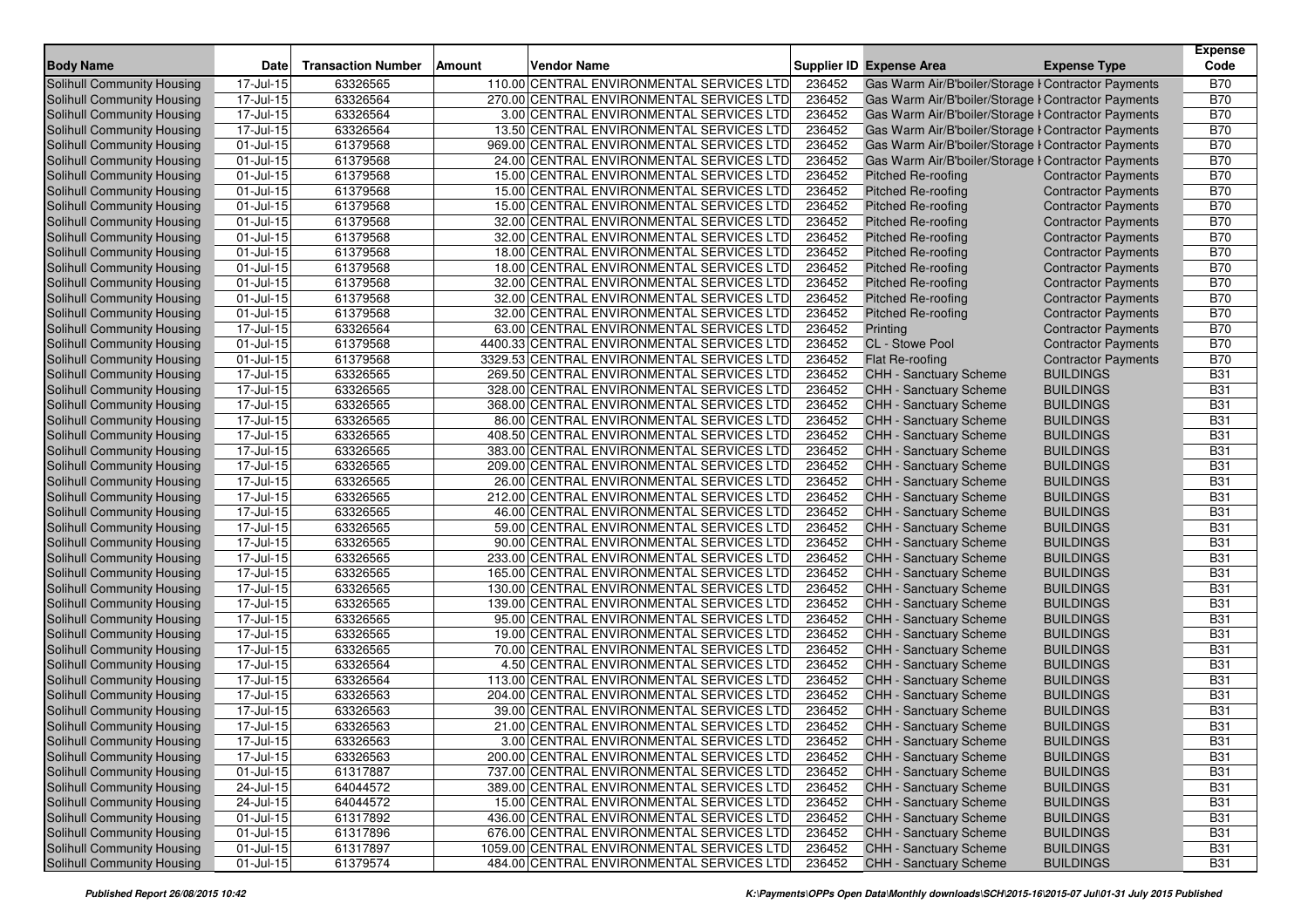| <b>Body Name</b>                                         | Date          | <b>Transaction Number</b> | <b>Vendor Name</b><br>Amount                                                         |        | Supplier ID Expense Area                         | <b>Expense Type</b>                  | <b>Expense</b><br>Code   |
|----------------------------------------------------------|---------------|---------------------------|--------------------------------------------------------------------------------------|--------|--------------------------------------------------|--------------------------------------|--------------------------|
| Solihull Community Housing                               | 01-Jul-15     | 61379574                  | 79.00 CENTRAL ENVIRONMENTAL SERVICES LTD                                             | 236452 | <b>CHH - Sanctuary Scheme</b>                    | <b>BUILDINGS</b>                     | <b>B31</b>               |
| <b>Solihull Community Housing</b>                        | 01-Jul-15     | 61379574                  | 244.00 CENTRAL ENVIRONMENTAL SERVICES LTD                                            | 236452 | <b>CHH - Sanctuary Scheme</b>                    | <b>BUILDINGS</b>                     | <b>B31</b>               |
| <b>Solihull Community Housing</b>                        | 01-Jul-15     | 61379573                  | 82.00 CENTRAL ENVIRONMENTAL SERVICES LTD                                             | 236452 | <b>CHH - Sanctuary Scheme</b>                    | <b>BUILDINGS</b>                     | <b>B31</b>               |
| Solihull Community Housing                               | 01-Jul-15     | 61379573                  | 30.00 CENTRAL ENVIRONMENTAL SERVICES LTD                                             | 236452 | CHH - Sanctuary Scheme                           | <b>BUILDINGS</b>                     | <b>B31</b>               |
| <b>Solihull Community Housing</b>                        | 01-Jul-15     | 61379573                  | 26.00 CENTRAL ENVIRONMENTAL SERVICES LTD                                             | 236452 | <b>CHH - Sanctuary Scheme</b>                    | <b>BUILDINGS</b>                     | <b>B31</b>               |
| Solihull Community Housing                               | 01-Jul-15     | 61379573                  | 32.00 CENTRAL ENVIRONMENTAL SERVICES LTD                                             | 236452 | <b>CHH - Sanctuary Scheme</b>                    | <b>BUILDINGS</b>                     | <b>B31</b>               |
| Solihull Community Housing                               | 01-Jul-15     | 61379573                  | 52.00 CENTRAL ENVIRONMENTAL SERVICES LTD                                             | 236452 | CHH - Sanctuary Scheme                           | <b>BUILDINGS</b>                     | <b>B31</b>               |
| Solihull Community Housing                               | 01-Jul-15     | 61379573                  | 154.00 CENTRAL ENVIRONMENTAL SERVICES LTD                                            | 236452 | <b>CHH - Sanctuary Scheme</b>                    | <b>BUILDINGS</b>                     | <b>B31</b>               |
| Solihull Community Housing                               | $01$ -Jul-15  | 61379572                  | 298.00 CENTRAL ENVIRONMENTAL SERVICES LTD                                            | 236452 | CHH - Sanctuary Scheme                           | <b>BUILDINGS</b>                     | <b>B31</b>               |
| Solihull Community Housing                               | 01-Jul-15     | 61379572                  | 88.00 CENTRAL ENVIRONMENTAL SERVICES LTD                                             | 236452 | <b>CHH - Sanctuary Scheme</b>                    | <b>BUILDINGS</b>                     | <b>B31</b>               |
| Solihull Community Housing                               | 01-Jul-15     | 61379571                  | 117.00 CENTRAL ENVIRONMENTAL SERVICES LTD                                            | 236452 | CHH - Sanctuary Scheme                           | <b>BUILDINGS</b>                     | <b>B31</b>               |
| Solihull Community Housing                               | 01-Jul-15     | 61379571                  | 102.00 CENTRAL ENVIRONMENTAL SERVICES LTD                                            | 236452 | CHH - Sanctuary Scheme                           | <b>BUILDINGS</b>                     | <b>B31</b>               |
| Solihull Community Housing                               | 01-Jul-15     | 61379571                  | 19.00 CENTRAL ENVIRONMENTAL SERVICES LTD                                             | 236452 | CHH - Sanctuary Scheme                           | <b>BUILDINGS</b>                     | <b>B31</b>               |
| Solihull Community Housing                               | 01-Jul-15     | 61379571                  | 273.00 CENTRAL ENVIRONMENTAL SERVICES LTD                                            | 236452 | <b>CHH - Sanctuary Scheme</b>                    | <b>BUILDINGS</b>                     | <b>B31</b>               |
| Solihull Community Housing                               | 01-Jul-15     | 61379571                  | 26.00 CENTRAL ENVIRONMENTAL SERVICES LTD                                             | 236452 | <b>CHH - Sanctuary Scheme</b>                    | <b>BUILDINGS</b>                     | <b>B31</b>               |
| Solihull Community Housing                               | 01-Jul-15     | 61379569                  | 275.00 CENTRAL ENVIRONMENTAL SERVICES LTD                                            | 236452 | CHH - Sanctuary Scheme                           | <b>BUILDINGS</b>                     | <b>B31</b>               |
| Solihull Community Housing                               | 01-Jul-15     | 61379569                  | 234.00 CENTRAL ENVIRONMENTAL SERVICES LTD                                            | 236452 | CHH - Sanctuary Scheme                           | <b>BUILDINGS</b>                     | <b>B31</b>               |
| Solihull Community Housing                               | 01-Jul-15     | 61379569                  | 91.00 CENTRAL ENVIRONMENTAL SERVICES LTD                                             | 236452 | CHH - Sanctuary Scheme                           | <b>BUILDINGS</b>                     | <b>B31</b>               |
| Solihull Community Housing                               | 01-Jul-15     | 61379569                  | 284.00 CENTRAL ENVIRONMENTAL SERVICES LTD                                            | 236452 | <b>CHH - Sanctuary Scheme</b>                    | <b>BUILDINGS</b>                     | <b>B31</b>               |
| Solihull Community Housing                               | 01-Jul-15     | 61379565                  | 312.00 CENTRAL ENVIRONMENTAL SERVICES LTD                                            | 236452 | <b>CHH - Sanctuary Scheme</b>                    | <b>BUILDINGS</b>                     | <b>B31</b>               |
| <b>Solihull Community Housing</b>                        | 01-Jul-15     | 61379565                  | 267.00 CENTRAL ENVIRONMENTAL SERVICES LTD                                            | 236452 | <b>CHH - Sanctuary Scheme</b>                    | <b>BUILDINGS</b>                     | <b>B31</b>               |
| Solihull Community Housing                               | 01-Jul-15     | 61379565                  | 18.50 CENTRAL ENVIRONMENTAL SERVICES LTD                                             | 236452 | CHH - Sanctuary Scheme                           | <b>BUILDINGS</b>                     | <b>B31</b>               |
| Solihull Community Housing                               | 01-Jul-15     | 61379565                  | 283.00 CENTRAL ENVIRONMENTAL SERVICES LTD                                            | 236452 | <b>CHH - Sanctuary Scheme</b>                    | <b>BUILDINGS</b>                     | <b>B31</b>               |
| Solihull Community Housing                               | $01$ -Jul-15  | 61379565                  | 363.00 CENTRAL ENVIRONMENTAL SERVICES LTD                                            | 236452 | <b>CHH - Sanctuary Scheme</b>                    | <b>BUILDINGS</b>                     | <b>B31</b>               |
| Solihull Community Housing                               | 01-Jul-15     | 61379565                  | 333.00 CENTRAL ENVIRONMENTAL SERVICES LTD                                            | 236452 | <b>CHH - Sanctuary Scheme</b>                    | <b>BUILDINGS</b>                     | <b>B31</b>               |
| Solihull Community Housing                               | 01-Jul-15     | 61379565                  | 499.00 CENTRAL ENVIRONMENTAL SERVICES LTD                                            | 236452 | <b>CHH - Sanctuary Scheme</b>                    | <b>BUILDINGS</b>                     | <b>B31</b>               |
| Solihull Community Housing                               | $01$ -Jul-15  | 61379565                  | 10.00 CENTRAL ENVIRONMENTAL SERVICES LTD                                             | 236452 | CHH - Sanctuary Scheme                           | <b>BUILDINGS</b>                     | <b>B31</b>               |
| Solihull Community Housing                               | 01-Jul-15     | 61379565                  | 9.00 CENTRAL ENVIRONMENTAL SERVICES LTD                                              | 236452 | CHH - Sanctuary Scheme                           | <b>BUILDINGS</b>                     | <b>B31</b>               |
| Solihull Community Housing                               | 01-Jul-15     | 61379565                  | 426.00 CENTRAL ENVIRONMENTAL SERVICES LTD                                            | 236452 | CHH - Sanctuary Scheme                           | <b>BUILDINGS</b>                     | <b>B31</b>               |
| Solihull Community Housing                               | 01-Jul-15     | 61379565                  | 78.00 CENTRAL ENVIRONMENTAL SERVICES LTD                                             | 236452 | <b>CHH - Sanctuary Scheme</b>                    | <b>BUILDINGS</b>                     | <b>B31</b>               |
| Solihull Community Housing                               | 01-Jul-15     | 61379565                  | 216.00 CENTRAL ENVIRONMENTAL SERVICES LTD                                            | 236452 | CHH - Sanctuary Scheme                           | <b>BUILDINGS</b>                     | <b>B31</b>               |
| <b>Solihull Community Housing</b>                        | 01-Jul-15     | 61379565                  | 75.06 CENTRAL ENVIRONMENTAL SERVICES LTD                                             | 236452 | <b>CHH - Sanctuary Scheme</b>                    | <b>BUILDINGS</b>                     | <b>B31</b>               |
| Solihull Community Housing                               | 01-Jul-15     | 61379565                  | 65.00 CENTRAL ENVIRONMENTAL SERVICES LTD                                             | 236452 | <b>CHH - Sanctuary Scheme</b>                    | <b>BUILDINGS</b>                     | <b>B31</b>               |
| Solihull Community Housing                               | 01-Jul-15     | 61379564                  | 52.00 CENTRAL ENVIRONMENTAL SERVICES LTD                                             | 236452 | CHH - Sanctuary Scheme                           | <b>BUILDINGS</b>                     | <b>B31</b>               |
| Solihull Community Housing                               | 01-Jul-15     | 61379564                  | 29.00 CENTRAL ENVIRONMENTAL SERVICES LTD                                             | 236452 | CHH - Sanctuary Scheme                           | <b>BUILDINGS</b>                     | <b>B31</b>               |
| Solihull Community Housing                               | 01-Jul-15     | 61379564                  | 120.00 CENTRAL ENVIRONMENTAL SERVICES LTD                                            | 236452 | CHH - Sanctuary Scheme                           | <b>BUILDINGS</b>                     | <b>B31</b>               |
| Solihull Community Housing                               | 01-Jul-15     | 61379564                  | 9.00 CENTRAL ENVIRONMENTAL SERVICES LTD                                              | 236452 | <b>CHH - Sanctuary Scheme</b>                    | <b>BUILDINGS</b>                     | <b>B31</b>               |
| <b>Solihull Community Housing</b>                        | $01$ -Jul-15  | 61379564                  | 150.00 CENTRAL ENVIRONMENTAL SERVICES LTD                                            | 236452 | CHH - Sanctuary Scheme                           | <b>BUILDINGS</b>                     | <b>B31</b>               |
| Solihull Community Housing                               | 01-Jul-15     | 61379564                  | 530.00 CENTRAL ENVIRONMENTAL SERVICES LTD                                            | 236452 | <b>CHH - Sanctuary Scheme</b>                    | <b>BUILDINGS</b>                     | <b>B31</b>               |
| Solihull Community Housing                               | 01-Jul-15     | 61379564                  | 180.00 CENTRAL ENVIRONMENTAL SERVICES LTD                                            | 236452 | CHH - Sanctuary Scheme                           | <b>BUILDINGS</b>                     | <b>B31</b>               |
| Solihull Community Housing                               | 01-Jul-15     | 61379564                  | 120.00 CENTRAL ENVIRONMENTAL SERVICES LTD                                            | 236452 | <b>CHH - Sanctuary Scheme</b>                    | <b>BUILDINGS</b>                     | <b>B31</b>               |
| Solihull Community Housing                               | $01$ -Jul-15  | 61379564                  | 38.00 CENTRAL ENVIRONMENTAL SERVICES LTD                                             | 236452 | <b>CHH - Sanctuary Scheme</b>                    | <b>BUILDINGS</b>                     | <b>B31</b>               |
| <b>Solihull Community Housing</b>                        | 01-Jul-15     | 61379564                  | 32.00 CENTRAL ENVIRONMENTAL SERVICES LTD                                             | 236452 | <b>CHH - Sanctuary Scheme</b>                    | <b>BUILDINGS</b>                     | <b>B31</b>               |
| Solihull Community Housing                               | $01$ -Jul-15  | 61379564                  | 62.00 CENTRAL ENVIRONMENTAL SERVICES LTD                                             | 236452 | <b>CHH - Sanctuary Scheme</b>                    | <b>BUILDINGS</b>                     | <b>B31</b>               |
| Solihull Community Housing<br>Solihull Community Housing | $01 -$ Jul-15 | 61379564                  | 10.00 CENTRAL ENVIRONMENTAL SERVICES LTD<br>15.00 CENTRAL ENVIRONMENTAL SERVICES LTD | 236452 | CHH - Sanctuary Scheme                           | <b>BUILDINGS</b>                     | <b>B31</b>               |
|                                                          | 01-Jul-15     | 61379564                  |                                                                                      | 236452 | CHH - Sanctuary Scheme                           | <b>BUILDINGS</b>                     | <b>B31</b>               |
| Solihull Community Housing                               | $01 -$ Jul-15 | 61379564                  | 99.00 CENTRAL ENVIRONMENTAL SERVICES LTD                                             | 236452 | CHH - Sanctuary Scheme                           | <b>BUILDINGS</b>                     | <b>B31</b>               |
| Solihull Community Housing                               | 01-Jul-15     | 61379564                  | 48.00 CENTRAL ENVIRONMENTAL SERVICES LTD<br>32.00 CENTRAL ENVIRONMENTAL SERVICES LTD | 236452 | CHH - Sanctuary Scheme                           | <b>BUILDINGS</b>                     | <b>B31</b>               |
| Solihull Community Housing                               | 01-Jul-15     | 61379564                  | 418.00 CENTRAL ENVIRONMENTAL SERVICES LTD                                            | 236452 | CHH - Sanctuary Scheme<br>CHH - Sanctuary Scheme | <b>BUILDINGS</b>                     | <b>B31</b>               |
| Solihull Community Housing<br>Solihull Community Housing | 01-Jul-15     | 61379564                  | 6.00 CENTRAL ENVIRONMENTAL SERVICES LTD                                              | 236452 | CHH - Sanctuary Scheme                           | <b>BUILDINGS</b><br><b>BUILDINGS</b> | <b>B31</b><br><b>B31</b> |
| Solihull Community Housing                               | 01-Jul-15     | 61379564                  |                                                                                      | 236452 |                                                  |                                      |                          |
|                                                          | $01 -$ Jul-15 | 61379564                  | 25.00 CENTRAL ENVIRONMENTAL SERVICES LTD                                             | 236452 | CHH - Sanctuary Scheme                           | <b>BUILDINGS</b>                     | <b>B31</b>               |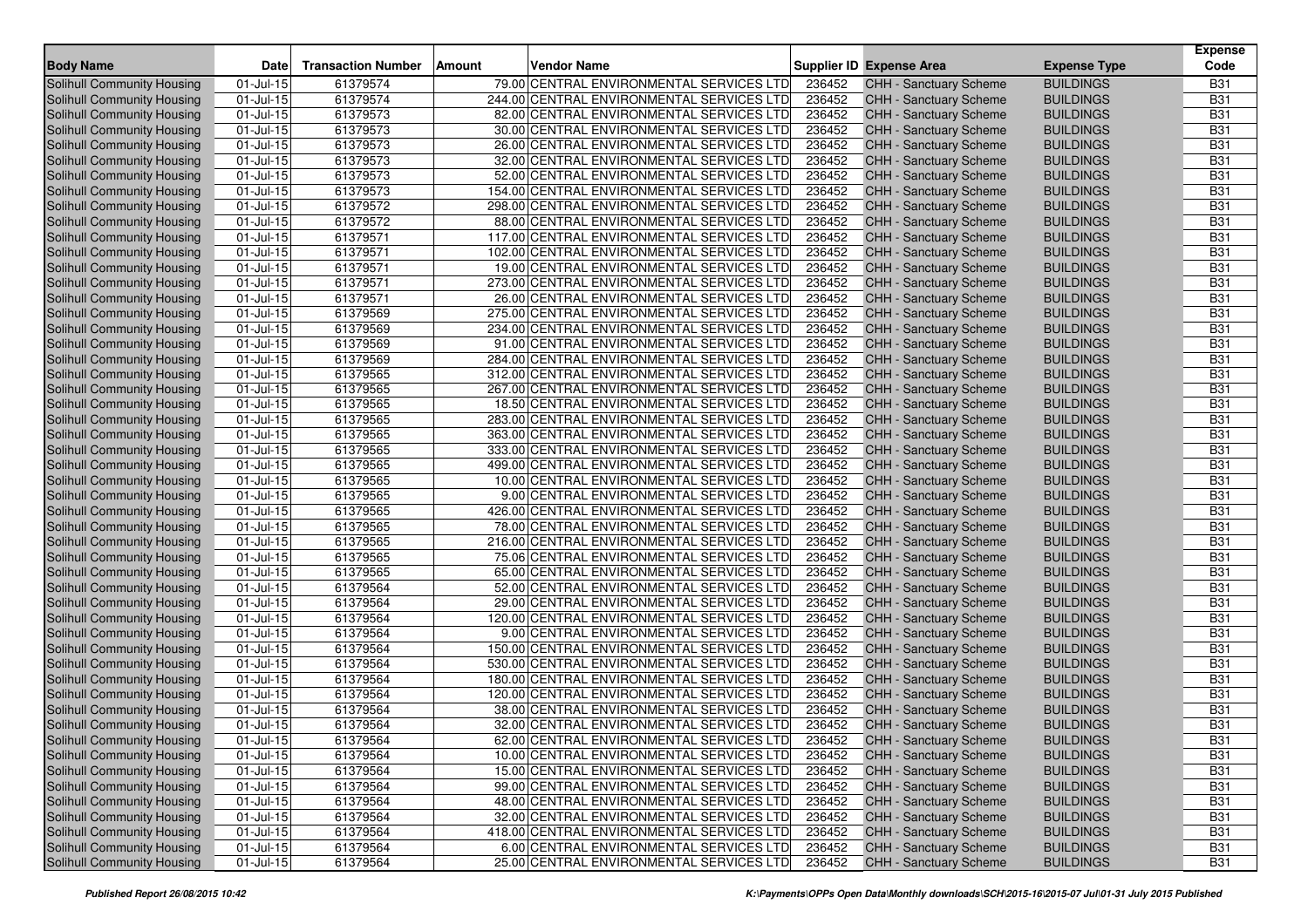| <b>Body Name</b>                  | <b>Date</b>             | <b>Transaction Number</b> | Amount<br><b>Vendor Name</b>                |        | Supplier ID Expense Area                            | <b>Expense Type</b>         | <b>Expense</b><br>Code |
|-----------------------------------|-------------------------|---------------------------|---------------------------------------------|--------|-----------------------------------------------------|-----------------------------|------------------------|
| Solihull Community Housing        | 01-Jul-15               | 61379564                  | 104.00 CENTRAL ENVIRONMENTAL SERVICES LTD   | 236452 | CHH - Sanctuary Scheme                              | <b>BUILDINGS</b>            | <b>B31</b>             |
| Solihull Community Housing        | 01-Jul-15               | 61379564                  | 6.00 CENTRAL ENVIRONMENTAL SERVICES LTD     | 236452 | <b>CHH - Sanctuary Scheme</b>                       | <b>BUILDINGS</b>            | <b>B31</b>             |
| Solihull Community Housing        | 01-Jul-15               | 61379564                  | 26.00 CENTRAL ENVIRONMENTAL SERVICES LTD    | 236452 | <b>CHH - Sanctuary Scheme</b>                       | <b>BUILDINGS</b>            | <b>B31</b>             |
| Solihull Community Housing        | 24-Jul-15               | 64044572                  | 90.00 CENTRAL ENVIRONMENTAL SERVICES LTD    | 236452 | CHH - Sanctuary Scheme                              | <b>BUILDINGS</b>            | <b>B31</b>             |
| Solihull Community Housing        | 24-Jul-15               | 64044572                  | 167.00 CENTRAL ENVIRONMENTAL SERVICES LTD   | 236452 | CHH - Sanctuary Scheme                              | <b>BUILDINGS</b>            | <b>B31</b>             |
| Solihull Community Housing        | 24-Jul-15               | 64044572                  | 50.00 CENTRAL ENVIRONMENTAL SERVICES LTD    | 236452 | CHH - Sanctuary Scheme                              | <b>BUILDINGS</b>            | <b>B31</b>             |
| Solihull Community Housing        | 24-Jul-15               | 64044572                  | 49.00 CENTRAL ENVIRONMENTAL SERVICES LTD    | 236452 | CHH - Sanctuary Scheme                              | <b>BUILDINGS</b>            | <b>B31</b>             |
| Solihull Community Housing        | 24-Jul-15               | 64044572                  | 158.00 CENTRAL ENVIRONMENTAL SERVICES LTD   | 236452 | CHH - Sanctuary Scheme                              | <b>BUILDINGS</b>            | <b>B31</b>             |
| Solihull Community Housing        | 24-Jul-15               | 64044572                  | 100.00 CENTRAL ENVIRONMENTAL SERVICES LTD   | 236452 | CHH - Sanctuary Scheme                              | <b>BUILDINGS</b>            | <b>B31</b>             |
| Solihull Community Housing        | 24-Jul-15               | 64044571                  | 150.00 CENTRAL ENVIRONMENTAL SERVICES LTD   | 236452 | <b>CHH - Sanctuary Scheme</b>                       | <b>BUILDINGS</b>            | <b>B31</b>             |
| Solihull Community Housing        | 24-Jul-15               | 64044571                  | 67.00 CENTRAL ENVIRONMENTAL SERVICES LTD    | 236452 | CHH - Sanctuary Scheme                              | <b>BUILDINGS</b>            | <b>B31</b>             |
| Solihull Community Housing        | 24-Jul-15               | 64044571                  | 13.00 CENTRAL ENVIRONMENTAL SERVICES LTD    | 236452 | CHH - Sanctuary Scheme                              | <b>BUILDINGS</b>            | <b>B31</b>             |
| Solihull Community Housing        | 24-Jul-15               | 64044571                  | 1314.74 CENTRAL ENVIRONMENTAL SERVICES LTD  | 236452 | CHH - Sanctuary Scheme                              | <b>BUILDINGS</b>            | <b>B31</b>             |
| Solihull Community Housing        | 01-Jul-15               | 61317894                  | 1054.00 CENTRAL ENVIRONMENTAL SERVICES LTD  | 236452 | <b>CHH - Sanctuary Scheme</b>                       | <b>BUILDINGS</b>            | <b>B31</b>             |
| Solihull Community Housing        | 01-Jul-15               | 61317899                  | -737.00 CENTRAL ENVIRONMENTAL SERVICES LTD  | 236452 | <b>CHH - Sanctuary Scheme</b>                       | <b>BUILDINGS</b>            | <b>B31</b>             |
| Solihull Community Housing        | 01-Jul-15               | 61317981                  | -436.00 CENTRAL ENVIRONMENTAL SERVICES LTD  | 236452 | CHH - Sanctuary Scheme                              | <b>BUILDINGS</b>            | <b>B31</b>             |
| Solihull Community Housing        | 01-Jul-15               | 61318059                  | -1054.00 CENTRAL ENVIRONMENTAL SERVICES LTD | 236452 | CHH - Sanctuary Scheme                              | <b>BUILDINGS</b>            | <b>B31</b>             |
| Solihull Community Housing        | 01-Jul-15               | 61318060                  | -676.00 CENTRAL ENVIRONMENTAL SERVICES LTD  | 236452 | <b>CHH - Sanctuary Scheme</b>                       | <b>BUILDINGS</b>            | <b>B31</b>             |
| Solihull Community Housing        | $01$ -Jul- $15$         | 61318063                  | -1059.00 CENTRAL ENVIRONMENTAL SERVICES LTD | 236452 | <b>CHH - Sanctuary Scheme</b>                       | <b>BUILDINGS</b>            | <b>B31</b>             |
| Solihull Community Housing        | 09-Jul-15               | 62325547                  | 1250.00 CHELMSLEY & DISTRICT CONSERVATIVE C | 63897  | <b>Business Support - MST Back OFOSTER PARENTS</b>  |                             | D <sub>50</sub>        |
| Solihull Community Housing        | 09-Jul-15               | 62326547                  | 12256.28 CHUBB FIRE LTD                     | 11217  | Catering                                            | <b>Other Building Costs</b> | <b>B39</b>             |
| Solihull Community Housing        | 16-Jul-15               | 63156547                  | 4400.00 CLEARWATER TECHNOLOGY LTD           | 121213 | Health & Safety - Water                             | <b>Contractor Payments</b>  | <b>B70</b>             |
| Solihull Community Housing        | 16-Jul-15               | 63148547                  | 4400.00 CLEARWATER TECHNOLOGY LTD           | 121213 | Health & Safety - Water                             | <b>Contractor Payments</b>  | <b>B70</b>             |
| Solihull Community Housing        | 16-Jul-15               | 63150547                  | 4400.00 CLEARWATER TECHNOLOGY LTD           | 121213 | Health & Safety - Water                             | <b>Contractor Payments</b>  | <b>B70</b>             |
| Solihull Community Housing        | 16-Jul-15               | 63153547                  | 4400.00 CLEARWATER TECHNOLOGY LTD           | 121213 | Health & Safety - Water                             | <b>Contractor Payments</b>  | <b>B70</b>             |
| Solihull Community Housing        | 16-Jul-15               | 63154547                  | 4400.00 CLEARWATER TECHNOLOGY LTD           | 121213 | Health & Safety - Water                             | <b>Contractor Payments</b>  | <b>B70</b>             |
| Solihull Community Housing        | 14-Jul-15               | 62820767                  | 2654.54 CLEARWATER TECHNOLOGY LTD           | 121213 | Client ¿ H & S Water Risk                           | Kerble                      | <b>B13</b>             |
| Solihull Community Housing        | 27-Jul-15               | 64138547                  | 330.00 DIRECT ROOFING SUPPLIES LTD          | 11346  | <b>Other Contracts</b>                              | <b>WORK IN PROGRESS</b>     | R <sub>10</sub>        |
| Solihull Community Housing        | 27-Jul-15               | 64139548                  | -330.00 DIRECT ROOFING SUPPLIES LTD         | 11346  | <b>Other Contracts</b>                              | <b>WORK IN PROGRESS</b>     | R <sub>10</sub>        |
| Solihull Community Housing        | 30-Jul-15               | 64509547                  | 694.40 DLA PIPER UK LLP                     | 147168 | Capital Expenditure (Non Currer EMPLOYEE BENEFITS   |                             | S <sub>06</sub>        |
| Solihull Community Housing        | 24-Jul-15               | 64013577                  | 450.00 DMW ENVIRONMENTAL                    | 281856 | <b>CHH - Sanctuary Scheme</b>                       | <b>BUILDINGS</b>            | <b>B31</b>             |
| Solihull Community Housing        | 24-Jul-15               | 64027561                  | 2123.18 DODD GROUP                          | 164798 | Gas Warm Air/B'boiler/Storage I Contractor Payments |                             | <b>B70</b>             |
| Solihull Community Housing        | 24-Jul-15               | 64013576                  | 66797.02 DODD GROUP                         | 164798 | Gas Warm Air/B'boiler/Storage I Contractor Payments |                             | <b>B70</b>             |
| Solihull Community Housing        | 09-Jul-15               | 62329547                  | 145093.32 DODD GROUP                        | 164798 | Gas Warm Air/B'boiler/Storage I Contractor Payments |                             | <b>B70</b>             |
| Solihull Community Housing        | 24-Jul-15               | 64033551                  | 2294.72 DODD GROUP                          | 164798 | Decent Homes Prog - Internal                        | <b>Contractor Payments</b>  | <b>B70</b>             |
| Solihull Community Housing        | 24-Jul-15               | 64033548                  | 1912.65 DODD GROUP                          | 164798 | Decent Homes Prog - Internal                        | <b>Contractor Payments</b>  | <b>B70</b>             |
| Solihull Community Housing        | $24$ -Jul-15            | 64033549                  | 1828.22 DODD GROUP                          | 164798 | Decent Homes Prog - Internal                        | <b>Contractor Payments</b>  | <b>B70</b>             |
| Solihull Community Housing        | 24-Jul-15               | 64033550                  | 221.80 DODD GROUP                           | 164798 | Decent Homes Prog - Internal                        | <b>Contractor Payments</b>  | <b>B70</b>             |
| Solihull Community Housing        | 24-Jul-15               | 64027656                  | 214.39 DODD GROUP                           | 164798 | <b>OPERATOR - Admin Fee</b>                         | Voids                       | <b>B38</b>             |
| Solihull Community Housing        | 24-Jul-15               | 64027630                  | 215.95 DODD GROUP                           | 164798 | <b>OPERATOR - Admin Fee</b>                         | Voids                       | <b>B38</b>             |
| Solihull Community Housing        | 24-Jul-15               | 64027627                  | 1662.04 DODD GROUP                          | 164798 | <b>OPERATOR - Admin Fee</b>                         | Voids                       | <b>B38</b>             |
| <b>Solihull Community Housing</b> | $24$ -Jul-15            | 64027626                  | 238.63 DODD GROUP                           | 164798 | <b>OPERATOR - Admin Fee</b>                         | Voids                       | <b>B38</b>             |
| Solihull Community Housing        | 24-Jul-15               | 64027619                  | 363.70 DODD GROUP                           | 164798 | <b>OPERATOR - Admin Fee</b>                         | Voids                       | <b>B38</b>             |
| Solihull Community Housing        | 24-Jul-15               | 64027614                  | 214.07 DODD GROUP                           | 164798 | OPERATOR - Admin Fee                                | Voids                       | <b>B38</b>             |
| Solihull Community Housing        | $\overline{2}$ 4-Jul-15 | 64027577                  | 211.39 DODD GROUP                           | 164798 | <b>OPERATOR - Admin Fee</b>                         | Voids                       | <b>B38</b>             |
| Solihull Community Housing        | $\overline{24}$ -Jul-15 | 64027568                  | 642.30 DODD GROUP                           | 164798 | <b>OPERATOR - Admin Fee</b>                         | Voids                       | <b>B38</b>             |
| Solihull Community Housing        | 24-Jul-15               | 64027567                  | 267.88 DODD GROUP                           | 164798 | <b>OPERATOR - Admin Fee</b>                         | Voids                       | <b>B38</b>             |
| Solihull Community Housing        | $24$ -Jul-15            | 64027565                  | 256.69 DODD GROUP                           | 164798 | <b>OPERATOR - Admin Fee</b>                         | Voids                       | <b>B38</b>             |
| Solihull Community Housing        | 24-Jul-15               | 64027564                  | 333.23 DODD GROUP                           | 164798 | <b>OPERATOR - Admin Fee</b>                         | Voids                       | <b>B38</b>             |
| Solihull Community Housing        | 24-Jul-15               | 64027563                  | 255.46 DODD GROUP                           | 164798 | <b>OPERATOR - Admin Fee</b>                         | Voids                       | <b>B38</b>             |
| Solihull Community Housing        | $24 -$ Jul-15           | 64027562                  | 348.55 DODD GROUP                           | 164798 | <b>OPERATOR - Admin Fee</b>                         | Voids                       | <b>B38</b>             |
| Solihull Community Housing        | $24 -$ Jul-15           | 64027560                  | 247.81 DODD GROUP                           | 164798 | <b>OPERATOR - Admin Fee</b>                         | Voids                       | <b>B38</b>             |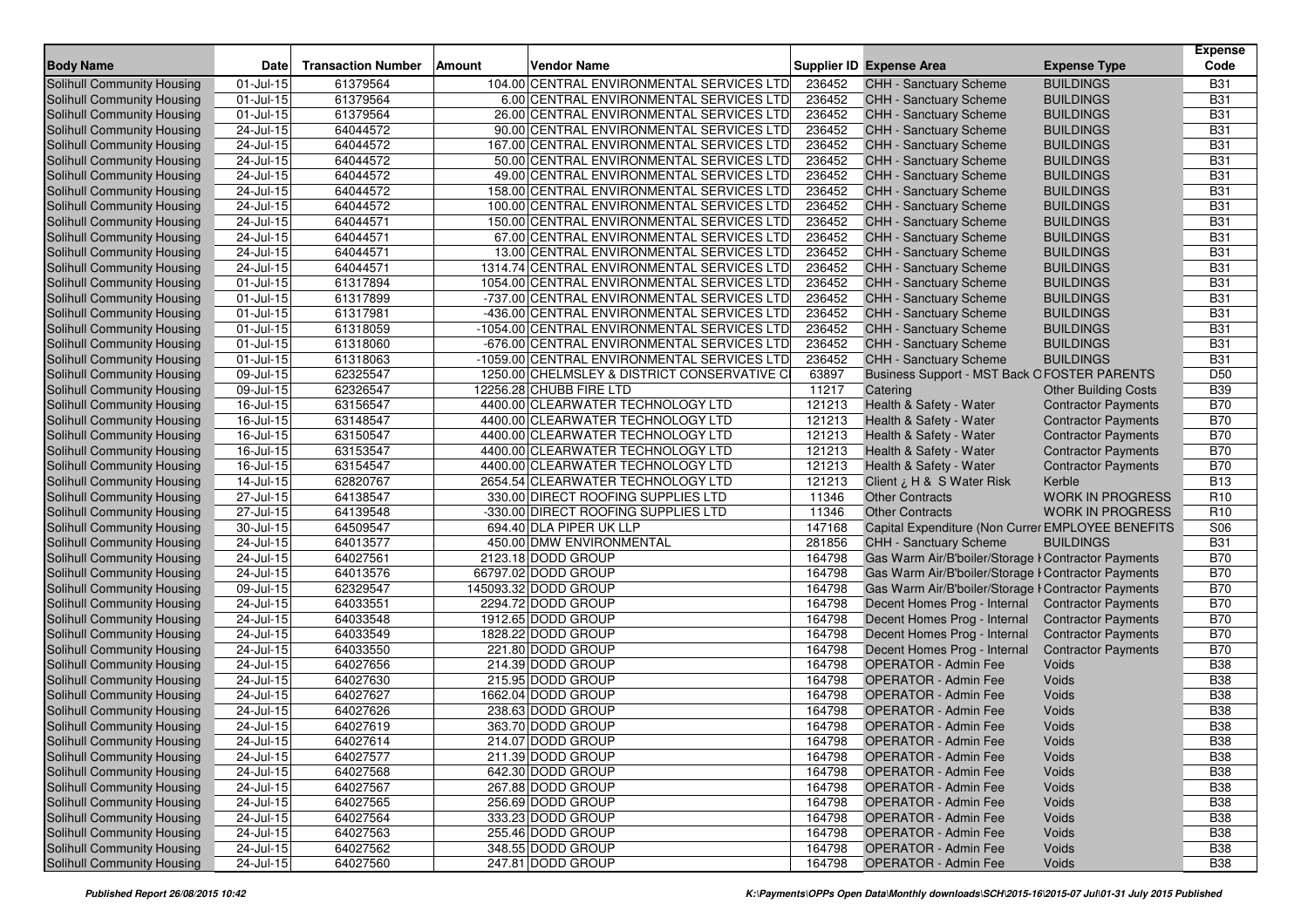|                                   |                         |                           |               |                    |        |                                 |                     | <b>Expense</b> |
|-----------------------------------|-------------------------|---------------------------|---------------|--------------------|--------|---------------------------------|---------------------|----------------|
| <b>Body Name</b>                  | Date                    | <b>Transaction Number</b> | <b>Amount</b> | <b>Vendor Name</b> |        | <b>Supplier ID Expense Area</b> | <b>Expense Type</b> | Code           |
| <b>Solihull Community Housing</b> | 24-Jul-15               | 64027557                  |               | 259.78 DODD GROUP  | 164798 | <b>OPERATOR - Admin Fee</b>     | Voids               | <b>B38</b>     |
| <b>Solihull Community Housing</b> | 24-Jul-15               | 64027554                  |               | 746.16 DODD GROUP  | 164798 | <b>OPERATOR - Admin Fee</b>     | Voids               | <b>B</b> 38    |
| <b>Solihull Community Housing</b> | 24-Jul-15               | 64027553                  |               | 442.27 DODD GROUP  | 164798 | <b>OPERATOR - Admin Fee</b>     | Voids               | <b>B38</b>     |
| Solihull Community Housing        | $24$ -Jul-15            | 64027551                  |               | 380.35 DODD GROUP  | 164798 | <b>OPERATOR - Admin Fee</b>     | Voids               | <b>B38</b>     |
| Solihull Community Housing        | 24-Jul-15               | 64027550                  |               | 325.13 DODD GROUP  | 164798 | <b>OPERATOR - Admin Fee</b>     | Voids               | <b>B</b> 38    |
| <b>Solihull Community Housing</b> | 24-Jul-15               | 64027548                  |               | 280.21 DODD GROUP  | 164798 | <b>OPERATOR - Admin Fee</b>     | Voids               | <b>B38</b>     |
| Solihull Community Housing        | 01-Jul-15               | 61372771                  |               | 218.08 DODD GROUP  | 164798 | <b>OPERATOR - Admin Fee</b>     | Voids               | <b>B38</b>     |
| Solihull Community Housing        | 01-Jul-15               | 61372763                  |               | 232.89 DODD GROUP  | 164798 | <b>OPERATOR - Admin Fee</b>     | Voids               | <b>B38</b>     |
| Solihull Community Housing        | $01$ -Jul-15            | 61372786                  |               | 234.23 DODD GROUP  | 164798 | <b>OPERATOR - Admin Fee</b>     | Voids               | <b>B38</b>     |
| <b>Solihull Community Housing</b> | 01-Jul-15               | 61372583                  |               | 938.89 DODD GROUP  | 164798 | <b>OPERATOR - Admin Fee</b>     | Voids               | <b>B38</b>     |
| Solihull Community Housing        | $01$ -Jul-15            | 61372582                  |               | 213.94 DODD GROUP  | 164798 | <b>OPERATOR - Admin Fee</b>     | Voids               | <b>B</b> 38    |
| Solihull Community Housing        | 01-Jul-15               | 61372814                  |               | 228.40 DODD GROUP  | 164798 | <b>OPERATOR - Admin Fee</b>     | Voids               | <b>B</b> 38    |
| Solihull Community Housing        | 29-Jul-15               | 64381591                  |               | 245.72 DODD GROUP  | 164798 | <b>OPERATOR - Admin Fee</b>     | Voids               | <b>B38</b>     |
| <b>Solihull Community Housing</b> | 29-Jul-15               | 64381589                  |               | 409.26 DODD GROUP  | 164798 | <b>OPERATOR - Admin Fee</b>     | Voids               | <b>B</b> 38    |
| Solihull Community Housing        | $29 -$ Jul-15           | 64381588                  |               | 361.07 DODD GROUP  | 164798 | <b>OPERATOR - Admin Fee</b>     | Voids               | <b>B38</b>     |
| <b>Solihull Community Housing</b> | 29-Jul-15               | 64381587                  |               | 263.71 DODD GROUP  | 164798 | <b>OPERATOR - Admin Fee</b>     | Voids               | <b>B38</b>     |
| Solihull Community Housing        | 29-Jul-15               | 64381586                  |               | 271.73 DODD GROUP  | 164798 | <b>OPERATOR - Admin Fee</b>     | Voids               | <b>B38</b>     |
| Solihull Community Housing        | 29-Jul-15               | 64381585                  |               | 596.06 DODD GROUP  | 164798 | <b>OPERATOR - Admin Fee</b>     | Voids               | <b>B38</b>     |
| Solihull Community Housing        | 29-Jul-15               | 64381584                  |               | 252.59 DODD GROUP  | 164798 | <b>OPERATOR - Admin Fee</b>     | Voids               | <b>B38</b>     |
| Solihull Community Housing        | 29-Jul-15               | 64381583                  |               | 368.41 DODD GROUP  | 164798 | <b>OPERATOR - Admin Fee</b>     | Voids               | <b>B</b> 38    |
| Solihull Community Housing        | 29-Jul-15               | 64381582                  |               | 584.99 DODD GROUP  | 164798 | <b>OPERATOR - Admin Fee</b>     | Voids               | <b>B38</b>     |
| Solihull Community Housing        | 29-Jul-15               | 64381581                  |               | 893.35 DODD GROUP  | 164798 | <b>OPERATOR - Admin Fee</b>     | Voids               | <b>B</b> 38    |
| Solihull Community Housing        | 29-Jul-15               | 64381580                  |               | 402.10 DODD GROUP  | 164798 | <b>OPERATOR - Admin Fee</b>     | Voids               | <b>B38</b>     |
| Solihull Community Housing        | 29-Jul-15               | 64381578                  |               | 648.41 DODD GROUP  | 164798 | <b>OPERATOR - Admin Fee</b>     | Voids               | <b>B38</b>     |
| <b>Solihull Community Housing</b> | 29-Jul-15               | 64381577                  |               | 340.10 DODD GROUP  | 164798 | <b>OPERATOR - Admin Fee</b>     | Voids               | <b>B</b> 38    |
| Solihull Community Housing        | $29$ -Jul-15            | 64381576                  |               | 1133.86 DODD GROUP | 164798 | <b>OPERATOR - Admin Fee</b>     | Voids               | <b>B</b> 38    |
| <b>Solihull Community Housing</b> | 29-Jul-15               | 64381575                  |               | 834.54 DODD GROUP  | 164798 | <b>OPERATOR - Admin Fee</b>     | Voids               | <b>B</b> 38    |
| Solihull Community Housing        | 29-Jul-15               | 64381574                  |               | 536.22 DODD GROUP  | 164798 | <b>OPERATOR - Admin Fee</b>     | Voids               | <b>B38</b>     |
| Solihull Community Housing        | 29-Jul-15               | 64381573                  |               | 444.00 DODD GROUP  | 164798 | <b>OPERATOR - Admin Fee</b>     | Voids               | <b>B</b> 38    |
| <b>Solihull Community Housing</b> | $29$ -Jul-15            | 64381572                  |               | 291.35 DODD GROUP  | 164798 | <b>OPERATOR - Admin Fee</b>     | Voids               | <b>B</b> 38    |
| <b>Solihull Community Housing</b> | 29-Jul-15               | 64381571                  |               | 288.03 DODD GROUP  | 164798 | <b>OPERATOR - Admin Fee</b>     | Voids               | <b>B38</b>     |
| Solihull Community Housing        | 29-Jul-15               | 64381570                  |               | 794.80 DODD GROUP  | 164798 | <b>OPERATOR - Admin Fee</b>     | Voids               | <b>B38</b>     |
| Solihull Community Housing        | 29-Jul-15               | 64381569                  |               | 339.74 DODD GROUP  | 164798 | <b>OPERATOR - Admin Fee</b>     | Voids               | <b>B38</b>     |
| Solihull Community Housing        | $29$ -Jul-15            | 64381568                  |               | 324.53 DODD GROUP  | 164798 | <b>OPERATOR - Admin Fee</b>     | Voids               | <b>B38</b>     |
| Solihull Community Housing        | 29-Jul-15               | 64381567                  |               | 429.30 DODD GROUP  | 164798 | <b>OPERATOR - Admin Fee</b>     | Voids               | <b>B</b> 38    |
| <b>Solihull Community Housing</b> | 29-Jul-15               | 64381566                  |               | 450.33 DODD GROUP  | 164798 | <b>OPERATOR - Admin Fee</b>     | Voids               | <b>B38</b>     |
| Solihull Community Housing        | $29 -$ Jul-15           | 64381565                  |               | 601.92 DODD GROUP  | 164798 | <b>OPERATOR - Admin Fee</b>     | Voids               | <b>B38</b>     |
| <b>Solihull Community Housing</b> | 29-Jul-15               | 64381564                  |               | 506.50 DODD GROUP  | 164798 | <b>OPERATOR - Admin Fee</b>     | Voids               | <b>B38</b>     |
| Solihull Community Housing        | 29-Jul-15               | 64381562                  |               | 478.22 DODD GROUP  | 164798 | <b>OPERATOR - Admin Fee</b>     | Voids               | <b>B38</b>     |
| Solihull Community Housing        | 29-Jul-15               | 64381561                  |               | 290.19 DODD GROUP  | 164798 | <b>OPERATOR - Admin Fee</b>     | Voids               | <b>B38</b>     |
| <b>Solihull Community Housing</b> | 29-Jul-15               | 64381560                  |               | 249.19 DODD GROUP  | 164798 | <b>OPERATOR - Admin Fee</b>     | Voids               | <b>B38</b>     |
| <b>Solihull Community Housing</b> | 29-Jul-15               | 64381557                  |               | 232.13 DODD GROUP  | 164798 | <b>OPERATOR - Admin Fee</b>     | Voids               | <b>B38</b>     |
| Solihull Community Housing        | 29-Jul-15               | 64381555                  |               | 303.48 DODD GROUP  | 164798 | <b>OPERATOR - Admin Fee</b>     | Voids               | <b>B</b> 38    |
| Solihull Community Housing        | 29-Jul-15               | 64381551                  |               | 714.33 DODD GROUP  | 164798 | OPERATOR - Admin Fee            | Voids               | <b>B</b> 38    |
| Solihull Community Housing        | 29-Jul-15               | 64381550                  |               | 627.93 DODD GROUP  | 164798 | <b>OPERATOR - Admin Fee</b>     | Voids               | <b>B38</b>     |
| Solihull Community Housing        | 29-Jul-15               | 64381549                  |               | 304.16 DODD GROUP  | 164798 | <b>OPERATOR - Admin Fee</b>     | Voids               | <b>B38</b>     |
| Solihull Community Housing        | 21-Jul-15               | 63666550                  |               | 356.74 DODD GROUP  | 164798 | <b>Adaptations Major</b>        | <b>BUILDINGS</b>    | <b>B31</b>     |
| Solihull Community Housing        | 21-Jul-15               | 63666548                  |               | 446.09 DODD GROUP  | 164798 | <b>Adaptations Major</b>        | <b>BUILDINGS</b>    | <b>B31</b>     |
| Solihull Community Housing        | $\overline{2}$ 1-Jul-15 | 63666547                  |               | 460.96 DODD GROUP  | 164798 | <b>Adaptations Major</b>        | <b>BUILDINGS</b>    | <b>B31</b>     |
| Solihull Community Housing        | $24 -$ Jul-15           | 64040559                  |               | 906.65 DODD GROUP  | 164798 | <b>Adaptations Major</b>        | <b>BUILDINGS</b>    | <b>B31</b>     |
| <b>Solihull Community Housing</b> | $24$ -Jul-15            | 64040558                  |               | 655.26 DODD GROUP  | 164798 | <b>Adaptations Major</b>        | <b>BUILDINGS</b>    | <b>B31</b>     |
| Solihull Community Housing        | $24 -$ Jul-15           | 64040556                  |               | 485.83 DODD GROUP  | 164798 | <b>Adaptations Major</b>        | <b>BUILDINGS</b>    | <b>B31</b>     |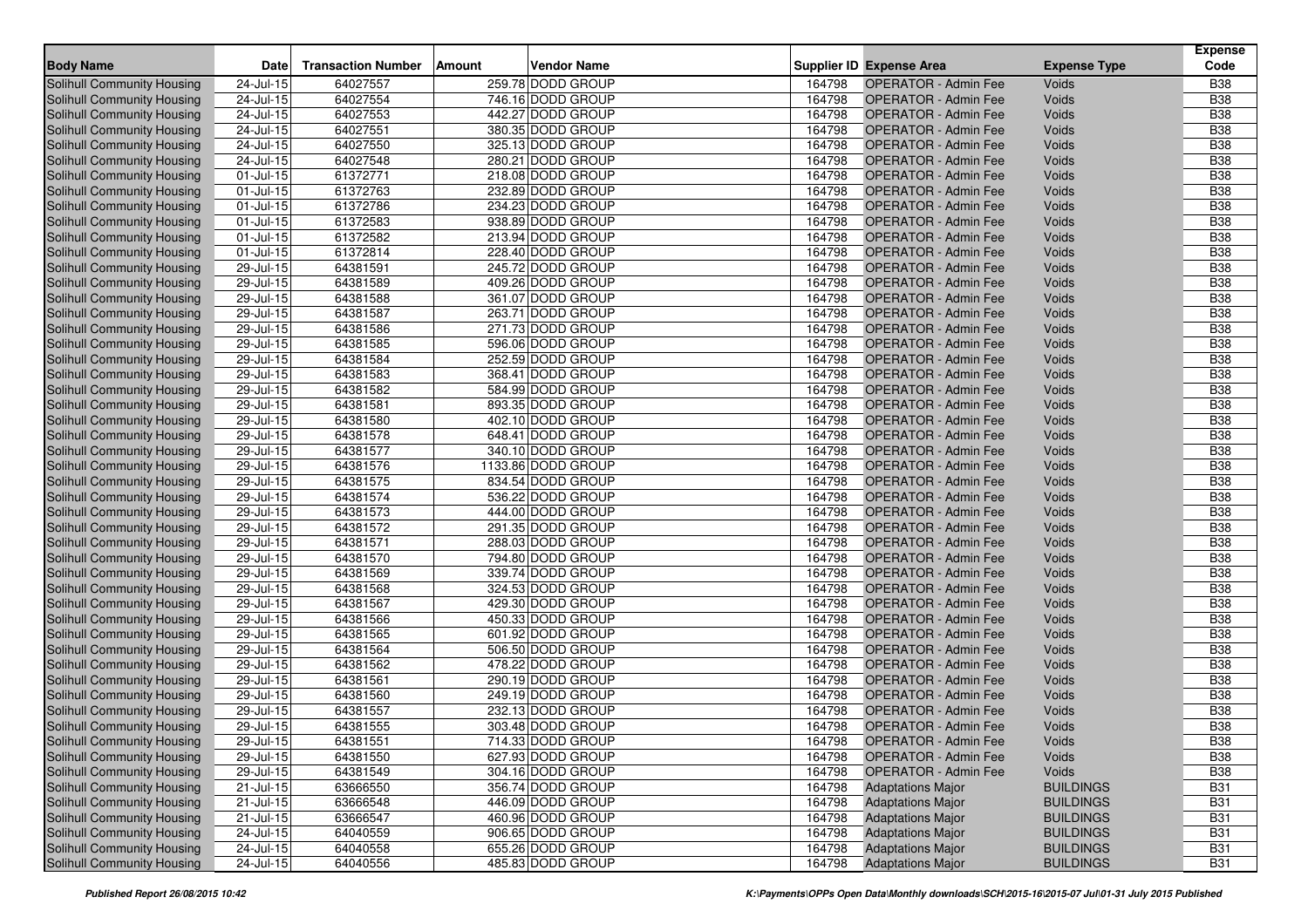| <b>Body Name</b>                  | Date                    | <b>Transaction Number</b> | <b>Vendor Name</b><br>Amount                 |         | <b>Supplier ID Expense Area</b>              | <b>Expense Type</b>          | <b>Expense</b><br>Code |
|-----------------------------------|-------------------------|---------------------------|----------------------------------------------|---------|----------------------------------------------|------------------------------|------------------------|
| Solihull Community Housing        | 24-Jul-15               | 64040555                  | 557.45 DODD GROUP                            | 164798  | <b>Adaptations Major</b>                     | <b>BUILDINGS</b>             | <b>B31</b>             |
| Solihull Community Housing        | 24-Jul-15               | 64040553                  | 448.93 DODD GROUP                            | 164798  | <b>Adaptations Major</b>                     | <b>BUILDINGS</b>             | <b>B31</b>             |
| Solihull Community Housing        | 24-Jul-15               | 64040552                  | 419.65 DODD GROUP                            | 164798  | <b>Adaptations Major</b>                     | <b>BUILDINGS</b>             | <b>B31</b>             |
| <b>Solihull Community Housing</b> | 24-Jul-15               | 64040551                  | 581.40 DODD GROUP                            | 164798  | <b>Adaptations Major</b>                     | <b>BUILDINGS</b>             | <b>B31</b>             |
| Solihull Community Housing        | $24$ -Jul-15            | 64040550                  | 443.45 DODD GROUP                            | 164798  | <b>Adaptations Major</b>                     | <b>BUILDINGS</b>             | <b>B31</b>             |
| Solihull Community Housing        | 24-Jul-15               | 64040549                  | 483.85 DODD GROUP                            | 164798  | <b>Adaptations Major</b>                     | <b>BUILDINGS</b>             | <b>B31</b>             |
| Solihull Community Housing        | 24-Jul-15               | 64040554                  | 477.68 DODD GROUP                            | 164798  | <b>Adaptations Major</b>                     | <b>BUILDINGS</b>             | <b>B31</b>             |
| Solihull Community Housing        | 29-Jul-15               | 64358987                  | 311.07 DODD GROUP                            | 164798  | <b>BID Development</b>                       | <b>BUILDINGS</b>             | <b>B31</b>             |
| Solihull Community Housing        | 16-Jul-15               | 63157548                  | 4153.01 DODD GROUP                           | 164798  | <b>Electrical Testing</b>                    | <b>Utility Related Works</b> | <b>B34</b>             |
| <b>Solihull Community Housing</b> | $\overline{29}$ -Jul-15 | 64359086                  | 545.93 DODD GROUP                            | 164798  | Catering                                     | <b>Utility Related Works</b> | <b>B34</b>             |
| Solihull Community Housing        | 23-Jul-15               | 64010626                  | 333.63 DODD GROUP                            | 164798  | Catering                                     | <b>Utility Related Works</b> | <b>B34</b>             |
| Solihull Community Housing        | $23 -$ Jul-15           | 64010583                  | 672.13 DODD GROUP                            | 164798  | Catering                                     | <b>Utility Related Works</b> | <b>B34</b>             |
| Solihull Community Housing        | $29$ -Jul-15            | 64359073                  | 496.27 DODD GROUP                            | 164798  | Catering                                     | <b>Utility Related Works</b> | <b>B34</b>             |
| Solihull Community Housing        | 29-Jul-15               | 64359070                  | 233.98 DODD GROUP                            | 164798  | Catering                                     | <b>Utility Related Works</b> | <b>B34</b>             |
| <b>Solihull Community Housing</b> | 29-Jul-15               | 64359077                  | 269.86 DODD GROUP                            | 164798  | Catering                                     | <b>Utility Related Works</b> | <b>B34</b>             |
| Solihull Community Housing        | 29-Jul-15               | 64359089                  | 346.83 DODD GROUP                            | 164798  | Catering                                     | <b>Utility Related Works</b> | <b>B34</b>             |
| Solihull Community Housing        | 29-Jul-15               | 64359087                  | 263.90 DODD GROUP                            | 164798  | Catering                                     | <b>Utility Related Works</b> | <b>B34</b>             |
| Solihull Community Housing        | 24-Jul-15               | 64019565                  | 326.35 DODD GROUP                            | 164798  | Catering                                     | <b>Utility Related Works</b> | <b>B34</b>             |
| Solihull Community Housing        | 24-Jul-15               | 64019563                  | 389.39 DODD GROUP                            | 164798  | Catering                                     | <b>Utility Related Works</b> | <b>B34</b>             |
| Solihull Community Housing        | 24-Jul-15               | 64019561                  | 1175.71 DODD GROUP                           | 164798  | Catering                                     | <b>Utility Related Works</b> | <b>B34</b>             |
| Solihull Community Housing        | 23-Jul-15               | 64010571                  | 295.79 DODD GROUP                            | 164798  | Catering                                     | <b>Utility Related Works</b> | <b>B34</b>             |
| Solihull Community Housing        | 23-Jul-15               | 64010570                  | 439.72 DODD GROUP                            | 164798  | Catering                                     | <b>Utility Related Works</b> | <b>B34</b>             |
| Solihull Community Housing        | 23-Jul-15               | 64010569                  | 461.49 DODD GROUP                            | 164798  | Catering                                     | <b>Utility Related Works</b> | <b>B34</b>             |
| Solihull Community Housing        | 23-Jul-15               | 64010564                  | 282.84 DODD GROUP                            | 164798  | Catering                                     | <b>Utility Related Works</b> | <b>B34</b>             |
| Solihull Community Housing        | 23-Jul-15               | 64010559                  | 279.57 DODD GROUP                            | 164798  | Catering                                     | <b>Utility Related Works</b> | <b>B34</b>             |
| Solihull Community Housing        | $21 -$ Jul-15           | 63666579                  | 211.94 DODD GROUP                            | 164798  | Catering                                     | <b>Utility Related Works</b> | <b>B34</b>             |
| Solihull Community Housing        | 29-Jul-15               | 64358986                  | 337.84 DODD GROUP                            | 164798  | Catering                                     | <b>Utility Related Works</b> | <b>B34</b>             |
| Solihull Community Housing        | 29-Jul-15               | 64358985                  | 322.70 DODD GROUP                            | 164798  | Catering                                     | <b>Utility Related Works</b> | <b>B34</b>             |
| <b>Solihull Community Housing</b> | 01-Jul-15               | 61318051                  | 237.67 DODD GROUP                            | 164798  | Catering                                     | <b>Utility Related Works</b> | <b>B34</b>             |
| Solihull Community Housing        | $01$ -Jul-15            | 61318042                  | 262.03 DODD GROUP                            | 164798  | Catering                                     | <b>Utility Related Works</b> | <b>B34</b>             |
| Solihull Community Housing        | $01$ -Jul-15            | 61317916                  | 226.25 DODD GROUP                            | 164798  | Catering                                     | <b>Utility Related Works</b> | <b>B34</b>             |
| Solihull Community Housing        | 24-Jul-15               | 64019572                  | 246.84 DODD GROUP                            | 164798  | Catering                                     | <b>Utility Related Works</b> | <b>B34</b>             |
| Solihull Community Housing        | 24-Jul-15               | 64019548                  | 222.84 DODD GROUP                            | 164798  | Catering                                     | <b>Utility Related Works</b> | <b>B34</b>             |
| Solihull Community Housing        | 23-Jul-15               | 64010577                  | 291.09 DODD GROUP                            | 164798  | Catering                                     | <b>Utility Related Works</b> | <b>B34</b>             |
| <b>Solihull Community Housing</b> | 23-Jul-15               | 63981553                  | 270.00 DOORFIT PRODUCTS LTD                  | 5228    | <b>Other Contracts</b>                       | <b>WORK IN PROGRESS</b>      | R <sub>10</sub>        |
| Solihull Community Housing        | 23-Jul-15               | 63981551                  | 270.00 DOORFIT PRODUCTS LTD                  | 5228    | <b>Other Contracts</b>                       | <b>WORK IN PROGRESS</b>      | R <sub>10</sub>        |
| <b>Solihull Community Housing</b> | 23-Jul-15               | 63981551                  | 240.00 DOORFIT PRODUCTS LTD                  | 5228    | <b>Other Contracts</b>                       | <b>WORK IN PROGRESS</b>      | R <sub>10</sub>        |
| Solihull Community Housing        | 09-Jul-15               | 62298547                  | 702.45 DR GAIL YOUNG                         | 221701  | <b>Housing Aid &amp; Homelessness</b>        | <b>EXPENSES: VOLUNTEE</b>    | D63                    |
| <b>Solihull Community Housing</b> | 30-Jul-15               | 64504547                  | 602.10 DR GAIL YOUNG                         | 221701  | Housing Aid & Homelessness                   | <b>EXPENSES: VOLUNTEE</b>    | D63                    |
| <b>Solihull Community Housing</b> | 17-Jul-15               | 63326570                  | 896.00 DRAINTECH SERVICES (MIDLANDS) LTD     | 338596  | CHH - Sanctuary Scheme                       | <b>Other Works</b>           | <b>B32</b>             |
| Solihull Community Housing        | 17-Jul-15               | 63326593                  | 322.50 DRAINTECH SERVICES (MIDLANDS) LTD     | 338596  | CHH - Sanctuary Scheme                       | <b>Other Works</b>           | <b>B32</b>             |
| Solihull Community Housing        | 27-Jul-15               | 64145548                  | 220.00 DRAINTECH SERVICES (MIDLANDS) LTD     | 338596  | CHH - Sanctuary Scheme                       | <b>Other Works</b>           | <b>B32</b>             |
| Solihull Community Housing        | 27-Jul-15               | 64145549                  | -220.00 DRAINTECH SERVICES (MIDLANDS) LTD    | 338596  | <b>CHH - Sanctuary Scheme</b>                | <b>Other Works</b>           | <b>B32</b>             |
| Solihull Community Housing        | $14$ -Jul-15            | 62810568                  | 65.60 DRS LTD                                | 272292  | <b>Other Contracts</b>                       | <b>WORK IN PROGRESS</b>      | R <sub>10</sub>        |
| <b>Solihull Community Housing</b> | 14-Jul-15               | 62810568                  | 240.00 DRS LTD                               | 272292  | <b>Other Contracts</b>                       | <b>WORK IN PROGRESS</b>      | R <sub>10</sub>        |
| <b>Solihull Community Housing</b> | $\overline{03}$ -Jul-15 | 61616574                  | 40.00 E.ON ENERGY                            | 108799  | Private Sector Leasing - 87 War Newham       |                              | <b>B10</b>             |
| Solihull Community Housing        | 03-Jul-15               | 61616574                  | 429.41 E.ON ENERGY                           | 108799  | Private Sector Leasing - 87 War Newham       |                              | <b>B10</b>             |
| Solihull Community Housing        | 16-Jul-15               | 63159548                  | 1594.89 EDEN ADAPTIONS LTD                   | 267999  | <b>Falls Prevention Services</b>             | OTHER OPERATIONAL            | <b>B43</b>             |
| Solihull Community Housing        | $\overline{29}$ -Jul-15 | 64318678                  | -318.98 EDEN ADAPTIONS LTD                   | 267999  | Community Child & Family Tean INLAND REVENUE |                              | S02                    |
| Solihull Community Housing        | 16-Jul-15               | 63160547                  | 40661.00 EDEN BUILD LTD BUILDING CONTRACTORS | 5243773 | Printing                                     | <b>Contractor Payments</b>   | <b>B70</b>             |
| <b>Solihull Community Housing</b> | $\overline{24}$ -Jul-15 | 64013578                  | 6029.05 EDEN BUILD LTD BUILDING CONTRACTORS  | 5243773 | Printing                                     | <b>Contractor Payments</b>   | <b>B70</b>             |
| Solihull Community Housing        | 24-Jul-15               | 64013579                  | 556.25 EDEN BUILD LTD BUILDING CONTRACTORS   | 5243773 | <b>General Office</b>                        | <b>Contractor Payments</b>   | <b>B70</b>             |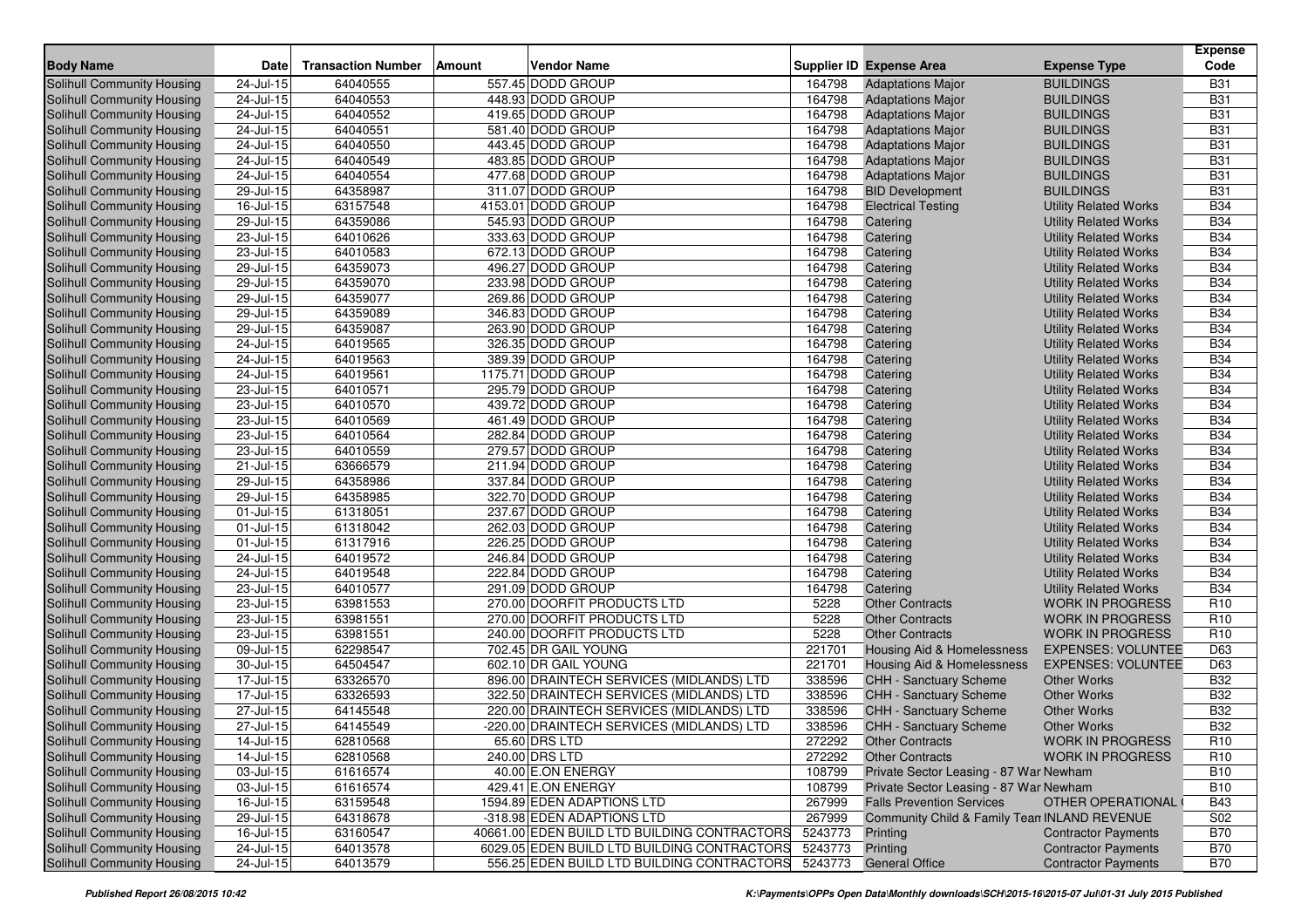| <b>Body Name</b>                  | <b>Date</b>             | <b>Transaction Number</b> | <b>Amount</b> | <b>Vendor Name</b>                        |         | <b>Supplier ID Expense Area</b>                           | <b>Expense Type</b>        | <b>Expense</b><br>Code |
|-----------------------------------|-------------------------|---------------------------|---------------|-------------------------------------------|---------|-----------------------------------------------------------|----------------------------|------------------------|
| <b>Solihull Community Housing</b> | $31 -$ Jul-15           | 64576550                  |               | 973.70 EDENRED                            | 276843  | CASH - Call Accounts (HBOS)                               | <b>PWLB</b>                | S01                    |
| <b>Solihull Community Housing</b> | $01$ -Jul-15            | 61318088                  |               | 1103.70 EDENRED                           | 276843  | CASH - Call Accounts (HBOS)                               | <b>PWLB</b>                | S <sub>01</sub>        |
| Solihull Community Housing        | 01-Jul-15               | 61318088                  |               | 4.41 EDENRED                              | 276843  | Director - Leisure & Parks                                | Other Fees & Charges       | D <sub>59</sub>        |
| Solihull Community Housing        | 31-Jul-15               | 64576550                  |               | 3.89 EDENRED                              | 276843  | Director - Leisure & Parks                                | Other Fees & Charges       | D59                    |
| Solihull Community Housing        | 06-Jul-15               | 61797606                  |               | 242.72 ELDERCARE                          | 78964   | Telecare with monitoring                                  | <b>CONTRIBUTION TO PRO</b> | D90                    |
| Solihull Community Housing        | 06-Jul-15               | 61797607                  |               | 273.54 ELDERCARE                          | 78964   | Telecare with monitoring                                  | <b>CONTRIBUTION TO PRO</b> | D90                    |
| Solihull Community Housing        | 30-Jul-15               | 64510547                  |               | 233.83 ELDERCARE                          | 78964   | Telecare with monitoring                                  | <b>CONTRIBUTION TO PRO</b> | D90                    |
| Solihull Community Housing        | 30-Jul-15               | 64512547                  |               | 218.84 ELDERCARE                          | 78964   | Telecare with monitoring                                  | <b>CONTRIBUTION TO PRO</b> | D90                    |
| Solihull Community Housing        | 24-Jul-15               | 64013580                  |               | 3368.26 ELDERCARE                         | 78964   | Disabled Persons Cont'n                                   | <b>CONTRIBUTION TO PRO</b> | D90                    |
| Solihull Community Housing        | 06-Jul-15               | 61797608                  |               | 3273.17 ELDERCARE                         | 78964   | <b>Disabled Persons Cont'n</b>                            | <b>CONTRIBUTION TO PRO</b> | D90                    |
| Solihull Community Housing        | 06-Jul-15               | 61797611                  |               | 3433.69 ELDERCARE                         | 78964   | Disabled Persons Cont'n                                   | <b>CONTRIBUTION TO PRO</b> | D90                    |
| Solihull Community Housing        | $06$ -Jul-15            | 61797613                  |               | 3561.67 ELDERCARE                         | 78964   | Disabled Persons Cont'n                                   | <b>CONTRIBUTION TO PRO</b> | D90                    |
| Solihull Community Housing        | 21-Jul-15               | 63681547                  |               | 535.59 ENTERPRISE MANAGED SERVICES LTD    | 206418  | Local Land Charges-LDC                                    | <b>ASC</b>                 | E20                    |
| Solihull Community Housing        | 06-Jul-15               | 61797579                  |               | 605.11 ENTERPRISE MANAGED SERVICES LTD    | 206418  | Local Land Charges-LDC                                    | <b>ASC</b>                 | E20                    |
| Solihull Community Housing        | $21 -$ Jul-15           | 63681547                  |               | 12066.80 ENTERPRISE MANAGED SERVICES LTD  | 206418  | <b>Other Contracts</b>                                    | <b>ASC</b>                 | E20                    |
| Solihull Community Housing        | 01-Jul-15               | 61318097                  |               | 12833.70 ENTERPRISE MANAGED SERVICES LTD  | 206418  | <b>Other Contracts</b>                                    | <b>ASC</b>                 | E20                    |
| Solihull Community Housing        | 01-Jul-15               | 61318396                  |               | 12969.50 ENTERPRISE MANAGED SERVICES LTD  | 206418  | <b>Other Contracts</b>                                    | <b>ASC</b>                 | E20                    |
| Solihull Community Housing        | 06-Jul-15               | 61797579                  |               | 11194.12 ENTERPRISE MANAGED SERVICES LTD  | 206418  | <b>Other Contracts</b>                                    | <b>ASC</b>                 | E20                    |
| Solihull Community Housing        | 01-Jul-15               | 61318345                  |               | -12833.70 ENTERPRISE MANAGED SERVICES LTD | 206418  | <b>Other Contracts</b>                                    | <b>ASC</b>                 | E20                    |
| Solihull Community Housing        | 17-Jul-15               | 63326696                  |               | 117.70 ENVIROCALL LTD                     | 105902  | Gas Warm Air/B'boiler/Storage I Contractor Payments       |                            | <b>B70</b>             |
| Solihull Community Housing        | $\overline{17}$ -Jul-15 | 63326695                  |               | 49.60 ENVIROCALL LTD                      | 105902  | Gas Warm Air/B'boiler/Storage I Contractor Payments       |                            | <b>B70</b>             |
| Solihull Community Housing        | 17-Jul-15               | 63326695                  |               | 49.60 ENVIROCALL LTD                      | 105902  | Health & Safety - Other                                   | <b>Contractor Payments</b> | <b>B70</b>             |
| Solihull Community Housing        | $17 -$ Jul-15           | 63326696                  |               | 112.60 ENVIROCALL LTD                     | 105902  | <b>CHH - Sanctuary Scheme</b>                             | <b>BUILDINGS</b>           | <b>B31</b>             |
| Solihull Community Housing        | $\overline{17}$ -Jul-15 | 63326696                  |               | 144.50 ENVIROCALL LTD                     | 105902  | <b>CHH - Sanctuary Scheme</b>                             | <b>BUILDINGS</b>           | <b>B31</b>             |
| Solihull Community Housing        | 17-Jul-15               | 63326696                  |               | 177.60 ENVIROCALL LTD                     | 105902  | <b>CHH - Sanctuary Scheme</b>                             | <b>BUILDINGS</b>           | <b>B31</b>             |
| Solihull Community Housing        | $17 -$ Jul-15           | 63326696                  |               | 35.85 ENVIROCALL LTD                      | 105902  | CHH - Sanctuary Scheme                                    | <b>BUILDINGS</b>           | <b>B31</b>             |
| Solihull Community Housing        | 17-Jul-15               | 63326696                  |               | 121.50 ENVIROCALL LTD                     | 105902  | <b>CHH - Sanctuary Scheme</b>                             | <b>BUILDINGS</b>           | <b>B31</b>             |
| Solihull Community Housing        | 17-Jul-15               | 63326696                  |               | 2621.45 ENVIROCALL LTD                    | 105902  | CHH - Sanctuary Scheme                                    | <b>BUILDINGS</b>           | <b>B31</b>             |
| Solihull Community Housing        | 17-Jul-15               | 63326696                  |               | 272.30 ENVIROCALL LTD                     | 105902  | <b>CHH - Sanctuary Scheme</b>                             | <b>BUILDINGS</b>           | <b>B31</b>             |
| Solihull Community Housing        | $17 -$ Jul-15           | 63326696                  |               | 205.80 ENVIROCALL LTD                     | 105902  | CHH - Sanctuary Scheme                                    | <b>BUILDINGS</b>           | <b>B31</b>             |
| Solihull Community Housing        | 17-Jul-15               | 63326696                  |               | 118.40 ENVIROCALL LTD                     | 105902  | CHH - Sanctuary Scheme                                    | <b>BUILDINGS</b>           | <b>B31</b>             |
| Solihull Community Housing        | $\overline{17}$ -Jul-15 | 63326695                  |               | 93.90 ENVIROCALL LTD                      | 105902  | CHH - Sanctuary Scheme                                    | <b>BUILDINGS</b>           | <b>B31</b>             |
| Solihull Community Housing        | 17-Jul-15               | 63326695                  |               | 410.20 ENVIROCALL LTD                     | 105902  | CHH - Sanctuary Scheme                                    | <b>BUILDINGS</b>           | <b>B31</b>             |
| Solihull Community Housing        | $03$ -Jul-15            | 61616586                  |               | 50.00 FAMILY CARE TRUST (SOLIHULL)        | 5472    | 22 Truro Walk - 3 bed terraced I Other Works              |                            | <b>B32</b>             |
| Solihull Community Housing        | 03-Jul-15               | 61616586                  |               | 250.00 FAMILY CARE TRUST (SOLIHULL)       | 5472    | 52 Chiswick Walk - 2 bed flat                             | <b>Other Works</b>         | <b>B32</b>             |
| Solihull Community Housing        | $03$ -Jul- $15$         | 61616586                  |               | 40.00 FAMILY CARE TRUST (SOLIHULL)        | 5472    | 32 Waldon Walk - 3 bed flat                               | <b>Other Works</b>         | <b>B32</b>             |
| Solihull Community Housing        | $03-Jul-15$             | 61616586                  |               | 30.00 FAMILY CARE TRUST (SOLIHULL)        | 5472    | 48 Ely Close - 3 bed terraced ho Other Works              |                            | <b>B32</b>             |
| Solihull Community Housing        | 03-Jul-15               | 61616586                  |               | 20.00 FAMILY CARE TRUST (SOLIHULL)        | 5472    | 62 Stonebridge Crescent- 3 bed Other Works                |                            | <b>B32</b>             |
| Solihull Community Housing        | 03-Jul-15               | 61616586                  |               | 40.00 FAMILY CARE TRUST (SOLIHULL)        | 5472    | 39 Haselour Road - 3 bed Flat Other Works                 |                            | <b>B32</b>             |
| Solihull Community Housing        | 03-Jul-15               | 61616586                  |               | 30.00 FAMILY CARE TRUST (SOLIHULL)        | 5472    | 51 Stella Croft - 3 Bed Maisonet Other Works              |                            | <b>B32</b>             |
| Solihull Community Housing        | 03-Jul-15               | 61616586                  |               | 20.00 FAMILY CARE TRUST (SOLIHULL)        | 5472    | 11 Holliars Grove - 3 bed house Other Works               |                            | <b>B32</b>             |
| Solihull Community Housing        | 03-Jul-15               | 61616586                  |               | 30.00 FAMILY CARE TRUST (SOLIHULL)        | 5472    | 35 Marlbrook Close - 2 bed flat I Other Works             |                            | <b>B32</b>             |
| Solihull Community Housing        | 01-Jul-15               | 61318427                  |               | 684.00 FERRET INFORMATION SYSTEMS LTD     | 5486    | Housing - Efficiency Savings                              | <b>POSTAGE</b>             | D31                    |
| Solihull Community Housing        | 28-Jul-15               | 64266339                  |               | 4218.63 FRY HOUSING TRUST                 | 88325   | Private Sector Leasing - 87 War GENERATED INCOME          |                            | 20                     |
| Solihull Community Housing        | 23-Jul-15               | 64007606                  |               | 2229.00 G & S SMIRTHWAITE LTD             | 56903   | Private Sector - Disabled Faciliti Contractor Payments    |                            | <b>B70</b>             |
| Solihull Community Housing        | $\overline{09}$ -Jul-15 | 62302965                  |               | 500.00 GEMINI ARC NUNEATON                | 7688686 | CCC - Sustainability Challenge (Vehicle service and repai |                            | C60                    |
| Solihull Community Housing        | 29-Jul-15               | 64318664                  |               | 230.00 GRANGE REMOVAL CO LTD              | 5676    | <b>Welfare Reform Work</b>                                | <b>FOSTER PARENTS</b>      | D <sub>50</sub>        |
| Solihull Community Housing        | 29-Jul-15               | 64318665                  |               | 230.00 GRANGE REMOVAL CO LTD              | 5676    | Welfare Reform Work                                       | <b>FOSTER PARENTS</b>      | D <sub>50</sub>        |
| Solihull Community Housing        | $29$ -Jul-15            | 64318666                  |               | 230.00 GRANGE REMOVAL CO LTD              | 5676    | <b>Welfare Reform Work</b>                                | <b>FOSTER PARENTS</b>      | D <sub>50</sub>        |
| Solihull Community Housing        | 29-Jul-15               | 64318667                  |               | 230.00 GRANGE REMOVAL CO LTD              | 5676    | <b>Welfare Reform Work</b>                                | <b>FOSTER PARENTS</b>      | D <sub>50</sub>        |
| Solihull Community Housing        | 29-Jul-15               | 64318668                  |               | 230.00 GRANGE REMOVAL CO LTD              | 5676    | <b>Welfare Reform Work</b>                                | <b>FOSTER PARENTS</b>      | D <sub>50</sub>        |
| Solihull Community Housing        | 29-Jul-15               | 64318663                  |               | 351.00 GRANGE REMOVAL CO LTD              | 5676    | Capital Expenditure (Non Currer HRA                       |                            | U32                    |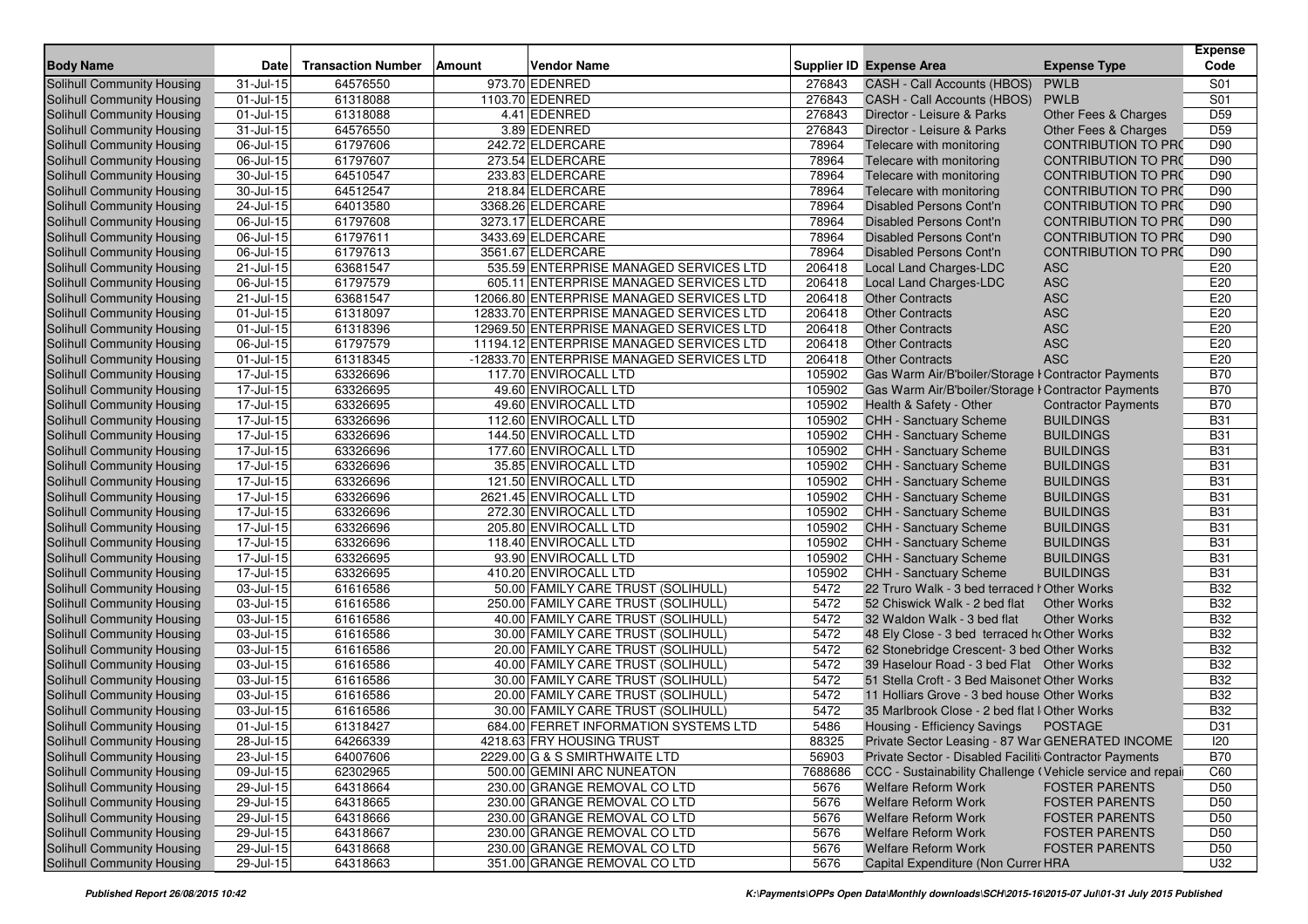| <b>Body Name</b>                                         | <b>Date</b>             | <b>Transaction Number</b> | <b>Vendor Name</b><br>Amount             |              | <b>Supplier ID Expense Area</b>                  | <b>Expense Type</b>                                | <b>Expense</b><br>Code             |
|----------------------------------------------------------|-------------------------|---------------------------|------------------------------------------|--------------|--------------------------------------------------|----------------------------------------------------|------------------------------------|
| Solihull Community Housing                               | 29-Jul-15               | 64318669                  | 230.00 GRANGE REMOVAL CO LTD             | 5676         | Capital Expenditure (Non Currer HRA              |                                                    | U32                                |
| <b>Solihull Community Housing</b>                        | 29-Jul-15               | 64318671                  | 230.00 GRANGE REMOVAL CO LTD             | 5676         | Capital Expenditure (Non Currer HRA              |                                                    | U32                                |
| Solihull Community Housing                               | 29-Jul-15               | 64318673                  | 230.00 GRANGE REMOVAL CO LTD             | 5676         | Capital Expenditure (Non Currer HRA              |                                                    | U32                                |
| Solihull Community Housing                               | 24-Jul-15               | 64044575                  | 220.00 HARROLD-JONES SERVICES            | 5768         | Catering                                         | <b>Utility Related Works</b>                       | <b>B34</b>                         |
| Solihull Community Housing                               | 06-Jul-15               | 61797578                  | 395.00 HARVEYS REMOVALS OF SOLIHULL      | 2255708      | <b>Food Festival</b>                             | <b>Contractor Payments</b>                         | <b>B70</b>                         |
| Solihull Community Housing                               | 24-Jul-15               | 64013581                  | 745.00 HERON PRESS                       | 42709        | <b>Overtime - Salaries</b>                       | Printing                                           | D80                                |
| Solihull Community Housing                               | 31-Jul-15               | 64576548                  | 1558412.13 HM REVENUE & CUSTOMS          | 121335       | <b>VAT</b>                                       | <b>GOVERNMENT DEPART</b>                           | S04                                |
| Solihull Community Housing                               | 24-Jul-15               | 64013582                  | 2500.00 HOUSEMARK LTD                    | 103535       | Training                                         | Training                                           | A80                                |
| Solihull Community Housing                               | 01-Jul-15               | 61318075                  | 1279.26 INLAND REVENUE ONLY              | 5962         | CASH - Call Accounts (Accrued INLAND REVENUE     |                                                    | S02                                |
| Solihull Community Housing                               | 08-Jul-15               | 62194547                  | 1586.00 INLAND REVENUE ONLY              | 5962         | Community Child & Family Tean INLAND REVENUE     |                                                    | S <sub>02</sub>                    |
| Solihull Community Housing                               | 21-Jul-15               | 63706547                  | 236.00 INTEC MICROS LTD                  | 222791       | <b>IT Strategy</b>                               | <b>TELEPHONES</b>                                  | D30                                |
| Solihull Community Housing                               | $21$ -Jul-15            | 63706547                  | 104.00 INTEC MICROS LTD                  | 222791       | <b>IT Strategy</b>                               | <b>TELEPHONES</b>                                  | D <sub>30</sub>                    |
| Solihull Community Housing                               | 09-Jul-15               | 62331547                  | 564.25 IONICS RECRUITMENT LTD            | 8687687      | <b>Adaptations Major</b>                         | <b>Agency Staff</b>                                | A60                                |
| Solihull Community Housing                               | 09-Jul-15               | 62332547                  | 547.97 IONICS RECRUITMENT LTD            | 8687687      | <b>Adaptations Major</b>                         | <b>Agency Staff</b>                                | A60                                |
| Solihull Community Housing                               | 09-Jul-15               | 62333547                  | 570.54 IONICS RECRUITMENT LTD            | 8687687      | <b>Adaptations Major</b>                         | <b>Agency Staff</b>                                | A60                                |
| Solihull Community Housing                               | 01-Jul-15               | 61318421                  | 5838.40 J C S COCHRANE ELECTRICAL LTD    | 4056686      | <b>Electrical Improvement Works</b>              | <b>Contractor Payments</b>                         | <b>B70</b>                         |
| Solihull Community Housing                               | 09-Jul-15               | 62345547                  | 3687.74 J C S COCHRANE ELECTRICAL LTD    | 4056686      | <b>Electrical Improvement Works</b>              | <b>Contractor Payments</b>                         | <b>B70</b>                         |
| Solihull Community Housing                               | 21-Jul-15               | 63710547                  | 496.92 JAMES ANDREWS RECRUITMENT SOLUTIO | 673596       | Housing Aid & Homelessness                       | <b>Agency Staff</b>                                | A60                                |
| Solihull Community Housing                               | 21-Jul-15               | 63710547                  | 190.46 JAMES ANDREWS RECRUITMENT SOLUTIO | 673596       | Housing Aid & Homelessness                       | <b>Agency Staff</b>                                | A60                                |
| Solihull Community Housing                               | 14-Jul-15               | 62820786                  | 869.50 JAMES ANDREWS RECRUITMENT SOLUTIO | 673596       | Housing Aid & Homelessness                       | <b>Agency Staff</b>                                | A60                                |
| Solihull Community Housing                               | 01-Jul-15               | 61318428                  | 869.50 JAMES ANDREWS RECRUITMENT SOLUTIO | 673596       | Housing Aid & Homelessness                       | <b>Agency Staff</b>                                | A60                                |
| Solihull Community Housing                               | 24-Jul-15               | 64013586                  | 215.25 JASPERS COVENTRY LTD              | 228740       | Overtime - Salaries                              | <b>Catering Provisions</b>                         | D75                                |
| Solihull Community Housing                               | 30-Jul-15               | 64513547                  | 231.80 JASPERS COVENTRY LTD              | 228740       | Overtime - Salaries                              | <b>Catering Provisions</b>                         | D75                                |
| <b>Solihull Community Housing</b>                        | 14-Jul-15               | 62810577                  | 26.00 JEWSON LTD                         | 6111         | <b>Other Contracts</b>                           | <b>WORK IN PROGRESS</b>                            | R <sub>10</sub>                    |
| Solihull Community Housing                               | 14-Jul-15               | 62810577                  | 62.80 JEWSON LTD                         | 6111         | <b>Other Contracts</b>                           | <b>WORK IN PROGRESS</b>                            | R <sub>10</sub>                    |
| Solihull Community Housing                               | $14$ -Jul-15            | 62810577                  | 168.00 JEWSON LTD                        | 6111         | <b>Other Contracts</b>                           | <b>WORK IN PROGRESS</b>                            | R <sub>10</sub>                    |
| Solihull Community Housing                               | 14-Jul-15               | 62810577                  | 89.40 JEWSON LTD                         | 6111         | <b>Other Contracts</b>                           | <b>WORK IN PROGRESS</b>                            | R <sub>10</sub>                    |
| Solihull Community Housing                               | 14-Jul-15               | 62810577                  | 125.30 JEWSON LTD                        | 6111         | <b>Other Contracts</b>                           | <b>WORK IN PROGRESS</b>                            | R <sub>10</sub>                    |
| Solihull Community Housing                               | 14-Jul-15               | 62810577                  | 262.20 JEWSON LTD                        | 6111         | <b>Other Contracts</b>                           | <b>WORK IN PROGRESS</b>                            | R <sub>10</sub>                    |
| Solihull Community Housing                               | $14$ -Jul-15            | 62810577                  | 367.08 JEWSON LTD                        | 6111         | <b>Other Contracts</b>                           | <b>WORK IN PROGRESS</b>                            | R <sub>10</sub>                    |
| Solihull Community Housing                               | 14-Jul-15               | 62810577                  | 100.00 JEWSON LTD                        | 6111         | <b>Other Contracts</b>                           | <b>WORK IN PROGRESS</b>                            | R <sub>10</sub>                    |
| Solihull Community Housing                               | 14-Jul-15               | 62810577<br>62810577      | 12.60 JEWSON LTD                         | 6111         | <b>Other Contracts</b>                           | <b>WORK IN PROGRESS</b><br><b>WORK IN PROGRESS</b> | R <sub>10</sub><br>R <sub>10</sub> |
| Solihull Community Housing<br>Solihull Community Housing | 14-Jul-15<br>14-Jul-15  | 62810577                  | 21.60 JEWSON LTD<br>33.60 JEWSON LTD     | 6111<br>6111 | <b>Other Contracts</b><br><b>Other Contracts</b> | <b>WORK IN PROGRESS</b>                            | R <sub>10</sub>                    |
|                                                          |                         |                           | 116.80 JEWSON LTD                        |              |                                                  |                                                    | R <sub>10</sub>                    |
| Solihull Community Housing                               | 14-Jul-15<br>14-Jul-15  | 62810577<br>62810577      | 1582.80 JEWSON LTD                       | 6111<br>6111 | <b>Other Contracts</b><br><b>Other Contracts</b> | <b>WORK IN PROGRESS</b><br><b>WORK IN PROGRESS</b> | R <sub>10</sub>                    |
| Solihull Community Housing<br>Solihull Community Housing | $14$ -Jul-15            | 62810577                  | 11.40 JEWSON LTD                         | 6111         | <b>Other Contracts</b>                           | <b>WORK IN PROGRESS</b>                            | R <sub>10</sub>                    |
| Solihull Community Housing                               | $14$ -Jul-15            | 62810577                  | 8.00 JEWSON LTD                          | 6111         | <b>Other Contracts</b>                           | <b>WORK IN PROGRESS</b>                            | R <sub>10</sub>                    |
| Solihull Community Housing                               | 14-Jul-15               | 62810577                  | 63.20 JEWSON LTD                         | 6111         | <b>Other Contracts</b>                           | <b>WORK IN PROGRESS</b>                            | R <sub>10</sub>                    |
| Solihull Community Housing                               | 14-Jul-15               | 62810577                  | 740.40 JEWSON LTD                        | 6111         | <b>Other Contracts</b>                           | <b>WORK IN PROGRESS</b>                            | R <sub>10</sub>                    |
| Solihull Community Housing                               | 14-Jul-15               | 62810577                  | 125.30 JEWSON LTD                        | 6111         | <b>Other Contracts</b>                           | <b>WORK IN PROGRESS</b>                            | R <sub>10</sub>                    |
| Solihull Community Housing                               | 14-Jul-15               | 62810577                  | 209.70 JEWSON LTD                        | 6111         | <b>Other Contracts</b>                           | <b>WORK IN PROGRESS</b>                            | R <sub>10</sub>                    |
| Solihull Community Housing                               | 14-Jul-15               | 62810576                  | 102.00 JEWSON LTD                        | 6111         | <b>Other Contracts</b>                           | <b>WORK IN PROGRESS</b>                            | R <sub>10</sub>                    |
| Solihull Community Housing                               | 14-Jul-15               | 62810576                  | 44.20 JEWSON LTD                         | 6111         | <b>Other Contracts</b>                           | WORK IN PROGRESS                                   | R <sub>10</sub>                    |
| Solihull Community Housing                               | $\overline{1}$ 4-Jul-15 | 62810576                  | 31.90 JEWSON LTD                         | 6111         | <b>Other Contracts</b>                           | <b>WORK IN PROGRESS</b>                            | R <sub>10</sub>                    |
| Solihull Community Housing                               | $14$ -Jul-15            | 62810576                  | 371.20 JEWSON LTD                        | 6111         | <b>Other Contracts</b>                           | <b>WORK IN PROGRESS</b>                            | R <sub>10</sub>                    |
| Solihull Community Housing                               | 14-Jul-15               | 62810576                  | 128.00 JEWSON LTD                        | 6111         | <b>Other Contracts</b>                           | <b>WORK IN PROGRESS</b>                            | R <sub>10</sub>                    |
| Solihull Community Housing                               | $14$ -Jul-15            | 62810576                  | 69.36 JEWSON LTD                         | 6111         | <b>Other Contracts</b>                           | <b>WORK IN PROGRESS</b>                            | R <sub>10</sub>                    |
| Solihull Community Housing                               | 14-Jul-15               | 62810576                  | 75.00 JEWSON LTD                         | 6111         | <b>Other Contracts</b>                           | <b>WORK IN PROGRESS</b>                            | R <sub>10</sub>                    |
| Solihull Community Housing                               | $14$ -Jul-15            | 62810576                  | 69.55 JEWSON LTD                         | 6111         | <b>Other Contracts</b>                           | <b>WORK IN PROGRESS</b>                            | R <sub>10</sub>                    |
| Solihull Community Housing                               | $14$ -Jul-15            | 62810576                  | 238.00 JEWSON LTD                        | 6111         | <b>Other Contracts</b>                           | <b>WORK IN PROGRESS</b>                            | R <sub>10</sub>                    |
| Solihull Community Housing                               | $14$ -Jul-15            | 62810576                  | 492.96 JEWSON LTD                        | 6111         | <b>Other Contracts</b>                           | WORK IN PROGRESS                                   | R <sub>10</sub>                    |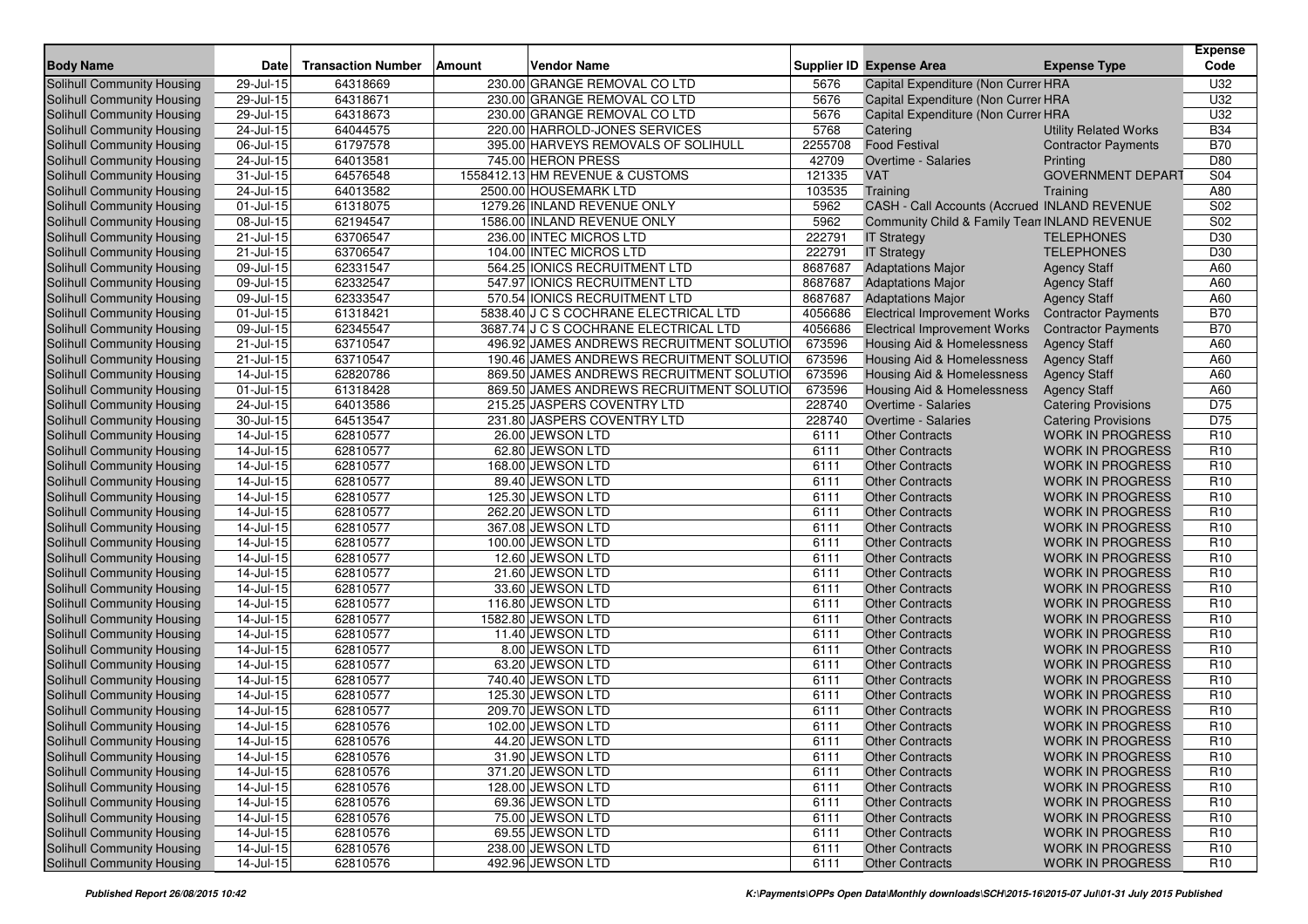|                                   |               |                           |        |                    |      |                                 |                         | <b>Expense</b>  |
|-----------------------------------|---------------|---------------------------|--------|--------------------|------|---------------------------------|-------------------------|-----------------|
| <b>Body Name</b>                  | <b>Date</b>   | <b>Transaction Number</b> | Amount | <b>Vendor Name</b> |      | <b>Supplier ID Expense Area</b> | <b>Expense Type</b>     | Code            |
| Solihull Community Housing        | 14-Jul-15     | 62810576                  |        | 157.50 JEWSON LTD  | 6111 | <b>Other Contracts</b>          | <b>WORK IN PROGRESS</b> | R <sub>10</sub> |
| Solihull Community Housing        | 14-Jul-15     | 62810576                  |        | 82.90 JEWSON LTD   | 6111 | <b>Other Contracts</b>          | <b>WORK IN PROGRESS</b> | R <sub>10</sub> |
| <b>Solihull Community Housing</b> | 14-Jul-15     | 62810576                  |        | 189.00 JEWSON LTD  | 6111 | <b>Other Contracts</b>          | <b>WORK IN PROGRESS</b> | R <sub>10</sub> |
| <b>Solihull Community Housing</b> | 14-Jul-15     | 62810576                  |        | 190.00 JEWSON LTD  | 6111 | Other Contracts                 | <b>WORK IN PROGRESS</b> | R <sub>10</sub> |
| Solihull Community Housing        | $14$ -Jul-15  | 62810576                  |        | 22.00 JEWSON LTD   | 6111 | <b>Other Contracts</b>          | <b>WORK IN PROGRESS</b> | R <sub>10</sub> |
| Solihull Community Housing        | $14$ -Jul-15  | 62810576                  |        | 55.20 JEWSON LTD   | 6111 | <b>Other Contracts</b>          | <b>WORK IN PROGRESS</b> | R <sub>10</sub> |
| Solihull Community Housing        | 20-Jul-15     | 63503560                  |        | 7.90 JEWSON LTD    | 6111 | <b>Other Contracts</b>          | <b>WORK IN PROGRESS</b> | R <sub>10</sub> |
| Solihull Community Housing        | 20-Jul-15     | 63503560                  |        | 163.50 JEWSON LTD  | 6111 | <b>Other Contracts</b>          | <b>WORK IN PROGRESS</b> | R <sub>10</sub> |
| Solihull Community Housing        | $20 -$ Jul-15 | 63503560                  |        | 533.35 JEWSON LTD  | 6111 | <b>Other Contracts</b>          | <b>WORK IN PROGRESS</b> | R <sub>10</sub> |
| <b>Solihull Community Housing</b> | 20-Jul-15     | 63503560                  |        | 107.00 JEWSON LTD  | 6111 | <b>Other Contracts</b>          | <b>WORK IN PROGRESS</b> | R <sub>10</sub> |
| <b>Solihull Community Housing</b> | 20-Jul-15     | 63503560                  |        | 102.00 JEWSON LTD  | 6111 | <b>Other Contracts</b>          | <b>WORK IN PROGRESS</b> | R <sub>10</sub> |
| Solihull Community Housing        | $20 -$ Jul-15 | 63503560                  |        | 267.00 JEWSON LTD  | 6111 | <b>Other Contracts</b>          | <b>WORK IN PROGRESS</b> | R <sub>10</sub> |
| Solihull Community Housing        | 20-Jul-15     | 63503560                  |        | 16.20 JEWSON LTD   | 6111 | <b>Other Contracts</b>          | <b>WORK IN PROGRESS</b> | R <sub>10</sub> |
| Solihull Community Housing        | 20-Jul-15     | 63503560                  |        | 1527.50 JEWSON LTD | 6111 | <b>Other Contracts</b>          | <b>WORK IN PROGRESS</b> | R <sub>10</sub> |
| <b>Solihull Community Housing</b> | 20-Jul-15     | 63503560                  |        | 185.60 JEWSON LTD  | 6111 | <b>Other Contracts</b>          | <b>WORK IN PROGRESS</b> | R <sub>10</sub> |
| Solihull Community Housing        | 20-Jul-15     | 63503560                  |        | 57.50 JEWSON LTD   | 6111 | <b>Other Contracts</b>          | <b>WORK IN PROGRESS</b> | R <sub>10</sub> |
| Solihull Community Housing        | 20-Jul-15     | 63503560                  |        | 51.70 JEWSON LTD   | 6111 | <b>Other Contracts</b>          | <b>WORK IN PROGRESS</b> | R <sub>10</sub> |
| <b>Solihull Community Housing</b> | $20$ -Jul-15  | 63503560                  |        | 145.20 JEWSON LTD  | 6111 | <b>Other Contracts</b>          | <b>WORK IN PROGRESS</b> | R <sub>10</sub> |
| Solihull Community Housing        | 20-Jul-15     | 63503560                  |        | 68.00 JEWSON LTD   | 6111 | <b>Other Contracts</b>          | <b>WORK IN PROGRESS</b> | R <sub>10</sub> |
| Solihull Community Housing        | 20-Jul-15     | 63503560                  |        | 96.60 JEWSON LTD   | 6111 | <b>Other Contracts</b>          | <b>WORK IN PROGRESS</b> | R <sub>10</sub> |
| Solihull Community Housing        | 20-Jul-15     | 63503560                  |        | 459.80 JEWSON LTD  | 6111 | <b>Other Contracts</b>          | <b>WORK IN PROGRESS</b> | R <sub>10</sub> |
| Solihull Community Housing        | 20-Jul-15     | 63503560                  |        | 142.12 JEWSON LTD  | 6111 | <b>Other Contracts</b>          | <b>WORK IN PROGRESS</b> | R <sub>10</sub> |
| Solihull Community Housing        | $20 -$ Jul-15 | 63503560                  |        | 70.00 JEWSON LTD   | 6111 | <b>Other Contracts</b>          | <b>WORK IN PROGRESS</b> | R <sub>10</sub> |
| Solihull Community Housing        | 20-Jul-15     | 63503560                  |        | 72.80 JEWSON LTD   | 6111 | <b>Other Contracts</b>          | <b>WORK IN PROGRESS</b> | R <sub>10</sub> |
| Solihull Community Housing        | 20-Jul-15     | 63503560                  |        | 113.00 JEWSON LTD  | 6111 | <b>Other Contracts</b>          | <b>WORK IN PROGRESS</b> | R <sub>10</sub> |
| <b>Solihull Community Housing</b> | 20-Jul-15     | 63503560                  |        | 15.30 JEWSON LTD   | 6111 | <b>Other Contracts</b>          | <b>WORK IN PROGRESS</b> | R <sub>10</sub> |
| Solihull Community Housing        | 20-Jul-15     | 63503560                  |        | 65.80 JEWSON LTD   | 6111 | <b>Other Contracts</b>          | <b>WORK IN PROGRESS</b> | R <sub>10</sub> |
| Solihull Community Housing        | $20 -$ Jul-15 | 63503560                  |        | 20.00 JEWSON LTD   | 6111 | <b>Other Contracts</b>          | <b>WORK IN PROGRESS</b> | R <sub>10</sub> |
| <b>Solihull Community Housing</b> | 14-Jul-15     | 62810576                  |        | 69.50 JEWSON LTD   | 6111 | Other Contracts                 | <b>WORK IN PROGRESS</b> | R <sub>10</sub> |
| Solihull Community Housing        | $14$ -Jul-15  | 62810576                  |        | 10.00 JEWSON LTD   | 6111 | <b>Other Contracts</b>          | <b>WORK IN PROGRESS</b> | R <sub>10</sub> |
| Solihull Community Housing        | $14$ -Jul-15  | 62810576                  |        | 9.50 JEWSON LTD    | 6111 | <b>Other Contracts</b>          | <b>WORK IN PROGRESS</b> | R <sub>10</sub> |
| <b>Solihull Community Housing</b> | 14-Jul-15     | 62810571                  |        | 37.20 JEWSON LTD   | 6111 | <b>Other Contracts</b>          | <b>WORK IN PROGRESS</b> | R <sub>10</sub> |
| Solihull Community Housing        | 14-Jul-15     | 62810571                  |        | 7.86 JEWSON LTD    | 6111 | <b>Other Contracts</b>          | <b>WORK IN PROGRESS</b> | R <sub>10</sub> |
| Solihull Community Housing        | $14$ -Jul-15  | 62810571                  |        | 471.10 JEWSON LTD  | 6111 | <b>Other Contracts</b>          | <b>WORK IN PROGRESS</b> | R <sub>10</sub> |
| Solihull Community Housing        | 14-Jul-15     | 62810571                  |        | 67.50 JEWSON LTD   | 6111 | <b>Other Contracts</b>          | <b>WORK IN PROGRESS</b> | R <sub>10</sub> |
| Solihull Community Housing        | 14-Jul-15     | 62810571                  |        | 3.80 JEWSON LTD    | 6111 | <b>Other Contracts</b>          | <b>WORK IN PROGRESS</b> | R <sub>10</sub> |
| <b>Solihull Community Housing</b> | $14$ -Jul-15  | 62810571                  |        | 393.00 JEWSON LTD  | 6111 | <b>Other Contracts</b>          | <b>WORK IN PROGRESS</b> | R <sub>10</sub> |
| Solihull Community Housing        | 14-Jul-15     | 62810571                  |        | 5.30 JEWSON LTD    | 6111 | <b>Other Contracts</b>          | <b>WORK IN PROGRESS</b> | R <sub>10</sub> |
| Solihull Community Housing        | 14-Jul-15     | 62810571                  |        | 13.60 JEWSON LTD   | 6111 | <b>Other Contracts</b>          | <b>WORK IN PROGRESS</b> | R <sub>10</sub> |
| <b>Solihull Community Housing</b> | 14-Jul-15     | 62810571                  |        | 9.50 JEWSON LTD    | 6111 | <b>Other Contracts</b>          | <b>WORK IN PROGRESS</b> | R <sub>10</sub> |
| Solihull Community Housing        | 14-Jul-15     | 62810571                  |        | 16.00 JEWSON LTD   | 6111 | <b>Other Contracts</b>          | <b>WORK IN PROGRESS</b> | R <sub>10</sub> |
| Solihull Community Housing        | 14-Jul-15     | 62810571                  |        | 3.30 JEWSON LTD    | 6111 | <b>Other Contracts</b>          | <b>WORK IN PROGRESS</b> | R <sub>10</sub> |
| Solihull Community Housing        | 14-Jul-15     | 62810571                  |        | 18.60 JEWSON LTD   | 6111 | <b>Other Contracts</b>          | <b>WORK IN PROGRESS</b> | R <sub>10</sub> |
| Solihull Community Housing        | $14$ -Jul-15  | 62810613                  |        | 986.00 JEWSON LTD  | 6111 | Other Contracts                 | <b>WORK IN PROGRESS</b> | R <sub>10</sub> |
| <b>Solihull Community Housing</b> | 14-Jul-15     | 62810613                  |        | 464.00 JEWSON LTD  | 6111 | <b>Other Contracts</b>          | <b>WORK IN PROGRESS</b> | R <sub>10</sub> |
| <b>Solihull Community Housing</b> | 14-Jul-15     | 62810613                  |        | 1950.00 JEWSON LTD | 6111 | <b>Other Contracts</b>          | <b>WORK IN PROGRESS</b> | R <sub>10</sub> |
| <b>Solihull Community Housing</b> | 14-Jul-15     | 62810613                  |        | 21.60 JEWSON LTD   | 6111 | <b>Other Contracts</b>          | <b>WORK IN PROGRESS</b> | R <sub>10</sub> |
| <b>Solihull Community Housing</b> | $14$ -Jul-15  | 62810610                  |        | 2138.50 JEWSON LTD | 6111 | <b>Other Contracts</b>          | <b>WORK IN PROGRESS</b> | R <sub>10</sub> |
| <b>Solihull Community Housing</b> | 14-Jul-15     | 62810610                  |        | 64.40 JEWSON LTD   | 6111 | <b>Other Contracts</b>          | <b>WORK IN PROGRESS</b> | R <sub>10</sub> |
| <b>Solihull Community Housing</b> | $14$ -Jul-15  | 62810571                  |        | 269.10 JEWSON LTD  | 6111 | <b>Other Contracts</b>          | <b>WORK IN PROGRESS</b> | R <sub>10</sub> |
| <b>Solihull Community Housing</b> | $14$ -Jul-15  | 62810571                  |        | 367.40 JEWSON LTD  | 6111 | <b>Other Contracts</b>          | <b>WORK IN PROGRESS</b> | R <sub>10</sub> |
| Solihull Community Housing        | $14$ -Jul-15  | 62810571                  |        | 117.10 JEWSON LTD  | 6111 | <b>Other Contracts</b>          | WORK IN PROGRESS        | R <sub>10</sub> |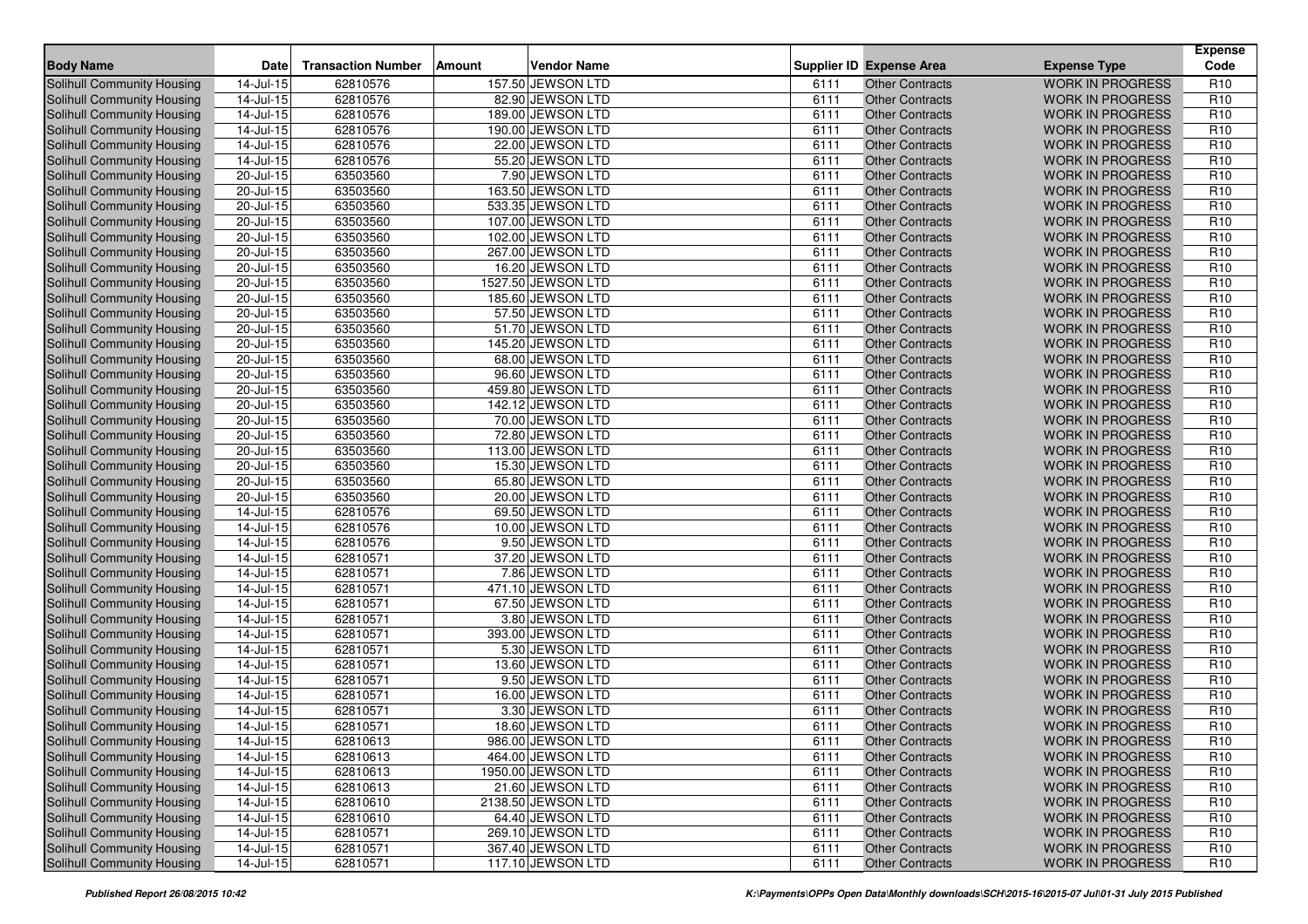| <b>Body Name</b>                  | <b>Date</b>             | <b>Transaction Number</b> | Amount | <b>Vendor Name</b> |      | <b>Supplier ID Expense Area</b> | <b>Expense Type</b>     | <b>Expense</b><br>Code |
|-----------------------------------|-------------------------|---------------------------|--------|--------------------|------|---------------------------------|-------------------------|------------------------|
| Solihull Community Housing        | 14-Jul-15               | 62810571                  |        | 206.60 JEWSON LTD  | 6111 | <b>Other Contracts</b>          | <b>WORK IN PROGRESS</b> | R <sub>10</sub>        |
| <b>Solihull Community Housing</b> | 14-Jul-15               | 62810571                  |        | 0.53 JEWSON LTD    | 6111 | <b>Other Contracts</b>          | <b>WORK IN PROGRESS</b> | R <sub>10</sub>        |
| <b>Solihull Community Housing</b> | 14-Jul-15               | 62810571                  |        | 82.25 JEWSON LTD   | 6111 | <b>Other Contracts</b>          | <b>WORK IN PROGRESS</b> | R <sub>10</sub>        |
| Solihull Community Housing        | $14$ -Jul-15            | 62810571                  |        | 27.40 JEWSON LTD   | 6111 | <b>Other Contracts</b>          | <b>WORK IN PROGRESS</b> | R <sub>10</sub>        |
| Solihull Community Housing        | $14$ -Jul-15            | 62810571                  |        | 24.24 JEWSON LTD   | 6111 | <b>Other Contracts</b>          | <b>WORK IN PROGRESS</b> | R <sub>10</sub>        |
| Solihull Community Housing        | 14-Jul-15               | 62810571                  |        | 11.00 JEWSON LTD   | 6111 | <b>Other Contracts</b>          | <b>WORK IN PROGRESS</b> | R <sub>10</sub>        |
| Solihull Community Housing        | $\overline{14}$ -Jul-15 | 62810571                  |        | 137.00 JEWSON LTD  | 6111 | <b>Other Contracts</b>          | <b>WORK IN PROGRESS</b> | R <sub>10</sub>        |
| <b>Solihull Community Housing</b> | 14-Jul-15               | 62810570                  |        | 60.81 JEWSON LTD   | 6111 | <b>Other Contracts</b>          | <b>WORK IN PROGRESS</b> | R <sub>10</sub>        |
| Solihull Community Housing        | 14-Jul-15               | 62810570                  |        | 105.47 JEWSON LTD  | 6111 | <b>Other Contracts</b>          | <b>WORK IN PROGRESS</b> | R <sub>10</sub>        |
| Solihull Community Housing        | 14-Jul-15               | 62810570                  |        | 188.10 JEWSON LTD  | 6111 | <b>Other Contracts</b>          | <b>WORK IN PROGRESS</b> | R <sub>10</sub>        |
| Solihull Community Housing        | 14-Jul-15               | 62810570                  |        | 201.90 JEWSON LTD  | 6111 | <b>Other Contracts</b>          | <b>WORK IN PROGRESS</b> | R <sub>10</sub>        |
| Solihull Community Housing        | $14$ -Jul-15            | 62810570                  |        | 120.20 JEWSON LTD  | 6111 | <b>Other Contracts</b>          | <b>WORK IN PROGRESS</b> | R <sub>10</sub>        |
| <b>Solihull Community Housing</b> | 14-Jul-15               | 62810605                  |        | 255.12 JEWSON LTD  | 6111 | <b>Other Contracts</b>          | <b>WORK IN PROGRESS</b> | R <sub>10</sub>        |
| <b>Solihull Community Housing</b> | 14-Jul-15               | 62810603                  |        | 592.51 JEWSON LTD  | 6111 | <b>Other Contracts</b>          | <b>WORK IN PROGRESS</b> | R <sub>10</sub>        |
| Solihull Community Housing        | 20-Jul-15               | 63503560                  |        | 14.00 JEWSON LTD   | 6111 | <b>Other Contracts</b>          | <b>WORK IN PROGRESS</b> | R <sub>10</sub>        |
| Solihull Community Housing        | 20-Jul-15               | 63503560                  |        | 3.64 JEWSON LTD    | 6111 | <b>Other Contracts</b>          | <b>WORK IN PROGRESS</b> | R <sub>10</sub>        |
| Solihull Community Housing        | 20-Jul-15               | 63503560                  |        | 29.40 JEWSON LTD   | 6111 | <b>Other Contracts</b>          | <b>WORK IN PROGRESS</b> | R <sub>10</sub>        |
| Solihull Community Housing        | 20-Jul-15               | 63503560                  |        | 4.85 JEWSON LTD    | 6111 | <b>Other Contracts</b>          | <b>WORK IN PROGRESS</b> | R <sub>10</sub>        |
| <b>Solihull Community Housing</b> | 20-Jul-15               | 63503559                  |        | 322.08 JEWSON LTD  | 6111 | <b>Other Contracts</b>          | <b>WORK IN PROGRESS</b> | R <sub>10</sub>        |
| Solihull Community Housing        | 20-Jul-15               | 63503559                  |        | 342.24 JEWSON LTD  | 6111 | <b>Other Contracts</b>          | <b>WORK IN PROGRESS</b> | R <sub>10</sub>        |
| Solihull Community Housing        | 20-Jul-15               | 63503559                  |        | 243.24 JEWSON LTD  | 6111 | <b>Other Contracts</b>          | <b>WORK IN PROGRESS</b> | R <sub>10</sub>        |
| Solihull Community Housing        | 20-Jul-15               | 63503559                  |        | 632.82 JEWSON LTD  | 6111 | <b>Other Contracts</b>          | <b>WORK IN PROGRESS</b> | R <sub>10</sub>        |
| Solihull Community Housing        | 20-Jul-15               | 63503559                  |        | 298.50 JEWSON LTD  | 6111 | <b>Other Contracts</b>          | <b>WORK IN PROGRESS</b> | R <sub>10</sub>        |
| <b>Solihull Community Housing</b> | $\overline{20}$ -Jul-15 | 63503559                  |        | 59.70 JEWSON LTD   | 6111 | <b>Other Contracts</b>          | <b>WORK IN PROGRESS</b> | R <sub>10</sub>        |
| <b>Solihull Community Housing</b> | 20-Jul-15               | 63503559                  |        | 201.90 JEWSON LTD  | 6111 | <b>Other Contracts</b>          | <b>WORK IN PROGRESS</b> | R <sub>10</sub>        |
| Solihull Community Housing        | $20 -$ Jul-15           | 63503559                  |        | 336.40 JEWSON LTD  | 6111 | <b>Other Contracts</b>          | <b>WORK IN PROGRESS</b> | R <sub>10</sub>        |
| <b>Solihull Community Housing</b> | 20-Jul-15               | 63503559                  |        | 504.50 JEWSON LTD  | 6111 | <b>Other Contracts</b>          | <b>WORK IN PROGRESS</b> | R <sub>10</sub>        |
| Solihull Community Housing        | 20-Jul-15               | 63503557                  |        | 407.50 JEWSON LTD  | 6111 | <b>Other Contracts</b>          | <b>WORK IN PROGRESS</b> | R <sub>10</sub>        |
| Solihull Community Housing        | 20-Jul-15               | 63503557                  |        | 309.90 JEWSON LTD  | 6111 | <b>Other Contracts</b>          | <b>WORK IN PROGRESS</b> | R <sub>10</sub>        |
| Solihull Community Housing        | $20 -$ Jul-15           | 63503557                  |        | 6.75 JEWSON LTD    | 6111 | <b>Other Contracts</b>          | <b>WORK IN PROGRESS</b> | R <sub>10</sub>        |
| Solihull Community Housing        | $20 -$ Jul-15           | 63503557                  |        | 20.90 JEWSON LTD   | 6111 | <b>Other Contracts</b>          | <b>WORK IN PROGRESS</b> | R <sub>10</sub>        |
| Solihull Community Housing        | 14-Jul-15               | 62810599                  |        | 822.50 JEWSON LTD  | 6111 | <b>Other Contracts</b>          | <b>WORK IN PROGRESS</b> | R <sub>10</sub>        |
| Solihull Community Housing        | 14-Jul-15               | 62810599                  |        | 164.50 JEWSON LTD  | 6111 | <b>Other Contracts</b>          | <b>WORK IN PROGRESS</b> | R <sub>10</sub>        |
| Solihull Community Housing        | $14$ -Jul-15            | 62810597                  |        | 800.00 JEWSON LTD  | 6111 | <b>Other Contracts</b>          | <b>WORK IN PROGRESS</b> | R <sub>10</sub>        |
| Solihull Community Housing        | $14$ -Jul-15            | 62810596                  |        | 393.00 JEWSON LTD  | 6111 | <b>Other Contracts</b>          | <b>WORK IN PROGRESS</b> | R <sub>10</sub>        |
| <b>Solihull Community Housing</b> | 14-Jul-15               | 62810590                  |        | 358.80 JEWSON LTD  | 6111 | <b>Other Contracts</b>          | <b>WORK IN PROGRESS</b> | R <sub>10</sub>        |
| Solihull Community Housing        | $20 -$ Jul-15           | 63503557                  |        | 25.10 JEWSON LTD   | 6111 | <b>Other Contracts</b>          | <b>WORK IN PROGRESS</b> | R <sub>10</sub>        |
| <b>Solihull Community Housing</b> | 20-Jul-15               | 63503557                  |        | 44.72 JEWSON LTD   | 6111 | <b>Other Contracts</b>          | <b>WORK IN PROGRESS</b> | R <sub>10</sub>        |
| <b>Solihull Community Housing</b> | 20-Jul-15               | 63503557                  |        | 64.00 JEWSON LTD   | 6111 | <b>Other Contracts</b>          | <b>WORK IN PROGRESS</b> | R <sub>10</sub>        |
| Solihull Community Housing        | 20-Jul-15               | 63503557                  |        | 13.00 JEWSON LTD   | 6111 | <b>Other Contracts</b>          | <b>WORK IN PROGRESS</b> | R <sub>10</sub>        |
| Solihull Community Housing        | 20-Jul-15               | 63503557                  |        | 262.20 JEWSON LTD  | 6111 | <b>Other Contracts</b>          | <b>WORK IN PROGRESS</b> | R <sub>10</sub>        |
| Solihull Community Housing        | 20-Jul-15               | 63503557                  |        | 30.30 JEWSON LTD   | 6111 | <b>Other Contracts</b>          | <b>WORK IN PROGRESS</b> | R <sub>10</sub>        |
| Solihull Community Housing        | $\overline{20}$ -Jul-15 | 63503557                  |        | 95.04 JEWSON LTD   | 6111 | <b>Other Contracts</b>          | <b>WORK IN PROGRESS</b> | R <sub>10</sub>        |
| Solihull Community Housing        | $20$ -Jul-15            | 63503557                  |        | 18.40 JEWSON LTD   | 6111 | Other Contracts                 | WORK IN PROGRESS        | R <sub>10</sub>        |
| Solihull Community Housing        | 20-Jul-15               | 63503557                  |        | 38.80 JEWSON LTD   | 6111 | <b>Other Contracts</b>          | <b>WORK IN PROGRESS</b> | R <sub>10</sub>        |
| Solihull Community Housing        | 20-Jul-15               | 63503557                  |        | 6.48 JEWSON LTD    | 6111 | <b>Other Contracts</b>          | <b>WORK IN PROGRESS</b> | R <sub>10</sub>        |
| Solihull Community Housing        | 20-Jul-15               | 63503557                  |        | 117.50 JEWSON LTD  | 6111 | <b>Other Contracts</b>          | <b>WORK IN PROGRESS</b> | R <sub>10</sub>        |
| Solihull Community Housing        | 20-Jul-15               | 63503555                  |        | 272.00 JEWSON LTD  | 6111 | <b>Other Contracts</b>          | <b>WORK IN PROGRESS</b> | R <sub>10</sub>        |
| Solihull Community Housing        | 20-Jul-15               | 63503555                  |        | 364.86 JEWSON LTD  | 6111 | <b>Other Contracts</b>          | <b>WORK IN PROGRESS</b> | R <sub>10</sub>        |
| Solihull Community Housing        | $20 -$ Jul-15           | 63503555                  |        | 94.05 JEWSON LTD   | 6111 | <b>Other Contracts</b>          | <b>WORK IN PROGRESS</b> | R <sub>10</sub>        |
| Solihull Community Housing        | 20-Jul-15               | 63503555                  |        | 394.40 JEWSON LTD  | 6111 | <b>Other Contracts</b>          | <b>WORK IN PROGRESS</b> | R <sub>10</sub>        |
| Solihull Community Housing        | $20$ -Jul-15            | 63503555                  |        | 201.90 JEWSON LTD  | 6111 | <b>Other Contracts</b>          | WORK IN PROGRESS        | R <sub>10</sub>        |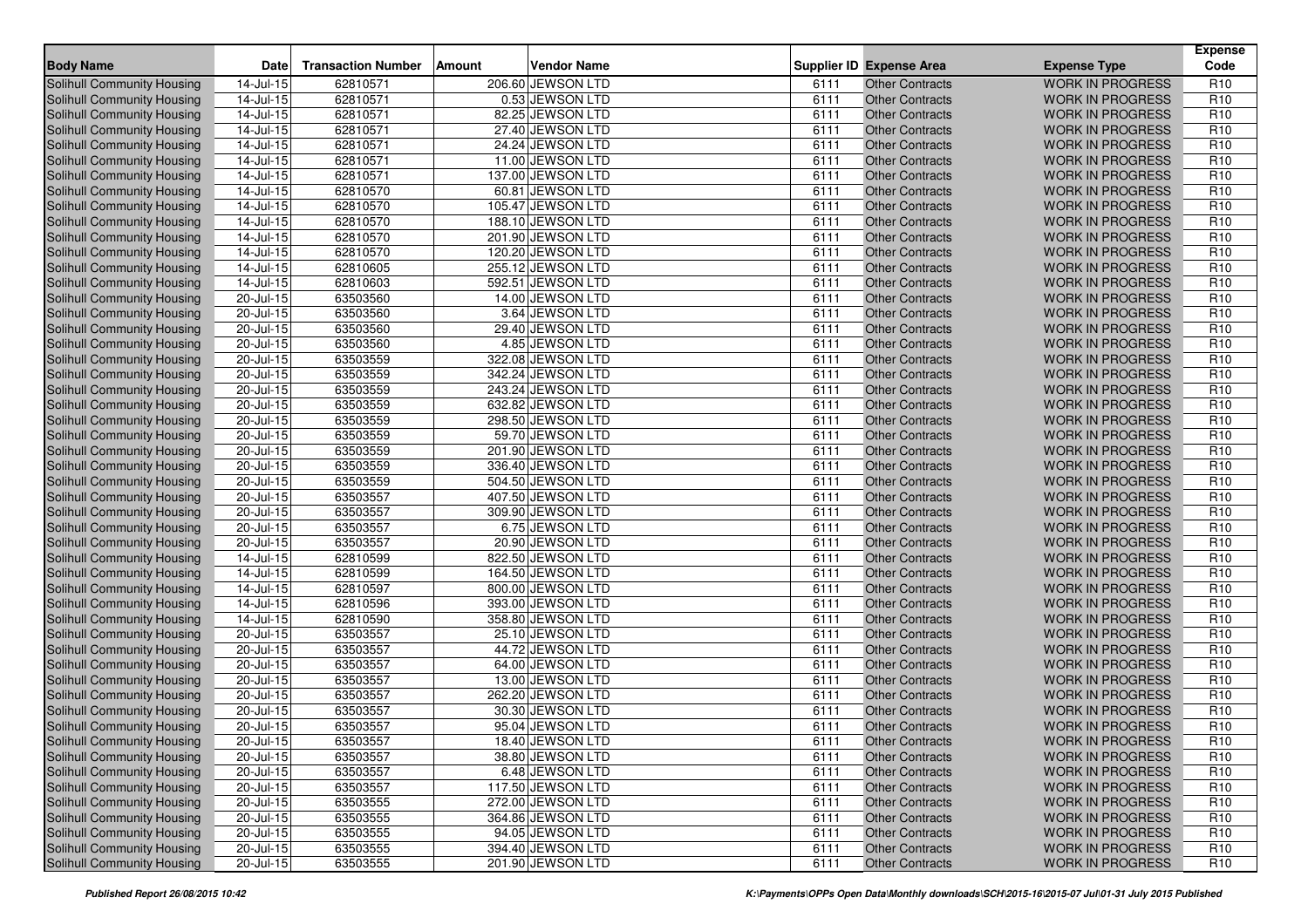| <b>Body Name</b>                  | Date                    | <b>Transaction Number</b> | <b>Amount</b> | <b>Vendor Name</b> |      | <b>Supplier ID Expense Area</b> | <b>Expense Type</b>     | <b>Expense</b><br>Code |
|-----------------------------------|-------------------------|---------------------------|---------------|--------------------|------|---------------------------------|-------------------------|------------------------|
| Solihull Community Housing        | 20-Jul-15               | 63503555                  |               | 336.40 JEWSON LTD  | 6111 | <b>Other Contracts</b>          | <b>WORK IN PROGRESS</b> | R <sub>10</sub>        |
| Solihull Community Housing        | 20-Jul-15               | 63503555                  |               | 504.50 JEWSON LTD  | 6111 | <b>Other Contracts</b>          | <b>WORK IN PROGRESS</b> | R <sub>10</sub>        |
| Solihull Community Housing        | 20-Jul-15               | 63503555                  |               | 232.00 JEWSON LTD  | 6111 | <b>Other Contracts</b>          | <b>WORK IN PROGRESS</b> | R <sub>10</sub>        |
| Solihull Community Housing        | $20 -$ Jul-15           | 63503554                  |               | 641.70 JEWSON LTD  | 6111 | <b>Other Contracts</b>          | <b>WORK IN PROGRESS</b> | R <sub>10</sub>        |
| Solihull Community Housing        | $14$ -Jul-15            | 62810662                  |               | 237.60 JEWSON LTD  | 6111 | <b>Other Contracts</b>          | <b>WORK IN PROGRESS</b> | R <sub>10</sub>        |
| Solihull Community Housing        | 14-Jul-15               | 62810661                  |               | 280.00 JEWSON LTD  | 6111 | <b>Other Contracts</b>          | <b>WORK IN PROGRESS</b> | R <sub>10</sub>        |
| Solihull Community Housing        | 14-Jul-15               | 62810661                  |               | 280.00 JEWSON LTD  | 6111 | <b>Other Contracts</b>          | <b>WORK IN PROGRESS</b> | R <sub>10</sub>        |
| Solihull Community Housing        | 14-Jul-15               | 62810661                  |               | 280.00 JEWSON LTD  | 6111 | <b>Other Contracts</b>          | <b>WORK IN PROGRESS</b> | R <sub>10</sub>        |
| Solihull Community Housing        | 14-Jul-15               | 62810659                  |               | 617.00 JEWSON LTD  | 6111 | <b>Other Contracts</b>          | <b>WORK IN PROGRESS</b> | R <sub>10</sub>        |
| Solihull Community Housing        | 14-Jul-15               | 62810587                  |               | 505.88 JEWSON LTD  | 6111 | <b>Other Contracts</b>          | <b>WORK IN PROGRESS</b> | R <sub>10</sub>        |
| Solihull Community Housing        | 14-Jul-15               | 62810586                  |               | 242.00 JEWSON LTD  | 6111 | <b>Other Contracts</b>          | <b>WORK IN PROGRESS</b> | R <sub>10</sub>        |
| <b>Solihull Community Housing</b> | 14-Jul-15               | 62810586                  |               | 78.90 JEWSON LTD   | 6111 | <b>Other Contracts</b>          | <b>WORK IN PROGRESS</b> | R <sub>10</sub>        |
| Solihull Community Housing        | 14-Jul-15               | 62810586                  |               | 207.60 JEWSON LTD  | 6111 | <b>Other Contracts</b>          | <b>WORK IN PROGRESS</b> | R <sub>10</sub>        |
| <b>Solihull Community Housing</b> | $14$ -Jul-15            | 62810586                  |               | 80.00 JEWSON LTD   | 6111 | <b>Other Contracts</b>          | <b>WORK IN PROGRESS</b> | R <sub>10</sub>        |
| <b>Solihull Community Housing</b> | 14-Jul-15               | 62810586                  |               | 2.10 JEWSON LTD    | 6111 | <b>Other Contracts</b>          | <b>WORK IN PROGRESS</b> | R <sub>10</sub>        |
| Solihull Community Housing        | 14-Jul-15               | 62810586                  |               | 13.00 JEWSON LTD   | 6111 | <b>Other Contracts</b>          | <b>WORK IN PROGRESS</b> | R <sub>10</sub>        |
| Solihull Community Housing        | 14-Jul-15               | 62810586                  |               | 156.50 JEWSON LTD  | 6111 | <b>Other Contracts</b>          | <b>WORK IN PROGRESS</b> | R <sub>10</sub>        |
| Solihull Community Housing        | 14-Jul-15               | 62810586                  |               | 7.30 JEWSON LTD    | 6111 | <b>Other Contracts</b>          | <b>WORK IN PROGRESS</b> | R <sub>10</sub>        |
| Solihull Community Housing        | 14-Jul-15               | 62810586                  |               | 3.15 JEWSON LTD    | 6111 | <b>Other Contracts</b>          | <b>WORK IN PROGRESS</b> | R <sub>10</sub>        |
| Solihull Community Housing        | 14-Jul-15               | 62810586                  |               | 5.60 JEWSON LTD    | 6111 | <b>Other Contracts</b>          | <b>WORK IN PROGRESS</b> | R <sub>10</sub>        |
| Solihull Community Housing        | 14-Jul-15               | 62810586                  |               | 2110.40 JEWSON LTD | 6111 | <b>Other Contracts</b>          | <b>WORK IN PROGRESS</b> | R <sub>10</sub>        |
| Solihull Community Housing        | 14-Jul-15               | 62810586                  |               | 11.60 JEWSON LTD   | 6111 | <b>Other Contracts</b>          | <b>WORK IN PROGRESS</b> | R <sub>10</sub>        |
| Solihull Community Housing        | $14$ -Jul-15            | 62810586                  |               | 101.00 JEWSON LTD  | 6111 | <b>Other Contracts</b>          | <b>WORK IN PROGRESS</b> | R <sub>10</sub>        |
| Solihull Community Housing        | 14-Jul-15               | 62810586                  |               | 62.55 JEWSON LTD   | 6111 | <b>Other Contracts</b>          | <b>WORK IN PROGRESS</b> | R <sub>10</sub>        |
| Solihull Community Housing        | 14-Jul-15               | 62810585                  |               | 518.49 JEWSON LTD  | 6111 | <b>Other Contracts</b>          | <b>WORK IN PROGRESS</b> | R <sub>10</sub>        |
| Solihull Community Housing        | $14$ -Jul-15            | 62810657                  |               | 549.24 JEWSON LTD  | 6111 | <b>Other Contracts</b>          | <b>WORK IN PROGRESS</b> | R <sub>10</sub>        |
| Solihull Community Housing        | $14$ -Jul-15            | 62810657                  |               | 364.86 JEWSON LTD  | 6111 | <b>Other Contracts</b>          | <b>WORK IN PROGRESS</b> | R <sub>10</sub>        |
| Solihull Community Housing        | 14-Jul-15               | 62810657                  |               | 388.86 JEWSON LTD  | 6111 | <b>Other Contracts</b>          | <b>WORK IN PROGRESS</b> | R <sub>10</sub>        |
| Solihull Community Housing        | 14-Jul-15               | 62810655                  |               | 316.41 JEWSON LTD  | 6111 | <b>Other Contracts</b>          | <b>WORK IN PROGRESS</b> | R <sub>10</sub>        |
| Solihull Community Housing        | $14$ -Jul-15            | 62810654                  |               | 111.20 JEWSON LTD  | 6111 | <b>Other Contracts</b>          | <b>WORK IN PROGRESS</b> | R <sub>10</sub>        |
| Solihull Community Housing        | $14$ -Jul-15            | 62810654                  |               | 48.90 JEWSON LTD   | 6111 | <b>Other Contracts</b>          | <b>WORK IN PROGRESS</b> | R <sub>10</sub>        |
| Solihull Community Housing        | 14-Jul-15               | 62810654                  |               | 154.30 JEWSON LTD  | 6111 | <b>Other Contracts</b>          | <b>WORK IN PROGRESS</b> | R <sub>10</sub>        |
| Solihull Community Housing        | 14-Jul-15               | 62810654                  |               | 154.30 JEWSON LTD  | 6111 | <b>Other Contracts</b>          | <b>WORK IN PROGRESS</b> | R <sub>10</sub>        |
| Solihull Community Housing        | $14$ -Jul-15            | 62810653                  |               | 738.29 JEWSON LTD  | 6111 | <b>Other Contracts</b>          | <b>WORK IN PROGRESS</b> | R <sub>10</sub>        |
| Solihull Community Housing        | 14-Jul-15               | 62810651                  |               | 370.20 JEWSON LTD  | 6111 | <b>Other Contracts</b>          | <b>WORK IN PROGRESS</b> | R <sub>10</sub>        |
| Solihull Community Housing        | 14-Jul-15               | 62810644                  |               | 16.80 JEWSON LTD   | 6111 | <b>Other Contracts</b>          | <b>WORK IN PROGRESS</b> | R <sub>10</sub>        |
| <b>Solihull Community Housing</b> | 14-Jul-15               | 62810644                  |               | 50.60 JEWSON LTD   | 6111 | <b>Other Contracts</b>          | <b>WORK IN PROGRESS</b> | R <sub>10</sub>        |
| Solihull Community Housing        | $14$ -Jul-15            | 62810644                  |               | 127.00 JEWSON LTD  | 6111 | <b>Other Contracts</b>          | <b>WORK IN PROGRESS</b> | R <sub>10</sub>        |
| <b>Solihull Community Housing</b> | 14-Jul-15               | 62810644                  |               | 114.00 JEWSON LTD  | 6111 | <b>Other Contracts</b>          | <b>WORK IN PROGRESS</b> | R <sub>10</sub>        |
| <b>Solihull Community Housing</b> | 14-Jul-15               | 62810644                  |               | 471.10 JEWSON LTD  | 6111 | Other Contracts                 | <b>WORK IN PROGRESS</b> | R <sub>10</sub>        |
| Solihull Community Housing        | 14-Jul-15               | 62810644                  |               | 314.40 JEWSON LTD  | 6111 | <b>Other Contracts</b>          | <b>WORK IN PROGRESS</b> | R <sub>10</sub>        |
| Solihull Community Housing        | 14-Jul-15               | 62810644                  |               | 257.40 JEWSON LTD  | 6111 | <b>Other Contracts</b>          | <b>WORK IN PROGRESS</b> | R <sub>10</sub>        |
| Solihull Community Housing        | 14-Jul-15               | 62810644                  |               | 56.20 JEWSON LTD   | 6111 | <b>Other Contracts</b>          | <b>WORK IN PROGRESS</b> | R <sub>10</sub>        |
| Solihull Community Housing        | 14-Jul-15               | 62810644                  |               | 57.20 JEWSON LTD   | 6111 | Other Contracts                 | <b>WORK IN PROGRESS</b> | R <sub>10</sub>        |
| Solihull Community Housing        | 14-Jul-15               | 62810644                  |               | 56.40 JEWSON LTD   | 6111 | <b>Other Contracts</b>          | <b>WORK IN PROGRESS</b> | R <sub>10</sub>        |
| <b>Solihull Community Housing</b> | $14$ -Jul-15            | 62810644                  |               | 96.00 JEWSON LTD   | 6111 | <b>Other Contracts</b>          | <b>WORK IN PROGRESS</b> | R <sub>10</sub>        |
| <b>Solihull Community Housing</b> | 14-Jul-15               | 62810644                  |               | 96.00 JEWSON LTD   | 6111 | <b>Other Contracts</b>          | <b>WORK IN PROGRESS</b> | R <sub>10</sub>        |
| <b>Solihull Community Housing</b> | $14$ -Jul-15            | 62810644                  |               | 54.50 JEWSON LTD   | 6111 | <b>Other Contracts</b>          | <b>WORK IN PROGRESS</b> | R <sub>10</sub>        |
| <b>Solihull Community Housing</b> |                         | 62810644                  |               | 34.00 JEWSON LTD   | 6111 | <b>Other Contracts</b>          | <b>WORK IN PROGRESS</b> | R <sub>10</sub>        |
| Solihull Community Housing        | 14-Jul-15<br>14-Jul-15  | 62810644                  |               | 8.00 JEWSON LTD    | 6111 | <b>Other Contracts</b>          | <b>WORK IN PROGRESS</b> | R <sub>10</sub>        |
| <b>Solihull Community Housing</b> | $\overline{14}$ -Jul-15 | 62810644                  |               | 26.80 JEWSON LTD   | 6111 | <b>Other Contracts</b>          | <b>WORK IN PROGRESS</b> | R <sub>10</sub>        |
|                                   |                         |                           |               | 358.80 JEWSON LTD  |      |                                 |                         |                        |
| Solihull Community Housing        | 14-Jul-15               | 62810644                  |               |                    | 6111 | <b>Other Contracts</b>          | <b>WORK IN PROGRESS</b> | R <sub>10</sub>        |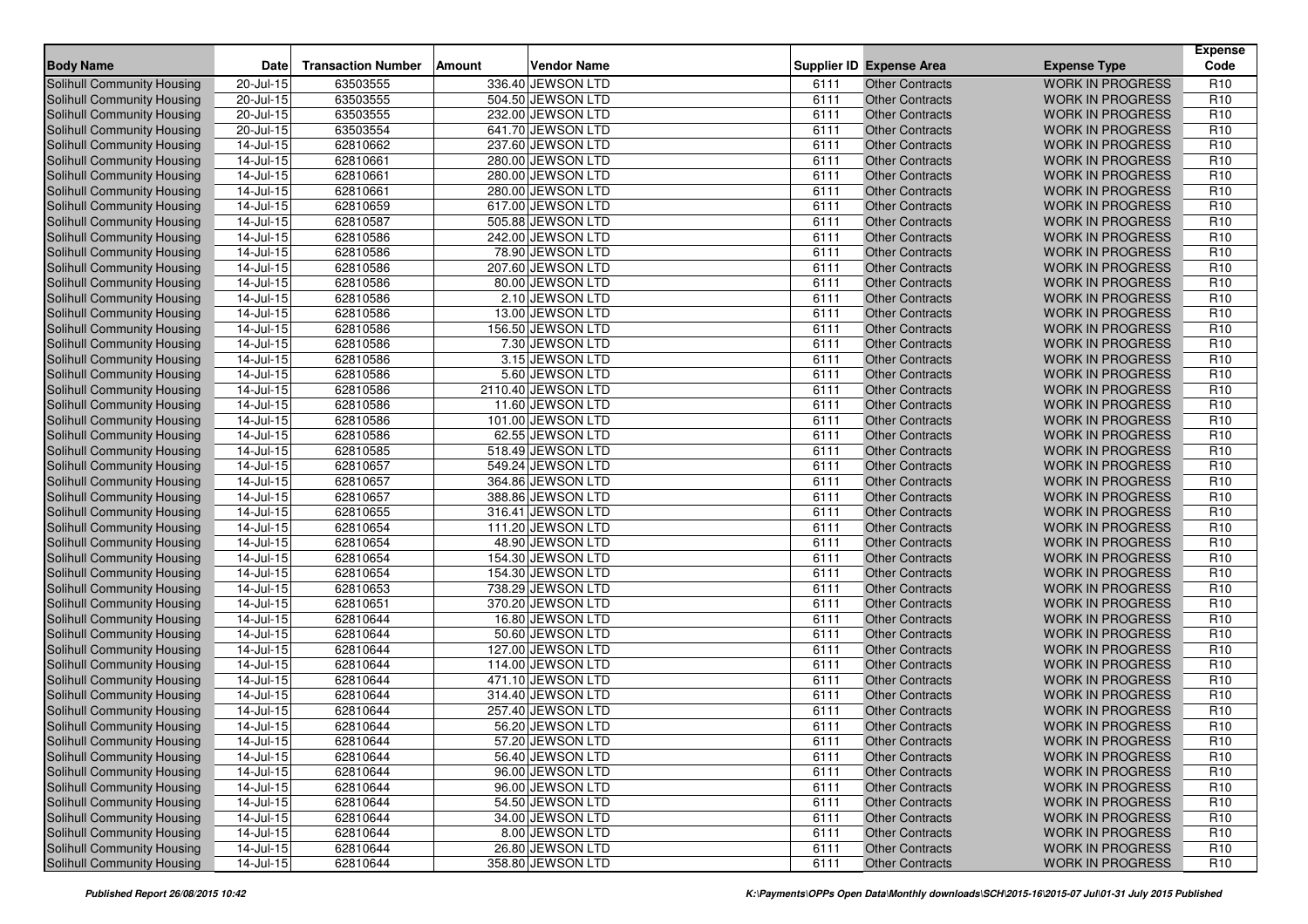| <b>Body Name</b>                  | Date                    | <b>Transaction Number</b> | Amount | <b>Vendor Name</b> |      | <b>Supplier ID Expense Area</b> | <b>Expense Type</b>     | <b>Expense</b><br>Code |
|-----------------------------------|-------------------------|---------------------------|--------|--------------------|------|---------------------------------|-------------------------|------------------------|
| Solihull Community Housing        | 14-Jul-15               | 62810644                  |        | 150.60 JEWSON LTD  | 6111 | <b>Other Contracts</b>          | <b>WORK IN PROGRESS</b> | R <sub>10</sub>        |
| Solihull Community Housing        | 14-Jul-15               | 62810644                  |        | 367.40 JEWSON LTD  | 6111 | <b>Other Contracts</b>          | <b>WORK IN PROGRESS</b> | R <sub>10</sub>        |
| Solihull Community Housing        | 14-Jul-15               | 62810644                  |        | 183.60 JEWSON LTD  | 6111 | <b>Other Contracts</b>          | <b>WORK IN PROGRESS</b> | R <sub>10</sub>        |
| Solihull Community Housing        | $14$ -Jul-15            | 62810644                  |        | 170.80 JEWSON LTD  | 6111 | <b>Other Contracts</b>          | <b>WORK IN PROGRESS</b> | R <sub>10</sub>        |
| Solihull Community Housing        | $14$ -Jul-15            | 62810644                  |        | 175.65 JEWSON LTD  | 6111 | <b>Other Contracts</b>          | <b>WORK IN PROGRESS</b> | R <sub>10</sub>        |
| Solihull Community Housing        | 14-Jul-15               | 62810644                  |        | 274.00 JEWSON LTD  | 6111 | <b>Other Contracts</b>          | <b>WORK IN PROGRESS</b> | R <sub>10</sub>        |
| Solihull Community Housing        | $\overline{14}$ -Jul-15 | 62810644                  |        | 258.00 JEWSON LTD  | 6111 | <b>Other Contracts</b>          | <b>WORK IN PROGRESS</b> | R <sub>10</sub>        |
| Solihull Community Housing        | 14-Jul-15               | 62810644                  |        | 413.20 JEWSON LTD  | 6111 | <b>Other Contracts</b>          | <b>WORK IN PROGRESS</b> | R <sub>10</sub>        |
| Solihull Community Housing        | 14-Jul-15               | 62810644                  |        | 101.65 JEWSON LTD  | 6111 | <b>Other Contracts</b>          | <b>WORK IN PROGRESS</b> | R <sub>10</sub>        |
| Solihull Community Housing        | 14-Jul-15               | 62810644                  |        | 574.40 JEWSON LTD  | 6111 | <b>Other Contracts</b>          | <b>WORK IN PROGRESS</b> | R <sub>10</sub>        |
| Solihull Community Housing        | 14-Jul-15               | 62810644                  |        | 122.46 JEWSON LTD  | 6111 | Other Contracts                 | <b>WORK IN PROGRESS</b> | R <sub>10</sub>        |
| <b>Solihull Community Housing</b> | 14-Jul-15               | 62810644                  |        | 36.00 JEWSON LTD   | 6111 | <b>Other Contracts</b>          | <b>WORK IN PROGRESS</b> | R <sub>10</sub>        |
| Solihull Community Housing        | 14-Jul-15               | 62810636                  |        | 195.00 JEWSON LTD  | 6111 | <b>Other Contracts</b>          | <b>WORK IN PROGRESS</b> | R <sub>10</sub>        |
| <b>Solihull Community Housing</b> | 14-Jul-15               | 62810636                  |        | 58.40 JEWSON LTD   | 6111 | <b>Other Contracts</b>          | <b>WORK IN PROGRESS</b> | R <sub>10</sub>        |
| <b>Solihull Community Housing</b> | 14-Jul-15               | 62810636                  |        | 127.70 JEWSON LTD  | 6111 | <b>Other Contracts</b>          | <b>WORK IN PROGRESS</b> | R <sub>10</sub>        |
| Solihull Community Housing        | 14-Jul-15               | 62810636                  |        | 31.90 JEWSON LTD   | 6111 | <b>Other Contracts</b>          | <b>WORK IN PROGRESS</b> | R <sub>10</sub>        |
| Solihull Community Housing        | 14-Jul-15               | 62810636                  |        | 6.60 JEWSON LTD    | 6111 | <b>Other Contracts</b>          | <b>WORK IN PROGRESS</b> | R <sub>10</sub>        |
| Solihull Community Housing        | 14-Jul-15               | 62810636                  |        | 130.80 JEWSON LTD  | 6111 | <b>Other Contracts</b>          | <b>WORK IN PROGRESS</b> | R <sub>10</sub>        |
| Solihull Community Housing        | 14-Jul-15               | 62810636                  |        | 49.74 JEWSON LTD   | 6111 | <b>Other Contracts</b>          | <b>WORK IN PROGRESS</b> | R <sub>10</sub>        |
| Solihull Community Housing        | $14$ -Jul-15            | 62810636                  |        | 17.40 JEWSON LTD   | 6111 | <b>Other Contracts</b>          | <b>WORK IN PROGRESS</b> | R <sub>10</sub>        |
| Solihull Community Housing        | 14-Jul-15               | 62810636                  |        | 19.98 JEWSON LTD   | 6111 | <b>Other Contracts</b>          | <b>WORK IN PROGRESS</b> | R <sub>10</sub>        |
| Solihull Community Housing        | 14-Jul-15               | 62810636                  |        | 55.20 JEWSON LTD   | 6111 | <b>Other Contracts</b>          | <b>WORK IN PROGRESS</b> | R <sub>10</sub>        |
| Solihull Community Housing        | $14$ -Jul-15            | 62810636                  |        | 13.34 JEWSON LTD   | 6111 | <b>Other Contracts</b>          | <b>WORK IN PROGRESS</b> | R <sub>10</sub>        |
| Solihull Community Housing        | 14-Jul-15               | 62810636                  |        | 21.00 JEWSON LTD   | 6111 | <b>Other Contracts</b>          | <b>WORK IN PROGRESS</b> | R <sub>10</sub>        |
| Solihull Community Housing        | 14-Jul-15               | 62810636                  |        | 8.00 JEWSON LTD    | 6111 | <b>Other Contracts</b>          | <b>WORK IN PROGRESS</b> | R <sub>10</sub>        |
| Solihull Community Housing        | $14$ -Jul-15            | 62810636                  |        | 16.20 JEWSON LTD   | 6111 | <b>Other Contracts</b>          | <b>WORK IN PROGRESS</b> | R <sub>10</sub>        |
| Solihull Community Housing        | $14$ -Jul-15            | 62810635                  |        | 791.40 JEWSON LTD  | 6111 | <b>Other Contracts</b>          | <b>WORK IN PROGRESS</b> | R <sub>10</sub>        |
| Solihull Community Housing        | 14-Jul-15               | 62810634                  |        | 82.80 JEWSON LTD   | 6111 | <b>Other Contracts</b>          | <b>WORK IN PROGRESS</b> | R <sub>10</sub>        |
| Solihull Community Housing        | 14-Jul-15               | 62810634                  |        | 1054.70 JEWSON LTD | 6111 | <b>Other Contracts</b>          | <b>WORK IN PROGRESS</b> | R <sub>10</sub>        |
| Solihull Community Housing        | $14$ -Jul-15            | 62810633                  |        | 163.20 JEWSON LTD  | 6111 | <b>Other Contracts</b>          | <b>WORK IN PROGRESS</b> | R <sub>10</sub>        |
| Solihull Community Housing        | $23 -$ Jul-15           | 63981558                  |        | 85.80 JEWSON LTD   | 6111 | <b>Other Contracts</b>          | <b>WORK IN PROGRESS</b> | R <sub>10</sub>        |
| Solihull Community Housing        | $\overline{23}$ -Jul-15 | 63981558                  |        | 86.40 JEWSON LTD   | 6111 | <b>Other Contracts</b>          | <b>WORK IN PROGRESS</b> | R <sub>10</sub>        |
| <b>Solihull Community Housing</b> | 23-Jul-15               | 63981558                  |        | 69.50 JEWSON LTD   | 6111 | <b>Other Contracts</b>          | <b>WORK IN PROGRESS</b> | R <sub>10</sub>        |
| Solihull Community Housing        | 23-Jul-15               | 63981558                  |        | 14.60 JEWSON LTD   | 6111 | <b>Other Contracts</b>          | <b>WORK IN PROGRESS</b> | R <sub>10</sub>        |
| Solihull Community Housing        | 23-Jul-15               | 63981558                  |        | 173.20 JEWSON LTD  | 6111 | <b>Other Contracts</b>          | <b>WORK IN PROGRESS</b> | R <sub>10</sub>        |
| Solihull Community Housing        | 23-Jul-15               | 63981558                  |        | 210.00 JEWSON LTD  | 6111 | <b>Other Contracts</b>          | <b>WORK IN PROGRESS</b> | R <sub>10</sub>        |
| <b>Solihull Community Housing</b> | $23$ -Jul-15            | 63981558                  |        | 150.60 JEWSON LTD  | 6111 | <b>Other Contracts</b>          | <b>WORK IN PROGRESS</b> | R <sub>10</sub>        |
| Solihull Community Housing        | 23-Jul-15               | 63981558                  |        | 150.10 JEWSON LTD  | 6111 | <b>Other Contracts</b>          | <b>WORK IN PROGRESS</b> | R <sub>10</sub>        |
| <b>Solihull Community Housing</b> | 23-Jul-15               | 63981558                  |        | 183.70 JEWSON LTD  | 6111 | <b>Other Contracts</b>          | <b>WORK IN PROGRESS</b> | R <sub>10</sub>        |
| <b>Solihull Community Housing</b> | 23-Jul-15               | 63981558                  |        | 117.10 JEWSON LTD  | 6111 | <b>Other Contracts</b>          | <b>WORK IN PROGRESS</b> | R <sub>10</sub>        |
| Solihull Community Housing        | 23-Jul-15               | 63981558                  |        | 129.00 JEWSON LTD  | 6111 | <b>Other Contracts</b>          | <b>WORK IN PROGRESS</b> | R <sub>10</sub>        |
| <b>Solihull Community Housing</b> | 23-Jul-15               | 63981558                  |        | 42.60 JEWSON LTD   | 6111 | <b>Other Contracts</b>          | <b>WORK IN PROGRESS</b> | R <sub>10</sub>        |
| Solihull Community Housing        | $\overline{23}$ -Jul-15 | 63981558                  |        | 47.50 JEWSON LTD   | 6111 | <b>Other Contracts</b>          | <b>WORK IN PROGRESS</b> | R <sub>10</sub>        |
| Solihull Community Housing        | 23-Jul-15               | 63981558                  |        | 22.50 JEWSON LTD   | 6111 | Other Contracts                 | WORK IN PROGRESS        | R <sub>10</sub>        |
| Solihull Community Housing        | 23-Jul-15               | 63981558                  |        | 54.00 JEWSON LTD   | 6111 | <b>Other Contracts</b>          | <b>WORK IN PROGRESS</b> | R <sub>10</sub>        |
| <b>Solihull Community Housing</b> | 23-Jul-15               | 63981558                  |        | 141.30 JEWSON LTD  | 6111 | <b>Other Contracts</b>          | <b>WORK IN PROGRESS</b> | R <sub>10</sub>        |
| <b>Solihull Community Housing</b> | 23-Jul-15               | 63981583                  |        | 693.88 JEWSON LTD  | 6111 | <b>Other Contracts</b>          | <b>WORK IN PROGRESS</b> | R <sub>10</sub>        |
| <b>Solihull Community Housing</b> | $23 -$ Jul-15           | 63981581                  |        | 31.90 JEWSON LTD   | 6111 | <b>Other Contracts</b>          | <b>WORK IN PROGRESS</b> | R <sub>10</sub>        |
| <b>Solihull Community Housing</b> | 23-Jul-15               | 63981581                  |        | 29.90 JEWSON LTD   | 6111 | <b>Other Contracts</b>          | <b>WORK IN PROGRESS</b> | R <sub>10</sub>        |
| Solihull Community Housing        | 23-Jul-15               | 63981581                  |        | 836.00 JEWSON LTD  | 6111 | <b>Other Contracts</b>          | <b>WORK IN PROGRESS</b> | R <sub>10</sub>        |
| <b>Solihull Community Housing</b> | $23 -$ Jul-15           | 63981577                  |        | 446.51 JEWSON LTD  | 6111 | <b>Other Contracts</b>          | <b>WORK IN PROGRESS</b> | R <sub>10</sub>        |
| Solihull Community Housing        | $23 -$ Jul-15           | 63981575                  |        | 144.00 JEWSON LTD  | 6111 | <b>Other Contracts</b>          | <b>WORK IN PROGRESS</b> | R <sub>10</sub>        |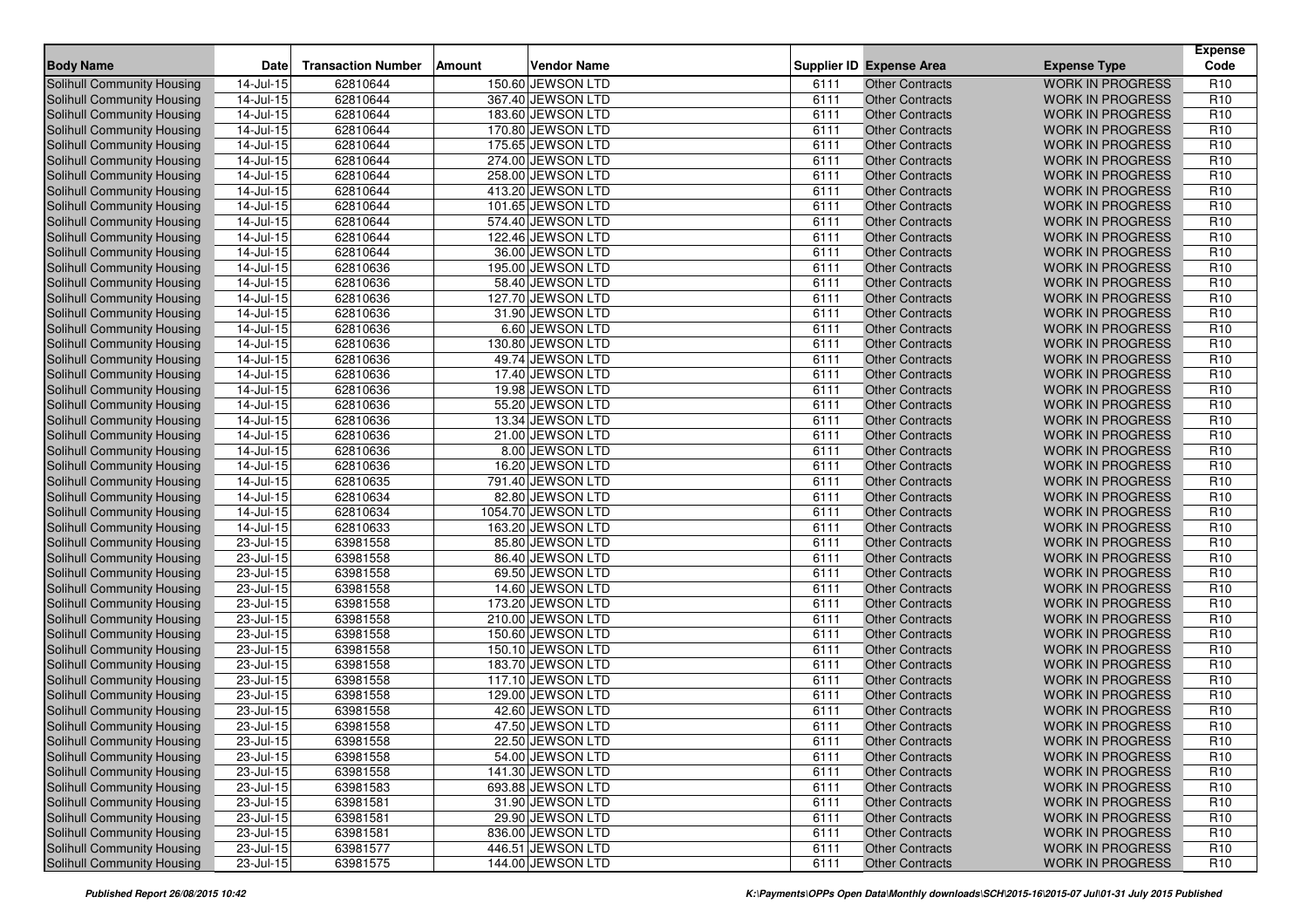| <b>Body Name</b>                                                       | Date                      | <b>Transaction Number</b> | Amount | <b>Vendor Name</b>                    |              | <b>Supplier ID Expense Area</b>                  | <b>Expense Type</b>                                | <b>Expense</b><br>Code             |
|------------------------------------------------------------------------|---------------------------|---------------------------|--------|---------------------------------------|--------------|--------------------------------------------------|----------------------------------------------------|------------------------------------|
| Solihull Community Housing                                             | 23-Jul-15                 | 63981575                  |        | 100.44 JEWSON LTD                     | 6111         | <b>Other Contracts</b>                           | <b>WORK IN PROGRESS</b>                            | R <sub>10</sub>                    |
| Solihull Community Housing                                             | 23-Jul-15                 | 63981575                  |        | 133.38 JEWSON LTD                     | 6111         | <b>Other Contracts</b>                           | <b>WORK IN PROGRESS</b>                            | R <sub>10</sub>                    |
| Solihull Community Housing                                             | 23-Jul-15                 | 63981574                  |        | 526.82 JEWSON LTD                     | 6111         | <b>Other Contracts</b>                           | <b>WORK IN PROGRESS</b>                            | R <sub>10</sub>                    |
| Solihull Community Housing                                             | 23-Jul-15                 | 63981573                  |        | 2597.89 JEWSON LTD                    | 6111         | <b>Other Contracts</b>                           | <b>WORK IN PROGRESS</b>                            | R <sub>10</sub>                    |
| Solihull Community Housing                                             | 23-Jul-15                 | 63981572                  |        | 534.54 JEWSON LTD                     | 6111         | <b>Other Contracts</b>                           | <b>WORK IN PROGRESS</b>                            | R <sub>10</sub>                    |
| Solihull Community Housing                                             | 23-Jul-15                 | 63981571                  |        | 482.29 JEWSON LTD                     | 6111         | <b>Other Contracts</b>                           | <b>WORK IN PROGRESS</b>                            | R <sub>10</sub>                    |
| Solihull Community Housing                                             | 23-Jul-15                 | 63981570                  |        | 212.29 JEWSON LTD                     | 6111         | <b>Other Contracts</b>                           | <b>WORK IN PROGRESS</b>                            | R <sub>10</sub>                    |
| <b>Solihull Community Housing</b>                                      | 23-Jul-15                 | 63981570                  |        | 883.68 JEWSON LTD                     | 6111         | <b>Other Contracts</b>                           | <b>WORK IN PROGRESS</b>                            | R <sub>10</sub>                    |
| Solihull Community Housing                                             | 23-Jul-15                 | 63981570                  |        | 1942.11 JEWSON LTD                    | 6111         | <b>Other Contracts</b>                           | <b>WORK IN PROGRESS</b>                            | R <sub>10</sub>                    |
| <b>Solihull Community Housing</b>                                      | 23-Jul-15                 | 63981570                  |        | 526.82 JEWSON LTD                     | 6111         | <b>Other Contracts</b>                           | <b>WORK IN PROGRESS</b>                            | R <sub>10</sub>                    |
| Solihull Community Housing                                             | 23-Jul-15                 | 63981570                  |        | 533.21 JEWSON LTD                     | 6111         | Other Contracts                                  | <b>WORK IN PROGRESS</b>                            | R <sub>10</sub>                    |
| <b>Solihull Community Housing</b>                                      | 23-Jul-15                 | 63981570                  |        | 1504.49 JEWSON LTD                    | 6111         | <b>Other Contracts</b>                           | <b>WORK IN PROGRESS</b>                            | R <sub>10</sub>                    |
| Solihull Community Housing                                             | 23-Jul-15                 | 63981568                  |        | 242.00 JEWSON LTD                     | 6111         | <b>Other Contracts</b>                           | <b>WORK IN PROGRESS</b>                            | R <sub>10</sub>                    |
| <b>Solihull Community Housing</b>                                      | $23 -$ Jul-15             | 63981568                  |        | 120.00 JEWSON LTD                     | 6111         | <b>Other Contracts</b>                           | <b>WORK IN PROGRESS</b>                            | R <sub>10</sub>                    |
| <b>Solihull Community Housing</b>                                      | 23-Jul-15                 | 63981568                  |        | 14.60 JEWSON LTD                      | 6111         | <b>Other Contracts</b>                           | <b>WORK IN PROGRESS</b>                            | R <sub>10</sub>                    |
| Solihull Community Housing                                             | 23-Jul-15                 | 63981568                  |        | 23.00 JEWSON LTD                      | 6111         | <b>Other Contracts</b>                           | <b>WORK IN PROGRESS</b>                            | R <sub>10</sub>                    |
| Solihull Community Housing                                             | 23-Jul-15                 | 63981567                  |        | 33.60 JEWSON LTD                      | 6111         | <b>Other Contracts</b>                           | <b>WORK IN PROGRESS</b>                            | R <sub>10</sub>                    |
| Solihull Community Housing                                             | 23-Jul-15                 | 63981567                  |        | 63.50 JEWSON LTD                      | 6111         | <b>Other Contracts</b>                           | <b>WORK IN PROGRESS</b>                            | R <sub>10</sub>                    |
| Solihull Community Housing                                             | 23-Jul-15                 | 63981567                  |        | 38.00 JEWSON LTD                      | 6111         | <b>Other Contracts</b>                           | <b>WORK IN PROGRESS</b>                            | R <sub>10</sub>                    |
| Solihull Community Housing                                             | 23-Jul-15                 | 63981567                  |        | 17.00 JEWSON LTD                      | 6111         | <b>Other Contracts</b>                           | <b>WORK IN PROGRESS</b>                            | R <sub>10</sub>                    |
| Solihull Community Housing                                             | 23-Jul-15                 | 63981567                  |        | 19.60 JEWSON LTD                      | 6111         | <b>Other Contracts</b>                           | <b>WORK IN PROGRESS</b>                            | R <sub>10</sub>                    |
| Solihull Community Housing                                             | 23-Jul-15                 | 63981567                  |        | 353.70 JEWSON LTD                     | 6111         | <b>Other Contracts</b>                           | <b>WORK IN PROGRESS</b>                            | R <sub>10</sub>                    |
| Solihull Community Housing                                             | $23$ -Jul-15              | 63981567                  |        | 257.40 JEWSON LTD                     | 6111         | <b>Other Contracts</b>                           | <b>WORK IN PROGRESS</b>                            | R <sub>10</sub>                    |
| Solihull Community Housing                                             | 23-Jul-15                 | 63981567                  |        | 85.80 JEWSON LTD                      | 6111         | <b>Other Contracts</b>                           | <b>WORK IN PROGRESS</b>                            | R <sub>10</sub>                    |
| Solihull Community Housing                                             | 23-Jul-15                 | 63981567                  |        | 96.00 JEWSON LTD                      | 6111         | <b>Other Contracts</b>                           | <b>WORK IN PROGRESS</b>                            | R <sub>10</sub>                    |
| Solihull Community Housing                                             | 23-Jul-15                 | 63981567                  |        | 96.00 JEWSON LTD                      | 6111         | <b>Other Contracts</b>                           | <b>WORK IN PROGRESS</b>                            | R <sub>10</sub>                    |
| Solihull Community Housing                                             | 23-Jul-15                 | 63981567                  |        | 318.10 JEWSON LTD                     | 6111         | <b>Other Contracts</b>                           | <b>WORK IN PROGRESS</b>                            | R <sub>10</sub>                    |
| Solihull Community Housing                                             | 23-Jul-15                 | 63981567                  |        | 210.00 JEWSON LTD                     | 6111         | <b>Other Contracts</b>                           | <b>WORK IN PROGRESS</b>                            | R <sub>10</sub>                    |
| Solihull Community Housing                                             | 23-Jul-15                 | 63981567                  |        | 75.30 JEWSON LTD                      | 6111         | <b>Other Contracts</b>                           | <b>WORK IN PROGRESS</b>                            | R <sub>10</sub>                    |
| Solihull Community Housing                                             | 23-Jul-15                 | 63981567                  |        | 300.20 JEWSON LTD                     | 6111         | <b>Other Contracts</b>                           | <b>WORK IN PROGRESS</b>                            | R <sub>10</sub>                    |
| Solihull Community Housing                                             | 23-Jul-15                 | 63981567                  |        | 367.40 JEWSON LTD                     | 6111         | <b>Other Contracts</b>                           | <b>WORK IN PROGRESS</b>                            | R <sub>10</sub>                    |
| Solihull Community Housing                                             | 23-Jul-15                 | 63981567                  |        | 234.20 JEWSON LTD                     | 6111         | <b>Other Contracts</b>                           | <b>WORK IN PROGRESS</b>                            | R <sub>10</sub>                    |
| Solihull Community Housing                                             | 23-Jul-15                 | 63981567                  |        | 274.00 JEWSON LTD                     | 6111         | <b>Other Contracts</b>                           | <b>WORK IN PROGRESS</b>                            | R <sub>10</sub>                    |
| <b>Solihull Community Housing</b>                                      | 23-Jul-15                 | 63981567                  |        | 42.60 JEWSON LTD                      | 6111         | <b>Other Contracts</b>                           | <b>WORK IN PROGRESS</b>                            | R <sub>10</sub>                    |
| Solihull Community Housing                                             | 23-Jul-15                 | 63981567                  |        | 27.40 JEWSON LTD                      | 6111         | <b>Other Contracts</b>                           | <b>WORK IN PROGRESS</b>                            | R <sub>10</sub>                    |
| Solihull Community Housing                                             | 23-Jul-15                 | 63981567                  |        | 430.80 JEWSON LTD                     | 6111         | <b>Other Contracts</b>                           | <b>WORK IN PROGRESS</b>                            | R <sub>10</sub>                    |
| <b>Solihull Community Housing</b>                                      | $23$ -Jul-15              | 63981565                  |        | 355.00 JEWSON LTD                     | 6111         | <b>Other Contracts</b>                           | <b>WORK IN PROGRESS</b>                            | R <sub>10</sub>                    |
| Solihull Community Housing                                             | 23-Jul-15                 | 63981565                  |        | 1950.00 JEWSON LTD                    | 6111         | <b>Other Contracts</b>                           | <b>WORK IN PROGRESS</b>                            | R <sub>10</sub>                    |
| <b>Solihull Community Housing</b>                                      | 23-Jul-15                 | 63981565                  |        | 230.00 JEWSON LTD                     | 6111         | <b>Other Contracts</b>                           | <b>WORK IN PROGRESS</b>                            | R <sub>10</sub>                    |
| <b>Solihull Community Housing</b>                                      | 23-Jul-15                 | 63981565                  |        | 80.00 JEWSON LTD                      | 6111         | <b>Other Contracts</b>                           | <b>WORK IN PROGRESS</b>                            | R <sub>10</sub>                    |
| Solihull Community Housing                                             | 23-Jul-15                 | 63981565                  |        | 165.36 JEWSON LTD                     | 6111         | <b>Other Contracts</b>                           | <b>WORK IN PROGRESS</b>                            | R <sub>10</sub>                    |
| <b>Solihull Community Housing</b>                                      | 23-Jul-15                 | 63981565                  |        | 23.00 JEWSON LTD                      | 6111         | <b>Other Contracts</b>                           | <b>WORK IN PROGRESS</b>                            | R <sub>10</sub>                    |
| Solihull Community Housing                                             | $\overline{23}$ -Jul-15   | 63981565                  |        | 11.60 JEWSON LTD                      | 6111         | <b>Other Contracts</b>                           | <b>WORK IN PROGRESS</b>                            | R <sub>10</sub>                    |
| Solihull Community Housing                                             | 23-Jul-15                 | 63981565                  |        | 101.00 JEWSON LTD                     | 6111         | Other Contracts                                  | WORK IN PROGRESS                                   | R <sub>10</sub>                    |
| Solihull Community Housing                                             | 23-Jul-15                 | 63981565                  |        | 55.60 JEWSON LTD                      | 6111         | <b>Other Contracts</b>                           | <b>WORK IN PROGRESS</b>                            | R <sub>10</sub>                    |
| <b>Solihull Community Housing</b>                                      | 23-Jul-15                 | 63981565                  |        | 65.00 JEWSON LTD                      | 6111         | <b>Other Contracts</b>                           | <b>WORK IN PROGRESS</b>                            | R <sub>10</sub>                    |
| <b>Solihull Community Housing</b>                                      | 23-Jul-15<br>$23$ -Jul-15 | 63981565                  |        | 91.00 JEWSON LTD<br>602.75 JEWSON LTD | 6111         | <b>Other Contracts</b>                           | <b>WORK IN PROGRESS</b>                            | R <sub>10</sub>                    |
| <b>Solihull Community Housing</b><br><b>Solihull Community Housing</b> |                           | 63981564                  |        | 239.40 JEWSON LTD                     | 6111<br>6111 | <b>Other Contracts</b><br><b>Other Contracts</b> | <b>WORK IN PROGRESS</b><br><b>WORK IN PROGRESS</b> | R <sub>10</sub><br>R <sub>10</sub> |
| Solihull Community Housing                                             | 23-Jul-15<br>23-Jul-15    | 63981563<br>63981558      |        | 61.50 JEWSON LTD                      | 6111         | <b>Other Contracts</b>                           | <b>WORK IN PROGRESS</b>                            | R <sub>10</sub>                    |
| <b>Solihull Community Housing</b>                                      | $23 -$ Jul-15             | 63981558                  |        | 57.00 JEWSON LTD                      | 6111         | <b>Other Contracts</b>                           | <b>WORK IN PROGRESS</b>                            | R <sub>10</sub>                    |
| Solihull Community Housing                                             |                           |                           |        | 41.40 JEWSON LTD                      | 6111         |                                                  | <b>WORK IN PROGRESS</b>                            | R <sub>10</sub>                    |
|                                                                        | $23 -$ Jul-15             | 63981558                  |        |                                       |              | <b>Other Contracts</b>                           |                                                    |                                    |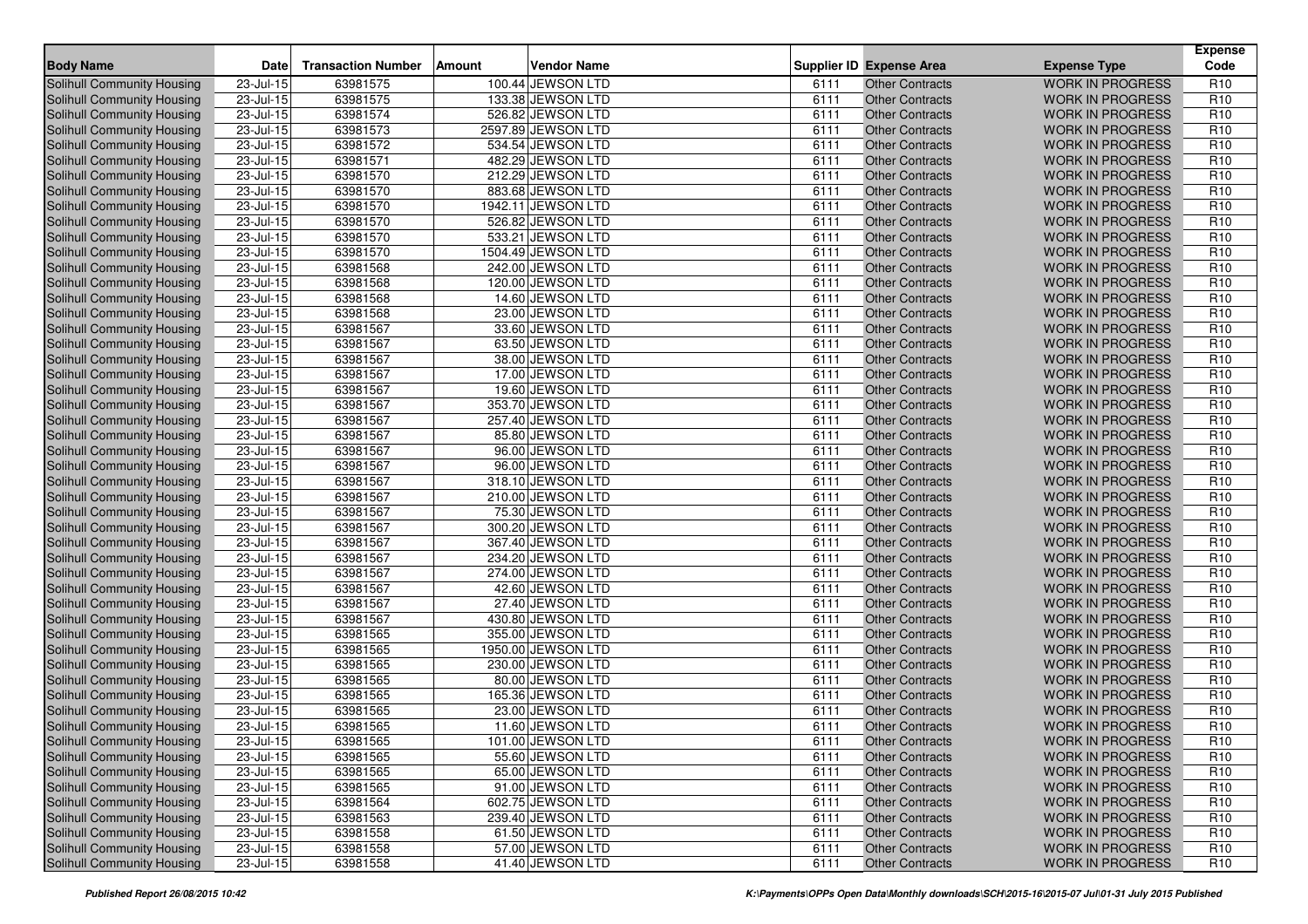| <b>Body Name</b>                  | <b>Date</b>   | <b>Transaction Number</b> | <b>Amount</b> | <b>Vendor Name</b> |      | <b>Supplier ID Expense Area</b> | <b>Expense Type</b>     | <b>Expense</b><br>Code |
|-----------------------------------|---------------|---------------------------|---------------|--------------------|------|---------------------------------|-------------------------|------------------------|
| Solihull Community Housing        | 23-Jul-15     | 63981558                  |               | 35.00 JEWSON LTD   | 6111 | <b>Other Contracts</b>          | <b>WORK IN PROGRESS</b> | R <sub>10</sub>        |
| Solihull Community Housing        | 23-Jul-15     | 63981558                  |               | 34.50 JEWSON LTD   | 6111 | <b>Other Contracts</b>          | <b>WORK IN PROGRESS</b> | R <sub>10</sub>        |
| Solihull Community Housing        | 23-Jul-15     | 63981558                  |               | 78.60 JEWSON LTD   | 6111 | <b>Other Contracts</b>          | <b>WORK IN PROGRESS</b> | R <sub>10</sub>        |
| <b>Solihull Community Housing</b> | 23-Jul-15     | 63981558                  |               | 257.40 JEWSON LTD  | 6111 | <b>Other Contracts</b>          | <b>WORK IN PROGRESS</b> | R <sub>10</sub>        |
| Solihull Community Housing        | $23$ -Jul-15  | 63981558                  |               | 27.00 JEWSON LTD   | 6111 | <b>Other Contracts</b>          | <b>WORK IN PROGRESS</b> | R <sub>10</sub>        |
| Solihull Community Housing        | $23 -$ Jul-15 | 63981558                  |               | 106.80 JEWSON LTD  | 6111 | <b>Other Contracts</b>          | <b>WORK IN PROGRESS</b> | R <sub>10</sub>        |
| Solihull Community Housing        | 28-Jul-15     | 64223657                  |               | 40.00 JEWSON LTD   | 6111 | <b>Other Contracts</b>          | <b>WORK IN PROGRESS</b> | R <sub>10</sub>        |
| Solihull Community Housing        | 28-Jul-15     | 64223657                  |               | 32.00 JEWSON LTD   | 6111 | <b>Other Contracts</b>          | <b>WORK IN PROGRESS</b> | R <sub>10</sub>        |
| Solihull Community Housing        | $28 -$ Jul-15 | 64223657                  |               | 17.00 JEWSON LTD   | 6111 | <b>Other Contracts</b>          | <b>WORK IN PROGRESS</b> | R <sub>10</sub>        |
| <b>Solihull Community Housing</b> | 28-Jul-15     | 64223657                  |               | 41.40 JEWSON LTD   | 6111 | <b>Other Contracts</b>          | <b>WORK IN PROGRESS</b> | R <sub>10</sub>        |
| <b>Solihull Community Housing</b> | 28-Jul-15     | 64223657                  |               | 6.90 JEWSON LTD    | 6111 | <b>Other Contracts</b>          | <b>WORK IN PROGRESS</b> | R <sub>10</sub>        |
| <b>Solihull Community Housing</b> | $28$ -Jul-15  | 64223657                  |               | 13.50 JEWSON LTD   | 6111 | <b>Other Contracts</b>          | <b>WORK IN PROGRESS</b> | R <sub>10</sub>        |
| Solihull Community Housing        | 28-Jul-15     | 64223657                  |               | 1.90 JEWSON LTD    | 6111 | <b>Other Contracts</b>          | <b>WORK IN PROGRESS</b> | R <sub>10</sub>        |
| Solihull Community Housing        | 28-Jul-15     | 64223657                  |               | 257.40 JEWSON LTD  | 6111 | <b>Other Contracts</b>          | <b>WORK IN PROGRESS</b> | R <sub>10</sub>        |
| <b>Solihull Community Housing</b> | 28-Jul-15     | 64223657                  |               | 142.60 JEWSON LTD  | 6111 | <b>Other Contracts</b>          | <b>WORK IN PROGRESS</b> | R <sub>10</sub>        |
| Solihull Community Housing        | 28-Jul-15     | 64223657                  |               | 28.60 JEWSON LTD   | 6111 | <b>Other Contracts</b>          | <b>WORK IN PROGRESS</b> | R <sub>10</sub>        |
| Solihull Community Housing        | 28-Jul-15     | 64223657                  |               | 93.00 JEWSON LTD   | 6111 | <b>Other Contracts</b>          | <b>WORK IN PROGRESS</b> | R <sub>10</sub>        |
| <b>Solihull Community Housing</b> | $28$ -Jul-15  | 64223657                  |               | 13.60 JEWSON LTD   | 6111 | <b>Other Contracts</b>          | <b>WORK IN PROGRESS</b> | R <sub>10</sub>        |
| Solihull Community Housing        | 28-Jul-15     | 64223657                  |               | 6.80 JEWSON LTD    | 6111 | <b>Other Contracts</b>          | <b>WORK IN PROGRESS</b> | R <sub>10</sub>        |
| Solihull Community Housing        | 28-Jul-15     | 64223657                  |               | 14.60 JEWSON LTD   | 6111 | <b>Other Contracts</b>          | <b>WORK IN PROGRESS</b> | R <sub>10</sub>        |
| Solihull Community Housing        | $28$ -Jul-15  | 64223657                  |               | 24.80 JEWSON LTD   | 6111 | <b>Other Contracts</b>          | <b>WORK IN PROGRESS</b> | R <sub>10</sub>        |
| Solihull Community Housing        | 28-Jul-15     | 64223657                  |               | 12.65 JEWSON LTD   | 6111 | <b>Other Contracts</b>          | <b>WORK IN PROGRESS</b> | R <sub>10</sub>        |
| Solihull Community Housing        | 28-Jul-15     | 64223657                  |               | 210.00 JEWSON LTD  | 6111 | <b>Other Contracts</b>          | <b>WORK IN PROGRESS</b> | R <sub>10</sub>        |
| Solihull Community Housing        | 28-Jul-15     | 64223669                  |               | 231.40 JEWSON LTD  | 6111 | <b>Other Contracts</b>          | <b>WORK IN PROGRESS</b> | R <sub>10</sub>        |
| Solihull Community Housing        | 28-Jul-15     | 64223664                  |               | 240.00 JEWSON LTD  | 6111 | <b>Other Contracts</b>          | <b>WORK IN PROGRESS</b> | R <sub>10</sub>        |
| <b>Solihull Community Housing</b> | 28-Jul-15     | 64223649                  |               | 154.30 JEWSON LTD  | 6111 | <b>Other Contracts</b>          | <b>WORK IN PROGRESS</b> | R <sub>10</sub>        |
| Solihull Community Housing        | 28-Jul-15     | 64223649                  |               | 154.30 JEWSON LTD  | 6111 | <b>Other Contracts</b>          | <b>WORK IN PROGRESS</b> | R <sub>10</sub>        |
| Solihull Community Housing        | 28-Jul-15     | 64223648                  |               | 414.48 JEWSON LTD  | 6111 | <b>Other Contracts</b>          | <b>WORK IN PROGRESS</b> | R <sub>10</sub>        |
| <b>Solihull Community Housing</b> | 28-Jul-15     | 64223648                  |               | 382.80 JEWSON LTD  | 6111 | Other Contracts                 | <b>WORK IN PROGRESS</b> | R <sub>10</sub>        |
| Solihull Community Housing        | 28-Jul-15     | 64223648                  |               | 178.67 JEWSON LTD  | 6111 | <b>Other Contracts</b>          | <b>WORK IN PROGRESS</b> | R <sub>10</sub>        |
| Solihull Community Housing        | 28-Jul-15     | 64223647                  |               | 64.08 JEWSON LTD   | 6111 | <b>Other Contracts</b>          | <b>WORK IN PROGRESS</b> | R <sub>10</sub>        |
| <b>Solihull Community Housing</b> | 28-Jul-15     | 64223647                  |               | 183.96 JEWSON LTD  | 6111 | <b>Other Contracts</b>          | <b>WORK IN PROGRESS</b> | R <sub>10</sub>        |
| Solihull Community Housing        | 28-Jul-15     | 64223638                  |               | 92.39 JEWSON LTD   | 6111 | <b>Other Contracts</b>          | <b>WORK IN PROGRESS</b> | R <sub>10</sub>        |
| Solihull Community Housing        | 28-Jul-15     | 64223638                  |               | 46.82 JEWSON LTD   | 6111 | <b>Other Contracts</b>          | <b>WORK IN PROGRESS</b> | R <sub>10</sub>        |
| Solihull Community Housing        | 28-Jul-15     | 64223638                  |               | 89.27 JEWSON LTD   | 6111 | <b>Other Contracts</b>          | <b>WORK IN PROGRESS</b> | R <sub>10</sub>        |
| Solihull Community Housing        | 28-Jul-15     | 64223638                  |               | 73.14 JEWSON LTD   | 6111 | <b>Other Contracts</b>          | <b>WORK IN PROGRESS</b> | R <sub>10</sub>        |
| <b>Solihull Community Housing</b> | $28$ -Jul-15  | 64223633                  |               | 56.85 JEWSON LTD   | 6111 | <b>Other Contracts</b>          | <b>WORK IN PROGRESS</b> | R <sub>10</sub>        |
| Solihull Community Housing        | $28 -$ Jul-15 | 64223633                  |               | 393.30 JEWSON LTD  | 6111 | <b>Other Contracts</b>          | <b>WORK IN PROGRESS</b> | R <sub>10</sub>        |
| <b>Solihull Community Housing</b> | 28-Jul-15     | 64223630                  |               | 1950.00 JEWSON LTD | 6111 | <b>Other Contracts</b>          | <b>WORK IN PROGRESS</b> | R <sub>10</sub>        |
| <b>Solihull Community Housing</b> | 28-Jul-15     | 64223630                  |               | 168.00 JEWSON LTD  | 6111 | <b>Other Contracts</b>          | <b>WORK IN PROGRESS</b> | R <sub>10</sub>        |
| Solihull Community Housing        | 28-Jul-15     | 64223629                  |               | 1055.20 JEWSON LTD | 6111 | <b>Other Contracts</b>          | <b>WORK IN PROGRESS</b> | R <sub>10</sub>        |
| Solihull Community Housing        | 28-Jul-15     | 64223626                  |               | 940.00 JEWSON LTD  | 6111 | <b>Other Contracts</b>          | <b>WORK IN PROGRESS</b> | R <sub>10</sub>        |
| Solihull Community Housing        | 28-Jul-15     | 64223625                  |               | 460.00 JEWSON LTD  | 6111 | <b>Other Contracts</b>          | <b>WORK IN PROGRESS</b> | R <sub>10</sub>        |
| Solihull Community Housing        | 28-Jul-15     | 64223623                  |               | 127.70 JEWSON LTD  | 6111 | <b>Other Contracts</b>          | <b>WORK IN PROGRESS</b> | R <sub>10</sub>        |
| <b>Solihull Community Housing</b> | 28-Jul-15     | 64223623                  |               | 249.35 JEWSON LTD  | 6111 | <b>Other Contracts</b>          | <b>WORK IN PROGRESS</b> | R <sub>10</sub>        |
| <b>Solihull Community Housing</b> | 28-Jul-15     | 64223623                  |               | 185.60 JEWSON LTD  | 6111 | <b>Other Contracts</b>          | <b>WORK IN PROGRESS</b> | R <sub>10</sub>        |
| <b>Solihull Community Housing</b> | 28-Jul-15     | 64223623                  |               | 52.70 JEWSON LTD   | 6111 | <b>Other Contracts</b>          | <b>WORK IN PROGRESS</b> | R <sub>10</sub>        |
| <b>Solihull Community Housing</b> | 28-Jul-15     | 64223623                  |               | 72.60 JEWSON LTD   | 6111 | <b>Other Contracts</b>          | <b>WORK IN PROGRESS</b> | R <sub>10</sub>        |
| <b>Solihull Community Housing</b> | 28-Jul-15     | 64223623                  |               | 17.80 JEWSON LTD   | 6111 | <b>Other Contracts</b>          | <b>WORK IN PROGRESS</b> | R <sub>10</sub>        |
| <b>Solihull Community Housing</b> | 28-Jul-15     | 64223623                  |               | 21.70 JEWSON LTD   | 6111 | <b>Other Contracts</b>          | <b>WORK IN PROGRESS</b> | R <sub>10</sub>        |
| <b>Solihull Community Housing</b> | $28$ -Jul-15  | 64223623                  |               | 24.60 JEWSON LTD   | 6111 | <b>Other Contracts</b>          | <b>WORK IN PROGRESS</b> | R <sub>10</sub>        |
| Solihull Community Housing        | 28-Jul-15     | 64223623                  |               | 34.10 JEWSON LTD   | 6111 | <b>Other Contracts</b>          | <b>WORK IN PROGRESS</b> | R <sub>10</sub>        |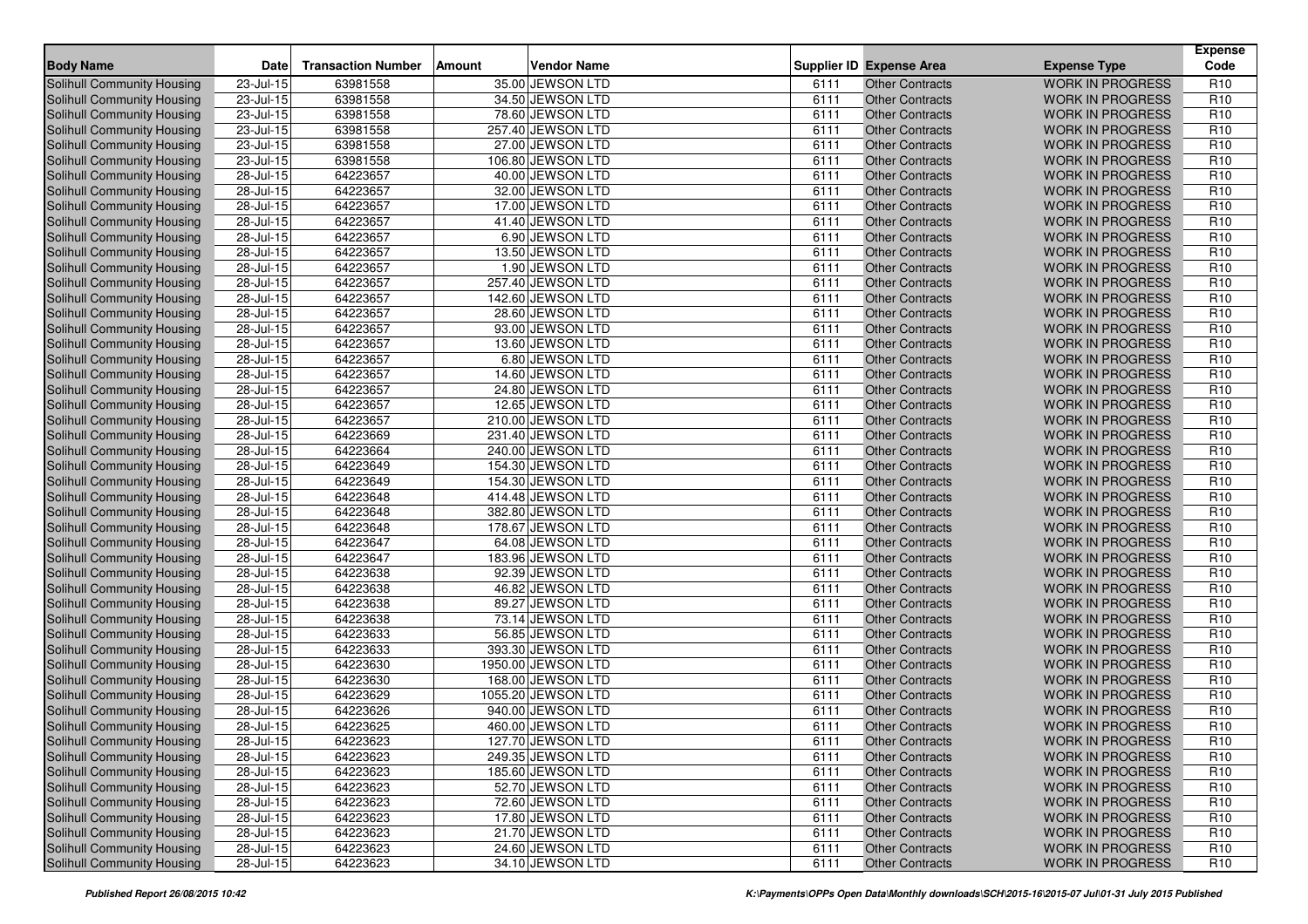| <b>Body Name</b>                  | Date                    | <b>Transaction Number</b> | <b>Amount</b> | <b>Vendor Name</b> |      | <b>Supplier ID Expense Area</b> | <b>Expense Type</b>     | <b>Expense</b><br>Code |
|-----------------------------------|-------------------------|---------------------------|---------------|--------------------|------|---------------------------------|-------------------------|------------------------|
| Solihull Community Housing        | 28-Jul-15               | 64223623                  |               | 27.60 JEWSON LTD   | 6111 | <b>Other Contracts</b>          | <b>WORK IN PROGRESS</b> | R <sub>10</sub>        |
| Solihull Community Housing        | 28-Jul-15               | 64223623                  |               | 30.60 JEWSON LTD   | 6111 | <b>Other Contracts</b>          | <b>WORK IN PROGRESS</b> | R <sub>10</sub>        |
| Solihull Community Housing        | 28-Jul-15               | 64223623                  |               | 39.30 JEWSON LTD   | 6111 | <b>Other Contracts</b>          | <b>WORK IN PROGRESS</b> | R <sub>10</sub>        |
| Solihull Community Housing        | $28$ -Jul-15            | 64223623                  |               | 46.70 JEWSON LTD   | 6111 | <b>Other Contracts</b>          | <b>WORK IN PROGRESS</b> | R <sub>10</sub>        |
| Solihull Community Housing        | 28-Jul-15               | 64223623                  |               | 32.00 JEWSON LTD   | 6111 | <b>Other Contracts</b>          | <b>WORK IN PROGRESS</b> | R <sub>10</sub>        |
| Solihull Community Housing        | 28-Jul-15               | 64223622                  |               | 320.00 JEWSON LTD  | 6111 | <b>Other Contracts</b>          | <b>WORK IN PROGRESS</b> | R <sub>10</sub>        |
| Solihull Community Housing        | 28-Jul-15               | 64223619                  |               | 521.60 JEWSON LTD  | 6111 | <b>Other Contracts</b>          | <b>WORK IN PROGRESS</b> | R <sub>10</sub>        |
| Solihull Community Housing        | 28-Jul-15               | 64223612                  |               | 631.12 JEWSON LTD  | 6111 | <b>Other Contracts</b>          | <b>WORK IN PROGRESS</b> | R <sub>10</sub>        |
| Solihull Community Housing        | 28-Jul-15               | 64223610                  |               | 231.00 JEWSON LTD  | 6111 | <b>Other Contracts</b>          | <b>WORK IN PROGRESS</b> | R <sub>10</sub>        |
| <b>Solihull Community Housing</b> | 28-Jul-15               | 64223606                  |               | 246.80 JEWSON LTD  | 6111 | <b>Other Contracts</b>          | <b>WORK IN PROGRESS</b> | R <sub>10</sub>        |
| Solihull Community Housing        | 28-Jul-15               | 64223604                  |               | 356.85 JEWSON LTD  | 6111 | <b>Other Contracts</b>          | <b>WORK IN PROGRESS</b> | R <sub>10</sub>        |
| <b>Solihull Community Housing</b> | 28-Jul-15               | 64223604                  |               | 193.00 JEWSON LTD  | 6111 | <b>Other Contracts</b>          | <b>WORK IN PROGRESS</b> | R <sub>10</sub>        |
| Solihull Community Housing        | 28-Jul-15               | 64223604                  |               | 31.52 JEWSON LTD   | 6111 | <b>Other Contracts</b>          | <b>WORK IN PROGRESS</b> | R <sub>10</sub>        |
| <b>Solihull Community Housing</b> | 28-Jul-15               | 64223603                  |               | 328.00 JEWSON LTD  | 6111 | <b>Other Contracts</b>          | <b>WORK IN PROGRESS</b> | R <sub>10</sub>        |
| <b>Solihull Community Housing</b> | 28-Jul-15               | 64223601                  |               | 306.35 JEWSON LTD  | 6111 | <b>Other Contracts</b>          | <b>WORK IN PROGRESS</b> | R <sub>10</sub>        |
| Solihull Community Housing        | 28-Jul-15               | 64223594                  |               | 3.50 JEWSON LTD    | 6111 | <b>Other Contracts</b>          | <b>WORK IN PROGRESS</b> | R <sub>10</sub>        |
| Solihull Community Housing        | 28-Jul-15               | 64223594                  |               | 183.60 JEWSON LTD  | 6111 | <b>Other Contracts</b>          | <b>WORK IN PROGRESS</b> | R <sub>10</sub>        |
| Solihull Community Housing        | $28 -$ Jul-15           | 64223594                  |               | 58.55 JEWSON LTD   | 6111 | <b>Other Contracts</b>          | <b>WORK IN PROGRESS</b> | R <sub>10</sub>        |
| Solihull Community Housing        | 28-Jul-15               | 64223589                  |               | 163.00 JEWSON LTD  | 6111 | <b>Other Contracts</b>          | <b>WORK IN PROGRESS</b> | R <sub>10</sub>        |
| Solihull Community Housing        | 28-Jul-15               | 64223589                  |               | 283.40 JEWSON LTD  | 6111 | <b>Other Contracts</b>          | <b>WORK IN PROGRESS</b> | R <sub>10</sub>        |
| Solihull Community Housing        | 28-Jul-15               | 64223589                  |               | 80.00 JEWSON LTD   | 6111 | <b>Other Contracts</b>          | <b>WORK IN PROGRESS</b> | R <sub>10</sub>        |
| Solihull Community Housing        | 28-Jul-15               | 64223589                  |               | 51.00 JEWSON LTD   | 6111 | <b>Other Contracts</b>          | <b>WORK IN PROGRESS</b> | R <sub>10</sub>        |
| Solihull Community Housing        | $28$ -Jul-15            | 64223589                  |               | 267.00 JEWSON LTD  | 6111 | <b>Other Contracts</b>          | <b>WORK IN PROGRESS</b> | R <sub>10</sub>        |
| Solihull Community Housing        | $28 -$ Jul-15           | 64223589                  |               | 54.80 JEWSON LTD   | 6111 | <b>Other Contracts</b>          | <b>WORK IN PROGRESS</b> | R <sub>10</sub>        |
| Solihull Community Housing        | 28-Jul-15               | 64223589                  |               | 81.60 JEWSON LTD   | 6111 | <b>Other Contracts</b>          | <b>WORK IN PROGRESS</b> | R <sub>10</sub>        |
| Solihull Community Housing        | 28-Jul-15               | 64223589                  |               | 4.75 JEWSON LTD    | 6111 | <b>Other Contracts</b>          | <b>WORK IN PROGRESS</b> | R <sub>10</sub>        |
| Solihull Community Housing        | 28-Jul-15               | 64223589                  |               | 240.00 JEWSON LTD  | 6111 | <b>Other Contracts</b>          | <b>WORK IN PROGRESS</b> | R <sub>10</sub>        |
| Solihull Community Housing        | 28-Jul-15               | 64223589                  |               | 41.73 JEWSON LTD   | 6111 | <b>Other Contracts</b>          | <b>WORK IN PROGRESS</b> | R <sub>10</sub>        |
| Solihull Community Housing        | 28-Jul-15               | 64223589                  |               | 72.80 JEWSON LTD   | 6111 | <b>Other Contracts</b>          | <b>WORK IN PROGRESS</b> | R <sub>10</sub>        |
| Solihull Community Housing        | 28-Jul-15               | 64223589                  |               | 84.00 JEWSON LTD   | 6111 | <b>Other Contracts</b>          | <b>WORK IN PROGRESS</b> | R <sub>10</sub>        |
| Solihull Community Housing        | 28-Jul-15               | 64223589                  |               | 30.80 JEWSON LTD   | 6111 | <b>Other Contracts</b>          | <b>WORK IN PROGRESS</b> | R <sub>10</sub>        |
| Solihull Community Housing        | $28$ -Jul-15            | 64223589                  |               | 21.00 JEWSON LTD   | 6111 | <b>Other Contracts</b>          | <b>WORK IN PROGRESS</b> | R <sub>10</sub>        |
| <b>Solihull Community Housing</b> | 28-Jul-15               | 64223589                  |               | 20.00 JEWSON LTD   | 6111 | <b>Other Contracts</b>          | <b>WORK IN PROGRESS</b> | R <sub>10</sub>        |
| Solihull Community Housing        | 28-Jul-15               | 64223589                  |               | 16.00 JEWSON LTD   | 6111 | <b>Other Contracts</b>          | <b>WORK IN PROGRESS</b> | R <sub>10</sub>        |
| Solihull Community Housing        | 28-Jul-15               | 64223589                  |               | 14.00 JEWSON LTD   | 6111 | <b>Other Contracts</b>          | <b>WORK IN PROGRESS</b> | R <sub>10</sub>        |
| Solihull Community Housing        | 28-Jul-15               | 64223589                  |               | 13.00 JEWSON LTD   | 6111 | <b>Other Contracts</b>          | <b>WORK IN PROGRESS</b> | R <sub>10</sub>        |
| <b>Solihull Community Housing</b> | $28 -$ Jul-15           | 64223589                  |               | 13.00 JEWSON LTD   | 6111 | <b>Other Contracts</b>          | <b>WORK IN PROGRESS</b> | R <sub>10</sub>        |
| Solihull Community Housing        | 28-Jul-15               | 64223588                  |               | 54.00 JEWSON LTD   | 6111 | <b>Other Contracts</b>          | <b>WORK IN PROGRESS</b> | R <sub>10</sub>        |
| <b>Solihull Community Housing</b> | 28-Jul-15               | 64223588                  |               | 47.88 JEWSON LTD   | 6111 | <b>Other Contracts</b>          | <b>WORK IN PROGRESS</b> | R <sub>10</sub>        |
| <b>Solihull Community Housing</b> | 28-Jul-15               | 64223588                  |               | 183.96 JEWSON LTD  | 6111 | <b>Other Contracts</b>          | <b>WORK IN PROGRESS</b> | R <sub>10</sub>        |
| Solihull Community Housing        | 28-Jul-15               | 64223584                  |               | 273.68 JEWSON LTD  | 6111 | <b>Other Contracts</b>          | <b>WORK IN PROGRESS</b> | R <sub>10</sub>        |
| <b>Solihull Community Housing</b> | 28-Jul-15               | 64223584                  |               | 136.84 JEWSON LTD  | 6111 | <b>Other Contracts</b>          | <b>WORK IN PROGRESS</b> | R <sub>10</sub>        |
| Solihull Community Housing        | $\overline{28}$ -Jul-15 | 64223584                  |               | 329.86 JEWSON LTD  | 6111 | <b>Other Contracts</b>          | <b>WORK IN PROGRESS</b> | R <sub>10</sub>        |
| Solihull Community Housing        | 14-Jul-15               | 62810633                  |               | 224.25 JEWSON LTD  | 6111 | Other Contracts                 | WORK IN PROGRESS        | R <sub>10</sub>        |
| Solihull Community Housing        | 14-Jul-15               | 62810633                  |               | 349.40 JEWSON LTD  | 6111 | <b>Other Contracts</b>          | <b>WORK IN PROGRESS</b> | R <sub>10</sub>        |
| <b>Solihull Community Housing</b> | $14$ -Jul-15            | 62810633                  |               | 319.00 JEWSON LTD  | 6111 | <b>Other Contracts</b>          | <b>WORK IN PROGRESS</b> | R <sub>10</sub>        |
| <b>Solihull Community Housing</b> | 14-Jul-15               | 62810632                  |               | 655.80 JEWSON LTD  | 6111 | <b>Other Contracts</b>          | <b>WORK IN PROGRESS</b> | R <sub>10</sub>        |
| <b>Solihull Community Housing</b> | $14$ -Jul-15            | 62810620                  |               | 163.00 JEWSON LTD  | 6111 | <b>Other Contracts</b>          | <b>WORK IN PROGRESS</b> | R <sub>10</sub>        |
| <b>Solihull Community Housing</b> | 14-Jul-15               | 62810620                  |               | 23.70 JEWSON LTD   | 6111 | <b>Other Contracts</b>          | <b>WORK IN PROGRESS</b> | R <sub>10</sub>        |
| Solihull Community Housing        | 14-Jul-15               | 62810620                  |               | 59.90 JEWSON LTD   | 6111 | <b>Other Contracts</b>          | <b>WORK IN PROGRESS</b> | R <sub>10</sub>        |
| <b>Solihull Community Housing</b> | $\overline{14}$ -Jul-15 | 62810620                  |               | 22.10 JEWSON LTD   | 6111 | <b>Other Contracts</b>          | <b>WORK IN PROGRESS</b> | R <sub>10</sub>        |
| Solihull Community Housing        | 14-Jul-15               | 62810620                  |               | 31.90 JEWSON LTD   | 6111 | <b>Other Contracts</b>          | WORK IN PROGRESS        | R <sub>10</sub>        |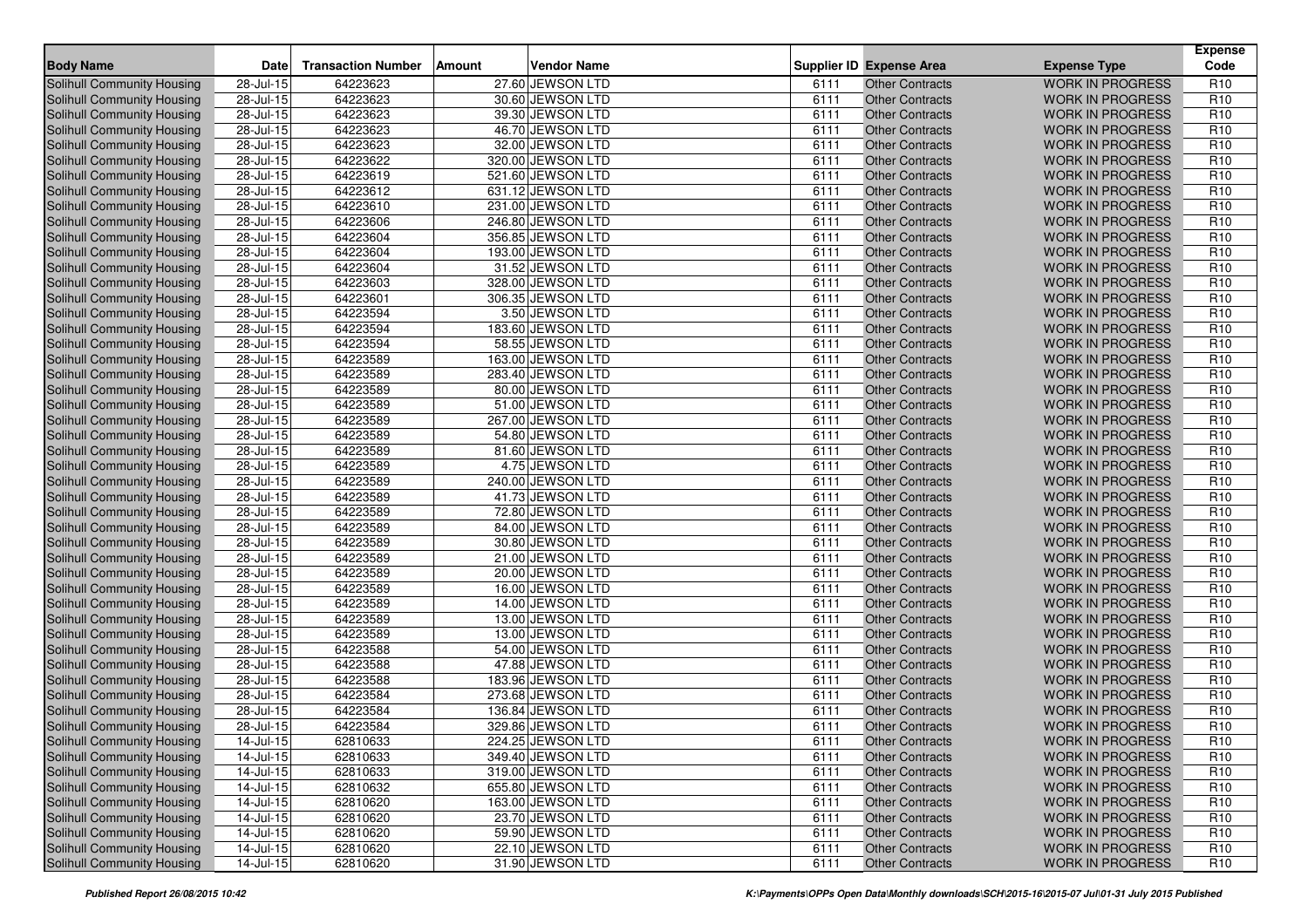| <b>Body Name</b>                  | <b>Date</b>             | <b>Transaction Number</b> | Amount | <b>Vendor Name</b> |      | <b>Supplier ID Expense Area</b> | <b>Expense Type</b>     | <b>Expense</b><br>Code |
|-----------------------------------|-------------------------|---------------------------|--------|--------------------|------|---------------------------------|-------------------------|------------------------|
| Solihull Community Housing        | 14-Jul-15               | 62810620                  |        | 29.90 JEWSON LTD   | 6111 | <b>Other Contracts</b>          | <b>WORK IN PROGRESS</b> | R <sub>10</sub>        |
| <b>Solihull Community Housing</b> | 14-Jul-15               | 62810620                  |        | 30.90 JEWSON LTD   | 6111 | <b>Other Contracts</b>          | <b>WORK IN PROGRESS</b> | R <sub>10</sub>        |
| <b>Solihull Community Housing</b> | 14-Jul-15               | 62810620                  |        | 28.70 JEWSON LTD   | 6111 | <b>Other Contracts</b>          | <b>WORK IN PROGRESS</b> | R <sub>10</sub>        |
| Solihull Community Housing        | $\overline{14}$ -Jul-15 | 62810620                  |        | 371.20 JEWSON LTD  | 6111 | <b>Other Contracts</b>          | <b>WORK IN PROGRESS</b> | R <sub>10</sub>        |
| Solihull Community Housing        | $14$ -Jul-15            | 62810620                  |        | 366.00 JEWSON LTD  | 6111 | <b>Other Contracts</b>          | <b>WORK IN PROGRESS</b> | R <sub>10</sub>        |
| Solihull Community Housing        | 14-Jul-15               | 62810620                  |        | 170.50 JEWSON LTD  | 6111 | <b>Other Contracts</b>          | <b>WORK IN PROGRESS</b> | R <sub>10</sub>        |
| Solihull Community Housing        | $\overline{14}$ -Jul-15 | 62810620                  |        | 437.96 JEWSON LTD  | 6111 | <b>Other Contracts</b>          | <b>WORK IN PROGRESS</b> | R <sub>10</sub>        |
| <b>Solihull Community Housing</b> | 14-Jul-15               | 62810620                  |        | 161.00 JEWSON LTD  | 6111 | <b>Other Contracts</b>          | <b>WORK IN PROGRESS</b> | R <sub>10</sub>        |
| Solihull Community Housing        | 14-Jul-15               | 62810620                  |        | 28.50 JEWSON LTD   | 6111 | <b>Other Contracts</b>          | <b>WORK IN PROGRESS</b> | R <sub>10</sub>        |
| Solihull Community Housing        | 14-Jul-15               | 62810620                  |        | 16.90 JEWSON LTD   | 6111 | <b>Other Contracts</b>          | <b>WORK IN PROGRESS</b> | R <sub>10</sub>        |
| <b>Solihull Community Housing</b> | 28-Jul-15               | 64223657                  |        | 150.60 JEWSON LTD  | 6111 | <b>Other Contracts</b>          | <b>WORK IN PROGRESS</b> | R <sub>10</sub>        |
| Solihull Community Housing        | 28-Jul-15               | 64223657                  |        | 150.10 JEWSON LTD  | 6111 | <b>Other Contracts</b>          | <b>WORK IN PROGRESS</b> | R <sub>10</sub>        |
| <b>Solihull Community Housing</b> | 28-Jul-15               | 64223657                  |        | 183.70 JEWSON LTD  | 6111 | <b>Other Contracts</b>          | <b>WORK IN PROGRESS</b> | R <sub>10</sub>        |
| <b>Solihull Community Housing</b> | 28-Jul-15               | 64223657                  |        | 137.00 JEWSON LTD  | 6111 | <b>Other Contracts</b>          | <b>WORK IN PROGRESS</b> | R <sub>10</sub>        |
| Solihull Community Housing        | 28-Jul-15               | 64223657                  |        | 129.00 JEWSON LTD  | 6111 | <b>Other Contracts</b>          | <b>WORK IN PROGRESS</b> | R <sub>10</sub>        |
| Solihull Community Housing        | 28-Jul-15               | 64223657                  |        | 42.60 JEWSON LTD   | 6111 | <b>Other Contracts</b>          | <b>WORK IN PROGRESS</b> | R <sub>10</sub>        |
| Solihull Community Housing        | 28-Jul-15               | 64223657                  |        | 101.65 JEWSON LTD  | 6111 | <b>Other Contracts</b>          | <b>WORK IN PROGRESS</b> | R <sub>10</sub>        |
| Solihull Community Housing        | 28-Jul-15               | 64223657                  |        | 87.50 JEWSON LTD   | 6111 | <b>Other Contracts</b>          | <b>WORK IN PROGRESS</b> | R <sub>10</sub>        |
| <b>Solihull Community Housing</b> | $28 -$ Jul-15           | 64223657                  |        | 791.40 JEWSON LTD  | 6111 | <b>Other Contracts</b>          | <b>WORK IN PROGRESS</b> | R <sub>10</sub>        |
| Solihull Community Housing        | 28-Jul-15               | 64223657                  |        | 574.40 JEWSON LTD  | 6111 | <b>Other Contracts</b>          | <b>WORK IN PROGRESS</b> | R <sub>10</sub>        |
| <b>Solihull Community Housing</b> | 28-Jul-15               | 64223657                  |        | 36.00 JEWSON LTD   | 6111 | <b>Other Contracts</b>          | <b>WORK IN PROGRESS</b> | R <sub>10</sub>        |
| Solihull Community Housing        | 28-Jul-15               | 64223657                  |        | 30.30 JEWSON LTD   | 6111 | <b>Other Contracts</b>          | <b>WORK IN PROGRESS</b> | R <sub>10</sub>        |
| Solihull Community Housing        | 28-Jul-15               | 64223655                  |        | 318.10 JEWSON LTD  | 6111 | <b>Other Contracts</b>          | <b>WORK IN PROGRESS</b> | R <sub>10</sub>        |
| <b>Solihull Community Housing</b> | $28$ -Jul-15            | 64223655                  |        | 318.10 JEWSON LTD  | 6111 | <b>Other Contracts</b>          | <b>WORK IN PROGRESS</b> | R <sub>10</sub>        |
| <b>Solihull Community Housing</b> | 28-Jul-15               | 64223654                  |        | 471.10 JEWSON LTD  | 6111 | <b>Other Contracts</b>          | <b>WORK IN PROGRESS</b> | R <sub>10</sub>        |
| Solihull Community Housing        | $28 -$ Jul-15           | 64223652                  |        | 326.00 JEWSON LTD  | 6111 | <b>Other Contracts</b>          | <b>WORK IN PROGRESS</b> | R <sub>10</sub>        |
| <b>Solihull Community Housing</b> | 28-Jul-15               | 64223652                  |        | 75.00 JEWSON LTD   | 6111 | <b>Other Contracts</b>          | <b>WORK IN PROGRESS</b> | R <sub>10</sub>        |
| Solihull Community Housing        | 28-Jul-15               | 64223651                  |        | 558.00 JEWSON LTD  | 6111 | <b>Other Contracts</b>          | <b>WORK IN PROGRESS</b> | R <sub>10</sub>        |
| Solihull Community Housing        | 14-Jul-15               | 62810584                  |        | 560.99 JEWSON LTD  | 6111 | <b>Other Contracts</b>          | <b>WORK IN PROGRESS</b> | R <sub>10</sub>        |
| <b>Solihull Community Housing</b> | $14$ -Jul-15            | 62810583                  |        | 847.16 JEWSON LTD  | 6111 | <b>Other Contracts</b>          | <b>WORK IN PROGRESS</b> | R <sub>10</sub>        |
| Solihull Community Housing        | $14$ -Jul-15            | 62810580                  |        | 86.40 JEWSON LTD   | 6111 | <b>Other Contracts</b>          | <b>WORK IN PROGRESS</b> | R <sub>10</sub>        |
| Solihull Community Housing        | 14-Jul-15               | 62810580                  |        | 96.48 JEWSON LTD   | 6111 | <b>Other Contracts</b>          | <b>WORK IN PROGRESS</b> | R <sub>10</sub>        |
| Solihull Community Housing        | 14-Jul-15               | 62810580                  |        | 59.85 JEWSON LTD   | 6111 | <b>Other Contracts</b>          | <b>WORK IN PROGRESS</b> | R <sub>10</sub>        |
| Solihull Community Housing        | $14$ -Jul-15            | 62810579                  |        | 279.00 JEWSON LTD  | 6111 | <b>Other Contracts</b>          | <b>WORK IN PROGRESS</b> | R <sub>10</sub>        |
| Solihull Community Housing        | $14$ -Jul-15            | 62810579                  |        | 267.15 JEWSON LTD  | 6111 | <b>Other Contracts</b>          | <b>WORK IN PROGRESS</b> | R <sub>10</sub>        |
| <b>Solihull Community Housing</b> | 14-Jul-15               | 62810577                  |        | 209.70 JEWSON LTD  | 6111 | <b>Other Contracts</b>          | <b>WORK IN PROGRESS</b> | R <sub>10</sub>        |
| Solihull Community Housing        | $14$ -Jul-15            | 62810577                  |        | 78.90 JEWSON LTD   | 6111 | <b>Other Contracts</b>          | <b>WORK IN PROGRESS</b> | R <sub>10</sub>        |
| <b>Solihull Community Housing</b> | $14$ -Jul-15            | 62810620                  |        | 145.60 JEWSON LTD  | 6111 | <b>Other Contracts</b>          | <b>WORK IN PROGRESS</b> | R <sub>10</sub>        |
| <b>Solihull Community Housing</b> | 14-Jul-15               | 62810620                  |        | 6.50 JEWSON LTD    | 6111 | <b>Other Contracts</b>          | <b>WORK IN PROGRESS</b> | R <sub>10</sub>        |
| Solihull Community Housing        | 14-Jul-15               | 62810620                  |        | 3.25 JEWSON LTD    | 6111 | <b>Other Contracts</b>          | <b>WORK IN PROGRESS</b> | R <sub>10</sub>        |
| <b>Solihull Community Housing</b> | 14-Jul-15               | 62810617                  |        | 339.40 JEWSON LTD  | 6111 | <b>Other Contracts</b>          | <b>WORK IN PROGRESS</b> | R <sub>10</sub>        |
| Solihull Community Housing        | 14-Jul-15               | 62810617                  |        | 318.10 JEWSON LTD  | 6111 | <b>Other Contracts</b>          | <b>WORK IN PROGRESS</b> | R <sub>10</sub>        |
| Solihull Community Housing        | $\overline{20}$ -Jul-15 | 63503571                  |        | 337.50 JEWSON LTD  | 6111 | <b>Other Contracts</b>          | <b>WORK IN PROGRESS</b> | R <sub>10</sub>        |
| Solihull Community Housing        | $20$ -Jul-15            | 63503568                  |        | 474.17 JEWSON LTD  | 6111 | Other Contracts                 | <b>WORK IN PROGRESS</b> | R <sub>10</sub>        |
| Solihull Community Housing        | $20 -$ Jul-15           | 63503565                  |        | 574.72 JEWSON LTD  | 6111 | <b>Other Contracts</b>          | <b>WORK IN PROGRESS</b> | R <sub>10</sub>        |
| Solihull Community Housing        | 20-Jul-15               | 63503564                  |        | 529.37 JEWSON LTD  | 6111 | <b>Other Contracts</b>          | <b>WORK IN PROGRESS</b> | R <sub>10</sub>        |
| Solihull Community Housing        | 20-Jul-15               | 63503563                  |        | 610.81 JEWSON LTD  | 6111 | <b>Other Contracts</b>          | <b>WORK IN PROGRESS</b> | R <sub>10</sub>        |
| Solihull Community Housing        | 20-Jul-15               | 63503561                  |        | 575.70 JEWSON LTD  | 6111 | <b>Other Contracts</b>          | <b>WORK IN PROGRESS</b> | R <sub>10</sub>        |
| Solihull Community Housing        | 20-Jul-15               | 63503561                  |        | 30.00 JEWSON LTD   | 6111 | <b>Other Contracts</b>          | <b>WORK IN PROGRESS</b> | R <sub>10</sub>        |
| Solihull Community Housing        | $20 -$ Jul-15           | 63503560                  |        | 215.00 JEWSON LTD  | 6111 | <b>Other Contracts</b>          | <b>WORK IN PROGRESS</b> | R <sub>10</sub>        |
| Solihull Community Housing        | $14$ -Jul-15            | 62810573                  |        | -269.10 JEWSON LTD | 6111 | <b>Other Contracts</b>          | <b>WORK IN PROGRESS</b> | R <sub>10</sub>        |
| Solihull Community Housing        | $14$ -Jul-15            | 62810624                  |        | -471.10 JEWSON LTD | 6111 | <b>Other Contracts</b>          | WORK IN PROGRESS        | R <sub>10</sub>        |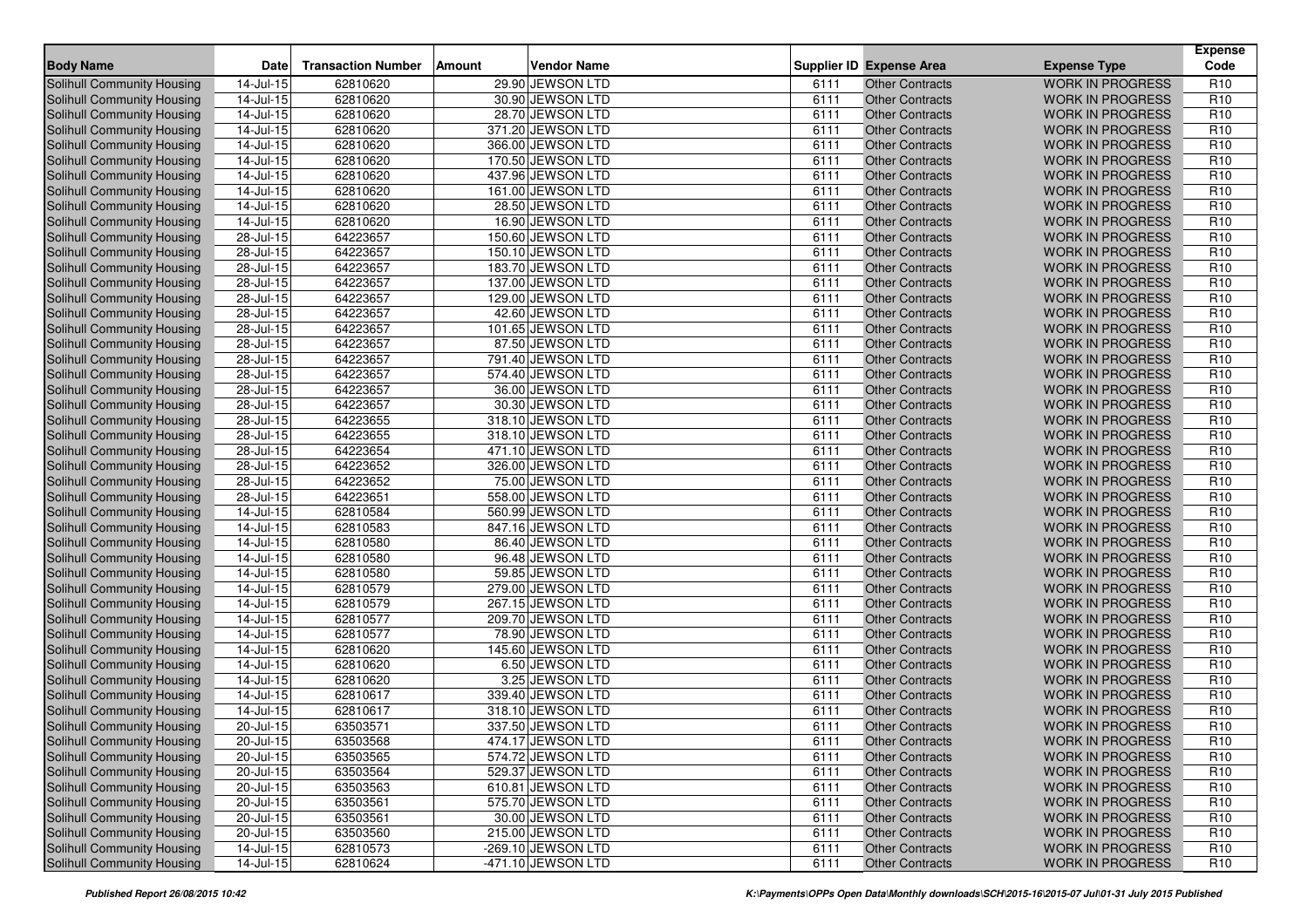| <b>Body Name</b>                  | <b>Date</b>             | <b>Transaction Number</b> | Amount | <b>Vendor Name</b>                          |         | <b>Supplier ID Expense Area</b>                    | <b>Expense Type</b>          | <b>Expense</b><br>Code |
|-----------------------------------|-------------------------|---------------------------|--------|---------------------------------------------|---------|----------------------------------------------------|------------------------------|------------------------|
| <b>Solihull Community Housing</b> | 14-Jul-15               | 62810623                  |        | -267.15 JEWSON LTD                          | 6111    | <b>Other Contracts</b>                             | <b>WORK IN PROGRESS</b>      | R <sub>10</sub>        |
| <b>Solihull Community Housing</b> | 24-Jul-15               | 64013587                  |        | 37124.00 JMG ROOFING LTD                    | 2076651 | Flat Re-roofing                                    | <b>Contractor Payments</b>   | <b>B70</b>             |
| <b>Solihull Community Housing</b> | 24-Jul-15               | 64013587                  |        | -37124.00 JMG ROOFING LTD                   | 2076651 | Flat Re-roofing                                    | <b>Contractor Payments</b>   | <b>B70</b>             |
| Solihull Community Housing        | 24-Jul-15               | 64013587                  |        | 37124.10 JMG ROOFING LTD                    | 2076651 | Flat Re-roofing                                    | <b>Contractor Payments</b>   | <b>B70</b>             |
| Solihull Community Housing        | 24-Jul-15               | 64013588                  |        | 38909.15 JMG ROOFING LTD                    | 2076651 | Flat Re-roofing                                    | <b>Contractor Payments</b>   | <b>B70</b>             |
| Solihull Community Housing        | 16-Jul-15               | 63163548                  |        | 49069.87 KELBEC CIVILS                      | 8543687 | <b>Tarmac &amp; Resurfacing Works</b>              | <b>Contractor Payments</b>   | <b>B70</b>             |
| Solihull Community Housing        | 30-Jul-15               | 64518547                  |        | 12553.00 KELBEC CIVILS                      | 8543687 | <b>Tarmac &amp; Resurfacing Works</b>              | <b>Contractor Payments</b>   | <b>B70</b>             |
| Solihull Community Housing        | 16-Jul-15               | 63162547                  |        | 3780.56 KELBEC CIVILS                       | 8543687 | <b>Tarmac &amp; Resurfacing Works</b>              | <b>Contractor Payments</b>   | <b>B70</b>             |
| Solihull Community Housing        | 01-Jul-15               | 61318431                  |        | 412.38 KELBEC CIVILS                        | 8543687 | <b>Tarmac &amp; Resurfacing Works</b>              | <b>Contractor Payments</b>   | <b>B70</b>             |
| Solihull Community Housing        | 30-Jul-15               | 64515547                  |        | 2501.26 KELBEC CIVILS                       | 8543687 | <b>Tarmac &amp; Resurfacing Works</b>              | <b>Contractor Payments</b>   | <b>B70</b>             |
| Solihull Community Housing        | 30-Jul-15               | 64516547                  |        | 2424.70 KELBEC CIVILS                       | 8543687 | <b>Tarmac &amp; Resurfacing Works</b>              | <b>Contractor Payments</b>   | <b>B70</b>             |
| Solihull Community Housing        | 30-Jul-15               | 64517547                  |        | 2529.86 KELBEC CIVILS                       | 8543687 | <b>Tarmac &amp; Resurfacing Works</b>              | <b>Contractor Payments</b>   | <b>B70</b>             |
| Solihull Community Housing        | 09-Jul-15               | 62348547                  |        | 381.14 LEX AUTOLEASE LIMITED                | 5540686 | CCC - Sustainability Challenge (CONTRACT HIRE      |                              | C30                    |
| Solihull Community Housing        | 09-Jul-15               | 62350547                  |        | 435.08 LEX AUTOLEASE LIMITED                | 5540686 | CCC - Sustainability Challenge (CONTRACT HIRE      |                              | C30                    |
| Solihull Community Housing        | $09-Jul-15$             | 62346547                  |        | 373.52 LEX AUTOLEASE LIMITED                | 5540686 | CCC - Sustainability Challenge (CONTRACT HIRE      |                              | C30                    |
| Solihull Community Housing        | 09-Jul-15               | 62347547                  |        | 589.93 LEX AUTOLEASE LIMITED                | 5540686 | CCC - Sustainability Challenge (CONTRACT HIRE      |                              | C <sub>30</sub>        |
| Solihull Community Housing        | 09-Jul-15               | 62352549                  |        | 674.74 LEX AUTOLEASE LIMITED                | 5540686 | CCC - Sustainability Challenge (CONTRACT HIRE      |                              | C30                    |
| Solihull Community Housing        | 17-Jul-15               | 63297547                  |        | 19872.76 LEX AUTOLEASE LIMITED              | 5540686 | CCC - Sustainability Challenge (CONTRACT HIRE      |                              | C30                    |
| Solihull Community Housing        | 24-Jul-15               | 64019624                  |        | 3677.34 LEX AUTOLEASE LIMITED               | 5540686 | CCC - Sustainability Challenge (CONTRACT HIRE      |                              | C30                    |
| Solihull Community Housing        | 24-Jul-15               | 64019625                  |        | 435.08 LEX AUTOLEASE LIMITED                | 5540686 | CCC - Sustainability Challenge (CONTRACT HIRE      |                              | C30                    |
| Solihull Community Housing        | 24-Jul-15               | 64019626                  |        | 667.24 LEX AUTOLEASE LIMITED                | 5540686 | CCC - Sustainability Challenge (CONTRACT HIRE      |                              | C30                    |
| Solihull Community Housing        | 30-Jul-15               | 64476547                  |        | 9250.00 LIBERATA UK LIMITED                 | 260485  | <b>Settlement Agreement</b>                        | <b>Court Fees</b>            | D <sub>54</sub>        |
| Solihull Community Housing        | 30-Jul-15               | 64477547                  |        | 6000.00 LIBERATA UK LIMITED                 | 260485  | <b>Settlement Agreement</b>                        | <b>Court Fees</b>            | D <sub>54</sub>        |
| Solihull Community Housing        | 16-Jul-15               | 63169547                  |        | 36792.92 LIFT & ENGINEERING SERVICES        | 1656614 | CL - Stowe Pool                                    | <b>Contractor Payments</b>   | <b>B70</b>             |
| Solihull Community Housing        | 16-Jul-15               | 63177547                  |        | 17188.63 LIFT & ENGINEERING SERVICES        | 1656614 | CL - Stowe Pool                                    | <b>Contractor Payments</b>   | <b>B70</b>             |
| Solihull Community Housing        | $16$ -Jul-15            | 63184548                  |        | 18396.46 LIFT & ENGINEERING SERVICES        | 1656614 | <b>CL</b> - Stowe Pool                             | <b>Contractor Payments</b>   | <b>B70</b>             |
| Solihull Community Housing        | 21-Jul-15               | 63712547                  |        | 55543.88 LIFT & ENGINEERING SERVICES        | 1656614 | CL - Stowe Pool                                    | <b>Contractor Payments</b>   | <b>B70</b>             |
| Solihull Community Housing        | 14-Jul-15               | 62820792                  |        | 3913.00 LIFT & ENGINEERING SERVICES         | 1656614 | Catering                                           | <b>Utility Related Works</b> | <b>B34</b>             |
| Solihull Community Housing        | 17-Jul-15               | 63326628                  |        | 424.20 LIFT & ENGINEERING SERVICES          | 1656614 | Catering                                           | <b>Utility Related Works</b> | <b>B34</b>             |
| Solihull Community Housing        | 24-Jul-15               | 64044591                  |        | 1297.25 LIFT & ENGINEERING SERVICES         | 1656614 | Catering                                           | <b>Utility Related Works</b> | <b>B34</b>             |
| Solihull Community Housing        | 17-Jul-15               | 63326625                  |        | 232.82 LIFT & ENGINEERING SERVICES          | 1656614 | Catering                                           | <b>Utility Related Works</b> | <b>B34</b>             |
| Solihull Community Housing        | $\overline{17}$ -Jul-15 | 63326629                  |        | 424.20 LIFT & ENGINEERING SERVICES          | 1656614 | Catering                                           | <b>Utility Related Works</b> | <b>B34</b>             |
| Solihull Community Housing        | 24-Jul-15               | 64044593                  |        | 1496.37 LIFT & ENGINEERING SERVICES         | 1656614 | Catering                                           | <b>Utility Related Works</b> | <b>B34</b>             |
| Solihull Community Housing        | $09$ -Jul-15            | 62353547                  |        | 280.55 LYRECO UK LTD                        | 74691   | Overtime - Salaries                                | Stationery                   | D <sub>25</sub>        |
| Solihull Community Housing        | 09-Jul-15               | 62354547                  |        | 271.37 LYRECO UK LTD                        | 74691   | Overtime - Salaries                                | Stationery                   | D <sub>25</sub>        |
| Solihull Community Housing        | 06-Jul-15               | 61797614                  |        | 17240.43 MAN COMMERCIAL PROTECTION LTD      | 946596  | Wages - Attendants                                 | OTHER OPERATIONAL            | <b>B43</b>             |
| Solihull Community Housing        | $24$ -Jul-15            | 64019627                  |        | 2162.75 MAYFIELD ASSET & PROPERTY MANAGEME  | 196882  | <b>Frontline Offices</b>                           | <b>GROUNDS</b>               | <b>B30</b>             |
| Solihull Community Housing        | 24-Jul-15               | 64019627                  |        | 5000.00 MAYFIELD ASSET & PROPERTY MANAGEME  | 196882  | <b>Frontline Offices</b>                           | <b>RENTS</b>                 | <b>B22</b>             |
| Solihull Community Housing        | 03-Jul-15               | 61616601                  |        | 14421.33 MITIE PROPERTY SERVICES MIDS LTD   | 6724    | High Rise - Communal Decoratir Contractor Payments |                              | <b>B70</b>             |
| Solihull Community Housing        | 23-Jul-15               | 63981556                  |        | 240.60 MOBILITY WORLD LTD                   | 278858  | <b>Other Contracts</b>                             | <b>WORK IN PROGRESS</b>      | R <sub>10</sub>        |
| Solihull Community Housing        | 02-Jul-15               | 61613565                  |        | 1211.63 MOSSVALE MAINTENANCE & SEALING SER  | 48908   | CHH - Sanctuary Scheme                             | <b>Other Works</b>           | <b>B32</b>             |
| <b>Solihull Community Housing</b> | 16-Jul-15               | 63185547                  |        | 4887.54 MOSSVALE MAINTENANCE & SEALING SER  | 48908   | <b>Water Boosters</b>                              | <b>Contractor Payments</b>   | <b>B70</b>             |
| Solihull Community Housing        | 31-Jul-15               | 64576621                  |        | 213.85 MOSSVALE MAINTENANCE & SEALING SER   | 48908   | <b>CHH - Sanctuary Scheme</b>                      | <b>Other Works</b>           | <b>B32</b>             |
| Solihull Community Housing        | 01-Jul-15               | 61379576                  |        | 210.74 MOSSVALE MAINTENANCE & SEALING SER   | 48908   | Vehicle - Private Hire Transfer                    | Voids                        | <b>B38</b>             |
| Solihull Community Housing        | 01-Jul-15               | 61379576                  |        | 1962.58 MOSSVALE MAINTENANCE & SEALING SER  | 48908   | Vehicle - Private Hire Transfer                    | Voids                        | <b>B38</b>             |
| Solihull Community Housing        | 01-Jul-15               | 61379576                  |        | 295.18 MOSSVALE MAINTENANCE & SEALING SER   | 48908   | <b>OPERATOR - Admin Fee</b>                        | Voids                        | <b>B38</b>             |
| Solihull Community Housing        | 01-Jul-15               | 61379576                  |        | 200.42 MOSSVALE MAINTENANCE & SEALING SER   | 48908   | <b>OPERATOR - Admin Fee</b>                        | Voids                        | <b>B38</b>             |
| Solihull Community Housing        | $01$ -Jul-15            | 61379576                  |        | 2191.84 MOSSVALE MAINTENANCE & SEALING SERY | 48908   | <b>OPERATOR - Admin Fee</b>                        | Voids                        | <b>B38</b>             |
| Solihull Community Housing        | 01-Jul-15               | 61379576                  |        | 1588.70 MOSSVALE MAINTENANCE & SEALING SER  | 48908   | <b>OPERATOR - Admin Fee</b>                        | Voids                        | <b>B38</b>             |
| Solihull Community Housing        | 01-Jul-15               | 61379576                  |        | 267.34 MOSSVALE MAINTENANCE & SEALING SERY  | 48908   | <b>OPERATOR - Admin Fee</b>                        | Voids                        | <b>B38</b>             |
| Solihull Community Housing        | $01 -$ Jul-15           | 61379576                  |        | 257.11 MOSSVALE MAINTENANCE & SEALING SER   | 48908   | <b>OPERATOR - Admin Fee</b>                        | Voids                        | <b>B38</b>             |
| Solihull Community Housing        | $01 -$ Jul-15           | 61379576                  |        | 203.37 MOSSVALE MAINTENANCE & SEALING SERY  | 48908   | OPERATOR - Admin Fee                               | Voids                        | <b>B38</b>             |
|                                   |                         |                           |        |                                             |         |                                                    |                              |                        |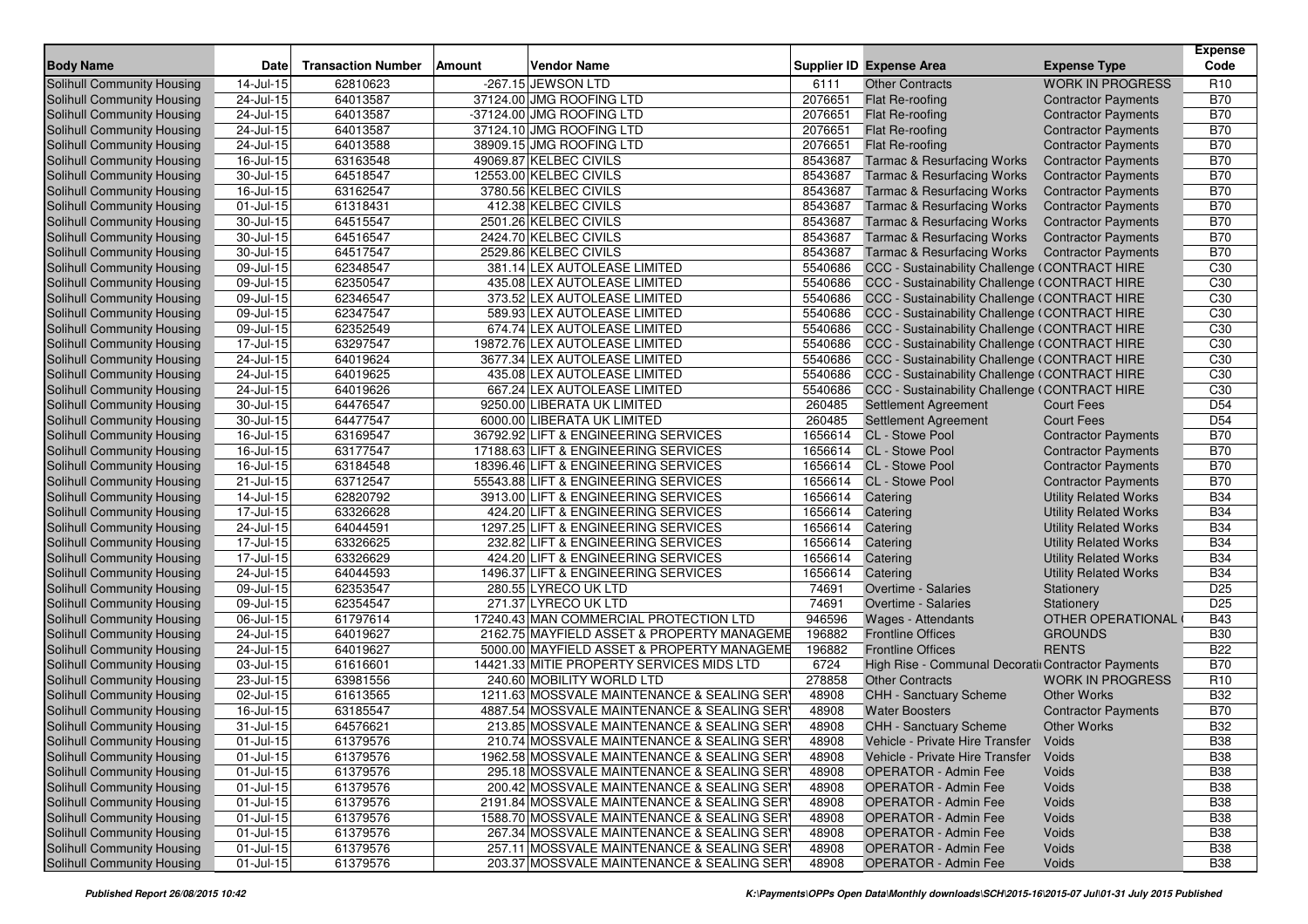| <b>Body Name</b>                  | <b>Date</b>                 | <b>Transaction Number</b> | <b>Vendor Name</b><br>Amount                |         | Supplier ID Expense Area                               | <b>Expense Type</b>          | <b>Expense</b><br>Code |
|-----------------------------------|-----------------------------|---------------------------|---------------------------------------------|---------|--------------------------------------------------------|------------------------------|------------------------|
| <b>Solihull Community Housing</b> | 01-Jul-15                   | 61379576                  | 273.89 MOSSVALE MAINTENANCE & SEALING SER   | 48908   | <b>OPERATOR - Admin Fee</b>                            | Voids                        | <b>B38</b>             |
| Solihull Community Housing        | 01-Jul-15                   | 61379576                  | 2146.19 MOSSVALE MAINTENANCE & SEALING SER  | 48908   | <b>OPERATOR - Admin Fee</b>                            | Voids                        | <b>B38</b>             |
| Solihull Community Housing        | 01-Jul-15                   | 61379576                  | 1955.17 MOSSVALE MAINTENANCE & SEALING SER  | 48908   | <b>OPERATOR - Admin Fee</b>                            | Voids                        | <b>B38</b>             |
| Solihull Community Housing        | 01-Jul-15                   | 61379576                  | 2173.07 MOSSVALE MAINTENANCE & SEALING SER  | 48908   | <b>OPERATOR - Admin Fee</b>                            | Voids                        | <b>B38</b>             |
| Solihull Community Housing        | 01-Jul-15                   | 61379576                  | 143.36 MOSSVALE MAINTENANCE & SEALING SER   | 48908   | <b>OPERATOR - Admin Fee</b>                            | Voids                        | <b>B38</b>             |
| Solihull Community Housing        | 31-Jul-15                   | 64576622                  | 236.24 MOSSVALE MAINTENANCE & SEALING SER   | 48908   | Catering                                               | <b>Utility Related Works</b> | <b>B34</b>             |
| Solihull Community Housing        | 17-Jul-15                   | 63326562                  | 374.12 MTD SCAFFOLDING LTD                  | 233945  | CHH - Sanctuary Scheme                                 | <b>External Structures</b>   | <b>B33</b>             |
| Solihull Community Housing        | $17 -$ Jul- $\overline{15}$ | 63326561                  | 249.41 MTD SCAFFOLDING LTD                  | 233945  | CHH - Sanctuary Scheme                                 | <b>External Structures</b>   | <b>B33</b>             |
| Solihull Community Housing        | 17-Jul-15                   | 63326560                  | 386.10 MTD SCAFFOLDING LTD                  | 233945  | CHH - Sanctuary Scheme                                 | <b>External Structures</b>   | <b>B33</b>             |
| Solihull Community Housing        | 02-Jul-15                   | 61613548                  | 374.12 MTD SCAFFOLDING LTD                  | 233945  | CHH - Sanctuary Scheme                                 | <b>External Structures</b>   | <b>B33</b>             |
| Solihull Community Housing        | 17-Jul-15                   | 63326558                  | 374.12 MTD SCAFFOLDING LTD                  | 233945  | <b>CHH - Sanctuary Scheme</b>                          | <b>External Structures</b>   | <b>B33</b>             |
| Solihull Community Housing        | $24$ -Jul-15                | 64013552                  | 540.00 MULTICARE                            | 179599  | Private Sector - Disabled Faciliti Contractor Payments |                              | <b>B70</b>             |
| Solihull Community Housing        | 14-Jul-15                   | 62810567                  | 37.60 NATIONAL PLASTICS                     | 206818  | <b>Other Contracts</b>                                 | <b>WORK IN PROGRESS</b>      | R <sub>10</sub>        |
| Solihull Community Housing        | 14-Jul-15                   | 62810567                  | 308.00 NATIONAL PLASTICS                    | 206818  | <b>Other Contracts</b>                                 | <b>WORK IN PROGRESS</b>      | R <sub>10</sub>        |
| Solihull Community Housing        | $14$ -Jul-15                | 62810565                  | 308.00 NATIONAL PLASTICS                    | 206818  | <b>Other Contracts</b>                                 | <b>WORK IN PROGRESS</b>      | R <sub>10</sub>        |
| Solihull Community Housing        | 28-Jul-15                   | 64223583                  | 251.10 NATIONAL PLASTICS                    | 206818  | <b>Other Contracts</b>                                 | <b>WORK IN PROGRESS</b>      | R <sub>10</sub>        |
| Solihull Community Housing        | 28-Jul-15                   | 64223583                  | 184.80 NATIONAL PLASTICS                    | 206818  | <b>Other Contracts</b>                                 | <b>WORK IN PROGRESS</b>      | R <sub>10</sub>        |
| Solihull Community Housing        | 28-Jul-15                   | 64223583                  | 30.50 NATIONAL PLASTICS                     | 206818  | <b>Other Contracts</b>                                 | <b>WORK IN PROGRESS</b>      | R <sub>10</sub>        |
| Solihull Community Housing        | 28-Jul-15                   | 64223583                  | 37.60 NATIONAL PLASTICS                     | 206818  | <b>Other Contracts</b>                                 | <b>WORK IN PROGRESS</b>      | R <sub>10</sub>        |
| Solihull Community Housing        | 14-Jul-15                   | 62810686                  | 6.88 NATIONAL SAFETY SUPPLIES               | 8072696 | <b>Other Contracts</b>                                 | <b>WORK IN PROGRESS</b>      | R <sub>10</sub>        |
| Solihull Community Housing        | 14-Jul-15                   | 62810686                  | 12.20 NATIONAL SAFETY SUPPLIES              | 8072696 | <b>Other Contracts</b>                                 | <b>WORK IN PROGRESS</b>      | R <sub>10</sub>        |
| Solihull Community Housing        | 14-Jul-15                   | 62810686                  | 38.40 NATIONAL SAFETY SUPPLIES              | 8072696 | <b>Other Contracts</b>                                 | <b>WORK IN PROGRESS</b>      | R <sub>10</sub>        |
| Solihull Community Housing        | 14-Jul-15                   | 62810686                  | 223.50 NATIONAL SAFETY SUPPLIES             | 8072696 | <b>Other Contracts</b>                                 | <b>WORK IN PROGRESS</b>      | R <sub>10</sub>        |
| Solihull Community Housing        | 14-Jul-15                   | 62810686                  | 36.00 NATIONAL SAFETY SUPPLIES              | 8072696 | <b>Other Contracts</b>                                 | <b>WORK IN PROGRESS</b>      | R <sub>10</sub>        |
| Solihull Community Housing        | 14-Jul-15                   | 62810684                  | 30.00 NATIONAL SAFETY SUPPLIES              | 8072696 | <b>Other Contracts</b>                                 | <b>WORK IN PROGRESS</b>      | R <sub>10</sub>        |
| Solihull Community Housing        | $14$ -Jul-15                | 62810684                  | 35.40 NATIONAL SAFETY SUPPLIES              | 8072696 | <b>Other Contracts</b>                                 | <b>WORK IN PROGRESS</b>      | R <sub>10</sub>        |
| Solihull Community Housing        | 14-Jul-15                   | 62810684                  | 28.65 NATIONAL SAFETY SUPPLIES              | 8072696 | <b>Other Contracts</b>                                 | <b>WORK IN PROGRESS</b>      | R <sub>10</sub>        |
| Solihull Community Housing        | 14-Jul-15                   | 62810684                  | 13.00 NATIONAL SAFETY SUPPLIES              | 8072696 | <b>Other Contracts</b>                                 | <b>WORK IN PROGRESS</b>      | R <sub>10</sub>        |
| Solihull Community Housing        | 14-Jul-15                   | 62810684                  | 67.50 NATIONAL SAFETY SUPPLIES              | 8072696 | <b>Other Contracts</b>                                 | <b>WORK IN PROGRESS</b>      | R <sub>10</sub>        |
| Solihull Community Housing        | 14-Jul-15                   | 62810684                  | 37.00 NATIONAL SAFETY SUPPLIES              | 8072696 | <b>Other Contracts</b>                                 | <b>WORK IN PROGRESS</b>      | R <sub>10</sub>        |
| Solihull Community Housing        | 14-Jul-15                   | 62810684                  | 90.80 NATIONAL SAFETY SUPPLIES              | 8072696 | <b>Other Contracts</b>                                 | <b>WORK IN PROGRESS</b>      | R <sub>10</sub>        |
| Solihull Community Housing        | 28-Jul-15                   | 64223682                  | 68.76 NATIONAL SAFETY SUPPLIES              | 8072696 | <b>Other Contracts</b>                                 | <b>WORK IN PROGRESS</b>      | R <sub>10</sub>        |
| Solihull Community Housing        | 28-Jul-15                   | 64223682                  | 149.00 NATIONAL SAFETY SUPPLIES             | 8072696 | <b>Other Contracts</b>                                 | <b>WORK IN PROGRESS</b>      | R <sub>10</sub>        |
| Solihull Community Housing        | 28-Jul-15                   | 64223681                  | 85.95 NATIONAL SAFETY SUPPLIES              | 8072696 | <b>Other Contracts</b>                                 | <b>WORK IN PROGRESS</b>      | R <sub>10</sub>        |
| Solihull Community Housing        | $28 -$ Jul-15               | 64223681                  | 372.50 NATIONAL SAFETY SUPPLIES             | 8072696 | <b>Other Contracts</b>                                 | <b>WORK IN PROGRESS</b>      | R <sub>10</sub>        |
| Solihull Community Housing        | 28-Jul-15                   | 64223676                  | 225.00 NATIONAL SAFETY SUPPLIES             | 8072696 | <b>Other Contracts</b>                                 | <b>WORK IN PROGRESS</b>      | R <sub>10</sub>        |
| Solihull Community Housing        | 28-Jul-15                   | 64223676                  | 11.50 NATIONAL SAFETY SUPPLIES              | 8072696 | <b>Other Contracts</b>                                 | <b>WORK IN PROGRESS</b>      | R <sub>10</sub>        |
| Solihull Community Housing        | 28-Jul-15                   | 64223674                  | 10.00 NATIONAL SAFETY SUPPLIES              | 8072696 | <b>Other Contracts</b>                                 | <b>WORK IN PROGRESS</b>      | R <sub>10</sub>        |
| Solihull Community Housing        | 28-Jul-15                   | 64223674                  | 240.20 NATIONAL SAFETY SUPPLIES             | 8072696 | <b>Other Contracts</b>                                 | <b>WORK IN PROGRESS</b>      | R <sub>10</sub>        |
| Solihull Community Housing        | 09-Jul-15                   | 62361547                  | 5140.80 NAVMAN WIRELESS UK LTD              | 6765686 | CCC - Sustainability Challenge (CONTRACT HIRE          |                              | C <sub>30</sub>        |
| Solihull Community Housing        | 30-Jul-15                   | 64546547                  | 855.53 NEOPOST LTD                          | 6967    | Overtime - Salaries                                    | <b>CATERING EQUIPMENT</b>    | D <sub>21</sub>        |
| <b>Solihull Community Housing</b> | 24-Jul-15                   | 64013551                  | 3300.00 NEOPOST LTD CREDIFON RCB ACCOUNT    | 90254   | <b>Overtime - Salaries</b>                             | <b>CATERING EQUIPMENT</b>    | D <sub>21</sub>        |
| Solihull Community Housing        | 23-Jul-15                   | 63981549                  | 35.00 NICHOLLS & CLARKE BUILDING PRODUCTS   | 176278  | <b>Other Contracts</b>                                 | <b>WORK IN PROGRESS</b>      | R <sub>10</sub>        |
| Solihull Community Housing        | 23-Jul-15                   | 63981549                  | 25.00 NICHOLLS & CLARKE BUILDING PRODUCTS   | 176278  | Other Contracts                                        | <b>WORK IN PROGRESS</b>      | R <sub>10</sub>        |
| Solihull Community Housing        | 14-Jul-15                   | 62810548                  | 216.30 NICHOLLS & CLARKE BUILDING PRODUCTS  | 176278  | <b>Other Contracts</b>                                 | <b>WORK IN PROGRESS</b>      | R <sub>10</sub>        |
| Solihull Community Housing        | 23-Jul-15                   | 63981550                  | 216.30 NICHOLLS & CLARKE BUILDING PRODUCTS  | 176278  | <b>Other Contracts</b>                                 | <b>WORK IN PROGRESS</b>      | R <sub>10</sub>        |
| Solihull Community Housing        | 23-Jul-15                   | 63981549                  | 216.30 NICHOLLS & CLARKE BUILDING PRODUCTS  | 176278  | <b>Other Contracts</b>                                 | <b>WORK IN PROGRESS</b>      | R <sub>10</sub>        |
| Solihull Community Housing        | 23-Jul-15                   | 63981549                  | 145.00 NICHOLLS & CLARKE BUILDING PRODUCTS  | 176278  | <b>Other Contracts</b>                                 | <b>WORK IN PROGRESS</b>      | R <sub>10</sub>        |
| Solihull Community Housing        | $\overline{2}$ 3-Jul-15     | 63981549                  | 216.30 NICHOLLS & CLARKE BUILDING PRODUCTS  | 176278  | <b>Other Contracts</b>                                 | <b>WORK IN PROGRESS</b>      | R <sub>10</sub>        |
| Solihull Community Housing        | 23-Jul-15                   | 63981549                  | 29.00 NICHOLLS & CLARKE BUILDING PRODUCTS   | 176278  | <b>Other Contracts</b>                                 | <b>WORK IN PROGRESS</b>      | R <sub>10</sub>        |
| Solihull Community Housing        | $23$ -Jul-15                | 63981549                  | 10.00 NICHOLLS & CLARKE BUILDING PRODUCTS   | 176278  | <b>Other Contracts</b>                                 | <b>WORK IN PROGRESS</b>      | R <sub>10</sub>        |
| Solihull Community Housing        | $23 -$ Jul-15               | 63981548                  | 2500.00 NICHOLLS & CLARKE BUILDING PRODUCTS | 176278  | <b>Other Contracts</b>                                 | WORK IN PROGRESS             | R <sub>10</sub>        |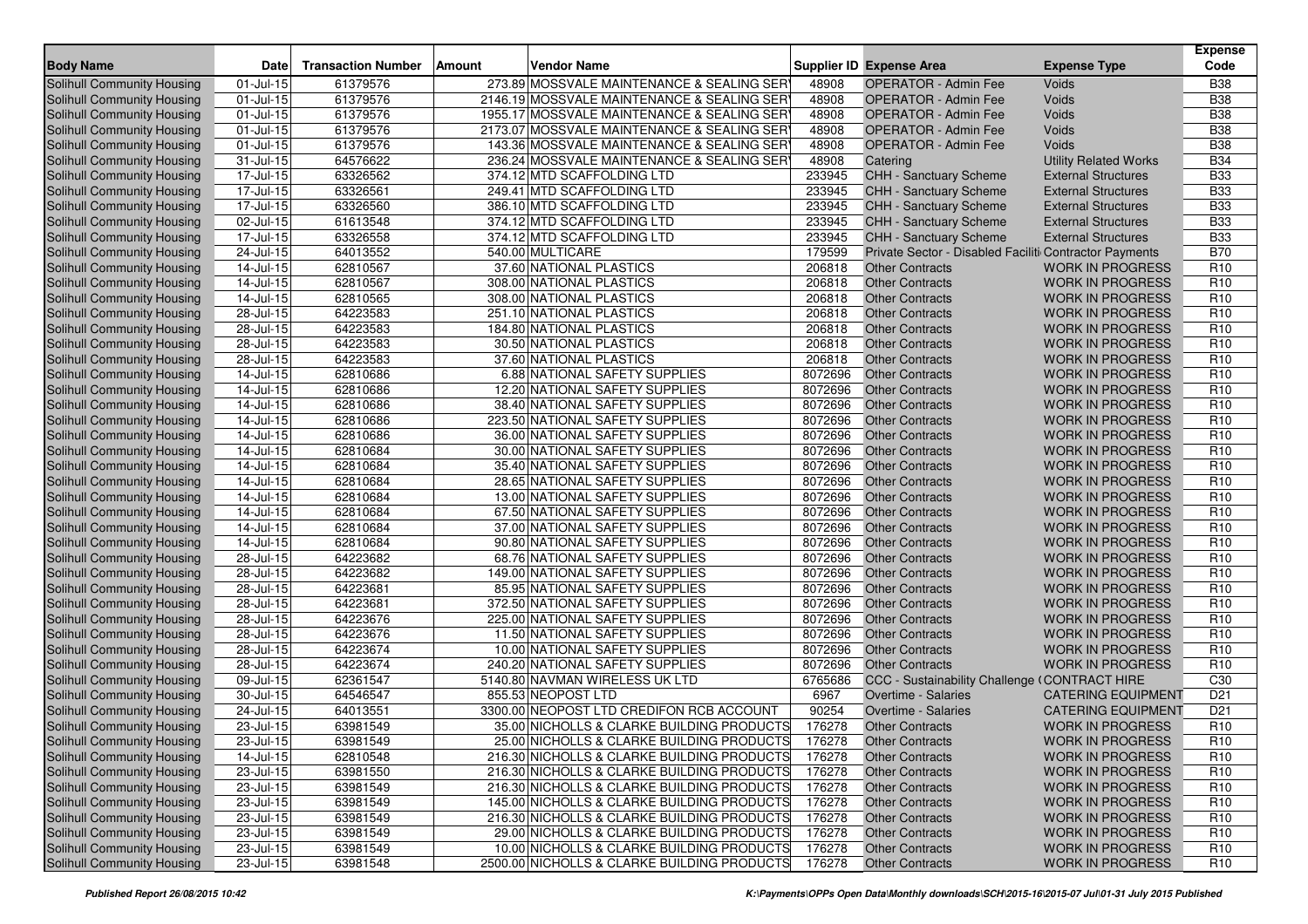| <b>Body Name</b>                                         | <b>Date</b>                          | <b>Transaction Number</b> | <b>Vendor Name</b><br>Amount               |         | Supplier ID Expense Area                                     | <b>Expense Type</b>                        | <b>Expense</b><br>Code |
|----------------------------------------------------------|--------------------------------------|---------------------------|--------------------------------------------|---------|--------------------------------------------------------------|--------------------------------------------|------------------------|
| <b>Solihull Community Housing</b>                        | 23-Jul-15                            | 63981547                  | 216.30 NICHOLLS & CLARKE BUILDING PRODUCTS | 176278  | <b>Other Contracts</b>                                       | <b>WORK IN PROGRESS</b>                    | R <sub>10</sub>        |
| <b>Solihull Community Housing</b>                        | 28-Jul-15                            | 64223552                  | 578.07 NICHOLLS & CLARKE BUILDING PRODUCTS | 176278  | <b>Other Contracts</b>                                       | <b>WORK IN PROGRESS</b>                    | R <sub>10</sub>        |
| <b>Solihull Community Housing</b>                        | 28-Jul-15                            | 64223549                  | 250.50 NICHOLLS & CLARKE BUILDING PRODUCTS | 176278  | <b>Other Contracts</b>                                       | <b>WORK IN PROGRESS</b>                    | R <sub>10</sub>        |
| Solihull Community Housing                               | 28-Jul-15                            | 64223548                  | 173.04 NICHOLLS & CLARKE BUILDING PRODUCTS | 176278  | <b>Other Contracts</b>                                       | <b>WORK IN PROGRESS</b>                    | R <sub>10</sub>        |
| Solihull Community Housing                               | 28-Jul-15                            | 64223548                  | 216.30 NICHOLLS & CLARKE BUILDING PRODUCTS | 176278  | <b>Other Contracts</b>                                       | <b>WORK IN PROGRESS</b>                    | R <sub>10</sub>        |
| <b>Solihull Community Housing</b>                        | 28-Jul-15                            | 64223547                  | 865.20 NICHOLLS & CLARKE BUILDING PRODUCTS | 176278  | <b>Other Contracts</b>                                       | <b>WORK IN PROGRESS</b>                    | R <sub>10</sub>        |
| Solihull Community Housing                               | 14-Jul-15                            | 62820864                  | 931.25 NIYAA PEOPLE                        | 1651616 | <b>Capital Programmes</b>                                    | <b>Agency Staff</b>                        | A60                    |
| Solihull Community Housing                               | $14$ -Jul- $15$                      | 62820795                  | 518.74 NIYAA PEOPLE                        | 1651616 | <b>Capital Programmes</b>                                    | <b>Agency Staff</b>                        | A60                    |
| Solihull Community Housing                               | $\overline{06}$ -Jul-15              | 61797657                  | 518.74 NIYAA PEOPLE                        | 1651616 | <b>Capital Programmes</b>                                    | <b>Agency Staff</b>                        | A60                    |
| Solihull Community Housing                               | 06-Jul-15                            | 61797658                  | 937.50 NIYAA PEOPLE                        | 1651616 | <b>Capital Programmes</b>                                    | <b>Agency Staff</b>                        | A60                    |
| Solihull Community Housing                               | 03-Jul-15                            | 61616604                  | 518.74 NIYAA PEOPLE                        | 1651616 | <b>Capital Programmes</b>                                    | <b>Agency Staff</b>                        | A60                    |
| Solihull Community Housing                               | 03-Jul-15                            | 61616607                  | 912.50 NIYAA PEOPLE                        | 1651616 | <b>Capital Programmes</b>                                    | <b>Agency Staff</b>                        | A60                    |
| <b>Solihull Community Housing</b>                        | 03-Jul-15                            | 61616611                  | 931.25 NIYAA PEOPLE                        | 1651616 | <b>Capital Programmes</b>                                    | <b>Agency Staff</b>                        | A60                    |
| <b>Solihull Community Housing</b>                        | 30-Jul-15                            | 64526547                  | 474.91 NIYAA PEOPLE                        | 1651616 | <b>Capital Programmes</b>                                    | <b>Agency Staff</b>                        | A60                    |
| Solihull Community Housing                               | $30 -$ Jul-15                        | 64526547                  | 43.83 NIYAA PEOPLE                         | 1651616 | <b>Capital Programmes</b>                                    | <b>Agency Staff</b>                        | A60                    |
| Solihull Community Housing                               | 30-Jul-15                            | 64529547                  | 975.00 NIYAA PEOPLE                        | 1651616 | <b>Capital Programmes</b>                                    | <b>Agency Staff</b>                        | A60                    |
| Solihull Community Housing                               | 21-Jul-15                            | 63717548                  | 518.74 NIYAA PEOPLE                        | 1651616 | <b>Capital Programmes</b>                                    | <b>Agency Staff</b>                        | A60                    |
| Solihull Community Housing                               | 24-Jul-15                            | 64021548                  | 1000.00 NIYAA PEOPLE                       | 1651616 | <b>Capital Programmes</b>                                    | <b>Agency Staff</b>                        | A60                    |
| <b>Solihull Community Housing</b>                        | 06-Jul-15                            | 61797650                  | 552.78 NIYAA PEOPLE                        | 1651616 | <b>OPERATOR - Admin Fee</b>                                  | <b>Agency Staff</b>                        | A60                    |
| Solihull Community Housing                               | 06-Jul-15                            | 61797651                  | 444.00 NIYAA PEOPLE                        | 1651616 | <b>OPERATOR - Admin Fee</b>                                  | <b>Agency Staff</b>                        | A60                    |
| Solihull Community Housing                               | 24-Jul-15                            | 64022615                  | 298.80 NIYAA PEOPLE                        | 1651616 | <b>OPERATOR - Admin Fee</b>                                  | <b>Agency Staff</b>                        | A60                    |
| Solihull Community Housing                               | 24-Jul-15                            | 64022616                  | 552.78 NIYAA PEOPLE                        | 1651616 | <b>OPERATOR - Admin Fee</b>                                  | <b>Agency Staff</b>                        | A60                    |
| Solihull Community Housing                               | 30-Jul-15                            | 64525547                  | 552.78 NIYAA PEOPLE                        | 1651616 | <b>OPERATOR - Admin Fee</b>                                  | <b>Agency Staff</b>                        | A60                    |
| <b>Solihull Community Housing</b>                        | 24-Jul-15                            | 64022557                  | 552.78 NIYAA PEOPLE                        | 1651616 | <b>OPERATOR - Admin Fee</b>                                  | <b>Agency Staff</b>                        | A60                    |
| <b>Solihull Community Housing</b>                        | 24-Jul-15                            | 64022559                  | 552.78 NIYAA PEOPLE                        | 1651616 | <b>OPERATOR - Admin Fee</b>                                  | <b>Agency Staff</b>                        | A60                    |
| Solihull Community Housing                               | 24-Jul-15                            | 64022550                  | 552.78 NIYAA PEOPLE                        | 1651616 | <b>OPERATOR - Admin Fee</b>                                  | <b>Agency Staff</b>                        | A60                    |
| <b>Solihull Community Housing</b>                        | 24-Jul-15                            | 64022551                  | 552.78 NIYAA PEOPLE                        | 1651616 | <b>OPERATOR - Admin Fee</b>                                  | <b>Agency Staff</b>                        | A60                    |
| Solihull Community Housing                               | 24-Jul-15                            | 64022552                  | 552.78 NIYAA PEOPLE                        | 1651616 | <b>OPERATOR - Admin Fee</b>                                  | <b>Agency Staff</b>                        | A60                    |
| Solihull Community Housing                               | $06$ -Jul-15                         | 61797620                  | 552.78 NIYAA PEOPLE                        | 1651616 | <b>OPERATOR - Admin Fee</b>                                  | <b>Agency Staff</b>                        | A60                    |
| Solihull Community Housing                               | 06-Jul-15                            | 61797623                  | 552.78 NIYAA PEOPLE                        | 1651616 | <b>OPERATOR - Admin Fee</b>                                  | <b>Agency Staff</b>                        | A60                    |
| <b>Solihull Community Housing</b>                        | 06-Jul-15                            | 61797624                  | 552.78 NIYAA PEOPLE                        | 1651616 | <b>OPERATOR - Admin Fee</b>                                  | <b>Agency Staff</b>                        | A60                    |
| Solihull Community Housing                               | 06-Jul-15                            | 61797626                  | 444.00 NIYAA PEOPLE                        |         | 1651616 OPERATOR - Admin Fee                                 | <b>Agency Staff</b>                        | A60                    |
| Solihull Community Housing                               | 06-Jul-15                            | 61797662                  | 552.78 NIYAA PEOPLE                        | 1651616 | <b>OPERATOR - Admin Fee</b>                                  | <b>Agency Staff</b>                        | A60                    |
| Solihull Community Housing                               | 06-Jul-15                            | 61797664                  | 552.78 NIYAA PEOPLE                        | 1651616 | <b>OPERATOR - Admin Fee</b>                                  | <b>Agency Staff</b>                        | A60                    |
| Solihull Community Housing                               | 06-Jul-15                            | 61797698                  | 536.50 NIYAA PEOPLE                        |         | 1651616 OPERATOR - Admin Fee                                 | <b>Agency Staff</b>                        | A60                    |
| Solihull Community Housing                               | 24-Jul-15                            | 64022553                  | 444.00 NIYAA PEOPLE                        |         | 1651616 OPERATOR - Admin Fee                                 | <b>Agency Staff</b>                        | A60                    |
| Solihull Community Housing                               | 24-Jul-15                            | 64022554                  | 444.00 NIYAA PEOPLE                        | 1651616 | <b>OPERATOR - Admin Fee</b>                                  | <b>Agency Staff</b>                        | A60                    |
| Solihull Community Housing                               | 06-Jul-15                            | 61797665                  | 444.00 NIYAA PEOPLE                        | 1651616 | <b>OPERATOR - Admin Fee</b>                                  | <b>Agency Staff</b>                        | A60                    |
| Solihull Community Housing                               | 06-Jul-15                            | 61797667                  | 444.00 NIYAA PEOPLE                        | 1651616 | <b>OPERATOR - Admin Fee</b>                                  | <b>Agency Staff</b>                        | A60                    |
| Solihull Community Housing                               | 06-Jul-15                            | 61797669                  | 552.78 NIYAA PEOPLE                        | 1651616 | <b>OPERATOR - Admin Fee</b>                                  | <b>Agency Staff</b>                        | A60                    |
| <b>Solihull Community Housing</b>                        | 06-Jul-15                            | 61797672                  | 552.78 NIYAA PEOPLE                        | 1651616 | <b>OPERATOR - Admin Fee</b>                                  | <b>Agency Staff</b>                        | A60                    |
| Solihull Community Housing                               | 06-Jul-15                            | 61797700                  | 375.00 NIYAA PEOPLE                        | 1651616 | <b>OPERATOR - Admin Fee</b>                                  | <b>Agency Staff</b>                        | A60                    |
| Solihull Community Housing                               | 06-Jul-15                            | 61797701                  | 444.00 NIYAA PEOPLE                        |         | 1651616 OPERATOR - Admin Fee                                 | <b>Agency Staff</b>                        | A60                    |
| Solihull Community Housing                               | 06-Jul-15                            | 61797728                  | 552.78 NIYAA PEOPLE                        |         | 1651616 OPERATOR - Admin Fee                                 | <b>Agency Staff</b>                        | A60                    |
| Solihull Community Housing                               | 03-Jul-15                            | 61616603                  | 552.78 NIYAA PEOPLE                        |         | 1651616 OPERATOR - Admin Fee<br>1651616 OPERATOR - Admin Fee | <b>Agency Staff</b>                        | A60                    |
| Solihull Community Housing                               | 06-Jul-15                            | 61797675                  | 444.00 NIYAA PEOPLE                        |         |                                                              | <b>Agency Staff</b>                        | A60                    |
| Solihull Community Housing                               | 24-Jul-15                            | 64022555                  | 552.78 NIYAA PEOPLE                        |         | 1651616 OPERATOR - Admin Fee                                 | <b>Agency Staff</b>                        | A60                    |
| Solihull Community Housing<br>Solihull Community Housing | 30-Jul-15<br>$\overline{30}$ -Jul-15 | 64530547<br>64531547      | 552.78 NIYAA PEOPLE<br>552.78 NIYAA PEOPLE |         | 1651616 OPERATOR - Admin Fee<br>1651616 OPERATOR - Admin Fee | <b>Agency Staff</b><br><b>Agency Staff</b> | A60<br>A60             |
| Solihull Community Housing                               | 30-Jul-15                            | 64532547                  | 552.78 NIYAA PEOPLE                        |         | 1651616 OPERATOR - Admin Fee                                 | <b>Agency Staff</b>                        | A60                    |
| Solihull Community Housing                               | $30 -$ Jul-15                        | 64533547                  | 552.78 NIYAA PEOPLE                        |         | 1651616 OPERATOR - Admin Fee                                 | <b>Agency Staff</b>                        | A60                    |
| Solihull Community Housing                               | 30-Jul-15                            | 64534547                  | 444.00 NIYAA PEOPLE                        |         | 1651616 OPERATOR - Admin Fee                                 | <b>Agency Staff</b>                        | A60                    |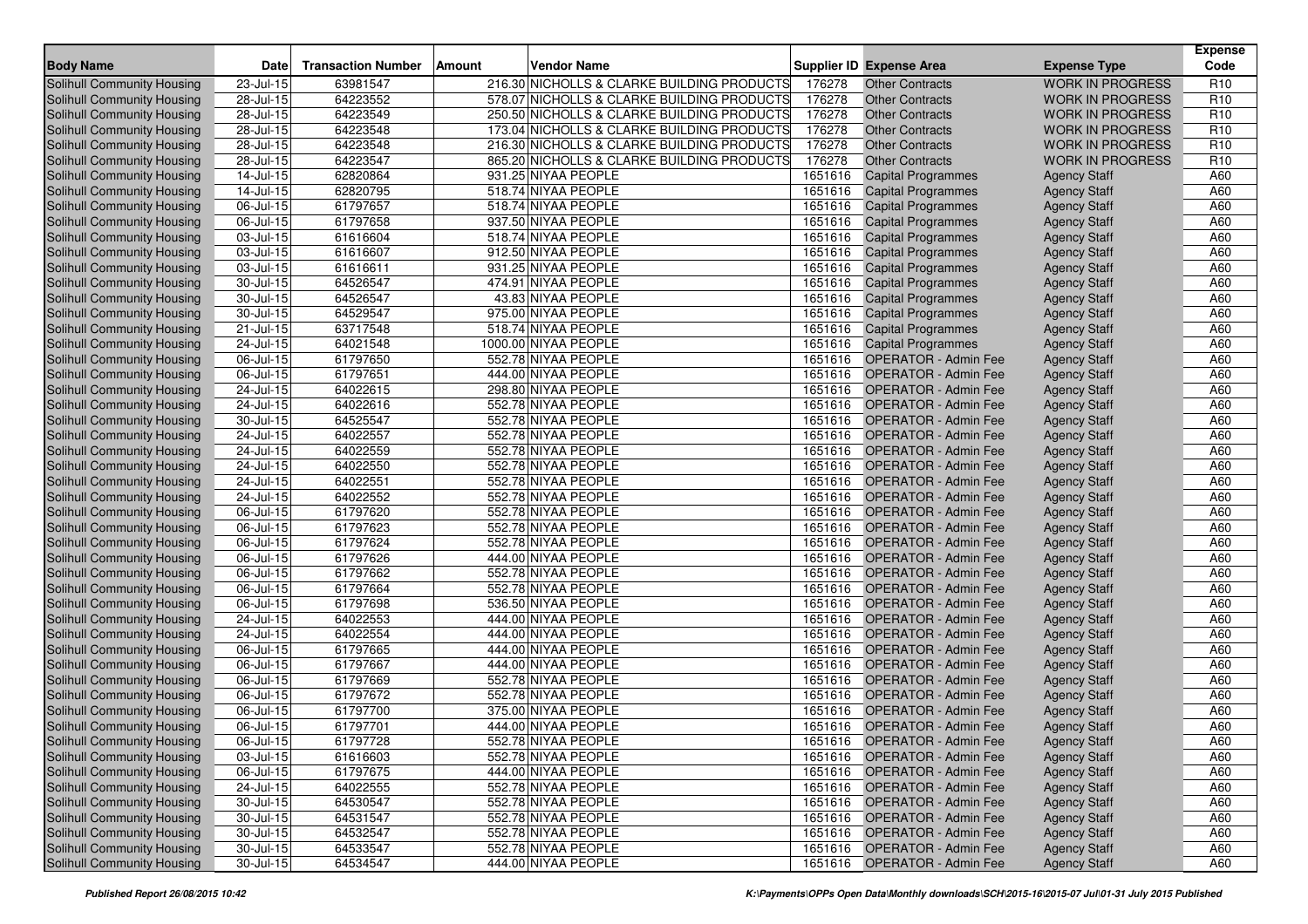|                                   |                         |                           |                                     |         |                                      |                     | <b>Expense</b> |
|-----------------------------------|-------------------------|---------------------------|-------------------------------------|---------|--------------------------------------|---------------------|----------------|
| <b>Body Name</b>                  | Date                    | <b>Transaction Number</b> | <b>Vendor Name</b><br><b>Amount</b> |         | <b>Supplier ID Expense Area</b>      | <b>Expense Type</b> | Code           |
| <b>Solihull Community Housing</b> | 06-Jul-15               | 61797681                  | 552.78 NIYAA PEOPLE                 | 1651616 | <b>OPERATOR - Admin Fee</b>          | <b>Agency Staff</b> | A60            |
| Solihull Community Housing        | 06-Jul-15               | 61797687                  | 552.78 NIYAA PEOPLE                 | 1651616 | <b>OPERATOR - Admin Fee</b>          | <b>Agency Staff</b> | A60            |
| Solihull Community Housing        | 06-Jul-15               | 61797688                  | 552.78 NIYAA PEOPLE                 | 1651616 | <b>OPERATOR - Admin Fee</b>          | <b>Agency Staff</b> | A60            |
| <b>Solihull Community Housing</b> | 06-Jul-15               | 61797689                  | 444.00 NIYAA PEOPLE                 | 1651616 | <b>OPERATOR - Admin Fee</b>          | <b>Agency Staff</b> | A60            |
| Solihull Community Housing        | 06-Jul-15               | 61797690                  | 518.00 NIYAA PEOPLE                 | 1651616 | <b>OPERATOR - Admin Fee</b>          | <b>Agency Staff</b> | A60            |
| Solihull Community Housing        | 06-Jul-15               | 61797655                  | 444.00 NIYAA PEOPLE                 | 1651616 | <b>OPERATOR - Admin Fee</b>          | <b>Agency Staff</b> | A60            |
| Solihull Community Housing        | 17-Jul-15               | 63298547                  | 444.00 NIYAA PEOPLE                 |         | 1651616 OPERATOR - Admin Fee         | <b>Agency Staff</b> | A60            |
| Solihull Community Housing        | 17-Jul-15               | 63299547                  | 552.78 NIYAA PEOPLE                 | 1651616 | <b>OPERATOR - Admin Fee</b>          | <b>Agency Staff</b> | A60            |
| Solihull Community Housing        | 17-Jul-15               | 63300547                  | 552.78 NIYAA PEOPLE                 | 1651616 | <b>OPERATOR - Admin Fee</b>          | <b>Agency Staff</b> | A60            |
| <b>Solihull Community Housing</b> | $\overline{17}$ -Jul-15 | 63304547                  | 444.00 NIYAA PEOPLE                 | 1651616 | <b>OPERATOR - Admin Fee</b>          | <b>Agency Staff</b> | A60            |
| Solihull Community Housing        | 17-Jul-15               | 63309547                  | 444.00 NIYAA PEOPLE                 | 1651616 | <b>OPERATOR - Admin Fee</b>          | <b>Agency Staff</b> | A60            |
| Solihull Community Housing        | 17-Jul-15               | 63310547                  | 552.78 NIYAA PEOPLE                 | 1651616 | <b>OPERATOR - Admin Fee</b>          | <b>Agency Staff</b> | A60            |
| Solihull Community Housing        | 17-Jul-15               | 63311547                  | 552.78 NIYAA PEOPLE                 | 1651616 | <b>OPERATOR - Admin Fee</b>          | <b>Agency Staff</b> | A60            |
| Solihull Community Housing        | 17-Jul-15               | 63313547                  | 444.00 NIYAA PEOPLE                 | 1651616 | <b>OPERATOR - Admin Fee</b>          | <b>Agency Staff</b> | A60            |
| <b>Solihull Community Housing</b> | 17-Jul-15               | 63314547                  | 552.78 NIYAA PEOPLE                 | 1651616 | <b>OPERATOR - Admin Fee</b>          | <b>Agency Staff</b> | A60            |
| Solihull Community Housing        | 17-Jul-15               | 63315547                  | 552.78 NIYAA PEOPLE                 | 1651616 | <b>OPERATOR - Admin Fee</b>          | <b>Agency Staff</b> | A60            |
| Solihull Community Housing        | 17-Jul-15               | 63317547                  | 552.78 NIYAA PEOPLE                 | 1651616 | <b>OPERATOR - Admin Fee</b>          | <b>Agency Staff</b> | A60            |
| <b>Solihull Community Housing</b> | 24-Jul-15               | 64022556                  | 552.78 NIYAA PEOPLE                 | 1651616 | <b>OPERATOR - Admin Fee</b>          | <b>Agency Staff</b> | A60            |
| Solihull Community Housing        | 06-Jul-15               | 61797686                  | 552.78 NIYAA PEOPLE                 | 1651616 | <b>OPERATOR - Admin Fee</b>          | <b>Agency Staff</b> | A60            |
| Solihull Community Housing        | 06-Jul-15               | 61797691                  | 536.50 NIYAA PEOPLE                 | 1651616 | <b>OPERATOR - Admin Fee</b>          | <b>Agency Staff</b> | A60            |
| Solihull Community Housing        | 06-Jul-15               | 61797697                  | 536.50 NIYAA PEOPLE                 | 1651616 | <b>OPERATOR - Admin Fee</b>          | <b>Agency Staff</b> | A60            |
| Solihull Community Housing        | 06-Jul-15               | 61797616                  | 426.00 NIYAA PEOPLE                 | 1651616 | <b>OPERATOR - Admin Fee</b>          | <b>Agency Staff</b> | A60            |
| Solihull Community Housing        | 06-Jul-15               | 61797618                  | 552.78 NIYAA PEOPLE                 | 1651616 | <b>OPERATOR - Admin Fee</b>          | <b>Agency Staff</b> | A60            |
| Solihull Community Housing        | 30-Jul-15               | 64535547                  | 444.00 NIYAA PEOPLE                 | 1651616 | <b>OPERATOR - Admin Fee</b>          | <b>Agency Staff</b> | A60            |
| Solihull Community Housing        | 30-Jul-15               | 64536547                  | 552.78 NIYAA PEOPLE                 | 1651616 | <b>OPERATOR - Admin Fee</b>          | <b>Agency Staff</b> | A60            |
| Solihull Community Housing        | $30 -$ Jul-15           | 64537547                  | 444.00 NIYAA PEOPLE                 | 1651616 | <b>OPERATOR - Admin Fee</b>          | <b>Agency Staff</b> | A60            |
| Solihull Community Housing        | 30-Jul-15               | 64538547                  | 552.78 NIYAA PEOPLE                 | 1651616 | <b>OPERATOR - Admin Fee</b>          | <b>Agency Staff</b> | A60            |
| Solihull Community Housing        | 30-Jul-15               | 64539547                  | 552.78 NIYAA PEOPLE                 | 1651616 | <b>OPERATOR - Admin Fee</b>          | <b>Agency Staff</b> | A60            |
| <b>Solihull Community Housing</b> | 17-Jul-15               | 63318547                  | 444.00 NIYAA PEOPLE                 | 1651616 | <b>OPERATOR - Admin Fee</b>          | <b>Agency Staff</b> | A60            |
| Solihull Community Housing        | 17-Jul-15               | 63319547                  | 552.78 NIYAA PEOPLE                 | 1651616 | <b>OPERATOR - Admin Fee</b>          | <b>Agency Staff</b> | A60            |
| <b>Solihull Community Housing</b> | 17-Jul-15               | 63320547                  | 552.78 NIYAA PEOPLE                 | 1651616 | <b>OPERATOR - Admin Fee</b>          | <b>Agency Staff</b> | A60            |
| Solihull Community Housing        | 17-Jul-15               | 63321547                  | 552.78 NIYAA PEOPLE                 | 1651616 | <b>OPERATOR - Admin Fee</b>          | <b>Agency Staff</b> | A60            |
| Solihull Community Housing        | 24-Jul-15               | 64022548                  | 444.00 NIYAA PEOPLE                 | 1651616 | <b>OPERATOR - Admin Fee</b>          | <b>Agency Staff</b> | A60            |
| Solihull Community Housing        | 24-Jul-15               | 64022549                  | 552.78 NIYAA PEOPLE                 | 1651616 | <b>OPERATOR - Admin Fee</b>          | <b>Agency Staff</b> | A60            |
| <b>Solihull Community Housing</b> | 30-Jul-15               | 64540547                  | 552.78 NIYAA PEOPLE                 | 1651616 | <b>OPERATOR - Admin Fee</b>          | <b>Agency Staff</b> | A60            |
| Solihull Community Housing        | 30-Jul-15               | 64541547                  | 444.00 NIYAA PEOPLE                 | 1651616 | <b>OPERATOR - Admin Fee</b>          | <b>Agency Staff</b> | A60            |
| Solihull Community Housing        | $14$ -Jul-15            | 62820797                  | 440.73 NIYAA PEOPLE                 | 1651616 | <b>CHH - Sanctuary Scheme</b>        | <b>Agency Staff</b> | A60            |
| Solihull Community Housing        | 24-Jul-15               | 64022618                  | 545.31 NIYAA PEOPLE                 | 1651616 | <b>CHH - Sanctuary Scheme</b>        | <b>Agency Staff</b> | A60            |
| Solihull Community Housing        | 14-Jul-15               | 62820798                  | 552.78 NIYAA PEOPLE                 | 1651616 | CHH - Sanctuary Scheme               | <b>Agency Staff</b> | A60            |
| <b>Solihull Community Housing</b> | $\overline{14}$ -Jul-15 | 62820800                  | 1073.00 NIYAA PEOPLE                | 1651616 | <b>CHH - Sanctuary Scheme</b>        | <b>Agency Staff</b> | A60            |
| Solihull Community Housing        | 24-Jul-15               | 64022619                  | 552.78 NIYAA PEOPLE                 | 1651616 | <b>CHH - Sanctuary Scheme</b>        | <b>Agency Staff</b> | A60            |
| <b>Solihull Community Housing</b> | 14-Jul-15               | 62820848                  | 500.49 NIYAA PEOPLE                 | 1651616 | <b>CHH - Sanctuary Scheme</b>        | <b>Agency Staff</b> | A60            |
| Solihull Community Housing        | 14-Jul-15               | 62820858                  | 552.78 NIYAA PEOPLE                 |         | 1651616 CHH - Sanctuary Scheme       | <b>Agency Staff</b> | A60            |
| Solihull Community Housing        | 09-Jul-15               | 62363547                  | 448.20 NIYAA PEOPLE                 |         | 1651616 CHH - Sanctuary Scheme       | <b>Agency Staff</b> | A60            |
| Solihull Community Housing        | 09-Jul-15               | 62381547                  | 552.78 NIYAA PEOPLE                 |         | 1651616 CHH - Sanctuary Scheme       | <b>Agency Staff</b> | A60            |
| Solihull Community Housing        | $\overline{30}$ -Jul-15 | 64542547                  | 552.78 NIYAA PEOPLE                 |         | 1651616 CHH - Sanctuary Scheme       | <b>Agency Staff</b> | A60            |
| Solihull Community Housing        | 06-Jul-15               | 61797653                  | 552.78 NIYAA PEOPLE                 |         | 1651616 Decent Homes Prog - Internal | <b>Agency Staff</b> | A60            |
| Solihull Community Housing        | 14-Jul-15               | 62820844                  | 552.78 NIYAA PEOPLE                 |         | 1651616 Decent Homes Prog - Internal | <b>Agency Staff</b> | A60            |
| Solihull Community Housing        | 06-Jul-15               | 61797731                  | 552.78 NIYAA PEOPLE                 | 1651616 | Decent Homes Prog - Internal         | <b>Agency Staff</b> | A60            |
| Solihull Community Housing        | 06-Jul-15               | 61797673                  | 552.78 NIYAA PEOPLE                 |         | 1651616 Decent Homes Prog - Internal | <b>Agency Staff</b> | A60            |
| Solihull Community Housing        | $30 -$ Jul-15           | 64527547                  | 552.78 NIYAA PEOPLE                 | 1651616 | Decent Homes Prog - Internal         | <b>Agency Staff</b> | A60            |
| Solihull Community Housing        | 24-Jul-15               | 64022547                  | 552.78 NIYAA PEOPLE                 |         | 1651616 Decent Homes Prog - Internal | <b>Agency Staff</b> | A60            |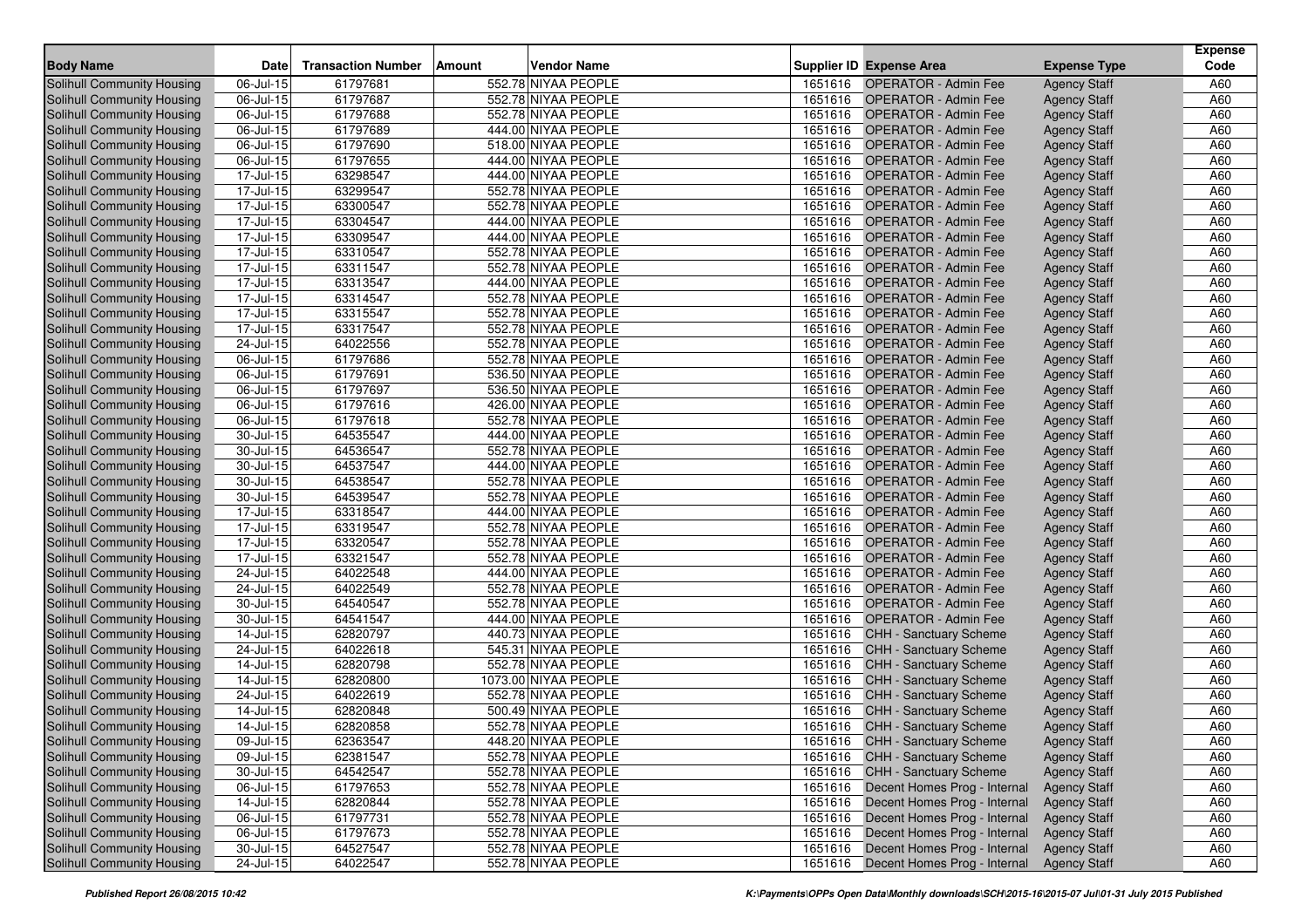|                                                          |                            |                           |                                                                     |                    |                                                    |                                      | <b>Expense</b>           |
|----------------------------------------------------------|----------------------------|---------------------------|---------------------------------------------------------------------|--------------------|----------------------------------------------------|--------------------------------------|--------------------------|
| <b>Body Name</b>                                         | <b>Date</b>                | <b>Transaction Number</b> | <b>Vendor Name</b><br><b>Amount</b>                                 |                    | Supplier ID Expense Area                           | <b>Expense Type</b>                  | Code                     |
| <b>Solihull Community Housing</b>                        | 24-Jul-15                  | 64022617                  | 552.78 NIYAA PEOPLE                                                 | 1651616            | <b>Adaptations Major</b>                           | <b>Agency Staff</b>                  | A60                      |
| <b>Solihull Community Housing</b>                        | 06-Jul-15                  | 61797659                  | 552.78 NIYAA PEOPLE                                                 | 1651616            | <b>Adaptations Major</b>                           | <b>Agency Staff</b>                  | A60                      |
| <b>Solihull Community Housing</b>                        | 14-Jul-15                  | 62820838                  | 552.78 NIYAA PEOPLE                                                 | 1651616            | <b>Adaptations Major</b>                           | <b>Agency Staff</b>                  | A60                      |
| Solihull Community Housing                               | 06-Jul-15                  | 61797615                  | 552.78 NIYAA PEOPLE                                                 | 1651616            | <b>Adaptations Major</b>                           | <b>Agency Staff</b>                  | A60                      |
| Solihull Community Housing                               | 30-Jul-15                  | 64543547                  | 552.78 NIYAA PEOPLE                                                 | 1651616            | <b>Adaptations Major</b>                           | <b>Agency Staff</b>                  | A60                      |
| Solihull Community Housing                               | 30-Jul-15                  | 64521547                  | 1017.50 NIYAA PEOPLE                                                | 1651616            | Catering                                           | <b>Agency Staff</b>                  | A60                      |
| Solihull Community Housing                               | 30-Jul-15                  | 64522547                  | 990.00 NIYAA PEOPLE                                                 | 1651616            | Catering                                           | <b>Agency Staff</b>                  | A60                      |
| Solihull Community Housing                               | 30-Jul-15                  | 64523547                  | 888.00 NIYAA PEOPLE                                                 | 1651616            | Catering                                           | <b>Agency Staff</b>                  | A60                      |
| Solihull Community Housing                               | 30-Jul-15                  | 64524547                  | 906.60 NIYAA PEOPLE                                                 | 1651616            | Catering                                           | <b>Agency Staff</b>                  | A60                      |
| Solihull Community Housing                               | 30-Jul-15                  | 64524547                  | -906.60 NIYAA PEOPLE                                                | 1651616            | Catering                                           | <b>Agency Staff</b>                  | A60                      |
| Solihull Community Housing                               | 30-Jul-15                  | 64524547                  | 909.60 NIYAA PEOPLE                                                 | 1651616            | Catering                                           | <b>Agency Staff</b>                  | A60                      |
| Solihull Community Housing                               | $14$ -Jul-15               | 62820802                  | 882.00 NIYAA PEOPLE                                                 | 1651616            | Catering                                           | <b>Agency Staff</b>                  | A60                      |
| Solihull Community Housing                               | 14-Jul-15                  | 62820814                  | 888.00 NIYAA PEOPLE                                                 | 1651616            | Catering                                           | <b>Agency Staff</b>                  | A60                      |
| Solihull Community Housing                               | 14-Jul-15                  | 62820817                  | 1017.50 NIYAA PEOPLE                                                | 1651616            | Catering                                           | <b>Agency Staff</b>                  | A60                      |
| Solihull Community Housing                               | $14$ -Jul-15               | 62820819                  | 1017.50 NIYAA PEOPLE                                                | 1651616            | Catering                                           | <b>Agency Staff</b>                  | A60                      |
| Solihull Community Housing                               | 14-Jul-15                  | 62820826                  | 844.71 NIYAA PEOPLE                                                 | 1651616            | Catering                                           | <b>Agency Staff</b>                  | A60                      |
| Solihull Community Housing                               | 30-Jul-15                  | 64520547                  | 844.71 NIYAA PEOPLE                                                 | 1651616            | Catering                                           | <b>Agency Staff</b>                  | A60                      |
| Solihull Community Housing                               | $01$ -Jul-15               | 61318433                  | 876.00 NIYAA PEOPLE                                                 | 1651616            | Catering                                           | <b>Agency Staff</b>                  | A60                      |
| Solihull Community Housing                               | 01-Jul-15                  | 61318434                  | 1113.75 NIYAA PEOPLE                                                | 1651616            | Catering                                           | <b>Agency Staff</b>                  | A60                      |
| Solihull Community Housing                               | 30-Jul-15                  | 64528547                  | 840.02 NIYAA PEOPLE                                                 | 1651616            | Catering                                           | <b>Agency Staff</b>                  | A60                      |
| Solihull Community Housing                               | 01-Jul-15                  | 61318432                  | 577.50 NIYAA PEOPLE                                                 | 1651616            | Catering                                           | <b>Agency Staff</b>                  | A60                      |
| Solihull Community Housing                               | 30-Jul-15                  | 64545547                  | 212.86 NIYAA PEOPLE                                                 | 1651616            | <b>Disabled Persons Cont'n</b>                     | <b>Agency Staff</b>                  | A60                      |
| Solihull Community Housing                               | 30-Jul-15                  | 64544547                  | 543.16 NIYAA PEOPLE                                                 | 1651616            | Disabled Persons Cont'n                            | <b>Agency Staff</b>                  | A60                      |
| Solihull Community Housing                               | 01-Jul-15                  | 61379592                  | 840.78 NOVUS PROPERTY SOLUTIONS                                     | 3522686            | Decent Homes Prog - Internal                       | <b>Contractor Payments</b>           | <b>B70</b>               |
| Solihull Community Housing                               | 30-Jul-15                  | 64496547                  | 999.86 NOVUS PROPERTY SOLUTIONS                                     | 3522686            | Decent Homes Prog - Internal                       | <b>Contractor Payments</b>           | <b>B70</b><br><b>B70</b> |
| Solihull Community Housing                               | $10 -$ Jul-15              | 62253216                  | 324.52 NOVUS PROPERTY SOLUTIONS                                     | 3522686            | Decent Homes Prog - Internal                       | <b>Contractor Payments</b>           |                          |
| Solihull Community Housing                               | 10-Jul-15                  | 62253214<br>61379624      | 471.27 NOVUS PROPERTY SOLUTIONS                                     | 3522686            | Decent Homes Prog - Internal                       | <b>Contractor Payments</b>           | <b>B70</b><br><b>B70</b> |
| Solihull Community Housing                               | 01-Jul-15                  |                           | 324.52 NOVUS PROPERTY SOLUTIONS                                     | 3522686            | Decent Homes Prog - Internal                       | <b>Contractor Payments</b>           | <b>B70</b>               |
| Solihull Community Housing                               | 01-Jul-15<br>$30 -$ Jul-15 | 61379620<br>64494547      | 1017.30 NOVUS PROPERTY SOLUTIONS<br>324.52 NOVUS PROPERTY SOLUTIONS | 3522686<br>3522686 | Decent Homes Prog - Internal                       | <b>Contractor Payments</b>           | <b>B70</b>               |
| Solihull Community Housing                               |                            |                           |                                                                     |                    | Decent Homes Prog - Internal                       | <b>Contractor Payments</b>           | <b>B31</b>               |
| Solihull Community Housing                               | 01-Jul-15<br>01-Jul-15     | 61379608<br>61379604      | 591.94 NOVUS PROPERTY SOLUTIONS<br>226.33 NOVUS PROPERTY SOLUTIONS  | 3522686<br>3522686 | CHH - Sanctuary Scheme                             | <b>BUILDINGS</b><br><b>BUILDINGS</b> | <b>B31</b>               |
| Solihull Community Housing<br>Solihull Community Housing | 31-Jul-15                  | 64576637                  | 324.52 NOVUS PROPERTY SOLUTIONS                                     | 3522686            | CHH - Sanctuary Scheme<br><b>Adaptations Major</b> | <b>BUILDINGS</b>                     | <b>B31</b>               |
| Solihull Community Housing                               | $10 -$ Jul-15              | 62253211                  | 574.53 NOVUS PROPERTY SOLUTIONS                                     | 3522686            | CHH - Sanctuary Scheme                             | <b>BUILDINGS</b>                     | <b>B31</b>               |
| Solihull Community Housing                               | 10-Jul-15                  | 62253209                  | 208.92 NOVUS PROPERTY SOLUTIONS                                     | 3522686            | CHH - Sanctuary Scheme                             | <b>BUILDINGS</b>                     | <b>B31</b>               |
| Solihull Community Housing                               | 01-Jul-15                  | 61379605                  | 382.09 NOVUS PROPERTY SOLUTIONS                                     | 3522686            | <b>CHH - Sanctuary Scheme</b>                      | <b>BUILDINGS</b>                     | <b>B31</b>               |
| Solihull Community Housing                               | 01-Jul-15                  | 61379601                  | 1113.54 NOVUS PROPERTY SOLUTIONS                                    | 3522686            | CHH - Sanctuary Scheme                             | <b>BUILDINGS</b>                     | <b>B31</b>               |
| Solihull Community Housing                               | 01-Jul-15                  | 61379600                  | 847.76 NOVUS PROPERTY SOLUTIONS                                     | 3522686            | CHH - Sanctuary Scheme                             | <b>BUILDINGS</b>                     | <b>B31</b>               |
| Solihull Community Housing                               | 01-Jul-15                  | 61379598                  | 313.38 NOVUS PROPERTY SOLUTIONS                                     | 3522686            | <b>CHH - Sanctuary Scheme</b>                      | <b>BUILDINGS</b>                     | <b>B31</b>               |
| Solihull Community Housing                               | 01-Jul-15                  | 61379591                  | 338.68 NOVUS PROPERTY SOLUTIONS                                     | 3522686            | CHH - Sanctuary Scheme                             | <b>BUILDINGS</b>                     | <b>B31</b>               |
| Solihull Community Housing                               | 01-Jul-15                  | 61379588                  | 2130.05 NOVUS PROPERTY SOLUTIONS                                    | 3522686            | CHH - Sanctuary Scheme                             | <b>BUILDINGS</b>                     | <b>B31</b>               |
| <b>Solihull Community Housing</b>                        | 01-Jul-15                  | 61379586                  | 510.54 NOVUS PROPERTY SOLUTIONS                                     | 3522686            | CHH - Sanctuary Scheme                             | <b>BUILDINGS</b>                     | <b>B31</b>               |
| Solihull Community Housing                               | $01$ -Jul-15               | 61379584                  | 520.54 NOVUS PROPERTY SOLUTIONS                                     | 3522686            | <b>CHH - Sanctuary Scheme</b>                      | <b>BUILDINGS</b>                     | <b>B31</b>               |
| Solihull Community Housing                               | $01$ -Jul-15               | 61379583                  | 367.93 NOVUS PROPERTY SOLUTIONS                                     |                    | 3522686 CHH - Sanctuary Scheme                     | <b>BUILDINGS</b>                     | <b>B31</b>               |
| Solihull Community Housing                               | 01-Jul-15                  | 61379581                  | 330.79 NOVUS PROPERTY SOLUTIONS                                     |                    | 3522686 CHH - Sanctuary Scheme                     | <b>BUILDINGS</b>                     | <b>B31</b>               |
| Solihull Community Housing                               | $\overline{31}$ -Jul-15    | 64576652                  | 406.82 NOVUS PROPERTY SOLUTIONS                                     | 3522686            | <b>CHH - Sanctuary Scheme</b>                      | <b>BUILDINGS</b>                     | <b>B31</b>               |
| Solihull Community Housing                               | 31-Jul-15                  | 64576651                  | 313.38 NOVUS PROPERTY SOLUTIONS                                     | 3522686            | <b>CHH - Sanctuary Scheme</b>                      | <b>BUILDINGS</b>                     | <b>B31</b>               |
| Solihull Community Housing                               | 31-Jul-15                  | 64576626                  | 835.68 NOVUS PROPERTY SOLUTIONS                                     | 3522686            | <b>CHH - Sanctuary Scheme</b>                      | <b>BUILDINGS</b>                     | <b>B31</b>               |
| Solihull Community Housing                               | $\overline{31}$ -Jul-15    | 64576623                  | 626.76 NOVUS PROPERTY SOLUTIONS                                     | 3522686            | <b>CHH - Sanctuary Scheme</b>                      | <b>BUILDINGS</b>                     | <b>B31</b>               |
| Solihull Community Housing                               | 31-Jul-15                  | 64576641                  | 683.68 NOVUS PROPERTY SOLUTIONS                                     | 3522686            | <b>CHH - Sanctuary Scheme</b>                      | <b>BUILDINGS</b>                     | <b>B31</b>               |
| Solihull Community Housing                               | $31 -$ Jul-15              | 64576640                  | 208.92 NOVUS PROPERTY SOLUTIONS                                     | 3522686            | CHH - Sanctuary Scheme                             | <b>BUILDINGS</b>                     | <b>B31</b>               |
| Solihull Community Housing                               | $31$ -Jul-15               | 64576639                  | 315.40 NOVUS PROPERTY SOLUTIONS                                     |                    | 3522686 CHH - Sanctuary Scheme                     | <b>BUILDINGS</b>                     | <b>B31</b>               |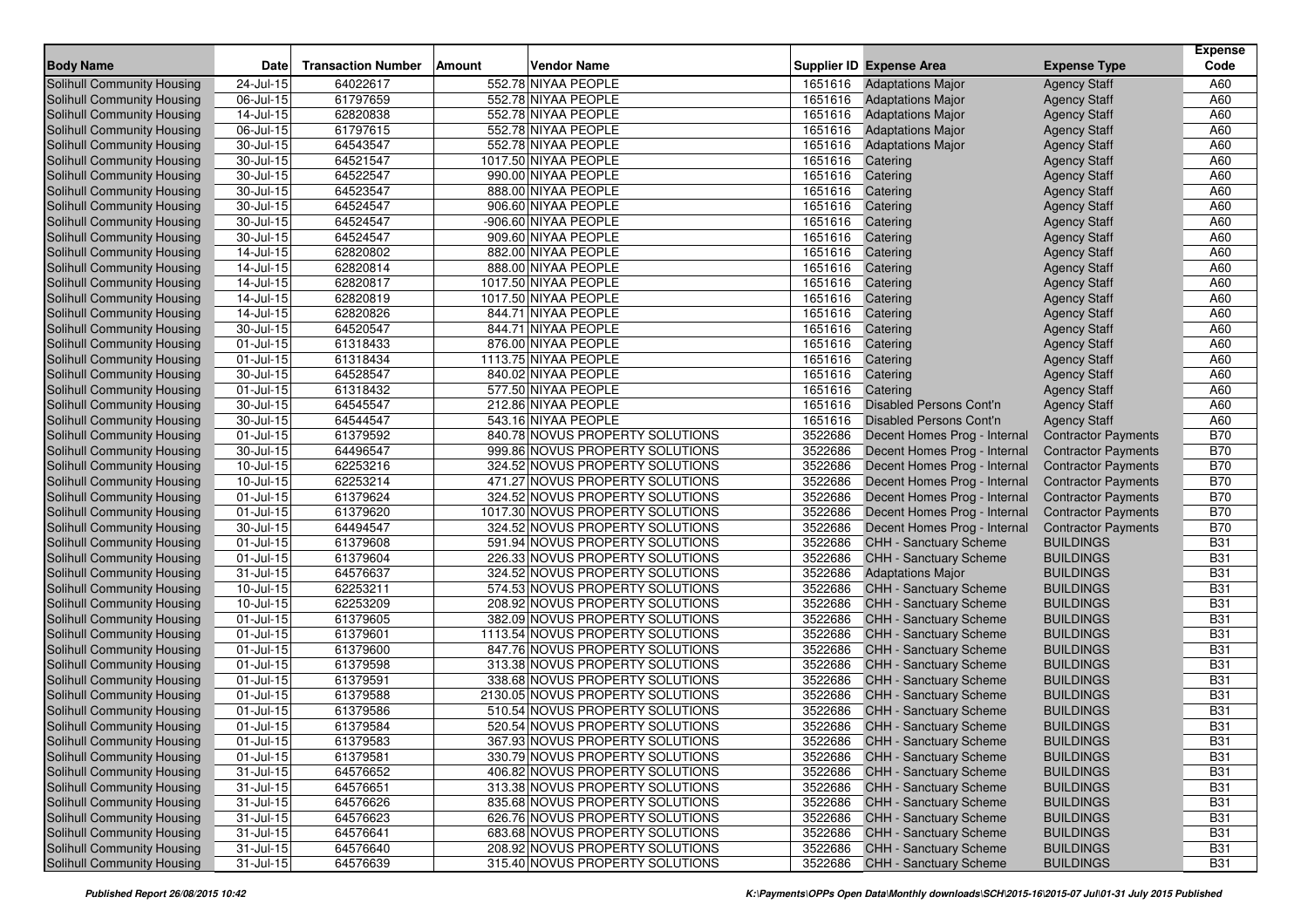| <b>Body Name</b>                                         | <b>Date</b>            | <b>Transaction Number</b> | Amount | <b>Vendor Name</b>                                                               |                    | <b>Supplier ID Expense Area</b>                        | <b>Expense Type</b>                                          | <b>Expense</b><br>Code |
|----------------------------------------------------------|------------------------|---------------------------|--------|----------------------------------------------------------------------------------|--------------------|--------------------------------------------------------|--------------------------------------------------------------|------------------------|
|                                                          |                        |                           |        |                                                                                  |                    |                                                        | <b>BUILDINGS</b>                                             | <b>B31</b>             |
| Solihull Community Housing<br>Solihull Community Housing | 31-Jul-15<br>30-Jul-15 | 64576638<br>64495547      |        | 249.00 NOVUS PROPERTY SOLUTIONS<br>-324.52 NOVUS PROPERTY SOLUTIONS              | 3522686<br>3522686 | CHH - Sanctuary Scheme<br>Decent Homes Prog - Internal |                                                              | <b>B70</b>             |
| <b>Solihull Community Housing</b>                        | 30-Jul-15              | 64497547                  |        | -999.86 NOVUS PROPERTY SOLUTIONS                                                 | 3522686            | Decent Homes Prog - Internal                           | <b>Contractor Payments</b><br><b>Contractor Payments</b>     | <b>B70</b>             |
|                                                          | 29-Jul-15              | 64318655                  |        | 3200.00 OMFAX SYSTEMS LTD                                                        | 97459              |                                                        | <b>TELEPHONES</b>                                            | D30                    |
| Solihull Community Housing                               |                        | 64044597                  |        |                                                                                  | 2385686            | <b>IT Strategy</b>                                     |                                                              | <b>B34</b>             |
| Solihull Community Housing<br>Solihull Community Housing | 24-Jul-15<br>24-Jul-15 | 64044596                  |        | 245.62 OPENVIEW SECURITY SOLUTIONS LTD<br>245.62 OPENVIEW SECURITY SOLUTIONS LTD | 2385686            | Catering<br>Catering                                   | <b>Utility Related Works</b>                                 | <b>B34</b>             |
| Solihull Community Housing                               | 10-Jul-15              | 62253207                  |        | 337.72 OPENVIEW SECURITY SOLUTIONS LTD                                           | 2385686            | Catering                                               | <b>Utility Related Works</b><br><b>Utility Related Works</b> | <b>B34</b>             |
| Solihull Community Housing                               | 24-Jul-15              | 64044598                  |        | 981.34 OPENVIEW SECURITY SOLUTIONS LTD                                           | 2385686            | Catering                                               | <b>Utility Related Works</b>                                 | <b>B34</b>             |
| Solihull Community Housing                               | 24-Jul-15              | 64044595                  |        | 245.62 OPENVIEW SECURITY SOLUTIONS LTD                                           | 2385686            | Catering                                               | <b>Utility Related Works</b>                                 | <b>B34</b>             |
| Solihull Community Housing                               | 24-Jul-15              | 64044594                  |        | 245.62 OPENVIEW SECURITY SOLUTIONS LTD                                           | 2385686            | Catering                                               | <b>Utility Related Works</b>                                 | <b>B34</b>             |
| Solihull Community Housing                               | 03-Jul-15              | 61616563                  |        | 326.73 OPENVIEW SECURITY SOLUTIONS LTD                                           | 2385686            | Catering                                               | <b>Utility Related Works</b>                                 | <b>B34</b>             |
| Solihull Community Housing                               | 17-Jul-15              | 63326664                  |        | 325.36 OPENVIEW SECURITY SOLUTIONS LTD                                           | 2385686            | Catering                                               | <b>Utility Related Works</b>                                 | <b>B34</b>             |
| <b>Solihull Community Housing</b>                        | 17-Jul-15              | 63326640                  |        | 325.36 OPENVIEW SECURITY SOLUTIONS LTD                                           | 2385686            | Catering                                               | <b>Utility Related Works</b>                                 | <b>B34</b>             |
| <b>Solihull Community Housing</b>                        | 17-Jul-15              | 63326674                  |        | 325.36 OPENVIEW SECURITY SOLUTIONS LTD                                           | 2385686            | Catering                                               | <b>Utility Related Works</b>                                 | <b>B34</b>             |
| Solihull Community Housing                               | 03-Jul-15              | 61616564                  |        | -326.73 OPENVIEW SECURITY SOLUTIONS LTD                                          | 2385686            | Catering                                               | <b>Utility Related Works</b>                                 | <b>B34</b>             |
| Solihull Community Housing                               | 10-Jul-15              | 62253271                  |        | 1350.00 OPUS STRUCTURAL SURVEYS                                                  | 7489686            | <b>Food Festival</b>                                   | <b>Contractor Payments</b>                                   | <b>B70</b>             |
| Solihull Community Housing                               | 10-Jul-15              | 62253270                  |        | 3583.25 OPUS STRUCTURAL SURVEYS                                                  | 7489686            | <b>Food Festival</b>                                   | <b>Contractor Payments</b>                                   | <b>B70</b>             |
| Solihull Community Housing                               | 24-Jul-15              | 64044607                  |        | 435.63 OPUS STRUCTURAL SURVEYS                                                   | 7489686            | <b>Food Festival</b>                                   | <b>Contractor Payments</b>                                   | <b>B70</b>             |
| Solihull Community Housing                               | 24-Jul-15              | 64044606                  |        | 550.00 OPUS STRUCTURAL SURVEYS                                                   | 7489686            | <b>Food Festival</b>                                   | <b>Contractor Payments</b>                                   | <b>B70</b>             |
| Solihull Community Housing                               | 31-Jul-15              | 64576705                  |        | 540.00 OPUS STRUCTURAL SURVEYS                                                   | 7489686            | <b>Food Festival</b>                                   | <b>Contractor Payments</b>                                   | <b>B70</b>             |
| Solihull Community Housing                               | 17-Jul-15              | 63326687                  |        | 423.50 ORBIS PROTECT LIMITED                                                     | 6049687            | <b>OPERATOR - Admin Fee</b>                            | Voids                                                        | <b>B38</b>             |
| Solihull Community Housing                               | 14-Jul-15              | 62820879                  |        | 308.33 ORBIS PROTECT LIMITED                                                     | 6049687            | Family Housing Association Con Other Fees & Charges    |                                                              | D <sub>59</sub>        |
| Solihull Community Housing                               | 14-Jul-15              | 62820879                  |        | 2350.00 ORBIS PROTECT LIMITED                                                    | 6049687            | Leisure, Parks & Play Administra Other Fees & Charges  |                                                              | D <sub>59</sub>        |
| Solihull Community Housing                               | 10-Jul-15              | 62253243                  |        | 249.50 ORBIS PROTECT LIMITED                                                     | 6049687            | OPERATOR - Admin Fee                                   | Voids                                                        | <b>B38</b>             |
| <b>Solihull Community Housing</b>                        | 31-Jul-15              | 64576685                  |        | 293.00 ORBIS PROTECT LIMITED                                                     | 6049687            | <b>OPERATOR - Admin Fee</b>                            | Voids                                                        | <b>B38</b>             |
| Solihull Community Housing                               | $31 -$ Jul-15          | 64576689                  |        | 380.00 ORBIS PROTECT LIMITED                                                     | 6049687            | <b>OPERATOR - Admin Fee</b>                            | Voids                                                        | <b>B38</b>             |
| <b>Solihull Community Housing</b>                        | 31-Jul-15              | 64576664                  |        | 394.50 ORBIS PROTECT LIMITED                                                     | 6049687            | <b>OPERATOR - Admin Fee</b>                            | Voids                                                        | <b>B38</b>             |
| <b>Solihull Community Housing</b>                        | 14-Jul-15              | 62820881                  |        | 1677.86 PENNINGTON CHOICE LTD                                                    | 227134             | Energy Performance Certificates Other Fees & Charges   |                                                              | D <sub>59</sub>        |
| Solihull Community Housing                               | 06-Jul-15              | 61797575                  |        | 2750.00 PERRYS GARDEN SERVICE                                                    | 158238             | <b>First Stop Shop</b>                                 | <b>Contractor Payments</b>                                   | <b>B70</b>             |
| Solihull Community Housing                               | 24-Jul-15              | 64022620                  |        | 514.20 PHS GROUP PLC                                                             | 82208              | Overtime - Salaries                                    | <b>PROVISIONS</b>                                            | <b>B90</b>             |
| Solihull Community Housing                               | 10-Jul-15              | 62253198                  |        | 166.20 PINNACLE HOUSING LTD                                                      | 280244             | Decent Homes Prog - Internal                           | <b>Contractor Payments</b>                                   | <b>B70</b>             |
| Solihull Community Housing                               | 10-Jul-15              | 62253198                  |        | 198.34 PINNACLE HOUSING LTD                                                      | 280244             | Health & Safety - Other                                | <b>Contractor Payments</b>                                   | <b>B70</b>             |
| Solihull Community Housing                               | 10-Jul-15              | 62253198                  |        | 279.34 PINNACLE HOUSING LTD                                                      | 280244             | <b>OPERATOR - Admin Fee</b>                            | Voids                                                        | <b>B38</b>             |
| Solihull Community Housing                               | 10-Jul-15              | 62253198                  |        | 477.92 PINNACLE HOUSING LTD                                                      | 280244             | <b>OPERATOR - Admin Fee</b>                            | Voids                                                        | <b>B38</b>             |
| Solihull Community Housing                               | 10-Jul-15              | 62253198                  |        | 100.21 PINNACLE HOUSING LTD                                                      | 280244             | <b>OPERATOR - Admin Fee</b>                            | Voids                                                        | <b>B38</b>             |
| Solihull Community Housing                               | 10-Jul-15              | 62253198                  |        | 329.54 PINNACLE HOUSING LTD                                                      | 280244             | <b>OPERATOR - Admin Fee</b>                            | Voids                                                        | <b>B38</b>             |
| Solihull Community Housing                               | 10-Jul-15              | 62253198                  |        | 186.67 PINNACLE HOUSING LTD                                                      | 280244             | <b>OPERATOR - Admin Fee</b>                            | Voids                                                        | <b>B38</b>             |
| Solihull Community Housing                               | 10-Jul-15              | 62253198                  |        | 186.67 PINNACLE HOUSING LTD                                                      | 280244             | <b>OPERATOR - Admin Fee</b>                            | Voids                                                        | <b>B38</b>             |
| Solihull Community Housing                               | 10-Jul-15              | 62253198                  |        | 252.76 PINNACLE HOUSING LTD                                                      | 280244             | <b>OPERATOR - Admin Fee</b>                            | Voids                                                        | <b>B38</b>             |
| Solihull Community Housing                               | 10-Jul-15              | 62253198                  |        | 186.67 PINNACLE HOUSING LTD                                                      | 280244             | <b>OPERATOR - Admin Fee</b>                            | Voids                                                        | <b>B38</b>             |
| Solihull Community Housing                               | 10-Jul-15              | 62253198                  |        | 100.21 PINNACLE HOUSING LTD                                                      | 280244             | <b>OPERATOR - Admin Fee</b>                            | Voids                                                        | <b>B38</b>             |
| Solihull Community Housing                               | 10-Jul-15              | 62253198                  |        | 196.64 PINNACLE HOUSING LTD                                                      | 280244             | <b>OPERATOR - Admin Fee</b>                            | Voids                                                        | <b>B38</b>             |
| Solihull Community Housing                               | 10-Jul-15              | 62253198                  |        | 186.67 PINNACLE HOUSING LTD                                                      | 280244             | <b>OPERATOR - Admin Fee</b>                            | Voids                                                        | <b>B38</b>             |
| Solihull Community Housing                               | $10$ -Jul-15           | 62253198                  |        | 262.73 PINNACLE HOUSING LTD                                                      | 280244             | OPERATOR - Admin Fee                                   | Voids                                                        | <b>B</b> 38            |
| Solihull Community Housing                               | 10-Jul-15              | 62253198                  |        | 262.73 PINNACLE HOUSING LTD                                                      | 280244             | <b>OPERATOR - Admin Fee</b>                            | Voids                                                        | <b>B38</b>             |
| <b>Solihull Community Housing</b>                        | 10-Jul-15              | 62253198                  |        | 369.05 PINNACLE HOUSING LTD                                                      | 280244             | <b>OPERATOR - Admin Fee</b>                            | Voids                                                        | <b>B38</b>             |
| Solihull Community Housing                               | 10-Jul-15              | 62253198                  |        | 292.56 PINNACLE HOUSING LTD                                                      | 280244             | OPERATOR - Admin Fee                                   | Voids                                                        | <b>B38</b>             |
| Solihull Community Housing                               | 10-Jul-15              | 62253198                  |        | 266.41 PINNACLE HOUSING LTD                                                      | 280244             | <b>OPERATOR - Admin Fee</b>                            | Voids                                                        | <b>B38</b>             |
| Solihull Community Housing                               | 10-Jul-15              | 62253198                  |        | 186.67 PINNACLE HOUSING LTD                                                      | 280244             | <b>OPERATOR - Admin Fee</b>                            | Voids                                                        | <b>B38</b>             |
| Solihull Community Housing                               | 10-Jul-15              | 62253198                  |        | 192.80 PINNACLE HOUSING LTD                                                      | 280244             | <b>OPERATOR - Admin Fee</b>                            | Voids                                                        | <b>B38</b>             |
| Solihull Community Housing                               | $10$ -Jul-15           | 62253198                  |        | 556.08 PINNACLE HOUSING LTD                                                      | 280244             | <b>OPERATOR - Admin Fee</b>                            | Voids                                                        | <b>B38</b>             |
| Solihull Community Housing                               | $10$ -Jul-15           | 62253198                  |        | 252.76 PINNACLE HOUSING LTD                                                      | 280244             | <b>OPERATOR - Admin Fee</b>                            | Voids                                                        | <b>B38</b>             |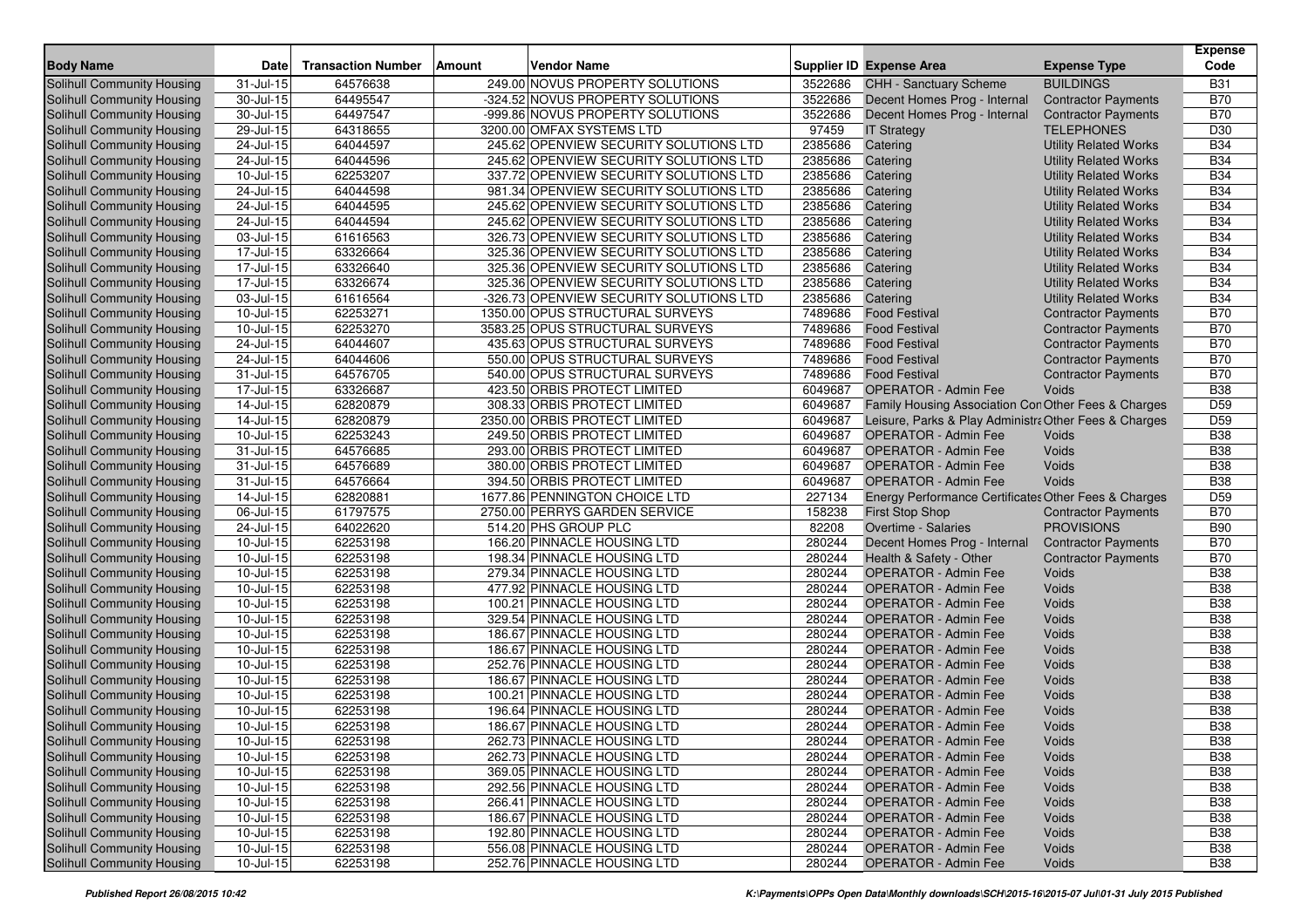|                                   |                         |                           |               |                             |        |                                 |                     | <b>Expense</b> |
|-----------------------------------|-------------------------|---------------------------|---------------|-----------------------------|--------|---------------------------------|---------------------|----------------|
| <b>Body Name</b>                  | Date                    | <b>Transaction Number</b> | <b>Amount</b> | <b>Vendor Name</b>          |        | <b>Supplier ID Expense Area</b> | <b>Expense Type</b> | Code           |
| <b>Solihull Community Housing</b> | 10-Jul-15               | 62253198                  |               | 289.17 PINNACLE HOUSING LTD | 280244 | <b>OPERATOR - Admin Fee</b>     | Voids               | <b>B38</b>     |
| <b>Solihull Community Housing</b> | 10-Jul-15               | 62253198                  |               | 176.27 PINNACLE HOUSING LTD | 280244 | <b>OPERATOR - Admin Fee</b>     | Voids               | <b>B38</b>     |
| <b>Solihull Community Housing</b> | 10-Jul-15               | 62253198                  |               | 176.28 PINNACLE HOUSING LTD | 280244 | <b>OPERATOR - Admin Fee</b>     | Voids               | <b>B38</b>     |
| Solihull Community Housing        | 10-Jul-15               | 62253198                  |               | 346.18 PINNACLE HOUSING LTD | 280244 | <b>OPERATOR - Admin Fee</b>     | Voids               | <b>B38</b>     |
| Solihull Community Housing        | 10-Jul-15               | 62253198                  |               | 412.26 PINNACLE HOUSING LTD | 280244 | <b>OPERATOR - Admin Fee</b>     | Voids               | <b>B</b> 38    |
| Solihull Community Housing        | 10-Jul-15               | 62253198                  |               | 255.23 PINNACLE HOUSING LTD | 280244 | <b>OPERATOR - Admin Fee</b>     | Voids               | <b>B38</b>     |
| Solihull Community Housing        | 10-Jul-15               | 62253198                  |               | 276.38 PINNACLE HOUSING LTD | 280244 | <b>OPERATOR - Admin Fee</b>     | Voids               | <b>B38</b>     |
| Solihull Community Housing        | 10-Jul-15               | 62253198                  |               | 319.57 PINNACLE HOUSING LTD | 280244 | <b>OPERATOR - Admin Fee</b>     | Voids               | <b>B38</b>     |
| Solihull Community Housing        | $10 -$ Jul-15           | 62253198                  |               | 329.56 PINNACLE HOUSING LTD | 280244 | <b>OPERATOR - Admin Fee</b>     | Voids               | <b>B38</b>     |
| Solihull Community Housing        | 10-Jul-15               | 62253198                  |               | 219.48 PINNACLE HOUSING LTD | 280244 | <b>OPERATOR - Admin Fee</b>     | Voids               | <b>B38</b>     |
| Solihull Community Housing        | 10-Jul-15               | 62253198                  |               | 385.66 PINNACLE HOUSING LTD | 280244 | <b>OPERATOR - Admin Fee</b>     | Voids               | <b>B</b> 38    |
| Solihull Community Housing        | $10 -$ Jul-15           | 62253198                  |               | 140.10 PINNACLE HOUSING LTD | 280244 | <b>OPERATOR - Admin Fee</b>     | Voids               | <b>B</b> 38    |
| Solihull Community Housing        | 10-Jul-15               | 62253198                  |               | 451.78 PINNACLE HOUSING LTD | 280244 | <b>OPERATOR - Admin Fee</b>     | Voids               | <b>B38</b>     |
| Solihull Community Housing        | 10-Jul-15               | 62253198                  |               | 319.57 PINNACLE HOUSING LTD | 280244 | <b>OPERATOR - Admin Fee</b>     | Voids               | <b>B</b> 38    |
| Solihull Community Housing        | $10 -$ Jul-15           | 62253198                  |               | 186.67 PINNACLE HOUSING LTD | 280244 | <b>OPERATOR - Admin Fee</b>     | Voids               | <b>B38</b>     |
| Solihull Community Housing        | 10-Jul-15               | 62253198                  |               | 262.73 PINNACLE HOUSING LTD | 280244 | <b>OPERATOR - Admin Fee</b>     | Voids               | <b>B38</b>     |
| Solihull Community Housing        | 10-Jul-15               | 62253198                  |               | 110.18 PINNACLE HOUSING LTD | 280244 | <b>OPERATOR - Admin Fee</b>     | Voids               | <b>B38</b>     |
| Solihull Community Housing        | $10 -$ Jul-15           | 62253198                  |               | 186.67 PINNACLE HOUSING LTD | 280244 | <b>OPERATOR - Admin Fee</b>     | Voids               | <b>B38</b>     |
| <b>Solihull Community Housing</b> | 10-Jul-15               | 62253198                  |               | 443.73 PINNACLE HOUSING LTD | 280244 | <b>OPERATOR - Admin Fee</b>     | Voids               | <b>B38</b>     |
| Solihull Community Housing        | 10-Jul-15               | 62253198                  |               | 313.56 PINNACLE HOUSING LTD | 280244 | <b>OPERATOR - Admin Fee</b>     | Voids               | <b>B</b> 38    |
| Solihull Community Housing        | 10-Jul-15               | 62253198                  |               | 293.01 PINNACLE HOUSING LTD | 280244 | <b>OPERATOR - Admin Fee</b>     | Voids               | <b>B38</b>     |
| Solihull Community Housing        | $10$ -Jul- $15$         | 62253198                  |               | 221.82 PINNACLE HOUSING LTD | 280244 | <b>OPERATOR - Admin Fee</b>     | Voids               | <b>B38</b>     |
| Solihull Community Housing        | 10-Jul-15               | 62253198                  |               | 189.49 PINNACLE HOUSING LTD | 280244 | <b>OPERATOR - Admin Fee</b>     | Voids               | <b>B38</b>     |
| Solihull Community Housing        | 10-Jul-15               | 62253198                  |               | 126.79 PINNACLE HOUSING LTD | 280244 | <b>OPERATOR - Admin Fee</b>     | Voids               | <b>B38</b>     |
| Solihull Community Housing        | 10-Jul-15               | 62253198                  |               | 367.97 PINNACLE HOUSING LTD | 280244 | <b>OPERATOR - Admin Fee</b>     | Voids               | <b>B</b> 38    |
| Solihull Community Housing        | $10$ -Jul-15            | 62253198                  |               | 244.66 PINNACLE HOUSING LTD | 280244 | <b>OPERATOR - Admin Fee</b>     | Voids               | <b>B38</b>     |
| <b>Solihull Community Housing</b> | 10-Jul-15               | 62253198                  |               | 262.73 PINNACLE HOUSING LTD | 280244 | <b>OPERATOR - Admin Fee</b>     | Voids               | <b>B38</b>     |
| <b>Solihull Community Housing</b> | 10-Jul-15               | 62253198                  |               | 100.21 PINNACLE HOUSING LTD | 280244 | <b>OPERATOR - Admin Fee</b>     | Voids               | <b>B38</b>     |
| Solihull Community Housing        | 10-Jul-15               | 62253198                  |               | 196.64 PINNACLE HOUSING LTD | 280244 | <b>OPERATOR - Admin Fee</b>     | Voids               | <b>B</b> 38    |
| Solihull Community Housing        | 10-Jul-15               | 62253198                  |               | 186.67 PINNACLE HOUSING LTD | 280244 | <b>OPERATOR - Admin Fee</b>     | Voids               | <b>B</b> 38    |
| <b>Solihull Community Housing</b> | 10-Jul-15               | 62253198                  |               | 296.33 PINNACLE HOUSING LTD | 280244 | <b>OPERATOR - Admin Fee</b>     | Voids               | <b>B38</b>     |
| Solihull Community Housing        | 10-Jul-15               | 62253198                  |               | 281.01 PINNACLE HOUSING LTD | 280244 | <b>OPERATOR - Admin Fee</b>     | Voids               | <b>B38</b>     |
| Solihull Community Housing        | 10-Jul-15               | 62253198                  |               | 252.76 PINNACLE HOUSING LTD | 280244 | <b>OPERATOR - Admin Fee</b>     | Voids               | <b>B38</b>     |
| Solihull Community Housing        | $10 -$ Jul-15           | 62253198                  |               | 319.59 PINNACLE HOUSING LTD | 280244 | OPERATOR - Admin Fee            | Voids               | <b>B38</b>     |
| Solihull Community Housing        | 10-Jul-15               | 62253198                  |               | 309.26 PINNACLE HOUSING LTD | 280244 | <b>OPERATOR - Admin Fee</b>     | Voids               | <b>B38</b>     |
| Solihull Community Housing        | 10-Jul-15               | 62253198                  |               | 100.21 PINNACLE HOUSING LTD | 280244 | <b>OPERATOR - Admin Fee</b>     | Voids               | <b>B38</b>     |
| Solihull Community Housing        | $10 -$ Jul-15           | 62253198                  |               | 438.82 PINNACLE HOUSING LTD | 280244 | <b>OPERATOR - Admin Fee</b>     | Voids               | <b>B</b> 38    |
| Solihull Community Housing        | 10-Jul-15               | 62253198                  |               | 491.30 PINNACLE HOUSING LTD | 280244 | <b>OPERATOR - Admin Fee</b>     | Voids               | <b>B38</b>     |
| Solihull Community Housing        | 10-Jul-15               | 62253198                  |               | 176.27 PINNACLE HOUSING LTD | 280244 | <b>OPERATOR - Admin Fee</b>     | Voids               | <b>B38</b>     |
| Solihull Community Housing        | 10-Jul-15               | 62253198                  |               | 252.76 PINNACLE HOUSING LTD | 280244 | <b>OPERATOR - Admin Fee</b>     | Voids               | <b>B38</b>     |
| Solihull Community Housing        | 10-Jul-15               | 62253198                  |               | 266.41 PINNACLE HOUSING LTD | 280244 | <b>OPERATOR - Admin Fee</b>     | Voids               | <b>B38</b>     |
| <b>Solihull Community Housing</b> | 10-Jul-15               | 62253198                  |               | 251.14 PINNACLE HOUSING LTD | 280244 | <b>OPERATOR - Admin Fee</b>     | Voids               | <b>B38</b>     |
| Solihull Community Housing        | 10-Jul-15               | 62253198                  |               | 252.76 PINNACLE HOUSING LTD | 280244 | <b>OPERATOR - Admin Fee</b>     | Voids               | <b>B</b> 38    |
| Solihull Community Housing        | $10$ -Jul-15            | 62253198                  |               | 404.34 PINNACLE HOUSING LTD | 280244 | OPERATOR - Admin Fee            | Voids               | <b>B38</b>     |
| Solihull Community Housing        | 10-Jul-15               | 62253198                  |               | 176.27 PINNACLE HOUSING LTD | 280244 | <b>OPERATOR - Admin Fee</b>     | Voids               | <b>B38</b>     |
| Solihull Community Housing        | $\overline{10}$ -Jul-15 | 62253198                  |               | 166.30 PINNACLE HOUSING LTD | 280244 | <b>OPERATOR - Admin Fee</b>     | Voids               | <b>B38</b>     |
| Solihull Community Housing        | 10-Jul-15               | 62253198                  |               | 100.21 PINNACLE HOUSING LTD | 280244 | <b>OPERATOR - Admin Fee</b>     | Voids               | <b>B38</b>     |
| Solihull Community Housing        | 10-Jul-15               | 62253198                  |               | 252.76 PINNACLE HOUSING LTD | 280244 | <b>OPERATOR - Admin Fee</b>     | Voids               | <b>B38</b>     |
| Solihull Community Housing        | 10-Jul-15               | 62253198                  |               | 186.67 PINNACLE HOUSING LTD | 280244 | <b>OPERATOR - Admin Fee</b>     | Voids               | <b>B38</b>     |
| Solihull Community Housing        | $10$ -Jul-15            | 62253198                  |               | 332.97 PINNACLE HOUSING LTD | 280244 | <b>OPERATOR - Admin Fee</b>     | Voids               | <b>B38</b>     |
| Solihull Community Housing        | $10 -$ Jul-15           | 62253198                  |               | 240.20 PINNACLE HOUSING LTD | 280244 | <b>OPERATOR - Admin Fee</b>     | Voids               | <b>B38</b>     |
| Solihull Community Housing        | $10$ -Jul-15            | 62253198                  |               | 413.65 PINNACLE HOUSING LTD | 280244 | <b>OPERATOR - Admin Fee</b>     | Voids               | <b>B38</b>     |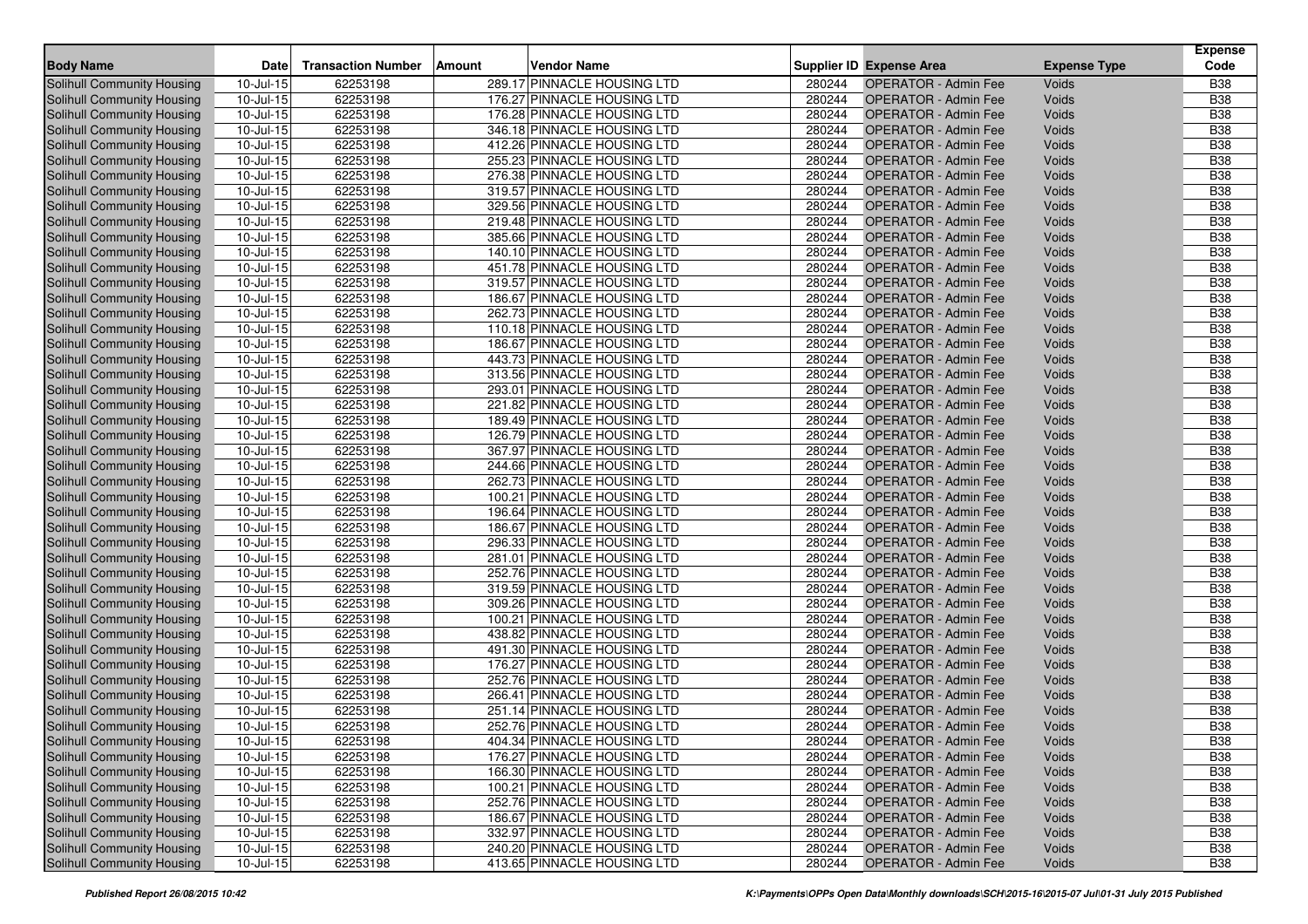|                                                          |                         |                           |                                                                       |                   |                                                                                         |                                          | <b>Expense</b>  |
|----------------------------------------------------------|-------------------------|---------------------------|-----------------------------------------------------------------------|-------------------|-----------------------------------------------------------------------------------------|------------------------------------------|-----------------|
| <b>Body Name</b>                                         | <b>Date</b>             | <b>Transaction Number</b> | <b>Vendor Name</b><br><b>Amount</b>                                   |                   | Supplier ID Expense Area                                                                | <b>Expense Type</b>                      | Code            |
| <b>Solihull Community Housing</b>                        | 10-Jul-15               | 62253198                  | 277.06 PINNACLE HOUSING LTD                                           | 280244            | <b>OPERATOR - Admin Fee</b>                                                             | Voids                                    | <b>B38</b>      |
| <b>Solihull Community Housing</b>                        | 10-Jul-15               | 62253198                  | 341.39 PINNACLE HOUSING LTD                                           | 280244            | <b>OPERATOR - Admin Fee</b>                                                             | Voids                                    | <b>B38</b>      |
| <b>Solihull Community Housing</b>                        | 10-Jul-15               | 62253198                  | 262.92 PINNACLE HOUSING LTD                                           | 280244            | <b>OPERATOR - Admin Fee</b>                                                             | Voids                                    | <b>B38</b>      |
| Solihull Community Housing                               | 10-Jul-15               | 62253198                  | 252.76 PINNACLE HOUSING LTD                                           | 280244            | <b>OPERATOR - Admin Fee</b>                                                             | Voids                                    | <b>B38</b>      |
| Solihull Community Housing                               | 10-Jul-15               | 62253198                  | 186.67 PINNACLE HOUSING LTD                                           | 280244            | <b>OPERATOR - Admin Fee</b>                                                             | Voids                                    | <b>B38</b>      |
| Solihull Community Housing                               | 10-Jul-15               | 62253198                  | 315.64 PINNACLE HOUSING LTD                                           | 280244            | <b>OPERATOR - Admin Fee</b>                                                             | Voids                                    | <b>B38</b>      |
| Solihull Community Housing                               | 10-Jul-15               | 62253198                  | 100.21 PINNACLE HOUSING LTD                                           | 280244            | <b>OPERATOR - Admin Fee</b>                                                             | Voids                                    | <b>B38</b>      |
| Solihull Community Housing                               | 10-Jul-15               | 62253198                  | 515.39 PINNACLE HOUSING LTD                                           | 280244            | <b>OPERATOR - Admin Fee</b>                                                             | Voids                                    | <b>B38</b>      |
| Solihull Community Housing                               | 10-Jul-15               | 62253198                  | 252.76 PINNACLE HOUSING LTD                                           | 280244            | <b>OPERATOR - Admin Fee</b>                                                             | Voids                                    | <b>B38</b>      |
| Solihull Community Housing                               | 16-Jul-15               | 63189547                  | 2374.75 QUALITY GAS AUDIT SERVICES LTD                                | 118053            | Catering                                                                                | <b>Utility Related Works</b>             | <b>B34</b>      |
| Solihull Community Housing                               | 17-Jul-15               | 63322560                  | 2294.25 QUALITY GAS AUDIT SERVICES LTD                                | 118053            | Catering                                                                                | <b>Utility Related Works</b>             | <b>B34</b>      |
| Solihull Community Housing                               | 14-Jul-15               | 62820906                  | 37422.21 R S MILLER ROOFING(WOLVERHAMPTON)                            | 75827             | Pitched Re-roofing                                                                      | <b>Contractor Payments</b>               | <b>B70</b>      |
| Solihull Community Housing                               | 01-Jul-15               | 61318400                  | 380.00 RADAR COMMUNICATIONS LTD                                       | 2443689           | <b>Commercial Activity</b>                                                              | Training                                 | A80             |
| Solihull Community Housing                               | 03-Jul-15               | 61616612                  | 429.94 RANDSTAD EMPLOYMENT BUREAU LTD                                 | 54515             | Housing Management Admin                                                                | <b>Agency Staff</b>                      | A60             |
| Solihull Community Housing                               | $14$ -Jul-15            | 62820885                  | 429.94 RANDSTAD EMPLOYMENT BUREAU LTD                                 | 54515             | <b>Housing Management Admin</b>                                                         | <b>Agency Staff</b>                      | A60             |
| Solihull Community Housing                               | 01-Jul-15               | 61318436                  | 429.94 RANDSTAD EMPLOYMENT BUREAU LTD                                 | 54515             | Housing Management Admin                                                                | <b>Agency Staff</b>                      | A60<br>A60      |
| Solihull Community Housing                               | 01-Jul-15               | 61318439                  | 429.94 RANDSTAD EMPLOYMENT BUREAU LTD                                 | 54515             | <b>Housing Management Admin</b>                                                         | <b>Agency Staff</b>                      |                 |
| Solihull Community Housing                               | $21 -$ Jul-15           | 63718547                  | 429.94 RANDSTAD EMPLOYMENT BUREAU LTD                                 | 54515             | Housing Management Admin                                                                | <b>Agency Staff</b>                      | A60             |
| Solihull Community Housing                               | $21 -$ Jul-15           | 63721547                  | 348.60 RANDSTAD EMPLOYMENT BUREAU LTD                                 | 54515             | Housing Management Admin                                                                | <b>Agency Staff</b>                      | A60             |
| Solihull Community Housing                               | 21-Jul-15               | 63722547                  | 429.94 RANDSTAD EMPLOYMENT BUREAU LTD                                 | 54515             | Housing Management Admin                                                                | <b>Agency Staff</b>                      | A60<br>A60      |
| Solihull Community Housing<br>Solihull Community Housing | 21-Jul-15               | 63720547                  | -429.94 RANDSTAD EMPLOYMENT BUREAU LTD                                | 54515             | Housing Management Admin                                                                | <b>Agency Staff</b><br><b>STATIONERY</b> | D41             |
| Solihull Community Housing                               | 14-Jul-15<br>27-Jul-15  | 62820882<br>64143547      | 317.69 RAPIDE COMMUNICATION LIMITED<br>6000.00 REDACTED PERSONAL DATA | 219590<br>8452687 | <b>CHH - Sanctuary Scheme</b><br>Private Sector - Disabled Faciliti Contractor Payments |                                          | <b>B70</b>      |
| Solihull Community Housing                               | 27-Jul-15               | 64142547                  | 1500.00 REDACTED PERSONAL DATA                                        | 8849687           | Capital Expenditure (Non Currer HRA                                                     |                                          | U32             |
| Solihull Community Housing                               | 06-Jul-15               | 61745561                  | 1417.01 REDACTED PERSONAL DATA                                        | 2763689           | Capital Expenditure (Non Currer HRA                                                     |                                          | U <sub>32</sub> |
| Solihull Community Housing                               | $13 -$ Jul-15           | 62632554                  | 737.92 REDACTED PERSONAL DATA                                         | 8734688           | Capital Expenditure (Non Currer HRA                                                     |                                          | U32             |
| Solihull Community Housing                               | 13-Jul-15               | 62632552                  | 2000.00 REDACTED PERSONAL DATA                                        | 8692688           | Capital Expenditure (Non Currer HRA                                                     |                                          | U <sub>32</sub> |
| Solihull Community Housing                               | 21-Jul-15               | 63660547                  | 6960.00 REDACTED PERSONAL DATA                                        | 5255686           | Private Sector - Disabled Faciliti Contractor Payments                                  |                                          | <b>B70</b>      |
| Solihull Community Housing                               | 06-Jul-15               | 61759548                  | 4743.96 REDACTED PERSONAL DATA                                        | 6390686           | Private Sector - Disabled Faciliti Contractor Payments                                  |                                          | <b>B70</b>      |
| Solihull Community Housing                               | 01-Jul-15               | 61318440                  | 254.22 REED                                                           | 260459            | Leisure, Parks & Play Administra Agency Staff                                           |                                          | A60             |
| Solihull Community Housing                               | 29-Jul-15               | 64318656                  | 240.84 REED                                                           | 260459            | Leisure, Parks & Play Administra Agency Staff                                           |                                          | A60             |
| Solihull Community Housing                               | 30-Jul-15               | 64549547                  | 240.84 REED                                                           | 260459            | Leisure, Parks & Play Administra Agency Staff                                           |                                          | A60             |
| Solihull Community Housing                               | 09-Jul-15               | 62307548                  | 6590.00 RESOURCE PRINT SOLUTIONS                                      | 1030596           | Customer, Communication & Inf Printing                                                  |                                          | D80             |
| Solihull Community Housing                               | 09-Jul-15               | 62387547                  | 360.00 RESOURCE PRINT SOLUTIONS                                       | 1030596           | Customer, Communication & Inf Printing                                                  |                                          | D80             |
| Solihull Community Housing                               | 30-Jul-15               | 64548736                  | 240.00 RESOURCE PRINT SOLUTIONS                                       | 1030596           | <b>Commercial Activity</b>                                                              | ADVERTISING/PUBLICIT                     | D93             |
| Solihull Community Housing                               | 14-Jul-15               | 62820898                  | 615.50 RESOURCING GROUP                                               | 131156            | <b>Capital Programmes</b>                                                               | <b>Agency Staff</b>                      | A60             |
| Solihull Community Housing                               | 29-Jul-15               | 64318657                  | 499.15 RESOURCING GROUP                                               | 131156            | <b>Capital Programmes</b>                                                               | <b>Agency Staff</b>                      | A60             |
| Solihull Community Housing                               | 29-Jul-15               | 64318658                  | 720.45 RESOURCING GROUP                                               | 131156            | <b>Capital Programmes</b>                                                               | <b>Agency Staff</b>                      | A60             |
| Solihull Community Housing                               | 30-Jul-15               | 64551547                  | 915.50 RESOURCING GROUP                                               | 131156            | <b>Capital Programmes</b>                                                               | <b>Agency Staff</b>                      | A60             |
| Solihull Community Housing                               | 30-Jul-15               | 64552547                  | 666.35 RESOURCING GROUP                                               | 131156            | <b>Capital Programmes</b>                                                               | <b>Agency Staff</b>                      | A60             |
| Solihull Community Housing                               | 06-Jul-15               | 61797735                  | 599.35 RESOURCING GROUP                                               | 131156            | <b>Capital Programmes</b>                                                               | <b>Agency Staff</b>                      | A60             |
| <b>Solihull Community Housing</b>                        | 14-Jul-15               | 62820894                  | 887.05 RESOURCING GROUP                                               | 131156            | <b>Capital Programmes</b>                                                               | <b>Agency Staff</b>                      | A60             |
| Solihull Community Housing                               | 06-Jul-15               | 61797733                  | 723.25 RESOURCING GROUP                                               | 131156            | <b>Capital Programmes</b>                                                               | <b>Agency Staff</b>                      | A60             |
| Solihull Community Housing                               | $21$ -Jul-15            | 63737547                  | 929.50 RESOURCING GROUP                                               | 131156            | Capital Programmes                                                                      | Agency Staff                             | A60             |
| Solihull Community Housing                               | 21-Jul-15               | 63738547                  | 603.25 RESOURCING GROUP                                               | 131156            | <b>Capital Programmes</b>                                                               | <b>Agency Staff</b>                      | A60             |
| Solihull Community Housing                               | 14-Jul-15               | 62820891                  | 1260.80 RG+P                                                          | 8359687           | New Build - Hallmeadow Road                                                             | <b>Contractor Payments</b>               | <b>B70</b>      |
| Solihull Community Housing                               | 14-Jul-15               | 62820899                  | 447.53 RICOH UK LTD                                                   | 54723             | Overtime - Salaries                                                                     | <b>DEPRECIATION</b>                      | D33             |
| Solihull Community Housing                               | 09-Jul-15               | 62392547                  | 562.85 RICOH UK LTD                                                   | 54723             | Overtime - Salaries                                                                     | <b>DEPRECIATION</b>                      | D33             |
| Solihull Community Housing                               | $\overline{2}$ 4-Jul-15 | 64022623                  | 403.45 RICOH UK LTD                                                   | 54723             | Overtime - Salaries                                                                     | <b>DEPRECIATION</b>                      | D33             |
| Solihull Community Housing                               | 23-Jul-15               | 64007603                  | 1601.60 ROOFTOP HOUSING GROUP LTD                                     | 252260            | Housing Aid & Homelessness                                                              | <b>B&amp;B Accommodation</b>             | <b>B23</b>      |
| Solihull Community Housing                               | $29$ -Jul-15            | 64318659                  | 282.00 SAPPHIRE MANAGEMENT SERVICES UK LT                             | 209446            | Housing Aid & Homelessness                                                              | <b>Agency Staff</b>                      | A60             |
| Solihull Community Housing                               | $21 -$ Jul-15           | 63740547                  | 282.00 SAPPHIRE MANAGEMENT SERVICES UK LT                             | 209446            | Housing Aid & Homelessness                                                              | <b>Agency Staff</b>                      | A60             |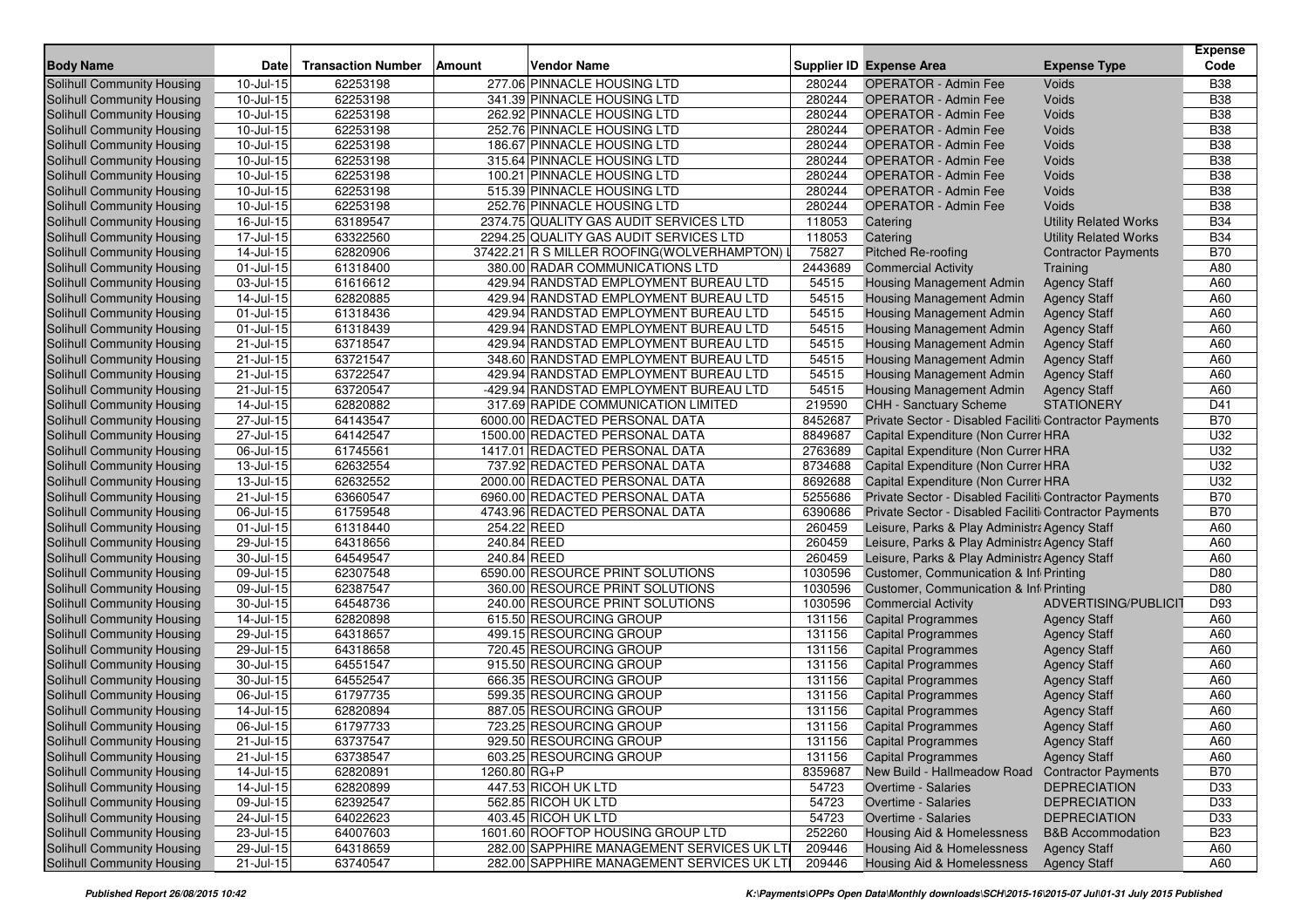| <b>Body Name</b>                                         | Date                    | <b>Transaction Number</b> | <b>Amount</b> | <b>Vendor Name</b>                                                       |                | <b>Supplier ID Expense Area</b>                                     | <b>Expense Type</b>                                          | <b>Expense</b><br>Code        |
|----------------------------------------------------------|-------------------------|---------------------------|---------------|--------------------------------------------------------------------------|----------------|---------------------------------------------------------------------|--------------------------------------------------------------|-------------------------------|
| <b>Solihull Community Housing</b>                        | 29-Jul-15               | 64318661                  |               | 1570.00 SCCI ALPHATRACK LTD                                              | 2490687        | Catering                                                            | <b>Utility Related Works</b>                                 | <b>B34</b>                    |
|                                                          |                         |                           |               |                                                                          |                |                                                                     |                                                              |                               |
| <b>Solihull Community Housing</b>                        | 17-Jul-15               | 63326683                  |               | 1194.00 SCCI ALPHATRACK LTD                                              | 2490687        | Catering                                                            | <b>Utility Related Works</b>                                 | <b>B34</b><br><b>B12</b>      |
| <b>Solihull Community Housing</b>                        | 28-Jul-15               | 64266344                  |               | 275.75 SEVERN TRENT WATER LTD                                            | 7745           | Private Sector Leasing (Former) Cheshunt/Dillington/Wbro            |                                                              |                               |
| Solihull Community Housing                               | 27-Jul-15               | 64141547                  |               | 307.00 SOLIHULL COMMUNITY HOUSING                                        | 102685         | <b>Subscriptions-Employees</b>                                      | Bangor/Keele/Wham/Ww                                         | <b>B11</b>                    |
| Solihull Community Housing                               | 27-Jul-15               | 64141547                  |               | 11.64 SOLIHULL COMMUNITY HOUSING                                         | 102685         | Housing Aid & Homelessness                                          | <b>EXPENSES: MEMBERS</b>                                     | D60                           |
| Solihull Community Housing                               | 27-Jul-15               | 64141547                  |               | 5.00 SOLIHULL COMMUNITY HOUSING                                          | 102685         | <b>Housing Aid &amp; Homelessness</b>                               | <b>CONTRIBUTION TO PRO</b>                                   | D90                           |
| Solihull Community Housing<br>Solihull Community Housing | 30-Jul-15               | 64505547<br>62632555      |               | 2695.00 SOLIHULL MBC<br>1883.16 SOLIHULL MBC                             | 80026<br>80026 | New Build - Oakthorpe Drive                                         | <b>Contractor Payments</b>                                   | <b>B70</b><br>U32             |
|                                                          | 13-Jul-15<br>23-Jul-15  | 64007598                  |               | 2371.25 SOLIHULL MBC                                                     | 80026          | Capital Expenditure (Non Currer HRA                                 | <b>LONG TERM CREDITOR</b>                                    | S09                           |
| Solihull Community Housing<br>Solihull Community Housing |                         |                           |               |                                                                          |                | Payroll - Payable to SMBC                                           |                                                              |                               |
|                                                          | 23-Jul-15               | 64007598<br>64007598      |               | 892.63 SOLIHULL MBC                                                      | 80026          | Payroll - Payable to SMBC                                           | <b>LONG TERM CREDITOR</b>                                    | S09                           |
| Solihull Community Housing                               | 23-Jul-15               | 64007598                  |               | 341.14 SOLIHULL MBC                                                      | 80026<br>80026 | Payroll - Payable to SMBC                                           | LONG TERM CREDITOR<br><b>LONG TERM CREDITOR</b>              | S09                           |
| Solihull Community Housing                               | 23-Jul-15               |                           |               | 3.00 SOLIHULL MBC                                                        |                | Payroll - Payable to SMBC                                           |                                                              | S09                           |
| Solihull Community Housing                               | 23-Jul-15               | 64007600                  |               | 260.78 SOLIHULL MBC                                                      | 80026          | Housing Aid & Homelessness                                          | <b>B&amp;B Accommodation</b>                                 | <b>B23</b>                    |
| Solihull Community Housing                               | 23-Jul-15               | 64007600                  |               | 260.78 SOLIHULL MBC                                                      | 80026          | <b>Housing Aid &amp; Homelessness</b>                               | <b>B&amp;B Accommodation</b>                                 | <b>B23</b>                    |
| Solihull Community Housing                               | 28-Jul-15               | 64265550                  |               | 260.78 SOLIHULL MBC                                                      | 80026          | <b>Housing Aid &amp; Homelessness</b>                               | <b>B&amp;B Accommodation</b><br><b>B&amp;B</b> Accommodation | <b>B23</b><br><b>B23</b>      |
| Solihull Community Housing                               | 28-Jul-15               | 64265550                  |               | 260.78 SOLIHULL MBC                                                      | 80026          | Housing Aid & Homelessness                                          |                                                              | <b>B23</b>                    |
| Solihull Community Housing                               | 23-Jul-15               | 64007602                  |               | 260.76 SOLIHULL MBC                                                      | 80026          | Housing Aid & Homelessness                                          | <b>B&amp;B Accommodation</b>                                 |                               |
| Solihull Community Housing                               | 01-Jul-15               | 61318444                  |               | 4338.41 SOLIHULL MBC                                                     | 80026          | Gas<br>Gas                                                          | <b>HEAD OFFICE CHARGE</b>                                    | H <sub>10</sub>               |
| Solihull Community Housing                               | 01-Jul-15               | 61318446                  |               | 2500.00 SOLIHULL MBC                                                     | 80026<br>69188 |                                                                     | <b>HEAD OFFICE CHARGE</b>                                    | H <sub>10</sub><br><b>B21</b> |
| Solihull Community Housing                               | 30-Jul-15               | 64548614                  |               | 569.73 SOLIHULL MBC (COUNCIL TAX)                                        |                | Housing Aid & Homelessness                                          | <b>Council Tax</b>                                           | <b>B21</b>                    |
| Solihull Community Housing                               | 30-Jul-15               | 64548613                  |               | 462.36 SOLIHULL MBC (COUNCIL TAX)                                        | 69188          | Housing Aid & Homelessness                                          | <b>Council Tax</b><br><b>Council Tax</b>                     |                               |
| Solihull Community Housing                               | 17-Jul-15               | 63332613                  |               | 22185.00 SOLIHULL MBC (COUNCIL TAX)                                      | 69188<br>69188 | <b>Housing Aid &amp; Homelessness</b>                               |                                                              | <b>B21</b><br><b>B21</b>      |
| Solihull Community Housing<br>Solihull Community Housing | 17-Jul-15               | 63332612                  |               | 2400.00 SOLIHULL MBC (COUNCIL TAX)                                       |                | Housing Aid & Homelessness<br><b>Housing Aid &amp; Homelessness</b> | <b>Council Tax</b>                                           | <b>B21</b>                    |
| Solihull Community Housing                               | 17-Jul-15<br>17-Jul-15  | 63332609<br>63332610      |               | 588.00 SOLIHULL MBC (COUNCIL TAX)<br>6840.00 SOLIHULL MBC (COUNCIL TAX)  | 69188<br>69188 | Housing Aid & Homelessness                                          | <b>Council Tax</b><br><b>Council Tax</b>                     | <b>B21</b>                    |
|                                                          | $17 -$ Jul-15           | 63332611                  |               |                                                                          | 69188          |                                                                     | <b>Council Tax</b>                                           | <b>B21</b>                    |
| Solihull Community Housing<br>Solihull Community Housing | 30-Jul-15               | 64548617                  |               | 49300.00 SOLIHULL MBC (COUNCIL TAX)<br>470.11 SOLIHULL MBC (COUNCIL TAX) | 69188          | Housing Aid & Homelessness<br><b>Housing Aid &amp; Homelessness</b> | <b>Council Tax</b>                                           | <b>B21</b>                    |
| Solihull Community Housing                               | 30-Jul-15               | 64548616                  |               | 461.66 SOLIHULL MBC (COUNCIL TAX)                                        | 69188          | <b>Housing Aid &amp; Homelessness</b>                               | <b>Council Tax</b>                                           | <b>B21</b>                    |
| Solihull Community Housing                               | 30-Jul-15               | 64548615                  |               | 462.36 SOLIHULL MBC (COUNCIL TAX)                                        | 69188          | Housing Aid & Homelessness                                          | <b>Council Tax</b>                                           | <b>B21</b>                    |
| Solihull Community Housing                               | 30-Jul-15               | 64548612                  |               | 461.66 SOLIHULL MBC (COUNCIL TAX)                                        | 69188          | Housing Aid & Homelessness                                          | <b>Council Tax</b>                                           | <b>B21</b>                    |
| Solihull Community Housing                               | 30-Jul-15               | 64548611                  |               | 461.66 SOLIHULL MBC (COUNCIL TAX)                                        | 69188          | <b>Housing Aid &amp; Homelessness</b>                               | <b>Council Tax</b>                                           | <b>B21</b>                    |
| Solihull Community Housing                               | 30-Jul-15               | 64548610                  |               | 462.36 SOLIHULL MBC (COUNCIL TAX)                                        | 69188          | Housing Aid & Homelessness                                          | <b>Council Tax</b>                                           | <b>B21</b>                    |
| Solihull Community Housing                               | 30-Jul-15               | 64548609                  |               | 462.36 SOLIHULL MBC (COUNCIL TAX)                                        | 69188          | Housing Aid & Homelessness                                          | <b>Council Tax</b>                                           | <b>B21</b>                    |
| Solihull Community Housing                               | 30-Jul-15               | 64548608                  |               | 453.63 SOLIHULL MBC (COUNCIL TAX)                                        | 69188          | Housing Aid & Homelessness                                          | <b>Council Tax</b>                                           | <b>B21</b>                    |
| Solihull Community Housing                               | 30-Jul-15               | 64548607                  |               | 453.63 SOLIHULL MBC (COUNCIL TAX)                                        | 69188          | Housing Aid & Homelessness                                          | <b>Council Tax</b>                                           | <b>B21</b>                    |
| Solihull Community Housing                               | 30-Jul-15               | 64548606                  |               | 519.25 SOLIHULL MBC (COUNCIL TAX)                                        | 69188          | <b>Housing Aid &amp; Homelessness</b>                               | <b>Council Tax</b>                                           | <b>B21</b>                    |
| Solihull Community Housing                               | 30-Jul-15               | 64548605                  |               | 470.11 SOLIHULL MBC (COUNCIL TAX)                                        | 69188          | Housing Aid & Homelessness                                          | <b>Council Tax</b>                                           | <b>B21</b>                    |
| Solihull Community Housing                               | 30-Jul-15               | 64548604                  |               | 470.11 SOLIHULL MBC (COUNCIL TAX)                                        | 69188          | Housing Aid & Homelessness                                          | <b>Council Tax</b>                                           | <b>B21</b>                    |
| Solihull Community Housing                               | 30-Jul-15               | 64548603                  |               | 784.64 SOLIHULL MBC (COUNCIL TAX)                                        | 69188          | Housing Aid & Homelessness                                          | <b>Council Tax</b>                                           | <b>B21</b>                    |
| Solihull Community Housing                               | 30-Jul-15               | 64548602                  |               | 453.63 SOLIHULL MBC (COUNCIL TAX)                                        | 69188          | <b>Housing Aid &amp; Homelessness</b>                               | <b>Council Tax</b>                                           | <b>B21</b>                    |
| Solihull Community Housing                               | 30-Jul-15               | 64548601                  |               | 453.63 SOLIHULL MBC (COUNCIL TAX)                                        | 69188          | Housing Aid & Homelessness                                          | <b>Council Tax</b>                                           | <b>B21</b>                    |
| Solihull Community Housing                               | 30-Jul-15               | 64548600                  |               | 462.36 SOLIHULL MBC (COUNCIL TAX)                                        | 69188          | <b>Housing Aid &amp; Homelessness</b>                               | <b>Council Tax</b>                                           | <b>B21</b>                    |
| Solihull Community Housing                               | 30-Jul-15               | 64548599                  |               | 462.36 SOLIHULL MBC (COUNCIL TAX)                                        | 69188          | <b>Housing Aid &amp; Homelessness</b>                               | <b>Council Tax</b>                                           | <b>B21</b>                    |
| Solihull Community Housing                               | 30-Jul-15               | 64548598                  |               | 462.36 SOLIHULL MBC (COUNCIL TAX)                                        | 69188          | Housing Aid & Homelessness Council Tax                              |                                                              | <b>B21</b>                    |
| Solihull Community Housing                               | 30-Jul-15               | 64548597                  |               | 462.36 SOLIHULL MBC (COUNCIL TAX)                                        | 69188          | Housing Aid & Homelessness                                          | Council Tax                                                  | <b>B21</b>                    |
| Solihull Community Housing                               | $\overline{30}$ -Jul-15 | 64548596                  |               | 756.84 SOLIHULL MBC (COUNCIL TAX)                                        | 69188          | Housing Aid & Homelessness                                          | <b>Council Tax</b>                                           | <b>B21</b>                    |
| Solihull Community Housing                               | 30-Jul-15               | 64548595                  |               | 462.36 SOLIHULL MBC (COUNCIL TAX)                                        | 69188          | Housing Aid & Homelessness                                          | <b>Council Tax</b>                                           | <b>B21</b>                    |
| Solihull Community Housing                               | 30-Jul-15               | 64548594                  |               | 453.63 SOLIHULL MBC (COUNCIL TAX)                                        | 69188          | Housing Aid & Homelessness                                          | <b>Council Tax</b>                                           | <b>B21</b>                    |
| Solihull Community Housing                               | $30 -$ Jul-15           | 64548593                  |               | 453.63 SOLIHULL MBC (COUNCIL TAX)                                        | 69188          | <b>Housing Aid &amp; Homelessness</b>                               | <b>Council Tax</b>                                           | <b>B21</b>                    |
| Solihull Community Housing                               | 30-Jul-15               | 64548592                  |               | 453.63 SOLIHULL MBC (COUNCIL TAX)                                        | 69188          | Housing Aid & Homelessness                                          | <b>Council Tax</b>                                           | <b>B21</b>                    |
| Solihull Community Housing                               | $30 -$ Jul-15           | 64548591                  |               | 470.11 SOLIHULL MBC (COUNCIL TAX)                                        | 69188          | <b>Housing Aid &amp; Homelessness</b>                               | <b>Council Tax</b>                                           | <b>B21</b>                    |
| Solihull Community Housing                               | $30 -$ Jul-15           | 64548590                  |               | 445.07 SOLIHULL MBC (COUNCIL TAX)                                        | 69188          | <b>Housing Aid &amp; Homelessness</b>                               | <b>Council Tax</b>                                           | <b>B21</b>                    |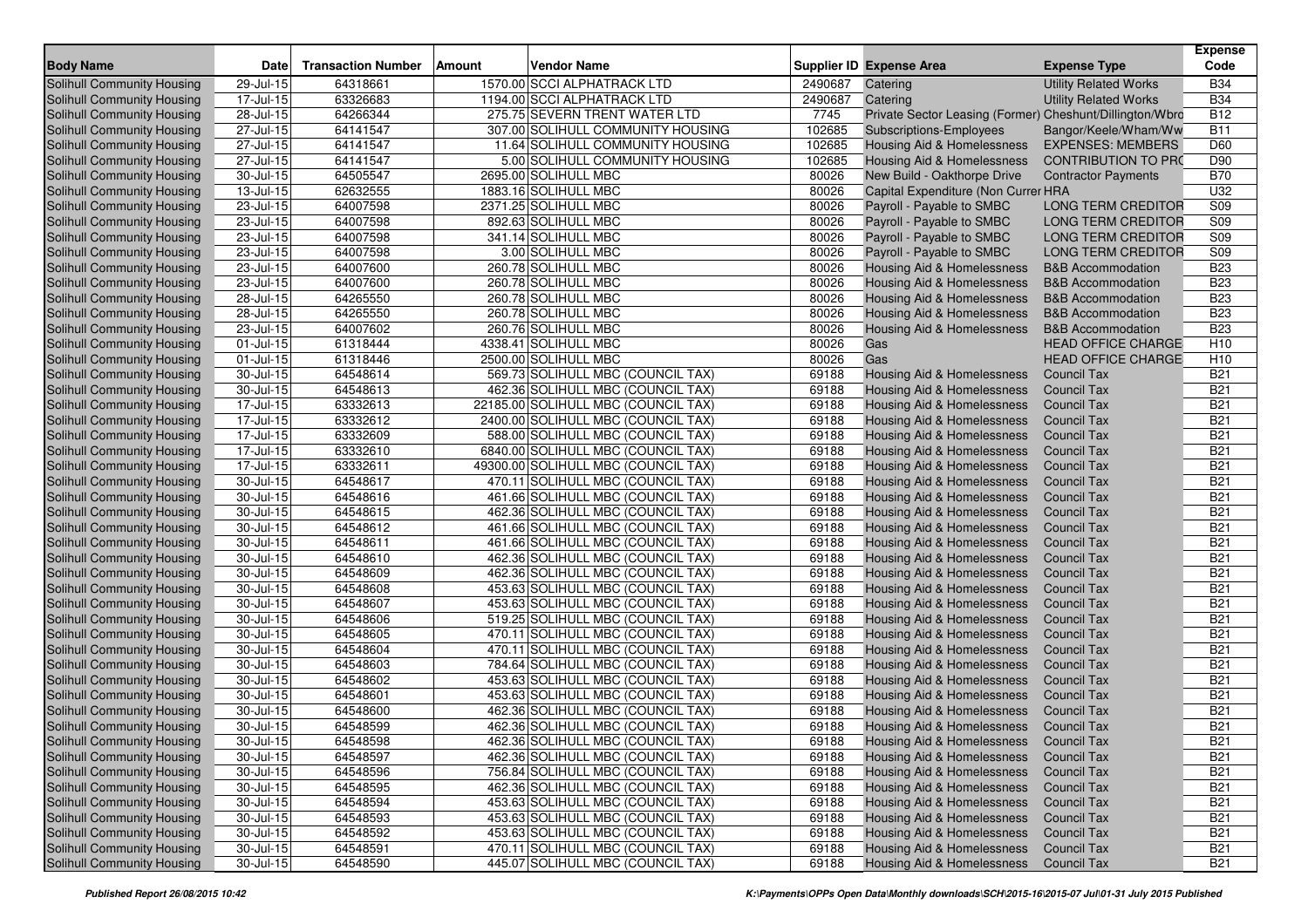|                                                          |                         |                           |        |                                                                        |                |                                                          |                                          | <b>Expense</b>           |
|----------------------------------------------------------|-------------------------|---------------------------|--------|------------------------------------------------------------------------|----------------|----------------------------------------------------------|------------------------------------------|--------------------------|
| <b>Body Name</b>                                         | Date                    | <b>Transaction Number</b> | Amount | <b>Vendor Name</b>                                                     |                | <b>Supplier ID Expense Area</b>                          | <b>Expense Type</b>                      | Code                     |
| Solihull Community Housing                               | 30-Jul-15               | 64548589                  |        | 519.25 SOLIHULL MBC (COUNCIL TAX)                                      | 69188          | Housing Aid & Homelessness                               | <b>Council Tax</b>                       | <b>B21</b>               |
| Solihull Community Housing                               | 30-Jul-15               | 64548588                  |        | 453.63 SOLIHULL MBC (COUNCIL TAX)                                      | 69188          | Housing Aid & Homelessness                               | <b>Council Tax</b>                       | <b>B21</b>               |
| <b>Solihull Community Housing</b>                        | 30-Jul-15               | 64548587                  |        | 470.11 SOLIHULL MBC (COUNCIL TAX)                                      | 69188          | <b>Housing Aid &amp; Homelessness</b>                    | <b>Council Tax</b>                       | <b>B21</b>               |
| Solihull Community Housing                               | 30-Jul-15               | 64548586                  |        | 470.11 SOLIHULL MBC (COUNCIL TAX)                                      | 69188          | Housing Aid & Homelessness                               | <b>Council Tax</b>                       | <b>B21</b>               |
| Solihull Community Housing                               | 30-Jul-15               | 64548585                  |        | 470.11 SOLIHULL MBC (COUNCIL TAX)                                      | 69188          | Housing Aid & Homelessness                               | <b>Council Tax</b>                       | <b>B21</b>               |
| Solihull Community Housing                               | 30-Jul-15               | 64548584                  |        | 470.11 SOLIHULL MBC (COUNCIL TAX)                                      | 69188          | <b>Housing Aid &amp; Homelessness</b>                    | <b>Council Tax</b>                       | <b>B21</b>               |
| Solihull Community Housing                               | 30-Jul-15               | 64548631                  |        | 445.07 SOLIHULL MBC (COUNCIL TAX)                                      | 69188          | Housing Aid & Homelessness                               | <b>Council Tax</b>                       | <b>B21</b>               |
| <b>Solihull Community Housing</b>                        | 30-Jul-15               | 64548630                  |        | 453.63 SOLIHULL MBC (COUNCIL TAX)                                      | 69188          | Housing Aid & Homelessness                               | <b>Council Tax</b>                       | <b>B21</b>               |
| Solihull Community Housing                               | 30-Jul-15               | 64548629                  |        | 728.14 SOLIHULL MBC (COUNCIL TAX)                                      | 69188          | Housing Aid & Homelessness                               | <b>Council Tax</b>                       | <b>B21</b>               |
| Solihull Community Housing                               | 30-Jul-15               | 64548628                  |        | 470.09 SOLIHULL MBC (COUNCIL TAX)                                      | 69188          | Housing Aid & Homelessness                               | <b>Council Tax</b>                       | <b>B21</b>               |
| Solihull Community Housing                               | 30-Jul-15               | 64548627                  |        | 470.11 SOLIHULL MBC (COUNCIL TAX)                                      | 69188          | <b>Housing Aid &amp; Homelessness</b>                    | <b>Council Tax</b>                       | <b>B21</b>               |
| Solihull Community Housing                               | 30-Jul-15               | 64548626                  |        | 470.11 SOLIHULL MBC (COUNCIL TAX)                                      | 69188          | Housing Aid & Homelessness                               | <b>Council Tax</b>                       | <b>B21</b>               |
| Solihull Community Housing                               | 30-Jul-15               | 64548625                  |        | 676.52 SOLIHULL MBC (COUNCIL TAX)                                      | 69188          | Housing Aid & Homelessness                               | <b>Council Tax</b>                       | <b>B21</b>               |
| Solihull Community Housing                               | 30-Jul-15               | 64548624                  |        | 470.11 SOLIHULL MBC (COUNCIL TAX)                                      | 69188          | <b>Housing Aid &amp; Homelessness</b>                    | <b>Council Tax</b>                       | <b>B21</b>               |
| Solihull Community Housing                               | $\overline{30}$ -Jul-15 | 64548623                  |        | 470.11 SOLIHULL MBC (COUNCIL TAX)                                      | 69188          | Housing Aid & Homelessness                               | <b>Council Tax</b>                       | <b>B21</b>               |
| Solihull Community Housing                               | 30-Jul-15               | 64548622                  |        | 470.10 SOLIHULL MBC (COUNCIL TAX)                                      | 69188          | Housing Aid & Homelessness                               | <b>Council Tax</b>                       | <b>B21</b>               |
| Solihull Community Housing                               | 30-Jul-15               | 64548621                  |        | 453.63 SOLIHULL MBC (COUNCIL TAX)                                      | 69188          | Housing Aid & Homelessness                               | <b>Council Tax</b>                       | <b>B21</b>               |
| Solihull Community Housing                               | 30-Jul-15               | 64548620                  |        | 453.63 SOLIHULL MBC (COUNCIL TAX)                                      | 69188          | Housing Aid & Homelessness                               | <b>Council Tax</b>                       | <b>B21</b>               |
| Solihull Community Housing                               | 30-Jul-15               | 64548619                  |        | 517.61 SOLIHULL MBC (COUNCIL TAX)                                      | 69188          | <b>Housing Aid &amp; Homelessness</b>                    | <b>Council Tax</b>                       | <b>B21</b>               |
| Solihull Community Housing                               | 30-Jul-15               | 64548618                  |        | 470.11 SOLIHULL MBC (COUNCIL TAX)                                      | 69188          | <b>Housing Aid &amp; Homelessness</b>                    | <b>Council Tax</b>                       | <b>B21</b>               |
| Solihull Community Housing                               | 30-Jul-15               | 64548573                  |        | 453.63 SOLIHULL MBC (COUNCIL TAX)                                      | 69188          | Housing Aid & Homelessness                               | <b>Council Tax</b>                       | <b>B21</b>               |
| Solihull Community Housing                               | 30-Jul-15               | 64548572                  |        | 462.36 SOLIHULL MBC (COUNCIL TAX)                                      | 69188          | <b>Housing Aid &amp; Homelessness</b>                    | <b>Council Tax</b>                       | <b>B21</b>               |
| Solihull Community Housing                               | 30-Jul-15               | 64548571                  |        | 461.65 SOLIHULL MBC (COUNCIL TAX)                                      | 69188          | Housing Aid & Homelessness                               | <b>Council Tax</b>                       | <b>B21</b>               |
| Solihull Community Housing                               | 30-Jul-15               | 64548570                  |        | 461.66 SOLIHULL MBC (COUNCIL TAX)                                      | 69188          | <b>Housing Aid &amp; Homelessness</b>                    | <b>Council Tax</b>                       | <b>B21</b>               |
| Solihull Community Housing                               | 30-Jul-15               | 64548569                  |        | 461.66 SOLIHULL MBC (COUNCIL TAX)                                      | 69188<br>69188 | Housing Aid & Homelessness                               | <b>Council Tax</b>                       | <b>B21</b><br><b>B21</b> |
| Solihull Community Housing                               | 30-Jul-15               | 64548568                  |        | 461.66 SOLIHULL MBC (COUNCIL TAX)                                      |                | Housing Aid & Homelessness                               | <b>Council Tax</b>                       |                          |
| Solihull Community Housing                               | 30-Jul-15               | 64548567                  |        | 461.66 SOLIHULL MBC (COUNCIL TAX)                                      | 69188<br>69188 | <b>Housing Aid &amp; Homelessness</b>                    | <b>Council Tax</b>                       | <b>B21</b><br><b>B21</b> |
| Solihull Community Housing<br>Solihull Community Housing | 30-Jul-15               | 64548566<br>64548565      |        | 453.63 SOLIHULL MBC (COUNCIL TAX)<br>462.36 SOLIHULL MBC (COUNCIL TAX) | 69188          | <b>Housing Aid &amp; Homelessness</b>                    | <b>Council Tax</b><br><b>Council Tax</b> | <b>B21</b>               |
| Solihull Community Housing                               | 30-Jul-15<br>30-Jul-15  | 64548564                  |        | 462.36 SOLIHULL MBC (COUNCIL TAX)                                      | 69188          | Housing Aid & Homelessness<br>Housing Aid & Homelessness | <b>Council Tax</b>                       | <b>B21</b>               |
| Solihull Community Housing                               | 30-Jul-15               | 64548563                  |        | 462.36 SOLIHULL MBC (COUNCIL TAX)                                      | 69188          | <b>Housing Aid &amp; Homelessness</b>                    | <b>Council Tax</b>                       | <b>B21</b>               |
| Solihull Community Housing                               | 30-Jul-15               | 64548562                  |        | 470.11 SOLIHULL MBC (COUNCIL TAX)                                      | 69188          | Housing Aid & Homelessness                               | <b>Council Tax</b>                       | <b>B21</b>               |
| Solihull Community Housing                               | 30-Jul-15               | 64548561                  |        | 470.11 SOLIHULL MBC (COUNCIL TAX)                                      | 69188          | Housing Aid & Homelessness                               | <b>Council Tax</b>                       | <b>B21</b>               |
| Solihull Community Housing                               | 30-Jul-15               | 64548560                  |        | 470.11 SOLIHULL MBC (COUNCIL TAX)                                      | 69188          | Housing Aid & Homelessness                               | <b>Council Tax</b>                       | <b>B21</b>               |
| Solihull Community Housing                               | 30-Jul-15               | 64548559                  |        | 519.25 SOLIHULL MBC (COUNCIL TAX)                                      | 69188          | <b>Housing Aid &amp; Homelessness</b>                    | <b>Council Tax</b>                       | <b>B21</b>               |
| Solihull Community Housing                               | 30-Jul-15               | 64548558                  |        | 445.07 SOLIHULL MBC (COUNCIL TAX)                                      | 69188          | Housing Aid & Homelessness                               | <b>Council Tax</b>                       | <b>B21</b>               |
| Solihull Community Housing                               | 30-Jul-15               | 64548557                  |        | 461.66 SOLIHULL MBC (COUNCIL TAX)                                      | 69188          | Housing Aid & Homelessness                               | <b>Council Tax</b>                       | <b>B21</b>               |
| Solihull Community Housing                               | 30-Jul-15               | 64548556                  |        | 461.66 SOLIHULL MBC (COUNCIL TAX)                                      | 69188          | Housing Aid & Homelessness                               | <b>Council Tax</b>                       | <b>B21</b>               |
| Solihull Community Housing                               | 30-Jul-15               | 64548555                  |        | 548.46 SOLIHULL MBC (COUNCIL TAX)                                      | 69188          | Housing Aid & Homelessness                               | <b>Council Tax</b>                       | <b>B21</b>               |
| Solihull Community Housing                               | 30-Jul-15               | 64548553                  |        | 529.22 SOLIHULL MBC (COUNCIL TAX)                                      | 69188          | <b>Housing Aid &amp; Homelessness</b>                    | <b>Council Tax</b>                       | <b>B21</b>               |
| Solihull Community Housing                               | 30-Jul-15               | 64548551                  |        | 595.05 SOLIHULL MBC (COUNCIL TAX)                                      | 69188          | <b>Housing Aid &amp; Homelessness</b>                    | <b>Council Tax</b>                       | <b>B21</b>               |
| Solihull Community Housing                               | 30-Jul-15               | 64548550                  |        | 470.11 SOLIHULL MBC (COUNCIL TAX)                                      | 69188          | <b>Housing Aid &amp; Homelessness</b>                    | <b>Council Tax</b>                       | <b>B21</b>               |
| Solihull Community Housing                               | 30-Jul-15               | 64548549                  |        | 470.11 SOLIHULL MBC (COUNCIL TAX)                                      | 69188          | <b>Housing Aid &amp; Homelessness</b>                    | <b>Council Tax</b>                       | <b>B21</b>               |
| Solihull Community Housing                               | 30-Jul-15               | 64548548                  |        | 470.11 SOLIHULL MBC (COUNCIL TAX)                                      | 69188          | Housing Aid & Homelessness Council Tax                   |                                          | <b>B21</b>               |
| Solihull Community Housing                               | 30-Jul-15               | 64548547                  |        | 492.00 SOLIHULL MBC (COUNCIL TAX)                                      | 69188          | Housing Aid & Homelessness                               | Council Tax                              | <b>B21</b>               |
| Solihull Community Housing                               | $\overline{30}$ -Jul-15 | 64548583                  |        | 470.11 SOLIHULL MBC (COUNCIL TAX)                                      | 69188          | Housing Aid & Homelessness                               | <b>Council Tax</b>                       | <b>B21</b>               |
| Solihull Community Housing                               | 30-Jul-15               | 64548582                  |        | 453.63 SOLIHULL MBC (COUNCIL TAX)                                      | 69188          | Housing Aid & Homelessness                               | <b>Council Tax</b>                       | <b>B21</b>               |
| Solihull Community Housing                               | 30-Jul-15               | 64548581                  |        | 453.63 SOLIHULL MBC (COUNCIL TAX)                                      | 69188          | Housing Aid & Homelessness                               | <b>Council Tax</b>                       | <b>B21</b>               |
| Solihull Community Housing                               | $30 -$ Jul-15           | 64548580                  |        | 453.63 SOLIHULL MBC (COUNCIL TAX)                                      | 69188          | <b>Housing Aid &amp; Homelessness</b>                    | <b>Council Tax</b>                       | <b>B21</b>               |
| Solihull Community Housing                               | 30-Jul-15               | 64548579                  |        | 470.11 SOLIHULL MBC (COUNCIL TAX)                                      | 69188          | Housing Aid & Homelessness                               | <b>Council Tax</b>                       | <b>B21</b>               |
| Solihull Community Housing                               | $\overline{30}$ -Jul-15 | 64548578                  |        | 470.11 SOLIHULL MBC (COUNCIL TAX)                                      | 69188          | <b>Housing Aid &amp; Homelessness</b>                    | <b>Council Tax</b>                       | <b>B21</b>               |
| Solihull Community Housing                               | $30 -$ Jul-15           | 64548577                  |        | 461.66 SOLIHULL MBC (COUNCIL TAX)                                      | 69188          | <b>Housing Aid &amp; Homelessness</b>                    | <b>Council Tax</b>                       | <b>B21</b>               |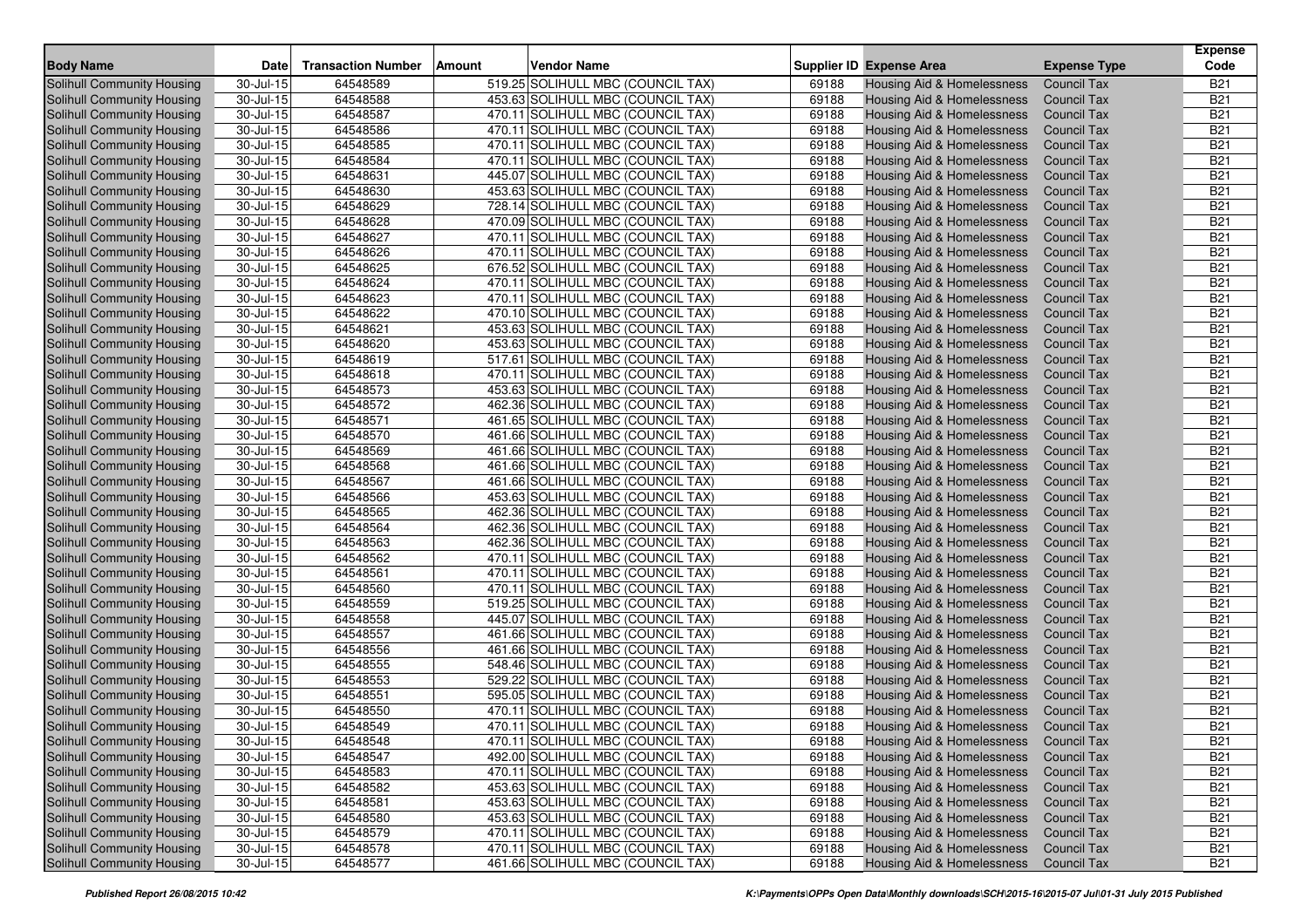| <b>Body Name</b>           | <b>Date</b>             | <b>Transaction Number</b> | <b>Vendor Name</b><br>Amount         |         | <b>Supplier ID Expense Area</b>           | <b>Expense Type</b>           | <b>Expense</b><br>Code |
|----------------------------|-------------------------|---------------------------|--------------------------------------|---------|-------------------------------------------|-------------------------------|------------------------|
| Solihull Community Housing | 30-Jul-15               | 64548576                  | 470.11 SOLIHULL MBC (COUNCIL TAX)    | 69188   | Housing Aid & Homelessness                | <b>Council Tax</b>            | <b>B21</b>             |
| Solihull Community Housing | 30-Jul-15               | 64548575                  | 453.63 SOLIHULL MBC (COUNCIL TAX)    | 69188   | Housing Aid & Homelessness                | <b>Council Tax</b>            | <b>B21</b>             |
| Solihull Community Housing | 30-Jul-15               | 64548574                  | 453.63 SOLIHULL MBC (COUNCIL TAX)    | 69188   | Housing Aid & Homelessness                | <b>Council Tax</b>            | <b>B21</b>             |
| Solihull Community Housing | 14-Jul-15               | 62820912                  | 2131.34 SOUTHERN ELECTRIC PLC        | 76903   | Partnership Salary cost                   | Bangor/Keele/Wham/Ww          | <b>B11</b>             |
| Solihull Community Housing | $17 -$ Jul-15           | 63323547                  | 2202.26 SOUTHERN ELECTRIC PLC        | 76903   | Partnership Salary cost                   | Bangor/Keele/Wham/Ww          | <b>B11</b>             |
| Solihull Community Housing | 01-Jul-15               | 61317855                  | 26892.25 SOUTHERN ELECTRIC PLC       | 76903   | Capital Expenditure (Non Currer Creditors |                               | S08                    |
| Solihull Community Housing | 20-Jul-15               | 63607547                  | 4170.47 SOUTHERN ELECTRIC PLC        | 76903   | Capital Expenditure (Non Currer Creditors |                               | S <sub>08</sub>        |
| Solihull Community Housing | 01-Jul-15               | 61317854                  | 4129.22 SOUTHERN ELECTRIC PLC        | 76903   | Capital Expenditure (Non Currer Creditors |                               | S08                    |
| Solihull Community Housing | 20-Jul-15               | 63608547                  | 30986.01 SOUTHERN ELECTRIC PLC       | 76903   | Capital Expenditure (Non Currer Creditors |                               | S08                    |
| Solihull Community Housing | 14-Jul-15               | 62810703                  | 2427.57 SUPRA UK LTD                 | 73055   | <b>Other Contracts</b>                    | <b>WORK IN PROGRESS</b>       | R <sub>10</sub>        |
| Solihull Community Housing | 29-Jul-15               | 64318662                  | 395.00 SURVEY SOLUTIONS              | 1602617 | New Build - Ipswich Walk                  | <b>Contractor Payments</b>    | <b>B70</b>             |
| Solihull Community Housing | $28 -$ Jul-15           | 64223672                  | 6505.10 TATE FUEL OILS LTD           | 4158688 | <b>Other Contracts</b>                    | <b>WORK IN PROGRESS</b>       | R <sub>10</sub>        |
| Solihull Community Housing | 28-Jul-15               | 64223671                  | 6622.71 TATE FUEL OILS LTD           | 4158688 | <b>Other Contracts</b>                    | <b>WORK IN PROGRESS</b>       | R <sub>10</sub>        |
| Solihull Community Housing | 14-Jul-15               | 62810701                  | 153.00 THE BECK CO LTD               | 8207    | <b>Other Contracts</b>                    | <b>WORK IN PROGRESS</b>       | R <sub>10</sub>        |
| Solihull Community Housing | 14-Jul-15               | 62810701                  | 143.00 THE BECK CO LTD               | 8207    | <b>Other Contracts</b>                    | <b>WORK IN PROGRESS</b>       | R <sub>10</sub>        |
| Solihull Community Housing | 14-Jul-15               | 62810701                  | 53.00 THE BECK CO LTD                | 8207    | <b>Other Contracts</b>                    | <b>WORK IN PROGRESS</b>       | R <sub>10</sub>        |
| Solihull Community Housing | 14-Jul-15               | 62810701                  | 258.00 THE BECK CO LTD               | 8207    | <b>Other Contracts</b>                    | <b>WORK IN PROGRESS</b>       | R <sub>10</sub>        |
| Solihull Community Housing | 14-Jul-15               | 62810701                  | 138.60 THE BECK CO LTD               | 8207    | <b>Other Contracts</b>                    | <b>WORK IN PROGRESS</b>       | R <sub>10</sub>        |
| Solihull Community Housing | 14-Jul-15               | 62810701                  | 99.40 THE BECK CO LTD                | 8207    | <b>Other Contracts</b>                    | <b>WORK IN PROGRESS</b>       | R <sub>10</sub>        |
| Solihull Community Housing | 30-Jul-15               | 64508547                  | 421.85 THE DANWOOD GROUP LTD         | 251165  | <b>Overtime - Salaries</b>                | <b>DEPRECIATION</b>           | D33                    |
| Solihull Community Housing | $\overline{1}$ 4-Jul-15 | 62820771                  | 1145.70 THE DANWOOD GROUP LTD        | 251165  | <b>Overtime - Salaries</b>                | <b>DEPRECIATION</b>           | D33                    |
| Solihull Community Housing | 14-Jul-15               | 62820773                  | 957.76 THE DANWOOD GROUP LTD         | 251165  | <b>Overtime - Salaries</b>                | <b>DEPRECIATION</b>           | D33                    |
| Solihull Community Housing | 14-Jul-15               | 62820774                  | 643.46 THE DANWOOD GROUP LTD         | 251165  | <b>Overtime - Salaries</b>                | <b>DEPRECIATION</b>           | D33                    |
| Solihull Community Housing | 20-Jul-15               | 63609549                  | 464.07 TOTAL GAS & POWER LTD         | 687955  | Capital Expenditure (Non Currer Creditors |                               | S08                    |
| Solihull Community Housing | 09-Jul-15               | 62287549                  | 1300.63 TOTAL GAS & POWER LTD        | 687955  | Capital Expenditure (Non Currer Creditors |                               | S08                    |
| Solihull Community Housing | 09-Jul-15               | 62289547                  | 1975.83 TOTAL GAS & POWER LTD        | 687955  | Capital Expenditure (Non Currer Creditors |                               | S08                    |
| Solihull Community Housing | 20-Jul-15               | 63609547                  | 2308.53 TOTAL GAS & POWER LTD        | 687955  | Capital Expenditure (Non Currer Creditors |                               | S <sub>08</sub>        |
| Solihull Community Housing | 30-Jul-15               | 64480547                  | 5009.66 TRAVELODGE                   | 81317   | Housing Aid & Homelessness                | <b>B&amp;B</b> Accommodation  | <b>B23</b>             |
| Solihull Community Housing | 30-Jul-15               | 64478547                  | 4833.11 TRAVELODGE                   | 81317   | Housing Aid & Homelessness                | <b>B&amp;B</b> Accommodation  | <b>B23</b>             |
| Solihull Community Housing | 30-Jul-15               | 64479547                  | 5166.89 TRAVELODGE                   | 81317   | Housing Aid & Homelessness                | <b>B&amp;B Accommodation</b>  | <b>B23</b>             |
| Solihull Community Housing | 30-Jul-15               | 64479547                  | 1028.67 TRAVELODGE                   | 81317   | <b>Housing Aid &amp; Homelessness</b>     | <b>B&amp;B</b> Accommodation  | <b>B23</b>             |
| Solihull Community Housing | 24-Jul-15               | 64034548                  | 618.00 TRINITY MIRROR PUBLISHING LTD | 4203687 | <b>Board Administration</b>               | <b>FOSTER PARENTS</b>         | D <sub>50</sub>        |
| Solihull Community Housing | 09-Jul-15               | 62398547                  | 4500.00 TROWERS & HAMLINS            | 60731   | <b>Commercial Activity</b>                | <b>FOSTER PARENTS</b>         | D <sub>50</sub>        |
| Solihull Community Housing | 06-Jul-15               | 61797736                  | 4815.85 TYNETEC LTD                  | 2050832 | Disabled Persons Cont'n                   | Equipment Rental/Lease        | D <sub>18</sub>        |
| Solihull Community Housing | 06-Jul-15               | 61797737                  | 4209.92 TYNETEC LTD                  | 2050832 | Disabled Persons Cont'n                   | <b>Equipment Rental/Lease</b> | D <sub>18</sub>        |
| Solihull Community Housing | 24-Jul-15               | 64034549                  | 4001.40 TYNETEC LTD                  | 2050832 | Disabled Persons Cont'n                   | <b>Equipment Rental/Lease</b> | D18                    |
| Solihull Community Housing | 24-Jul-15               | 64034550                  | 15481.37 TYRER BUILDING CONTRACTORS  | 104269  | <b>Auckland Hall</b>                      | <b>PROVISIONS</b>             | <b>B90</b>             |
| Solihull Community Housing | 01-Jul-15               | 61379626                  | 2226.93 TYRER BUILDING CONTRACTORS   | 104269  | <b>Food Festival</b>                      | <b>Contractor Payments</b>    | <b>B70</b>             |
| Solihull Community Housing | 02-Jul-15               | 61613569                  | 11330.55 TYRER BUILDING CONTRACTORS  | 104269  | <b>Food Festival</b>                      | <b>Contractor Payments</b>    | <b>B70</b>             |
| Solihull Community Housing | 17-Jul-15               | 63326694                  | 1576.44 TYRER BUILDING CONTRACTORS   | 104269  | <b>Food Festival</b>                      | <b>Contractor Payments</b>    | <b>B70</b>             |
| Solihull Community Housing | 24-Jul-15               | 64044610                  | 1323.84 TYRER BUILDING CONTRACTORS   | 104269  | Decent Homes Prog - Internal              | <b>Contractor Payments</b>    | <b>B70</b>             |
| Solihull Community Housing | 24-Jul-15               | 64044608                  | 1301.77 TYRER BUILDING CONTRACTORS   | 104269  | Decent Homes Prog - Internal              | <b>Contractor Payments</b>    | <b>B70</b>             |
| Solihull Community Housing | 24-Jul-15               | 64044609                  | 892.08 TYRER BUILDING CONTRACTORS    | 104269  | Decent Homes Prog - Internal              | <b>Contractor Payments</b>    | <b>B70</b>             |
| Solihull Community Housing | $31 -$ Jul-15           | 64576706                  | 3078.80 TYRER BUILDING CONTRACTORS   | 104269  | Decent Homes Prog - Internal              | <b>Contractor Payments</b>    | <b>B70</b>             |
| Solihull Community Housing | 30-Jul-15               | 64500547                  | 3171.82 TYRER BUILDING CONTRACTORS   | 104269  | Decent Homes Prog - Internal              | <b>Contractor Payments</b>    | <b>B70</b>             |
| Solihull Community Housing | $31 -$ Jul-15           | 64560547                  | 3646.33 TYRER BUILDING CONTRACTORS   | 104269  | CHH - Mgt Support Costs                   | <b>Contractor Payments</b>    | <b>B70</b>             |
| Solihull Community Housing | 30-Jul-15               | 64501547                  | -3171.82 TYRER BUILDING CONTRACTORS  | 104269  | Decent Homes Prog - Internal              | <b>Contractor Payments</b>    | <b>B70</b>             |
| Solihull Community Housing | $30 -$ Jul-15           | 64555547                  | 851.00 VENN GROUP                    | 115628  | CHH - Sanctuary Scheme                    | <b>Agency Staff</b>           | A60                    |
| Solihull Community Housing | 30-Jul-15               | 64556547                  | 810.75 VENN GROUP                    | 115628  | CHH - Sanctuary Scheme                    | <b>Agency Staff</b>           | A60                    |
| Solihull Community Housing | 29-Jul-15               | 64318674                  | 851.00 VENN GROUP                    | 115628  | CHH - Sanctuary Scheme                    | <b>Agency Staff</b>           | A60                    |
| Solihull Community Housing | $30 -$ Jul-15           | 64554547                  | 851.00 VENN GROUP                    | 115628  | CHH - Sanctuary Scheme                    | <b>Agency Staff</b>           | A60                    |
| Solihull Community Housing | $30 -$ Jul-15           | 64557547                  | 759.00 VENN GROUP                    | 115628  | CHH - Sanctuary Scheme                    | <b>Agency Staff</b>           | A60                    |